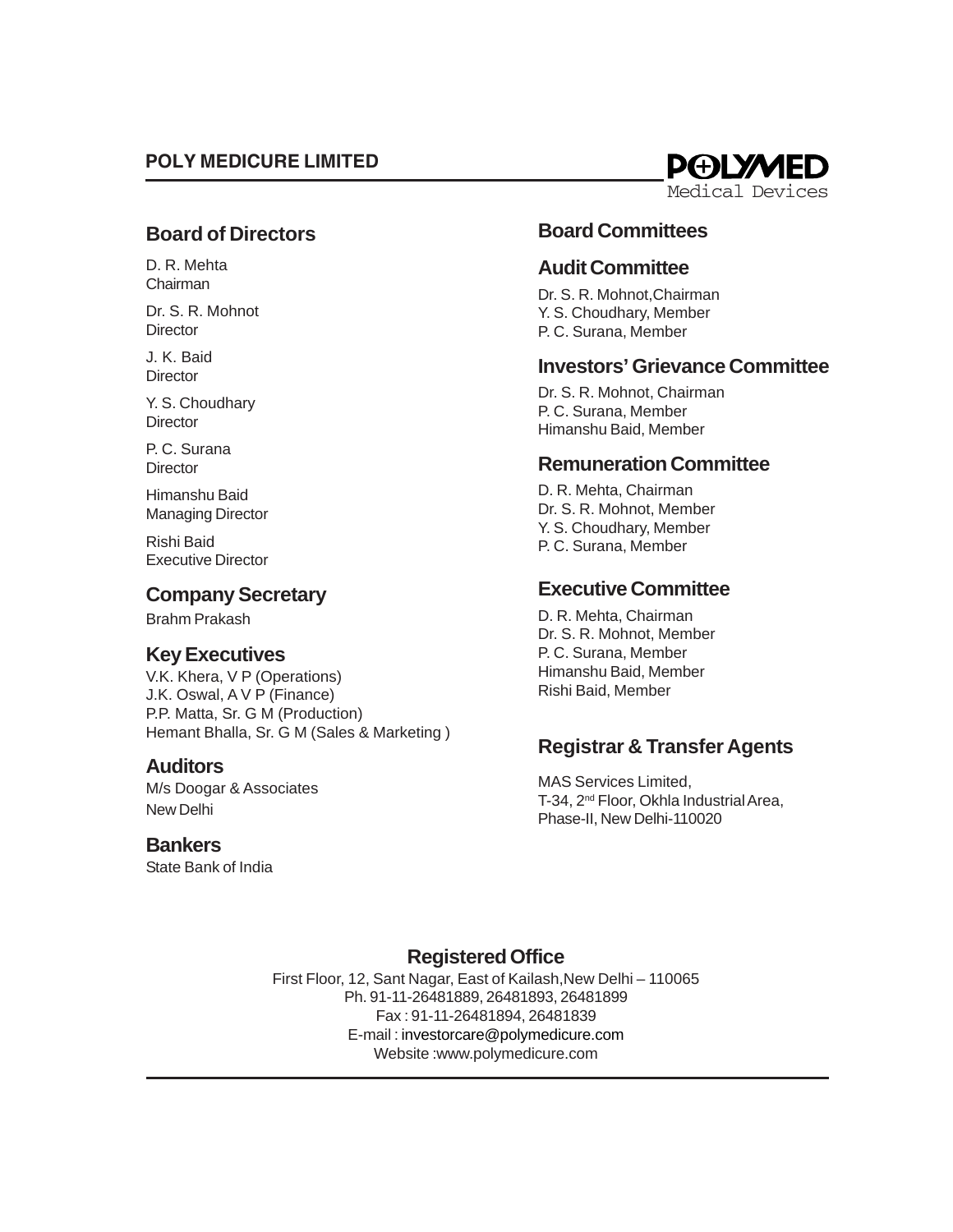

# **Contents**

| Letter to Shareholders                                                               | 1  |
|--------------------------------------------------------------------------------------|----|
| Notice of AGM                                                                        | 2  |
| Directors' Report                                                                    | 6  |
| Report on Corporate Governance                                                       | 14 |
| Auditors' Report                                                                     | 24 |
| Balance Sheet &<br>Profit & Loss Account                                             | 27 |
| Auditors' Report on Consolidated<br><b>Financial Statements</b>                      | 48 |
| Consolidated Balance Sheet &<br>Profit & Loss Account                                | 49 |
| Directors' Report, Auditors' Report &<br><b>Financial Statements of Subsidiaries</b> | 67 |
| Statement pursuant to Section 212 of<br>the Companies Act, 1956                      | 80 |
| Attendance Slip and Proxy Form                                                       | 81 |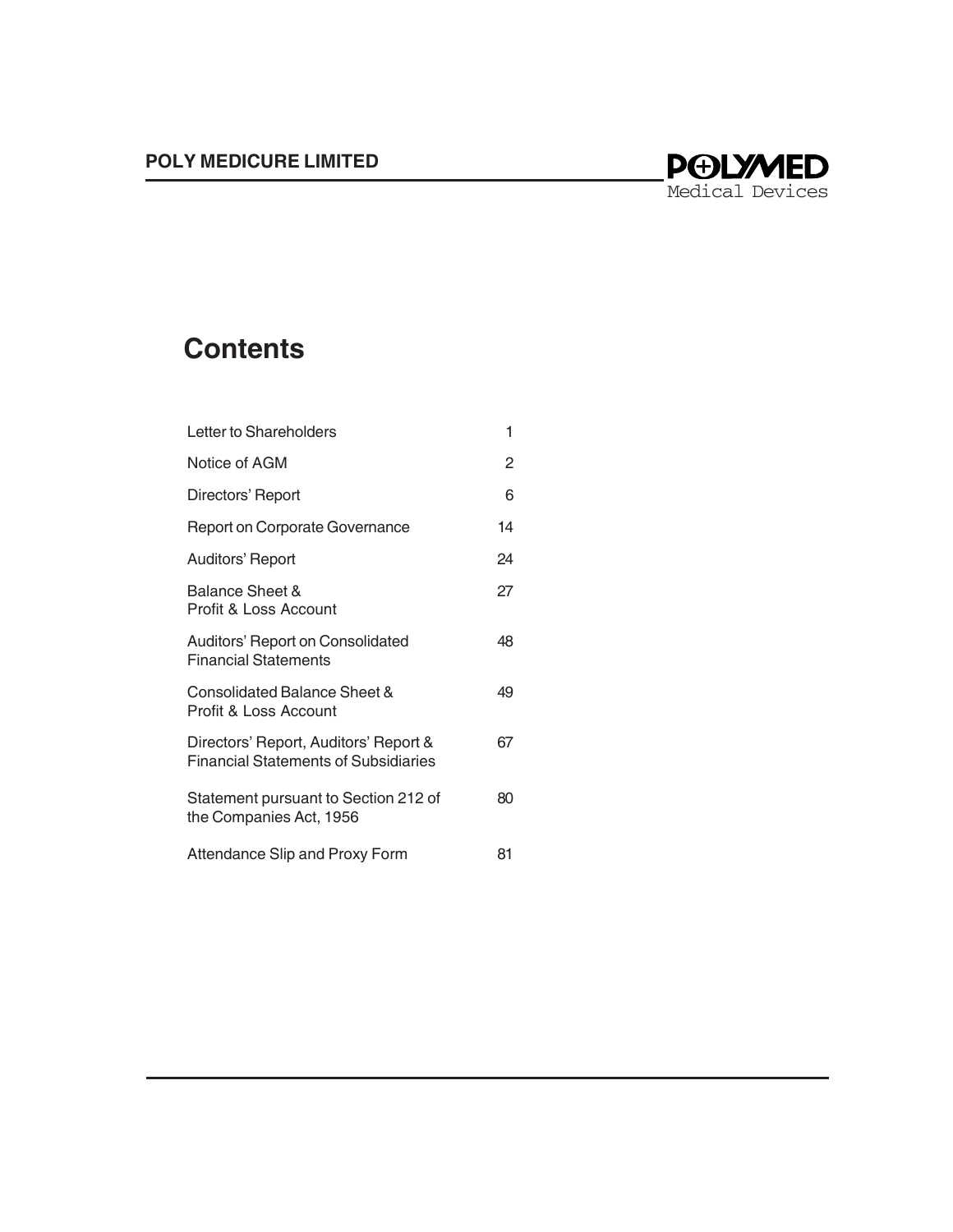# **LETTER TO THE SHAREHOLDERS**



Dear Fellow Shareholders,

In 2009-10, Poly Medicure Limited delivered yet another significant performance across financial and operating indicators. I am happy to share with you that various initiatives that the company had undertaken in the last couple of years are now coming to fruition. The Company recorded its highest net sales of Rs.136 crore during the period under review. During the same period, net profit after tax expanded handsomely to Rs.16.42 crore from Rs. 5.92 crore in the previous year registering a growth of 177%.Robust business plans and sound management practices that adapted rapidly to the changing environment and the contribution of our employees have collectively resulted in the Company performing well.

The Company continues to show marked improvement on all financial parameters, surpassing the guidance given by the Company both on revenue and profit. Although the global fiscal environment remained challenging, the Company due to its vast global presence in emerging markets, has been able to face up to the economic storm.

We have continuously introduced new products and nourished our existing products with appropriate focus for growth. We have begun exploring alternative ways to create value and to infuse our products and services with better innovative technology. Going forward, we intend to build our portfolio of products in a way that gives customers multiple reasons to continue their engagement with us.

The Coming years will be even more exciting. The Company will be launching a range of new products both in domestic and overseas markets. There will be challenges but the tremendous spirit

D<del>(+)</del>I YMEI Medical Devices

that has always been displayed by employees at all levels in the organization. I believe that we will meet those challenges and enable the Company to retain its position as a major healthcare Company activity participating in the country's prosperity and carrying the banner of India to overseas markets with a sense of great pride.

The Company has been putting a special emphasis on R&D and has been granted patents in many countries. The Company, in future will continue to invest in development of new medical devices through continuous innovations.

Risk has become as integral part of the business activities. It becomes our foremost responsibility to manage it effectively and to ensure that our business activities are beneficial to shareholders and other stake holders. To mitigate it, we shall continue to focus on rigorous investment discipline, operational excellence and pursuing all opportunities to enhance the underlying performance of our business.

I extend my sincere thanks to my colleagues on the board and shareholders for their commitment, enthusiasm and unstinting efforts and look forward to their continued support as committed stakeholders of the Company.

**D. R. Mehta Chairman**

New Delhi 31<sup>st</sup> July, 2010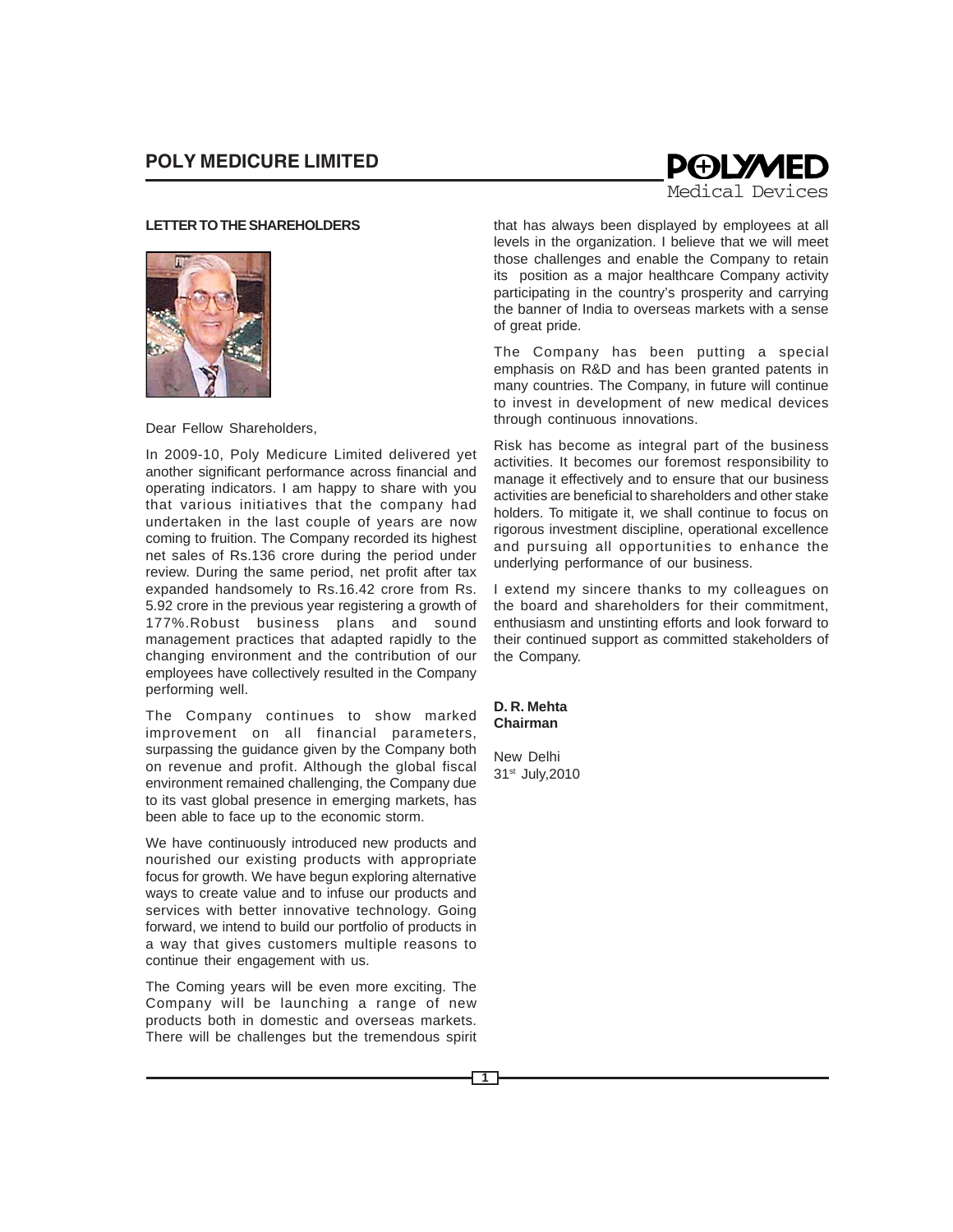# **NOTICE**

Notice is hereby given that the 15<sup>th</sup> Annual General Meeting (AGM) of the Shareholders of Poly Medicure Ltd. will be held on Tuesday, the 7<sup>th</sup> September, 2010 at 10:00 a.m at NCUI Convention Centre, 3, Khel Gaon Marg, New Delhi-110016 to transact the following business:

# **Ordinary Business :**

- 1. To receive, consider and adopt the Balance Sheet of the Company as at 31<sup>st</sup> March, 2010, the Profit and Loss Account for the year ended on that date together with the Report of the Directors and Auditors thereon.
- 2. To declare dividend on Equity Shares for the financial year ended 31<sup>st</sup> March, 2010.
- 3. To appoint a Director in place of Shri Y.S. Choudhary who retires by rotation and, being eligible, offers himself for re-appointment.
- 4. To appoint a Director in place of Shri Rishi Baid who retires by rotation and being eligible, offers himself for re-appointment.
- 5. To appoint M/s Doogar & Associates, Chartered Accountants as Statutory Auditors of the Company to hold office from the conclusion of this Annual General Meeting till the conclusion of the next Annual General Meeting and to fix their remuneration.

## **Special Business :**

**Item No. 6.** To consider and if thought fit, to pass with or without modification(s), the following resolution as a Special Resolution:

**"RESOLVED THAT** pursuant to the provisions of Section 31 of the Companies Act 1956, the Articles of Association of the Company shall be altered as mentioned hereunder:

- **(I) By inserting Article 13A after Article 13 and before Article 14: Article 13A:**
- (i) Notwithstanding anything contained in these Articles, the Company shall be entitled to dematerialize its securities and to offer securities in dematerialized form pursuant to the Depositories Act, 1996.
- (ii) Every person subscribing to securities offered by the Company shall have the option to receive securities certificate or to hold the securities with the depository. Such a person who is the beneficial owner of the securities can at any time opt out of a depository, if permitted by the Law, in

# Medical Devices

respect of any securities in the manner provided by the Depositories Act, 1996 and the Company shall, in the manner and within the time prescribed, issue to the beneficial owner the required certificates of securities.

If a person opts to hold his securities with the depository, the Company shall intimate such depositary the details of allotment of securities, and on the receipt of such information, the depository shall enter in its records the name of the allottee as the beneficiary owner of the security.

- (iii) All securities held by a depository shall be dematerialized and be in fungible form. Nothing contained in sections 153, 153A, 187B, 187C and 372-A of the Act shall apply to a depository in respect of the securities held by it on behalf of the beneficial owners.
- (iv) (a) Notwithstanding anything to the contrary contained in the Act or these Articles, a depository shall be deemed to be the registered owner for the purpose of effecting transfer of ownership of security on behalf of the beneficial owner.
- (b) Save as otherwise provided in (a) above, the de registered owner of the ot have any voting rights or any other rights in respect of the securities held by it. (c) Every person holding securities of the Company and whose name is entered as the beneficial owner in the records of depository shall be deemed to be member of the Company. The beneficial owner of securities shall be entitled to all the rights and benefits and be subject to all the liabilities in respect of his securities which are held by a depository.
- (v) Notwithstanding anything in the Act or these Articles to the contrary, where securities are held in a depository, the record of the beneficial ownership may be served by such depository or the Company by means of electronic mode or by delivery of floppies or discs.
- (vi) Nothing contained in Section 108 of the Act or these Articles shall apply to a transfer of securities effected by a transferor and transferee both of whom are entered as beneficial owners in the records of depositories.
- (vii) Notwithstanding anything in the Act or these Articles, where securities are dealt with by a depository, the Company shall intimate the details thereof to the depository immediately on allotment of such securities.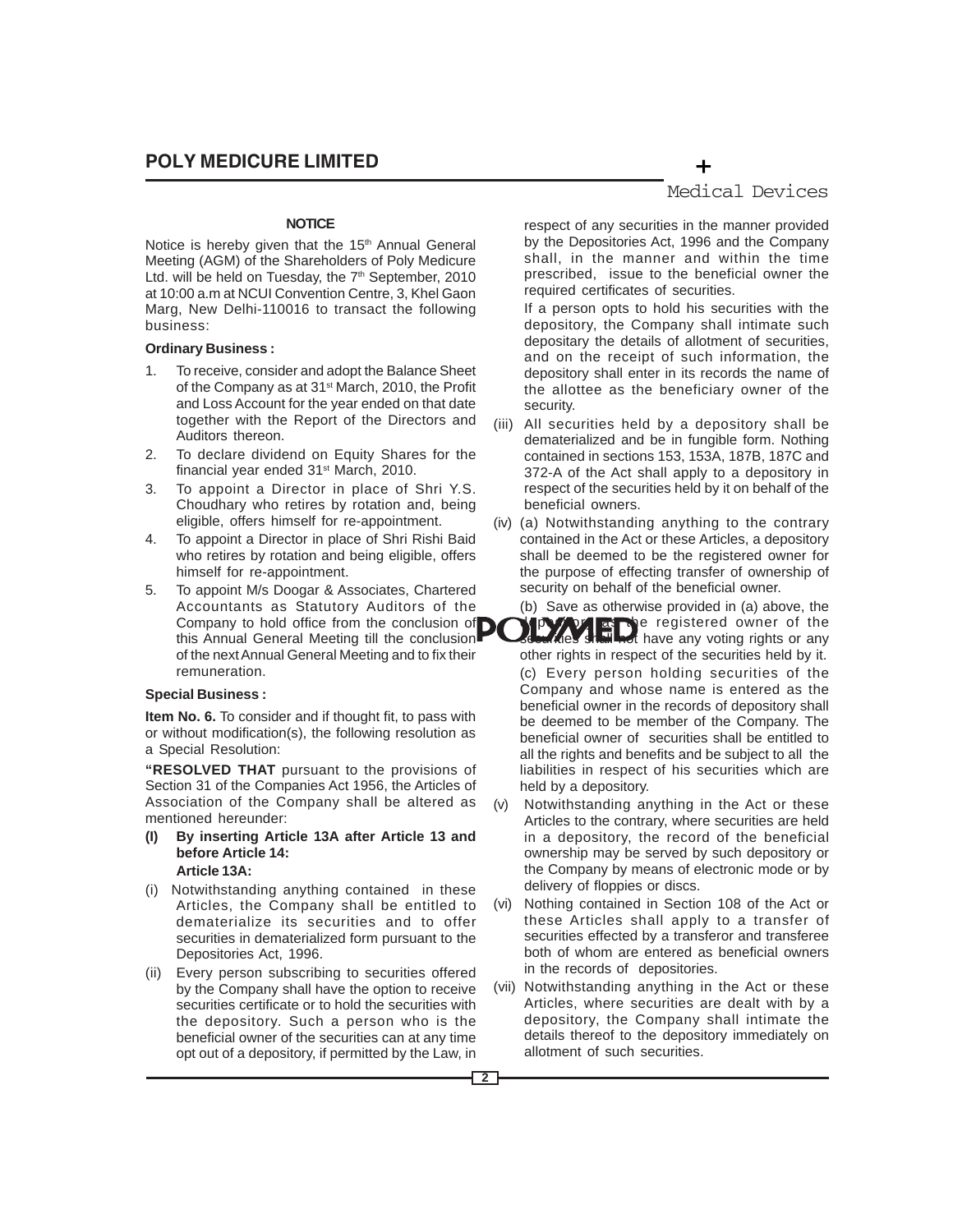- (viii) Notwithstanding anything in the Act or these Articles regarding the necessity of having distinctive numbers for securities issued by the Company shall apply to the securities held with a depository.
- (ix) The register and index of beneficial owners maintained by a depository under the Depositories Act, 1996 shall be deemed to be the register and index of members and the securities holders for the purpose of this articles.
- (x) For the purpose of this articles :-

"Beneficial Owner" means a person or persons whose name is recorded as such with a depository:

"SEBI" Means the Securities and Exchange Board of India:

"Depository" means a company formed and registered under the Companies Act, 1956 and which has been granted a certificate of registration to act as a depository under the Securities and Exchange Board of India Act, 1992 and

"Security" means such securities as may be specified by SEBI from time to time

## **(II) By inserting Article 61A after Article 61 and before Article 62.**

**Article 61A :** The Chairman of the Board shall preside over every General Meeting of the Company.

## **(III) Existing Article 89 shall be altered by substituting the following Article 89 in place the existing Article 89.**

**Article 89 :** All the Directors, excluding the Managing Director, Whole Time Director and/or Special Director shall retire by rotation. One third of such of the directors for the time being as are liable to retire by rotation or if their number is not three or a multiple of three, the number nearest to one third shall retire from office at each Annual General Meeting. A special director appointed by the Board under Article 79 and 80 and/or Managing Director, and Whole Time Director shall not be liable to retire by rotation subject to Section 256 of the Act. The Director to retire by rotation at every Annual General Meeting shall be those who have been longest in office since their last appointment, but as between persons who become Directors on the same day, those who are to retire shall, in default of and subject to any agreement among themselves be determined by lot.

**Item No. 7.** To consider and if thought fit, to pass with or without modification(s), the following resolution as Ordinary Resolution:

**"RESOLVED THAT** in suppression of all the resolutions passed earlier in this behalf and pursuant to provisions of Section 293(1)(d) and other applicable provisions, if any, of the Companies Act 1956 (including any statutory modifications or re-enactments thereof), the consent of the Company be and is hereby accorded to borrow any sum or sums of money from time to time, notwithstanding that the money(s) to be borrowed together with the money already borrowed by the Company (apart from the temporary loans obtained from the Company's bankers in the ordinary course of business) may exceed the aggregate of the paid up capital of the Company and its free reserves, that is to say, reserves not set apart for any specific purpose provided that the total amount so borrowed shall not, at any time exceed the limit of Rs. 300 (Rs Three Hundred Crore) or equivalent Foreign Currency."

**Item No. 8.** To consider and if thought fit, to pass with or without modification(s), the following resolution as Ordinary Resolution:

**"RESOLVED THAT** in suppression of all the resolutions passed earlier in this behalf and pursuant to provisions of Section 293(1)(a) and other applicable provisions, if any of the Companies Act 1956 (including any statutory modifications or re-enactments thereof), the consent of the Company be and is hereby accorded to mortgage and/or create charge, in addition to the mortgages/charges already created or to be created by the Company, in such form and manner and with such ranking and at such time and on such terms as the Board may determine, on all or any of the movable and/or immovable properties of the Company, both present and future and/or the whole or any part of the undertaking(s) of the Company in favour of the lender(s) and agent(s) of lender(s) for securing the borrowing of the Company availed/to be availed by way of term loan/other borrowings (in foreign currency and/or Indian currency) subject to the limits approved under section 293(1)(d) of the Companies Act, 1956 Rs. 300 Crore (Rs.Three Hundred Crore) or equivalent foreign currency, together with interest at the respective agreed rates, additional interest compound interest in case of default, accumulated interest, liquidated damages commitment charges, remuneration of the agents, all other costs, charges and expenses, including any increase as a result of devaluation/revaluation/fluctuation in the rates of exchange and all other monies payable by the Company in terms of the Loan Agreement(s) or any other document, entered into/to be entered into between the Company and the lender(s) and agent(s)

# **DAI YMFD** Medical Devices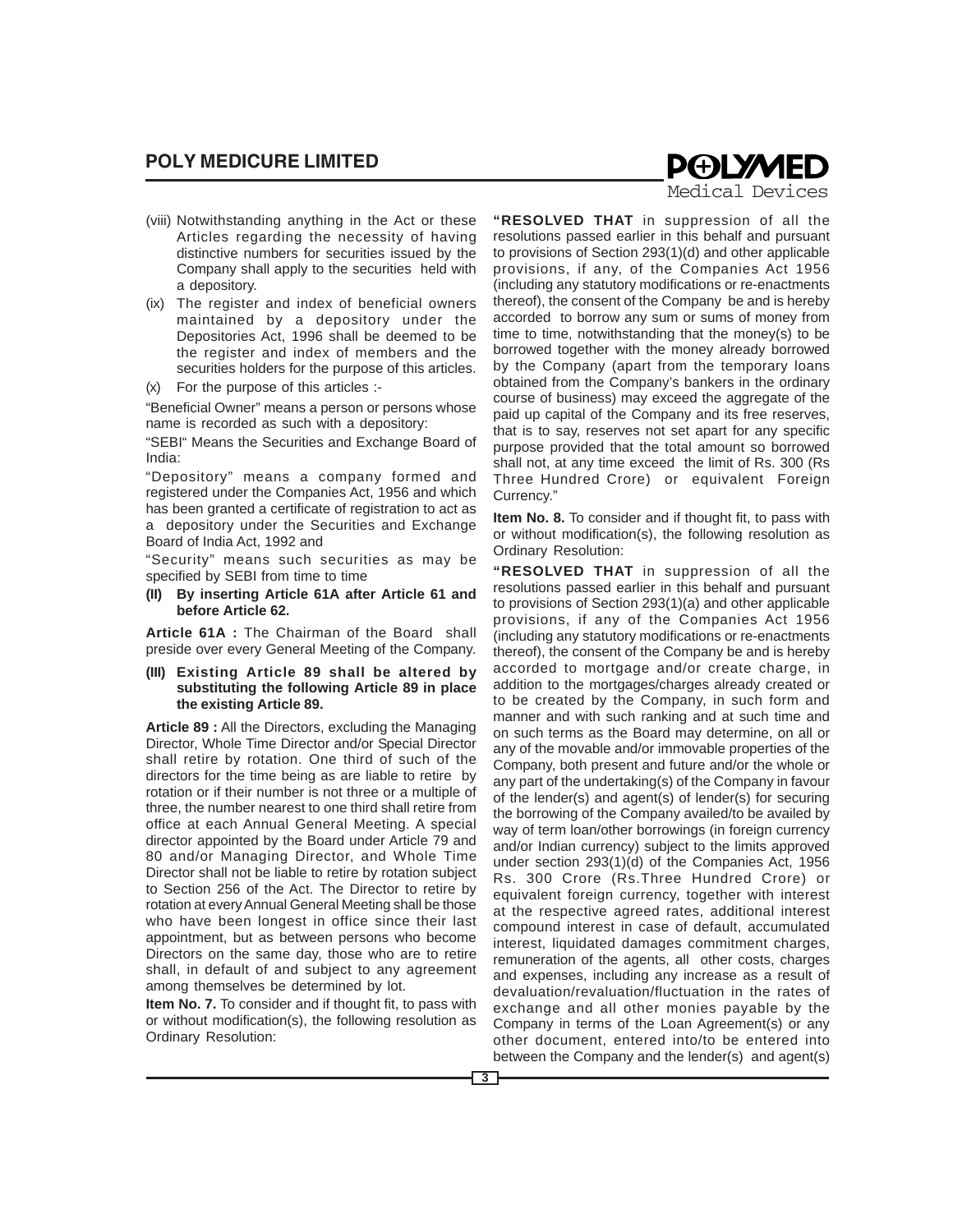in respect of the said loans/other borrowings and continuing such specific terms and conditions and covenants in respect of enforcement of security as may be stipulated in that behalf and agreed to between the Board of Directors or any committee(s) thereof and the lender(s) and agent(s)."

**Item No. 9.** To consider and if thought fit, to pass with or without modification(s), the following resolution as Special Resolution:

**"RESOLVED THAT** Keyman Insurance Policies bought by the Company on the life of Shri Himanshu Baid, Managing Director and Shri Rishi Baid, Executive Director, valuing Rs. 10,25,382/- (Rs. Ten Lac Twenty Five Thousand Three Hundred Eighty Two) each as on 31<sup>st</sup> March 2010, be assigned to them in recognition of the good work done by them in improving the shareholders' value."

| <b>New Delhi</b>     | By order of the Board of Directors |
|----------------------|------------------------------------|
| $31^{st}$ July, 2010 | <b>For Poly Medicure Limited</b>   |

Registered Office : Brahm Prakash First Floor, 12 **Company Secretary** Sant Nagar East of Kailash New Delhi - 110065

#### **Notes:**

- 1. A MEMBER ENTITLED TO ATTEND AND VOTE, IS ENTITLED TO APPOINT A PROXY TO ATTEND AND VOTE INSTEAD OF HIMSELF/HERSELF AND A PROXY NEED NOT BE A MEMBER OF THE COMPANY. PROXIES IN ORDER TO BE EFFECTIVE MUST BE LODGED WITH THE COMPANY NOT LESS THAN 48 HOURS BEFORE THE COMMENCEMENT OF THE MEETING.
- 2. An Explanatory Statement pursuant to Section 173(2) of the Companies Act 1956, relating to the special business to be transacted at the Meeting is annexed hereto
- 3. The Register of Members and Share Transfer Books will remain closed from 26<sup>th</sup> August, 2010 to 7<sup>th</sup> September, 2010 (both days inclusive).
- 4. The dividend on Equity Shares, if declared, at the Annual General Meeting will be paid on or after 16th September, 2010.
- 5. The dividend on Equity Shares as recommended by the Board, if approved, at the Annual General Meeting will be paid to those Members whose

**POLYMED** Medical Devices

names appear in the Register of Members as on 7<sup>th</sup> September, 2010. In respect of Shares held in electronic form, the dividend will be paid on the basis of particulars of beneficial ownership, furnished by National Securities Depository Limited and Central Depository Services (India) Limited.

- 6. The members are requested to bring their copy of the Annual Report.
- 7. Members/ Proxies should produce the enclosed attendance slip duly filled in and signed accordance with specimen signature registered with the Company for attending the Meeting.
- 8. Members who hold Shares in physical form are requested to write their Folio Number and those who hold Shares in dematerialized form are requested to write their client ID and DP ID numbers in the attendance slip.
- 9. In case of joint holders attending the meeting, only such joint holder who is higher in the order of names will be entitled to vote.
- 10. It will be appreciated if the queries, if any, regarding accounts and operations of the Company are sent ten days before the date of Meeting.
- 11. Members holding Shares in physical form are requested to notify change in their particulars, quoting their folio numbers to the Registrar and Transfer Agent of the Company i.e. MAS Services Limited, T-34, 2nd Floor, Okhla Industrial Area, Phase-II, New Delhi-110020 and those who hold shares in D-mat form to their Depository Participant (DP) with whom de-mat account is opened.
- 12. Since the Company's shares are in compulsory demat trading, to ensure better services and elimination of risk of holding shares in physical form, we request Shareholders holding shares in physical form to dematerialize their shares at the earliest.
- 13. In terms of Section 205C of the Companies Act,1956, the Central Government has established "Investor Education and Protection Fund" (IEPF) and any amount of dividend remaining unclaimed/unpaid for a period of seven years from the date it becomes due for the payment should be transferred to this fund. Once unclaimed dividend is transferred to IEPF, no claim shall lie in respect thereof. Members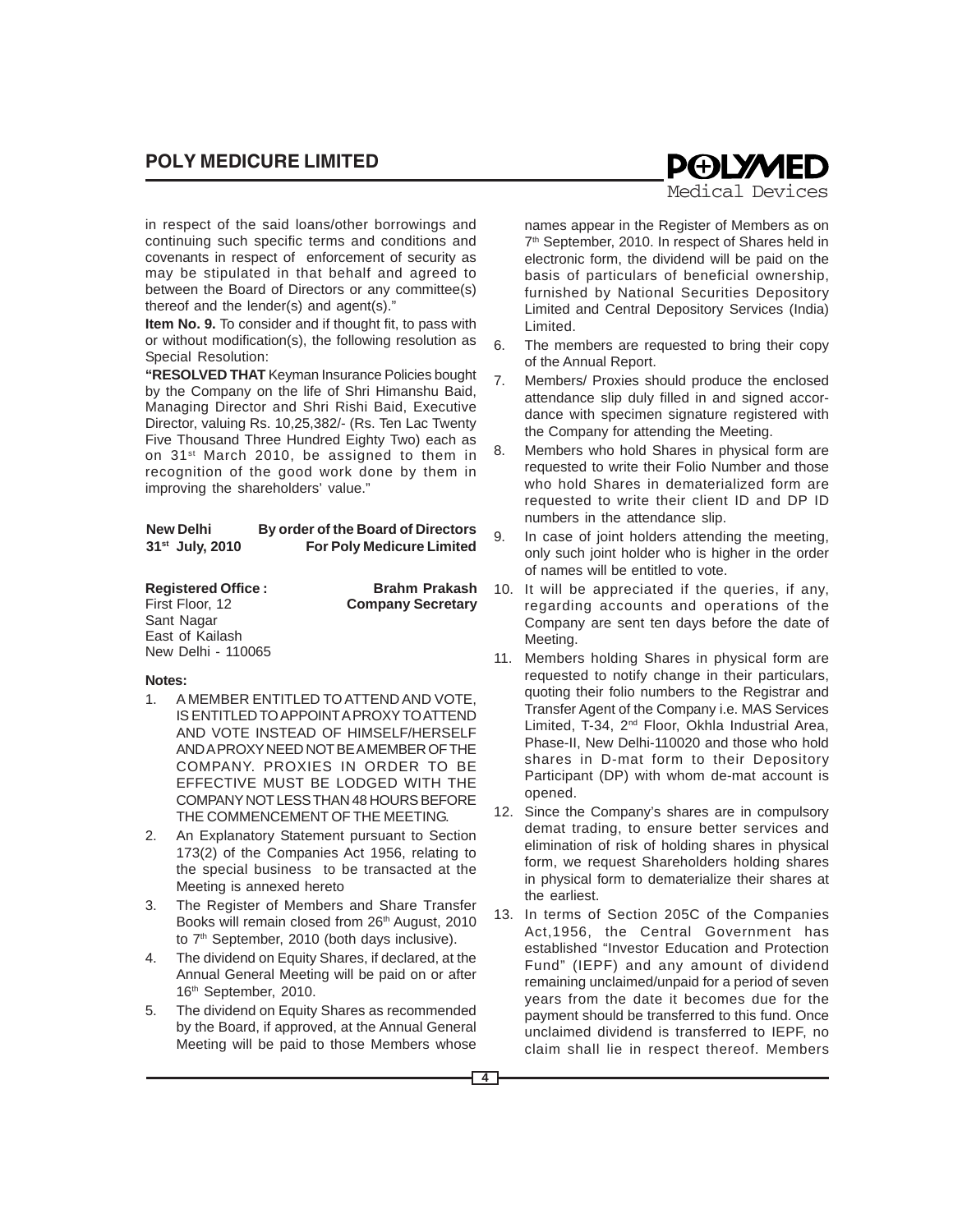**PALYMED** Medical Devices

wishing to claim dividend, which remain unclaimed, are requested to correspond with the Company at its Registered Office at First Floor, 12, Sant Nagar, East of Kailash, New Delhi – 110065.

14. The brief profile of the Directors proposed to be re-appointed is given in the section on corporate governance.

| <b>New Delhi</b>     | By order of the Board of Directors |
|----------------------|------------------------------------|
| $31^{st}$ July, 2010 | <b>For Poly Medicure Limited</b>   |

| <b>Registered Office:</b> | <b>Brahm Prakash</b>     |
|---------------------------|--------------------------|
| First Floor, 12           | <b>Company Secretary</b> |
| Sant Nagar                |                          |
| East of Kailash           |                          |
| New Delhi - 110065        |                          |

### **Annexure to Notice :**

Explanatory Statement Pursuant to Section 173 (2) of the Companies Act, 1956 is as under **:**

**Item No. 6 (I) :** The Shares of the Company are tradable at the Stock Exchange in dematerialized form only. The Company has accordingly entered into Agreements with both the Depositories namely National Securities Depositary Ltd. and Central Depository Services (India) Ltd. Although, the Company has provided its shareholders the benefit of dematerialization, it is desirable to amend the Articles of Association of the Company to create an enabling provision.

**Memorandum of Interest :** None of the Directors is interested in the resolution except to the extent of their shareholding in the Company.

**Item No. 6(II)**: It is a usual practice to authorize the Chairman of the Board of Directors to preside over the General Meetings of the Company. In keeping with practice followed by a number of Companies, it has been decided by the Board, to amend the Articles of Association of the Company to enable the Chairman of the Board to act as Chairman of the General Meetings of the Company.

**Memorandum of Interest:** None of the Directors is interested in the matter.

**Item No. 6 (III) :** The existing Article 89 provides that the Managing Director of the Company shall be a Director who shall not be liable to retire by rotation. The Company also has a Wholetime Director whose office is liable to retirement by rotation. The Board

considered the matter and decided that the office of Wholetime Director should also be made such that it is not liable to retirement by rotation. Hence, the existing Article is proposed to be replaced by new Article 89.

**Memorandum of Interest:** None of the Directors is interested in the matter.

**Item No. 7 & 8 : The business of the Company is** expanding and it regularly needs capital expenditure for meeting the requirements of scaling up its production facilities and other expenditure. While the Company is utilizing its internal accruals for meeting such expenditure, it is also necessary for the Company to raise debt for the purpose. The shareholders have already authorized the Board of Directors to raise a sum of Rs. 200 (Rs. Two Hundred) Crore for the requirements of the Company. The Board of Directors feel it would be appropriate to raise this figure to Rs. 300 ( Rs Three Hundred) Crore.

It is also necessary to create security on the assets of the Company in favour of the lenders to raise funds. The resolutions at item No. 7 and 8 are, therefore, recommended by the Board.

**Memorandum of Interest :** None of the Directors is interested in these matters.

**Item No. 9 : The Company had bought Keyman** Insurance policies on the life of Shri Himanshu Baid, Managing Director and Shri Rishi Baid, Executive Director for a sum of Rs. 15,00,000/- ( Rs. Fifteen Lac) each. The surrender value of these policies as on 31<sup>st</sup> March, 2010 was Rs. 10,25,382/- (Rs. Ten Lac Twenty Five Thousand Three Hundred Eighty Two) each. The Board of Directors of the Company at its meeting held on 17<sup>th</sup> March, 2010 decided that these policies may be assigned to them in recognition of the good work done by them which has resulted in improving the shareholders value.

The matter is placed before the Shareholders for their consideration and approval.

**Memorandum of Interest :** None of the Directors, except Shri J.K. Baid, Shri Himanshsu Baid and Shri Rishi Baid is interested in the matter.

| <b>New Delhi</b>                                                                                    | By order of the Board of Directors               |
|-----------------------------------------------------------------------------------------------------|--------------------------------------------------|
| 31 <sup>st</sup> July, 2010                                                                         | <b>For Poly Medicure Limited</b>                 |
| <b>Registered Office:</b><br>First Floor, 12<br>Sant Nagar<br>East of Kailash<br>New Delhi - 110065 | <b>Brahm Prakash</b><br><b>Company Secretary</b> |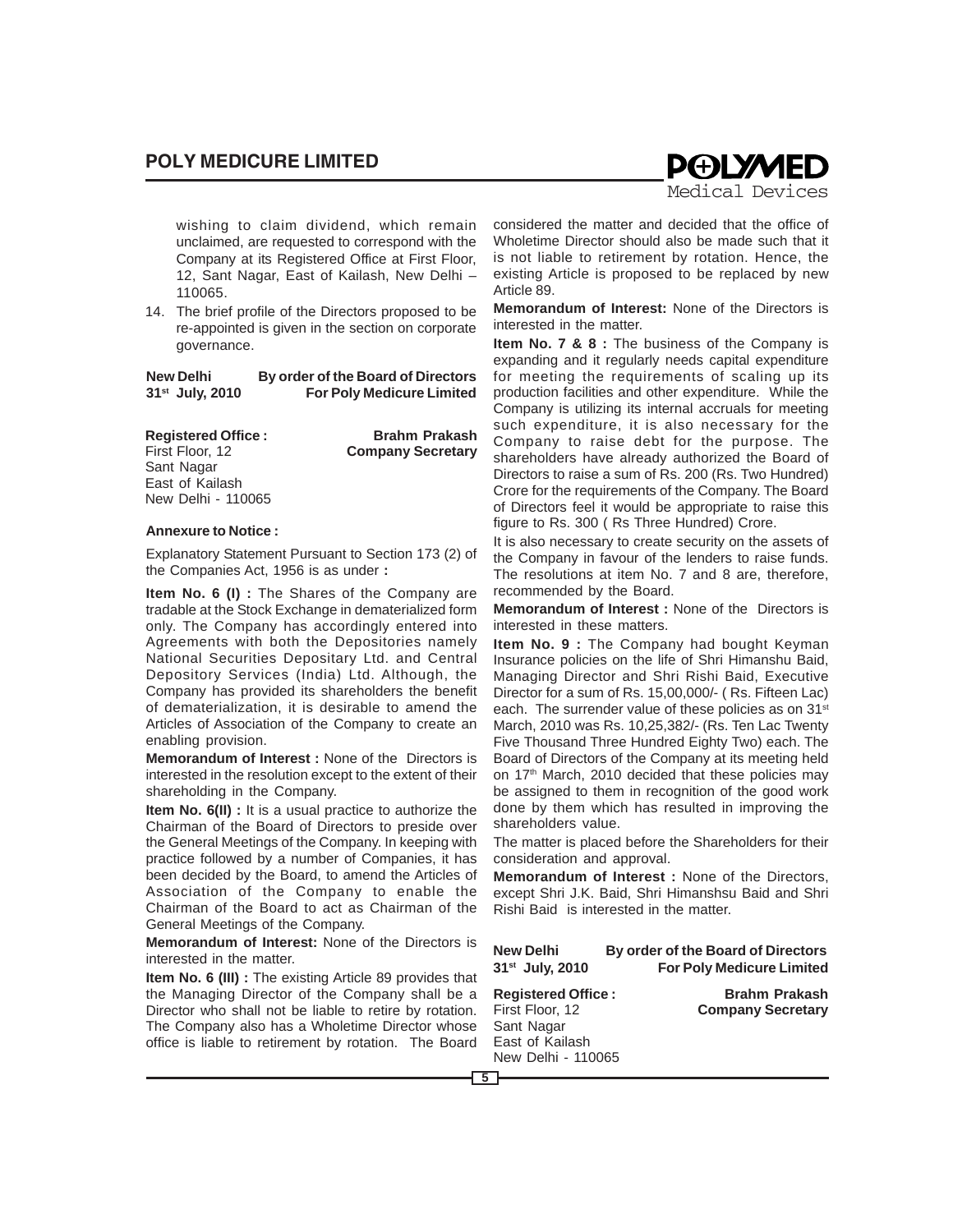#### **DIRECTORS' REPORT**

To the Members,

The Directors have pleasure in presenting their  $15<sup>th</sup>$ Annual Report together with Audited Statements of Accounts of the Company for the year ended 31<sup>st</sup> March 2010.

# **Financial Results**

The standalone financial results of the Company for the financial year ended  $31<sup>st</sup>$  March 2010 were as follows: (Rs. in Lac)

| <b>Particulars</b>                                                                                          | FY.<br>2009-10   | EY.<br>2008-09   |
|-------------------------------------------------------------------------------------------------------------|------------------|------------------|
| <b>Net Sales</b>                                                                                            | 13,600.46        | 11,222.35        |
| Add: Other Income                                                                                           | 52.90            | 64.48            |
| Total Revenue                                                                                               | 13,653.36        | 11,286.83        |
| Profit before Interest,<br>Depreciation and Taxes                                                           | 2,943.19         | 1,791.04         |
| Profit before Tax                                                                                           | 1823.25          | 664.43           |
| Profit after Tax                                                                                            | 1642.94          | 592.55           |
| Profit brought forward<br>from the pervious year                                                            | 663.64           | 532.14           |
| Profit available for appropriation                                                                          | 2306.58          | 1,124.69         |
| Appropriations:<br>-Transfered to General<br>Reserve<br>-Proposed Dividend and<br>Dividend Distribution Tax | 500.00<br>322.10 | 300.00<br>161.05 |
| Surplus carried to Balance<br>Sheet                                                                         | 1484.48          | 663.64           |

The Company recorded net sales of Rs. 13,600.46 lac. against Rs.11,222.35 lac in the previous year, recording a growth of over 21%. Profits after tax for the year were Rs.1,642.94 lac against Rs 592.55 lac for the previous year. This translates into handsome growth of 177%. The boost in profits was on account of economies achieved due to completion of backward integration project lower forex losses and cost cutting measures taken by the Company.

#### **Dividend**

Based on the Company's performance, your Directors are pleased to recommend a dividend @



Rs. 2.50 per equity share of Rs. 10 each for the financial year 2009-10, on the expanded capital after 1:1 bonus issue as stated in a later part in this document. The dividend, if approved at the ensuing Annual General Meeting, will be paid to those shareholders whose names appear on the Register of Members of the Company as on 7<sup>th</sup> September, 2010. In respect of shares held in demat form, it will be paid to the Members whose names are furnished by National Securities Depository Limited and Central Depository Services (India) Limited as beneficial owners. The dividend would involve an outflow of Rs. 275.31 lac towards dividend and Rs.46.79 lac towards dividend distribution tax, resulting in a total outflow of Rs. 322.10 lac.

#### **Reserves**

The Board of Directors has transferred Rs.500.00 lac to General Reserves out of the amount available for appropriations and balance of Rs.1484.48 lac is to be carried to Balance Sheet.

## **Expansion Programme**

The company is in the process of expanding its installed capacity by around 20% in the current financial year, to meet the increased demand at a capital cost of Rs.3000 lac. A sum of Rs 1500 lac is proposed to be raised by way of debt and the balance will be met from internal accruals.

## **Development of New Products**

Your Company is continuously endeavouring to launch new products in diagnostic field.

# **Subsidiaries**

As a part of its strategy to become a significant global player, the company has acquired/floated subsidiaries in China and USA.

## **US Safety Syringes Co., LLC, USA**

The Company is yet to start the business activities.

## **Poly Medicure (Laiyang) Co. Ltd, China**

The Company started commercial production during the year and achieved a turnover of Rs. 118.62 lac.

#### **Joint Venture/Associate**

The company has one Joint Venture in Egypt**.**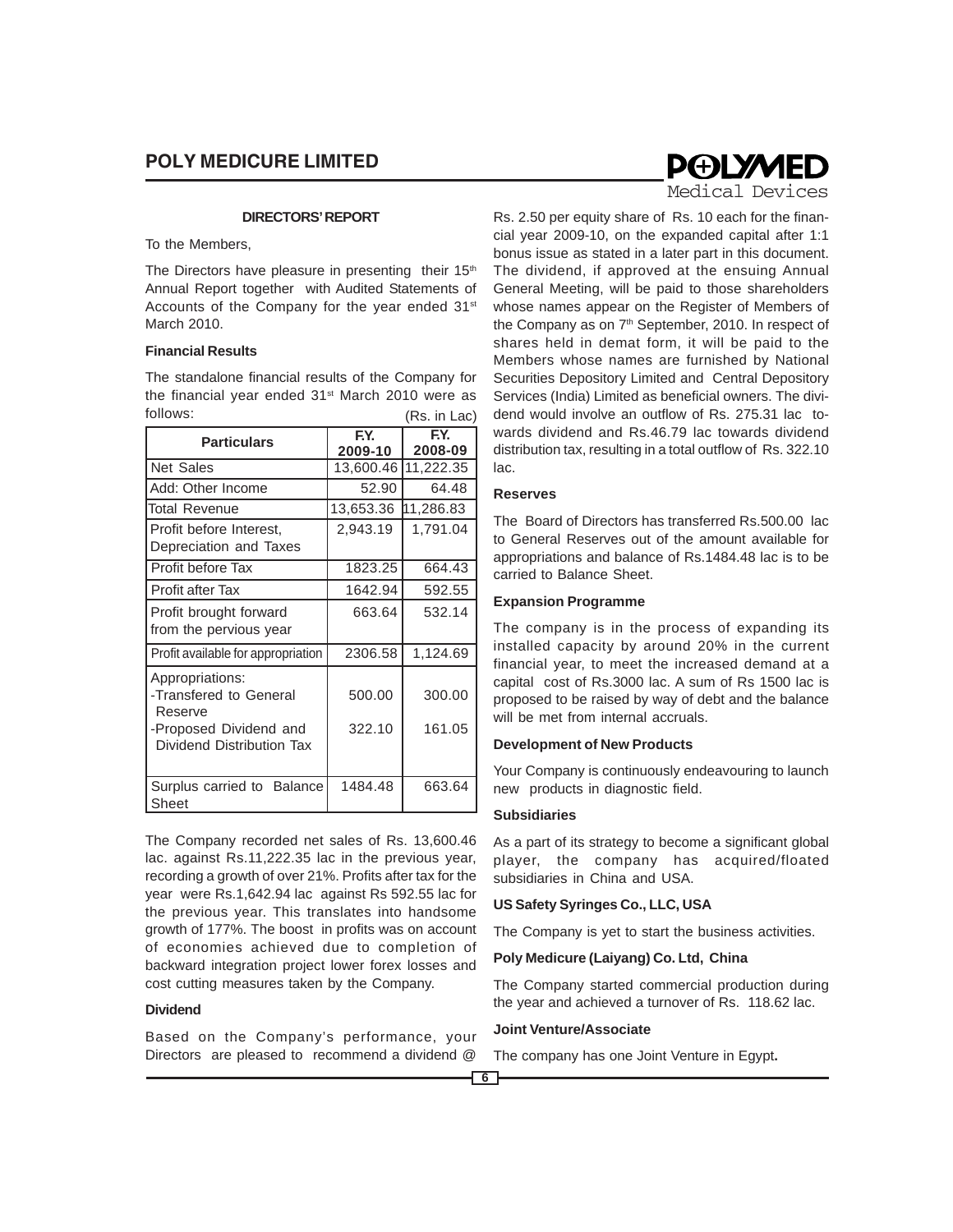# **Ultra for Medical Products, Egypt**

The Company is performing well and has achieved sales of Rs. 2,844.87 lac during the year ended  $31<sup>st</sup>$ December 2009.

# **Finance Raising Mechanism**

The Company is moving ahead for its future expansion and in order to meet the fund requirements, the Company has raised a fresh term loan of Rs. 400 lac during the year .Further, the Company is also planning to raise further loan of Rs. 1500 lac, the proposal for which is pending with State Bank of India.

# **Credit Rating**

The company continues to have the credit rating from CRISIL which has reaffirmed the credit rating as A-/ stable and P2+ for fund based and non-fund based facility respectively.

# **Share Capital**

During the year under review, the following changes were effected in the Share Capital of the Company :

#### **(i) Increase in Authorised Share Capital** :

The Authorised Share Capital of the Company was increased from Rs. 9 crore to Rs. 15 crore divided into 1,50,00,000 Equity Shares of Rs. 10/- each w.e.f 16th March 2010.

# **(ii) Issue of Bonus Shares**

The Company had issued Bonus Shares in the ratio of 1(one) Bonus Share for every 1(One) existing Share of Rs. 10 (Ten) each to the existing Shareholder of the Company as on record date i.e. 29<sup>th</sup> March 2010 and allotted 54,00,000 Bonus Shares on 30<sup>th</sup> March 2010 as per the approval received form Bombay Stock Exchange (BSE). However, the Company is yet to receive the approval from Bombay Stock Exchange (BSE) for allotment of 1,06,250 Equity Shares. In view of pending approval, 1,06,250 Equity shares have been shown as Shares Pending Allotment and the same will be issued to all eligible shareholders upon the receipt of said approval from Bombay Stock Exchange (BSE).

# **Fixed Deposits**

The Company has not accepted any public deposits and as such, no amount on account of principal or interest on public deposits was outstanding as on the date of Balance Sheet.

# **Directors' Responsibility Statement**

Pursuant to the provisions of Section 217(2AA) of the Companies Act, 1956, the Directors hereby confirm that:

- (i) In the preparation of the annual accounts, the applicable accounting standards have been followed along with proper explanation relating to material departures;
- (ii) appropriate accounting policies have been selected and applied them consistently and have made judgements and estimates that are reasonable and prudent so as to give a true and fair view of the state of affairs of the Company as at 31st March 2010 and of the Profit of the Company for the year ended on that date;
- (iii) Proper and sufficient care has been taken for the maintenance of adequate accounting records in accordance with the provisions of the Companies Act, 1956 for safeguarding the assets of the Company and for preventing and detecting fraud and other irregularities;
- (iv) the annual accounts of the Company have been prepared on a "going concern basis".

# **Auditors and Auditors' Report**

M/s Doogar & Associates, Chartered Accountants, Auditors of the Company hold office upto the conclusion of ensuing Annual General Meeting. The Company has received a letter from them to the effect that their appointment, if made by the Company for the year 2010-11 will be within the limit prescribed under Section 224(1B) of the Companies Act, 1956.

Notes on accounts referred to in the Auditors' Report are self-explanatory and do not call for any further comments.



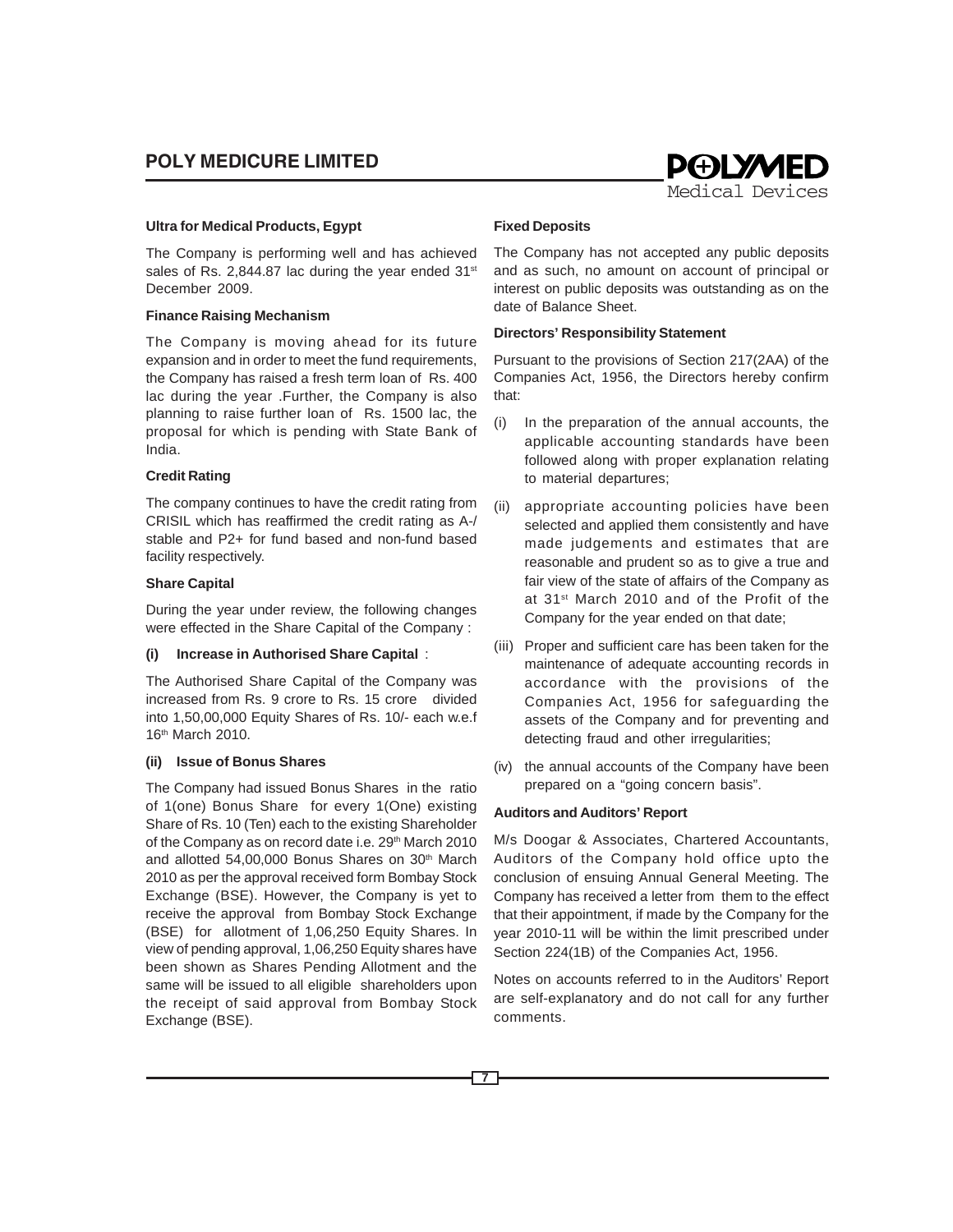

## **Directors**

Sh. Y. S. Choudhary and Sh. Rishi Baid retire by rotation at the ensuing Annual General Meeting and being eligible offer themselves for re-appointment.

Brief resume of the aforesaid Directors are furnished in the Corporate Governance Report.

#### **Employee Relations**

Employee relations continued to be cordial throughout the year. Yours Directors wish to place on record their sincere appreciation for the excellent spirit with which entire team of the Company worked at all plants and offices and achieved commendable progress.

# **Corporate Governance**

Your Company is committed to maintain the best standards of good corporate governance practices and adhere to Corporate Governance Requirements set out by SEBI.

The report on Corporate Governance along with a certificate from Sh. B.K. Sethi, Practicing Company Secretary confirming compliance of conditions of corporate governance as stipulated in Clause 49 of the Listing Agreement of stock exchange, is also annexed and forms part of the Annual Report.

# **Management Discussion and Analysis**

The Management Discussion and Analysis Report on the operations of the Company, as required under the Listing Agreement with the Stock Exchange is provided in **"Annexure-I"** forming part of Directors' Report.

# **Particulars of Conservation of Energy, Technology Absorption and Foreign Exchange Earnings and Outgo**

Particulars with respect to conservation of energy, technology absorption, foreign exchange earnings and outgo as required under section 217(1)(e) of the Companies Act, 1956 read with the Companies (Disclosure of Particulars in the Report of Board of Directors) Rules, 1988 are given in **"Annexure II**" and form an integral part of this report.

# **Particulars of Employees**

A statement showing the particulars of employees, pursuant to Section 217(2A) of the Companies Act, 1956 read with the Companies (Particulars of Employees) Rules, 1975 as amended, is annexed as **"Annexure III".**

# **Acknowledgement**

Your Directors wish to place on record their appreciation of the wholehearted support extended by the regulatory and government authorities, Company's shareholders and other stakeholders customers, vendors, bankers and employees at all levels, which is a source of strength for the Company.

# **For and on behalf of the Board of Directors**

**D.R. Mehta Himanshu Baid Chairman Managing Director** 

**New Delhi 31st July, 2010**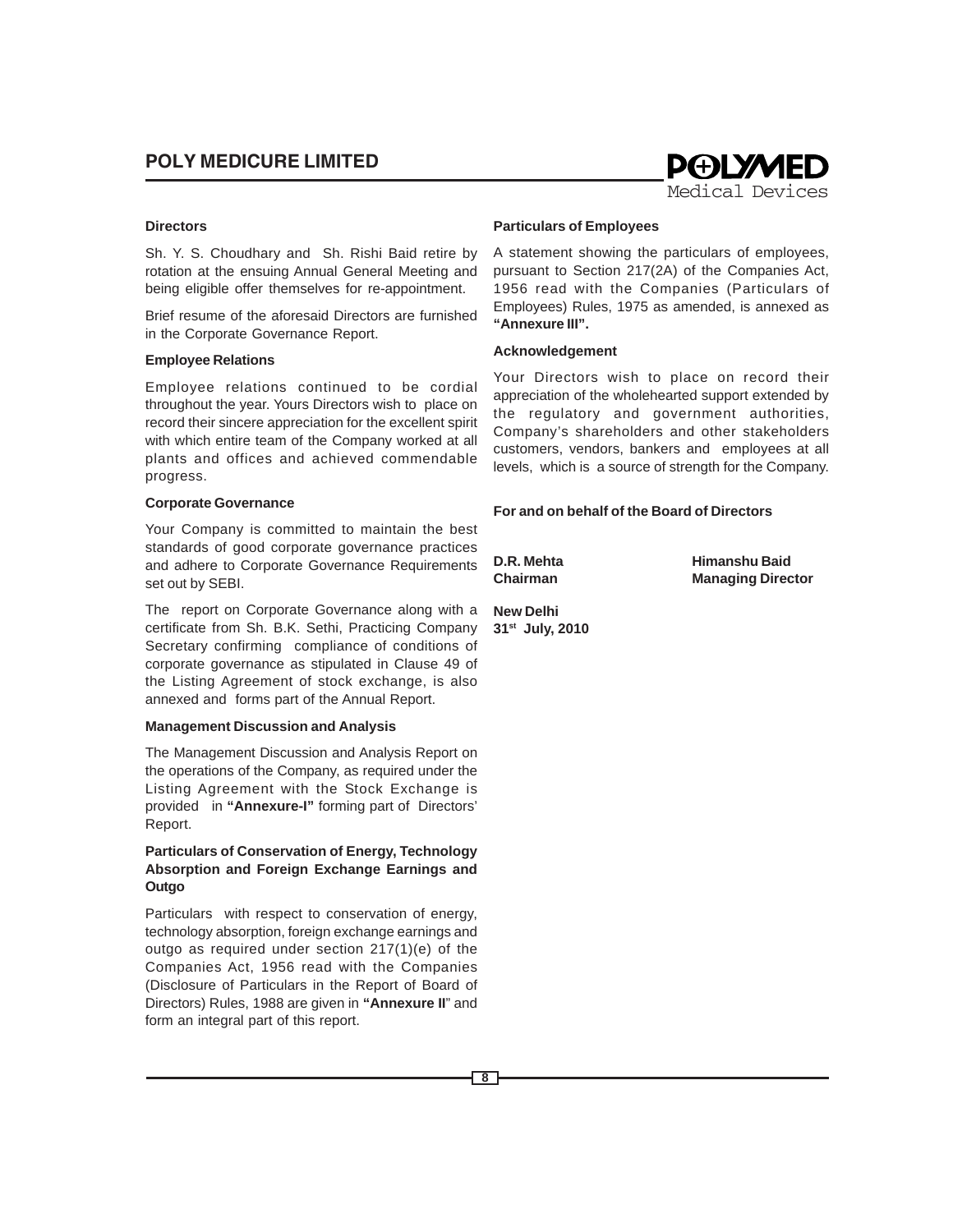# **MANAGEMENT DISCUSSION & ANALYSIS**

## **Industry Structure and Developments**

The public health infrastructure of India has grown since independence, but it is yet to match the basic healthcare facilities in many other countries. While in 1947 the number of hospitals beds was 3.2 per 10,000, the present number of 9 per 10,000 is commendable, but still far behind that of other developing countries. The number of physicians available per ten thousand patient population is only seven in India while the number of professional nurses available for the same population is only 7.85. These numbers are less than ideal and to counter the same.The National Health Policy has identified certain steps to improve the reach of healthcare in all parts of the country especially in the rural areas.

Parallel to the healthcare industry growth, the Indian diagnostics and pathology testing market is set for steady growth. The market is valued at close to INR 6,000 crore in 2008 and is growing at 20 percent per annum.

The market for medical devices is flourishing gradually. Everyday more than 50,000 different kinds of medically advanced instruments are estimated to be used in healthcare facilities and elsewhere all over the world. As per estimates around 75% of the medical devices in developing countries are imported, much of which do not meet the needs of national health care requirements and are not used effectively and efficiently.

In India, disease profile is changing and lifestyles diseases have become more prevalent which has led to increased spending on healthcare delivery. The vast majority of the country suffers from poor standard of healthcare infrastructure which has not kept pace with the growth in economy.

## **Opportunities**

Healthcare industry in India is booming. India produces the largest number of doctors, nurses and technicians in the world. This puts us in an ideal position to be the dominant healthcare providers to the whole world.

On the one hand, the Indian middle class, with its increasing purchasing power, is more willing than before to pay for quality healthcare services, on the other, the supply of healthcare services has grown steadily, as the private sector becomes more involved in owning and running hospitals.

The medical devices market is the direct beneficiary of this boom in healthcare industry. The Indian Companies with their R&D facilities have developed a range of good quality products for the domestic and export market. The healthcare industry in India is reckoned to be the one of the main components of the economy's growth in the years to come.

According to a new report published by RNCOS, titled, "Booming Medical Tourism in India" Released in September, 2009, Medical Tourism in India has emerged as the fastest growing segment of the tourism industry despite the global economic downturn. Medical Tourism offers such patients an option to seek low cost alternatives on an immediate basis in scenic environments. The year 2007 saw over 450000 foreign patients come to India for treatment. Credit Suisse estimated the industry to be growing at 25-30 percent on a year to year basis

Employment opportunities are provided to many people in the healthcare segment or other related sectors catering to the healthcare industry in some way or the other. India has become one of the favourites destinations for health care treatments. Thus it has opened new avenues for professionals and others connected with the industry.

India is fast on its journey to become the next hot spot for healthcare. This is certainly the industry of the future and India has tremendous potential in this field as the progressive nature of the health care sector in India has also added considerably to its GDP.

#### **Company's Segment-wise Performance**

The company currently operates in only one segment i.e. "Medical Devices" and two market domains domestic and export.

## **Risks , Concerns and Threats**

Key risk to the Company's business include loss of key personnel, increase in input costs, exchange rate fluctuations and changing import duty structures and political conditions in the country and in the countries to which the Company export its products. Further, manufacturing of medical devices is heavily regulated and controlled by regulatory and government authorities. Failure to comply with such regulations could result in revocation of licences approvals, failure or delay in obtaining approvals for new products, prohibition on the sale and criminal proceedings against non-complying manufactures.

Medical Devices

**DAI YMFD**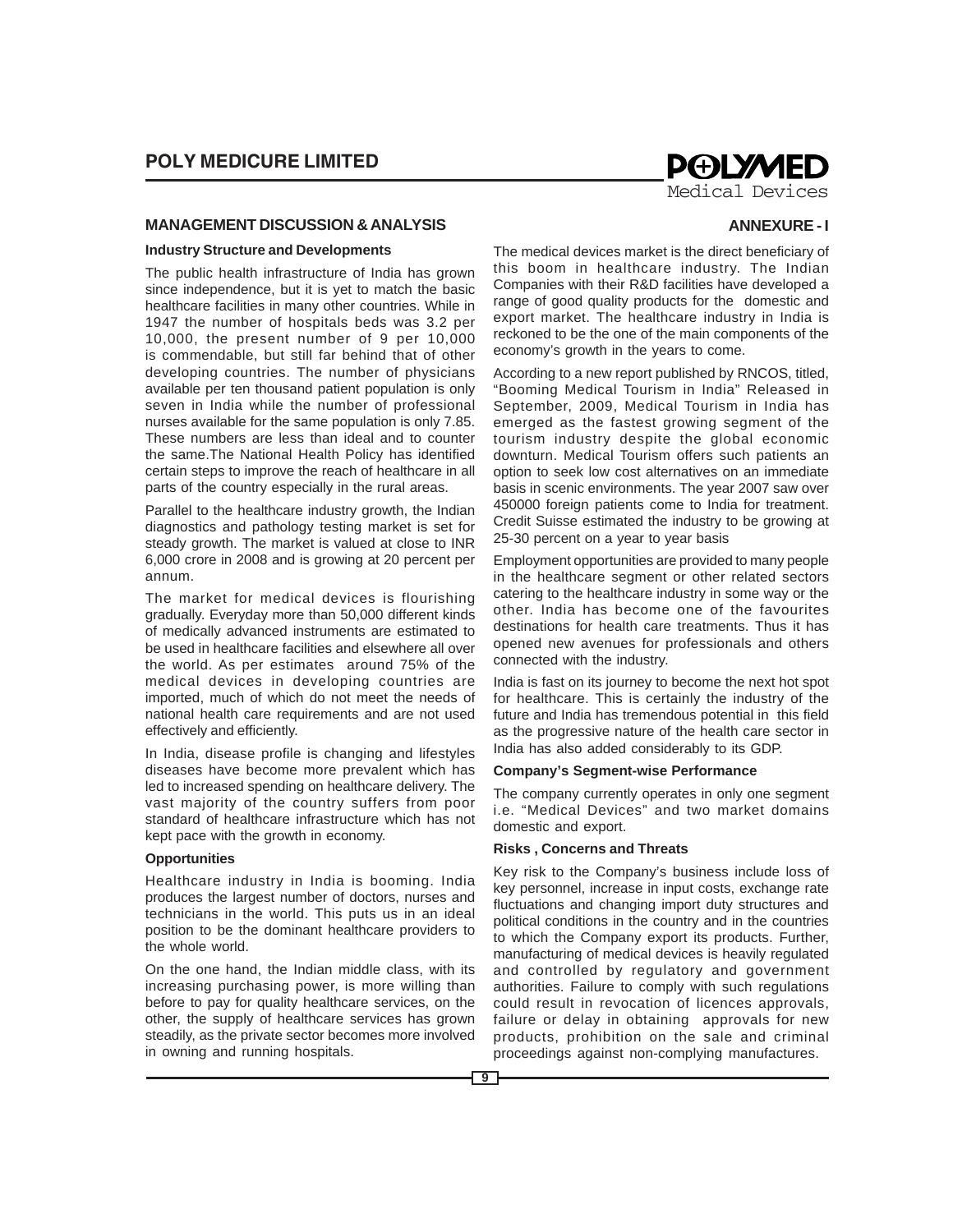Moreover, emerging markets are becoming more competitive with the entry of new players. The completion factor also affects the domestic and export sales of the Company.

The company constantly works on taking appropriate measures and reviewing them from time to time to de-risk itself from foreign exchange and various other business risks. The Company's current and fixed assets as well as products are adequately insured against various risks. The Company's risk management and control procedures involve prioritization and continuing assessment of these risks and devise appropriate controls, evaluating and reviewing the control mechanism. Through this approach, the Company strives to identify opportunities that enhance organisational values while managing or mitigating risks that can impact its future performance.

# **Internal Control System and their Adequacy**

The Company has a proper and adequate system of internal control to ensure that all assets are safeguarded and protected against loss from unauthorised use or disposition, and that all transactions are authorised, recorded and reported correctly.

The Internal Control System provides for adherence to approved procedures, policies, guidelines and authorizations. In order to ensure that all checks and balances are in place and all the internal control systems and procedures are in order, regular and exhaustive, periodic internal audit is conducted by qualified Chartered Accountants..

The Internal Auditors independently evaluate adequacy of internal controls. The Internal Audit reports, as submitted by Internal Auditors, are reviewed by the Audit Committee on a quarterly basis. Post audit reviews are also carried out to ensure that audit recommendations have been implemented.

# **Financial Performance Vis-a-vis Operational Performance**

This has been dealt with in the Directors' Report.

# **Material Developments in human resources/ Industrial relation front including number of people employed**

The quality of the leadership pipeline makes corporations sustainable and to deliver beyond individual personalities. Human Resources are most valuable assets of the Company. The Company's Human Resource Policy primarily aims at talent management and leadership development, safety and health of its employees. Excellence in business operations is achieved through a committed, talented and focused work force. The Company provides an environment which encourages initiative, innovative thinking and reward performance. The employees of the Company have played a crucial role in contributing to the growth of the Company.

The Company has constituted various in-house training programmes for employee's skill advancement. Employees are also deputed to various training programmes and seminars for enhancing their competencies.

The total number of employees of the Company as on 31st March, 2010 was 890 as against 886 in the previous year.

## **Value creation and wealth sharing**

Your company enjoys the distinction of having shared wealth with its shareholders by paying dividend continuously every year for the last seven years. This combined with a consistently climbing book value as well as market value for your Company's shares, has led to accretion of shareholders wealth.

The policy of continuously ploughing back the profits of the company in its expansion projects will strengthen shareholder value over the long term.

## **Outlook for the year 2010-11**

The Company is well positioned to enhance shareholders' value despite various challenges.

Keeping in view the increase in production capacity and improvement in capacity utilization, increase in domestic sales and export orders, future prospects of overall performance of your company are encouraging and poised for sustained growth.

# **Cautionary Statement**

Statements in the Managements Discussion and Analysis describing the Company's objectives, projections, estimates, expectations or predictions may be forward looking statements within the meaning of applicable securities laws and regulations. Actual Results could differ materially from those expressed or implied. Important factors could make a difference to the Company's operations include, among others, economic conditions affecting demand supply and price conditions in the domestic and overseas markets in which the Company operates, changes in the Government regulations, tax laws and other statutes and incidental factors.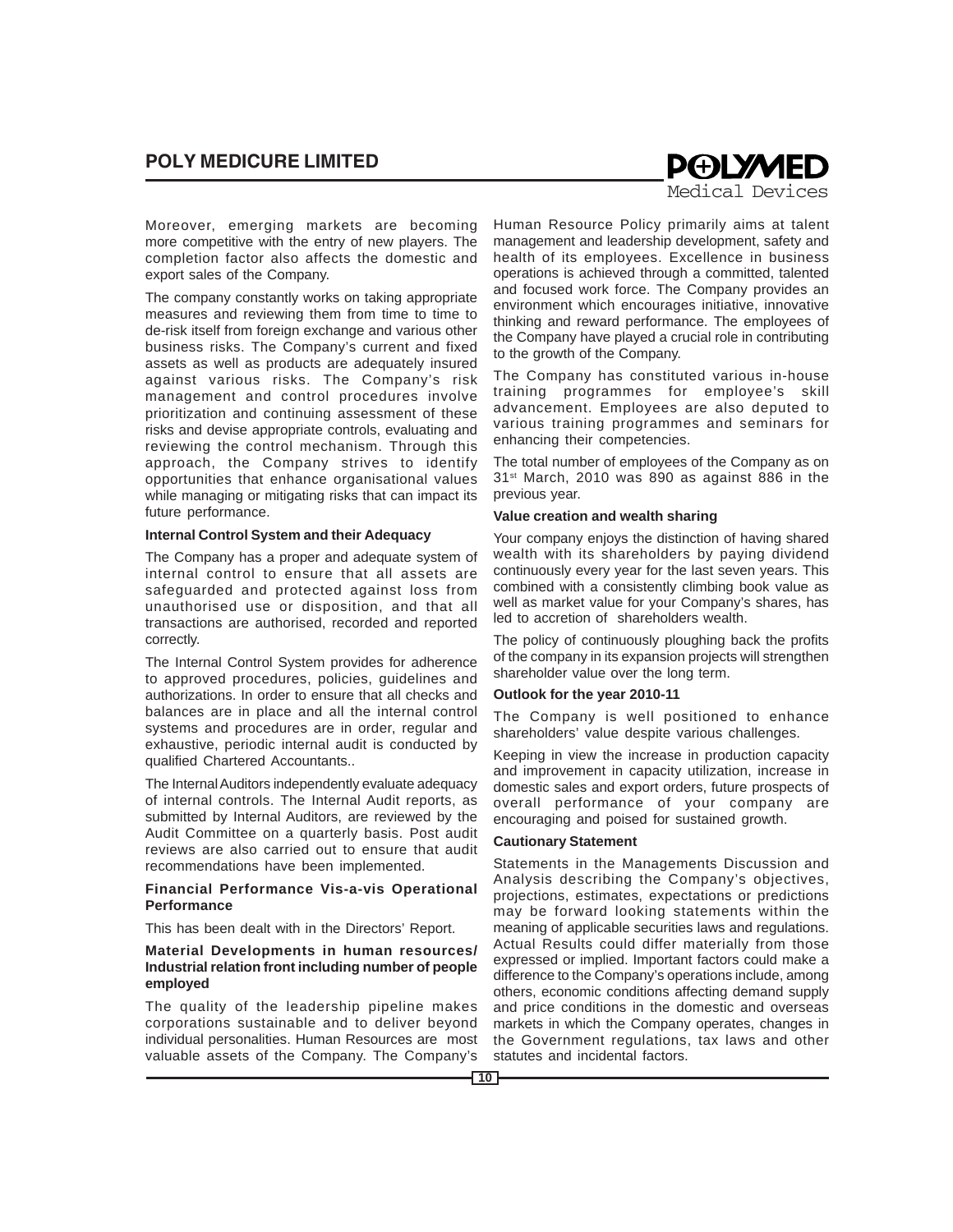

Medical Devices

# **ANNEXURE - II**

# **REPORT ON CONSERVATION OF ENERGY, TECHNOLOGY ABSORPTION, FOREIGN EXCHANGE EARNINGS AND OUTGO IN ACCORDANCE WITH THE COMPANIES (DISCLOSURE OF PARTICULARS IN THE REPORT OF BOARD OF DIRECTORS) RULES, 1988.**

| А.                                                                                                                                                              | <b>CONSERVATION OF ENERGY:</b>                                               |                                           |                                                                                                                                                                                                                                                                                                                                                                                         |
|-----------------------------------------------------------------------------------------------------------------------------------------------------------------|------------------------------------------------------------------------------|-------------------------------------------|-----------------------------------------------------------------------------------------------------------------------------------------------------------------------------------------------------------------------------------------------------------------------------------------------------------------------------------------------------------------------------------------|
|                                                                                                                                                                 | a) Energy conservation measures taken                                        | and introduction thereof.                 | The manufacturing operations of the Company do<br>not consume high energy. Adequate measures have<br>been taken to conserve energy by using efficient<br>equipments. The Company is on the constant look<br>out for efficient energy conservation technologies                                                                                                                          |
|                                                                                                                                                                 | b) Additional investment and proposals, if any                               | energy consumption.                       | The Company proposes to make an additional<br>investment of Rs. 20 lac approx for reduction in                                                                                                                                                                                                                                                                                          |
|                                                                                                                                                                 | c) Impact of above measures                                                  | Reduction in energy and fuel consumption. |                                                                                                                                                                                                                                                                                                                                                                                         |
|                                                                                                                                                                 | d) Total energy consumption and energy<br>consumption per unit of production | As per 'Form - A' attached                |                                                                                                                                                                                                                                                                                                                                                                                         |
| В.                                                                                                                                                              | <b>TECHNOLOGY ABSORPTION:</b>                                                |                                           |                                                                                                                                                                                                                                                                                                                                                                                         |
|                                                                                                                                                                 | a) Efforts made in technology absorption.                                    | As per 'Form - B' attached                |                                                                                                                                                                                                                                                                                                                                                                                         |
| C.                                                                                                                                                              | <b>FOREIGN EXCHANGE EARNINGS AND OUTGO</b>                                   |                                           |                                                                                                                                                                                                                                                                                                                                                                                         |
| a) Activities relating to exports; Initiatives<br>taken to increase exports; development<br>of new export markets for products and<br>services and export plans |                                                                              | explore new markets.                      | The Company continues to keep its focus on export<br>markets. The Company is regularly participating in<br>all important overseas exhibitions, which are very<br>much helpful in improving the visibility of various<br>products and widening the customers base. Besides,<br>the marketing people do visit overseas customers<br>periodically, to achieve better relations and also to |
|                                                                                                                                                                 | b) Total foreign exchange used and earned                                    | 2009-10<br>(Rs. in lac)                   | 2008-09<br>(Rs. in lac)                                                                                                                                                                                                                                                                                                                                                                 |
|                                                                                                                                                                 | Foreign Exchange Used:<br>Foreign Exchange Earned:                           | 4130.38<br>7980.79                        | 2625.21<br>7564.84                                                                                                                                                                                                                                                                                                                                                                      |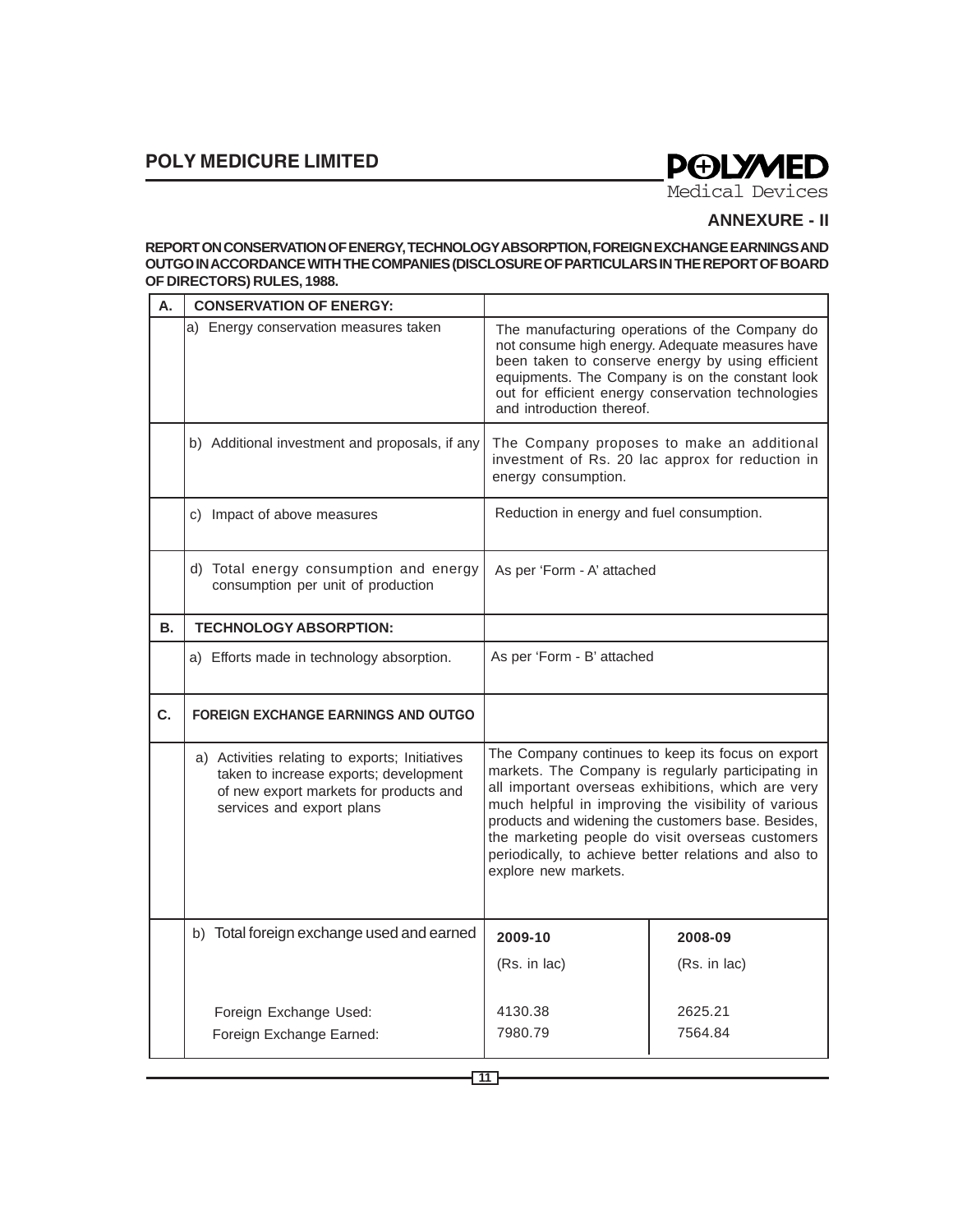

Medical Devices

# **FORM A**

**Form for disclosure of particulars with respect to conservation of energy**

|    |                                                 | Year ended | Year ended |
|----|-------------------------------------------------|------------|------------|
|    |                                                 | 31.03.2010 | 31.03.2009 |
| А. | POWER AND FUEL CONSUMPTION                      |            |            |
|    | Electricity:<br>1.                              |            |            |
|    | Purchased Unit (Kwh)<br>a)                      | 5410500    | 4767254    |
|    | Total Amount (Rs. in lac)                       | 256.29     | 226.50     |
|    | Rate/Unit (Rs.)                                 | 4.74       | 4.75       |
|    | Own Generation:<br>b)                           |            |            |
|    | i) Through Diesel Generator                     |            |            |
|    | Units Generated (Kwh)                           | 2098135    | 2028546    |
|    | Units per liter of Diesel Oil                   | 2.83       | 3.10       |
|    | Cost per unit (Rs.)                             | 11.29      | 10.50      |
|    | ii) Through furnace Oil Generator               |            |            |
|    | Units Generated (Kwh)                           |            |            |
|    | Units per liter of Diesel Oil                   |            |            |
|    | Cost per unit (Rs.)                             |            |            |
|    | iii) Through Steam Turbine/Generator (Unit-Kwh) |            |            |
|    | Units Generated (Kwh)                           |            |            |
|    | Units per liter of Diesel Oil                   |            |            |
|    | Cost per unit (Rs.)                             |            |            |
|    | Coal (Specify quality and where used):<br>2.    |            |            |
|    | Quantity (Tonnes)                               |            |            |
|    | Total Cost (Rs.)                                |            |            |
|    | Average Rate (Rs./Tonne)                        |            |            |
|    | Diesel/Furnace Oil:<br>3.                       |            |            |
|    | a) Diesel:                                      |            |            |
|    | Quantity (K. Ltrs)                              | 744.81     | 661.60     |
|    | Total Cost (Rs. in lac)                         | 236.86     | 215.05     |
|    | Average Rate (Rs./K. Ltrs)                      | 31802      | 32086      |
|    | b) Furnace:                                     |            |            |
|    | Quantity (K. Ltrs)                              |            |            |
|    | Total Cost (Rs.)                                |            |            |
|    | Average Rate (Rs./K. Ltrs)                      | ٠          |            |
|    | 4. Other internal Generation:                   |            |            |
|    | Quantity (K. Ltrs)                              |            |            |
|    | Total Cost (Rs.)                                |            |            |
|    | Average Rate (Rs./K. Ltrs)                      |            |            |
| В. | <b>CONSUMPTION PER UNIT OF PRODUCTION</b>       |            |            |
|    | Products- Medical Devices (Nos. in lac)         | 2346.22    | 1555.58    |
|    | Electricity (Kwh) per Lac Nos.                  | 3200.31    | 4368.65    |
|    | Furnace Oil (Ltrs)                              |            |            |
|    | Coal                                            |            |            |
|    | Others                                          |            |            |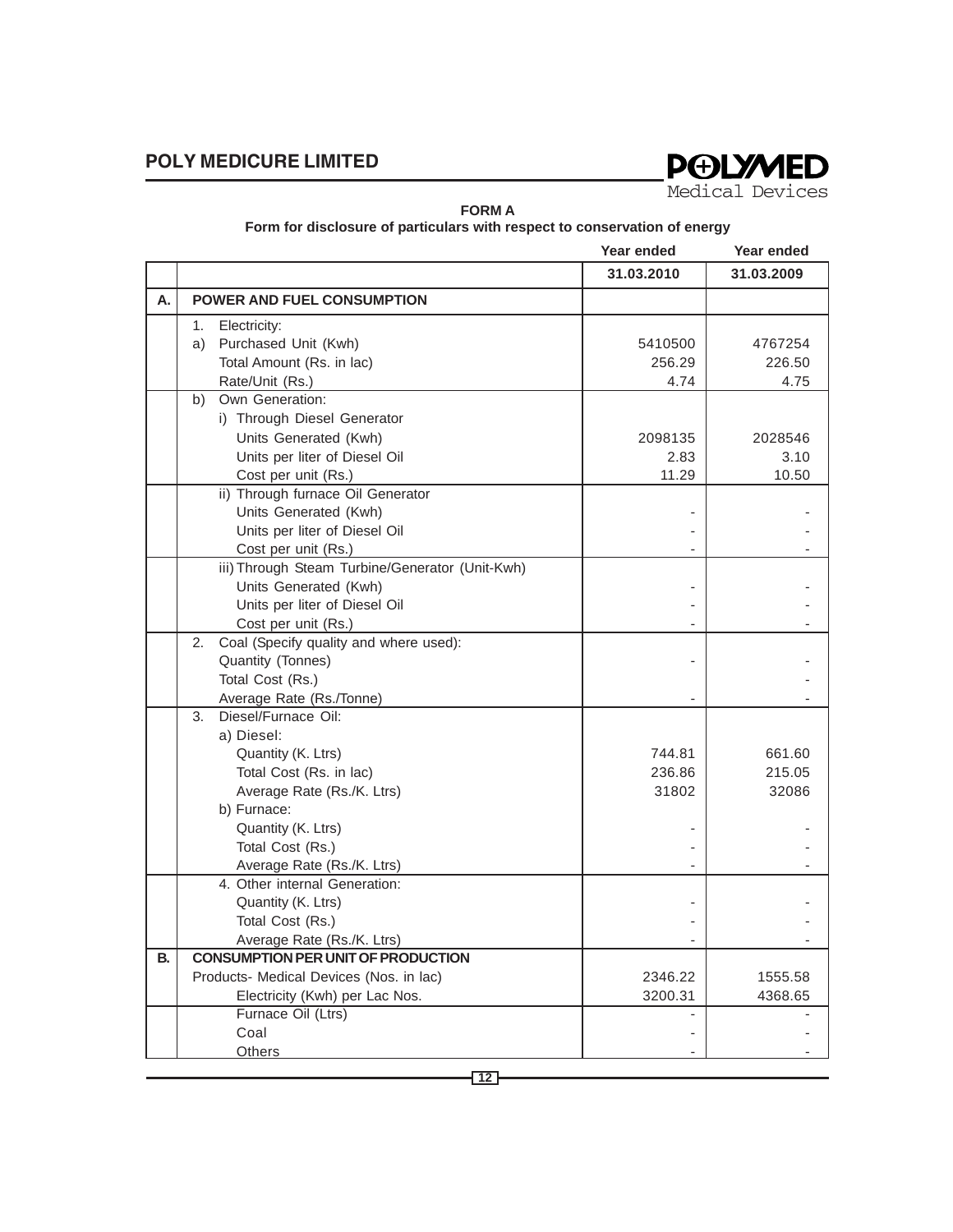

# **Form for disclosure of particulars with respect to absorption**

# **Research and Development (R & D)**

| 1.                                                                                                                                                     | Specific areas in which R & D carried out by the Company                                                                                                                                                                                                                                                                                                                          | New product development as per customers requirements.                                                                                    |                                                                                                     |
|--------------------------------------------------------------------------------------------------------------------------------------------------------|-----------------------------------------------------------------------------------------------------------------------------------------------------------------------------------------------------------------------------------------------------------------------------------------------------------------------------------------------------------------------------------|-------------------------------------------------------------------------------------------------------------------------------------------|-----------------------------------------------------------------------------------------------------|
| 2.                                                                                                                                                     | Benefits derived as a result of the above R & D                                                                                                                                                                                                                                                                                                                                   | Import Substitution, New customers. Cost reduction                                                                                        |                                                                                                     |
| 3 <sub>1</sub>                                                                                                                                         | Future Plan of Action                                                                                                                                                                                                                                                                                                                                                             | Product Improvement, Cost Reduction and new<br>product development                                                                        |                                                                                                     |
| 4.                                                                                                                                                     | Expenditure on R & D                                                                                                                                                                                                                                                                                                                                                              | Year ended 31,03,2010<br>(Rs. in lac)                                                                                                     | Year ended 31.03.2009<br>(Rs. in lac)                                                               |
|                                                                                                                                                        | Capital<br>(a)<br>Recurring<br>(b)<br>Total<br>(c)<br>Total R & D expenditure as a<br>(d)<br>Percentage of Total Turnover                                                                                                                                                                                                                                                         | 14.06<br>48.88<br>62.94<br>0.46%                                                                                                          | 12.36<br>41.32<br>53.68<br>0.48%                                                                    |
|                                                                                                                                                        | <b>Technology Absorption, Adoption and Innovation</b>                                                                                                                                                                                                                                                                                                                             |                                                                                                                                           |                                                                                                     |
| 1.<br>Efforts, in brief, made towards technology absorption,<br>adoption and innovation                                                                |                                                                                                                                                                                                                                                                                                                                                                                   | stand at par with the rest of the world.                                                                                                  | The R & D division of the Company continues to<br>develop products by adopting latest technology to |
| Benefits derived as a result of the above efforts e.g.<br>2.<br>product improvement, cost reduction, product<br>development, import substitution, etc. |                                                                                                                                                                                                                                                                                                                                                                                   | The Company has been able to have the<br>benefits like increase in products range, cost<br>reduction and improvement in products quality. |                                                                                                     |
| 3.                                                                                                                                                     | In case of imported technology (imported during the<br>last 5 years reckoned from the beginning of the<br>financial year), following information may be furnished:<br>a) Technology imported<br>b) Year of Import<br>Has technology been fully absorbed<br>C)<br>d) If not fully absorbed, areas where this has not taken<br>place, reasons therefore and future plans of action. | <b>NA</b>                                                                                                                                 |                                                                                                     |

# **ANNEXURE III**

**Statement pursuant to Section 217(2A) of the Companies Act, 1956 and the Companies (Particulars of Employees) Rules, 1975**

| <b>Name</b>                         |                      | Designation Qualification      | Age | Gross<br><b>Remuneration</b><br>  (Yrs.)   <sub>(Rs. in Lac</sub> ) | <b>Total</b><br>(years) | Date of<br><b>Experience Commencement Employment &amp;</b><br>of employment | Last<br><b>Designation held</b>       |
|-------------------------------------|----------------------|--------------------------------|-----|---------------------------------------------------------------------|-------------------------|-----------------------------------------------------------------------------|---------------------------------------|
| Shri<br>Himanshu<br><b>Baid</b>     | Managing<br>Director | <b>Electronics</b><br>Engineer | 42  | 86.68                                                               | 22                      | 20.09.1996                                                                  | Hanuman Tin<br>Factory<br>Manager     |
| Shri Rishi Exceutive<br><b>Baid</b> | <b>Director</b>      | BSME, MSME                     | 38  | 86.49                                                               | 17                      | 01.08.1997                                                                  | Miles Pharma<br>Ilnc. USA<br>Engineer |

Notes:<br>1.

Remuneration includes salary, allowances, company's contribution to provident fund, commission, retirement benefits and monetary value of perquisites. Besides, Keyman insurance policy for Managing Director and Executive Director having surrender value of Rs. 10.25 lac each have also been assigned in favour of the respective Directors.

2. The nature of employment in all cases is contractual.The other terms and conditions as per the Company's Rules.

3. Shri Himanshu Baid is related to Shri J.K. Baid, Director and Shri Rishi Baid, Executive Director.

4. Shri Rishi Baid is related to Shri J.K. Baid, Director and Shri Himanshu Baid, Managing Director.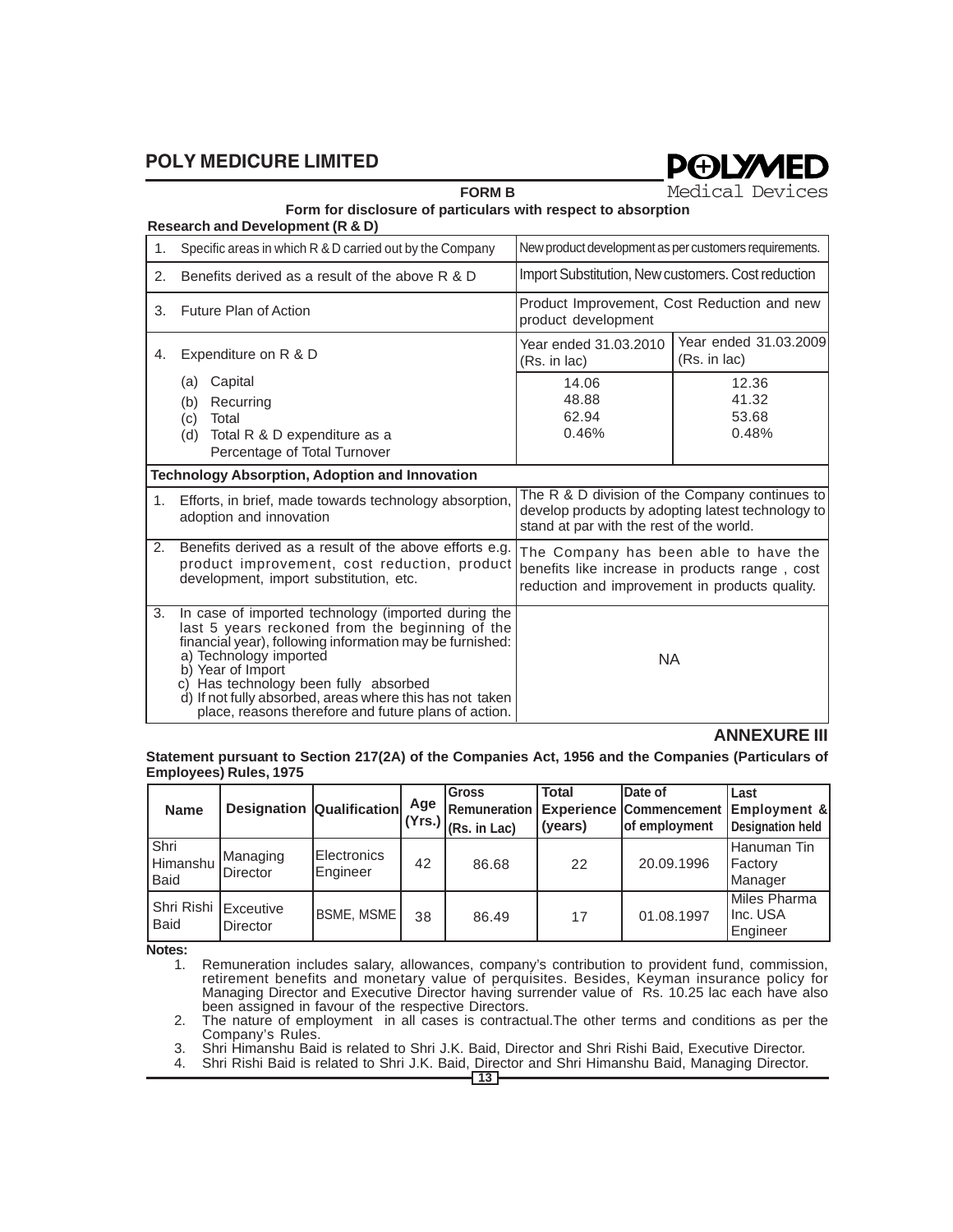# **REPORT ON CORPORATE GOVERNANCE**

#### **1. Company's philosophy on code of governance**

The Company philosophy on corporate governance envisages the attainment of corporate excellence by providing enhanced shareholders value. The company believes that governance process should ensure economic prosperity and long term value creation for the Company and its shareholders by following principles of transparency, accountability and responsibility, investor protection, compliance with statutory laws and regulations. The Company also upholds the rights of its investors as to other information on the performance of the company.

## **2. Board of Directors**

The Board of Directors of the Company has an optimum combination of executive and non-executive directors. The present strength of the Board is seven directors. The non-executive directors bring independent judgment in the Board's deliberations and decisions. There are two executive and five non-executive directors, of which four including the Chairman, are independent directors. The Board of Directors is headed by Shri Devendra Raj Mehta, non-executive independent Chairman.

#### **Composition of Board of Directors**

Composition of Board of Directors of the Company as on 31<sup>st</sup> March, 2010 is as under:

## **Shri Devendra Raj Mehta**

Shri Mehta, age 73 years, is a Law and Economics Graduate and is a retired I.A.S. Officer. He has held high positions including Chairman of Securities and Exchange Board of India (SEBI), Dy. Governor of Reserve Bank of India (RBI), Director General of Foreign Trade (DGFT) etc. He has vast knowledge and experience in the field of Finance, Corporate Laws, Management, Economics and Capital Markets. He is an alumnus of Alfort Sloan School of Management, M.I.T. Boston (USA) and Royal Institute of Public Administration, London (U.K.)..

# **Dr. Sohan Raj Mohnot**

Dr. Sohan Raj Mohnot, age 81 years is Ph.D., C.M.C., F.I.M.C.I., F.I.S.T.D. He is an eminent economist and is an international management consultant. He has more than fifty years experience in the field of Economics and Management Consultancy. He had worked with the United Nations Industrial Development Organization (UNIDO) and United Nations

**DAI YMED** Medical Devices Development Programme (UNDP) as Industrial Economist and team leader. He is Chairman of Centre for Industrial & Economic Research (CIER) and President Emeritus of Indian Society of Training and Development. He has authored widely

# **Shri Jugal Kishore Baid**

abroad.

Shri J. K. Baid, a non-executive director of the Company, aged 68 years is the promoter & founder of the Company. He is a qualified Mechanical Engineer from BITS, Ranchi and has over 35 years of experience. He has undergone various industrial training programmes with large and medium sector engineering companies. In 1967 he joined Hyderabad Allwyn Metal Works as a production engineer. In 1970, he joined his family business, M/s Jai Industrial Works, presently known as Jai Polypan Pvt. Ltd. In 1988, he pioneered in setting up rotational moulding technology for the first time in Rajasthan to manufacture multilayered and foam-filled water storage containers under the popular brand name of "POLYCON".

acclaimed books on management and economics and chaired international conferences in India and

#### **Shri Yeshwant Singh Choudhary**

Shri Yeswant Singh Choudhary, age 67 years, is an Electronics Engineer from BITS Pilani, He has vast knowledge and experience in the field of Project Management, Marketing and setting up Projects.

## **Shri Prakash Chand Surana**

Shri Prakash Chand Surana, age 63 years, is a Chartered Accountant by profession. He has 40 years experience in the field of taxation and corporate laws**.**

#### **Shri Himanshu Baid, Managing Director**

Shri Himanshu Baid, Managing Director of the Company, age 42 years, is an Electronics Engineer and has experience in respect to manufacturing facility of Philips Communications Industry AG. Nurenberg, Germany. He also worked as Chief Executive (Marketing) of Polycon International Limited and looked after the day to day techno-commercial affairs of that Company. He has been associated with the Company from its incorporation.

## **Shri Rishi Baid, Executive Director**

Shri Rishi Baid, Executive Director of the Company, age 38 years, is B.S.M.E and M.S.M.E. (Mechanical) from West Virginia University, U.S.A. He served Miles Pharma Inc. USA. He has been associated with the Company from its incorporation.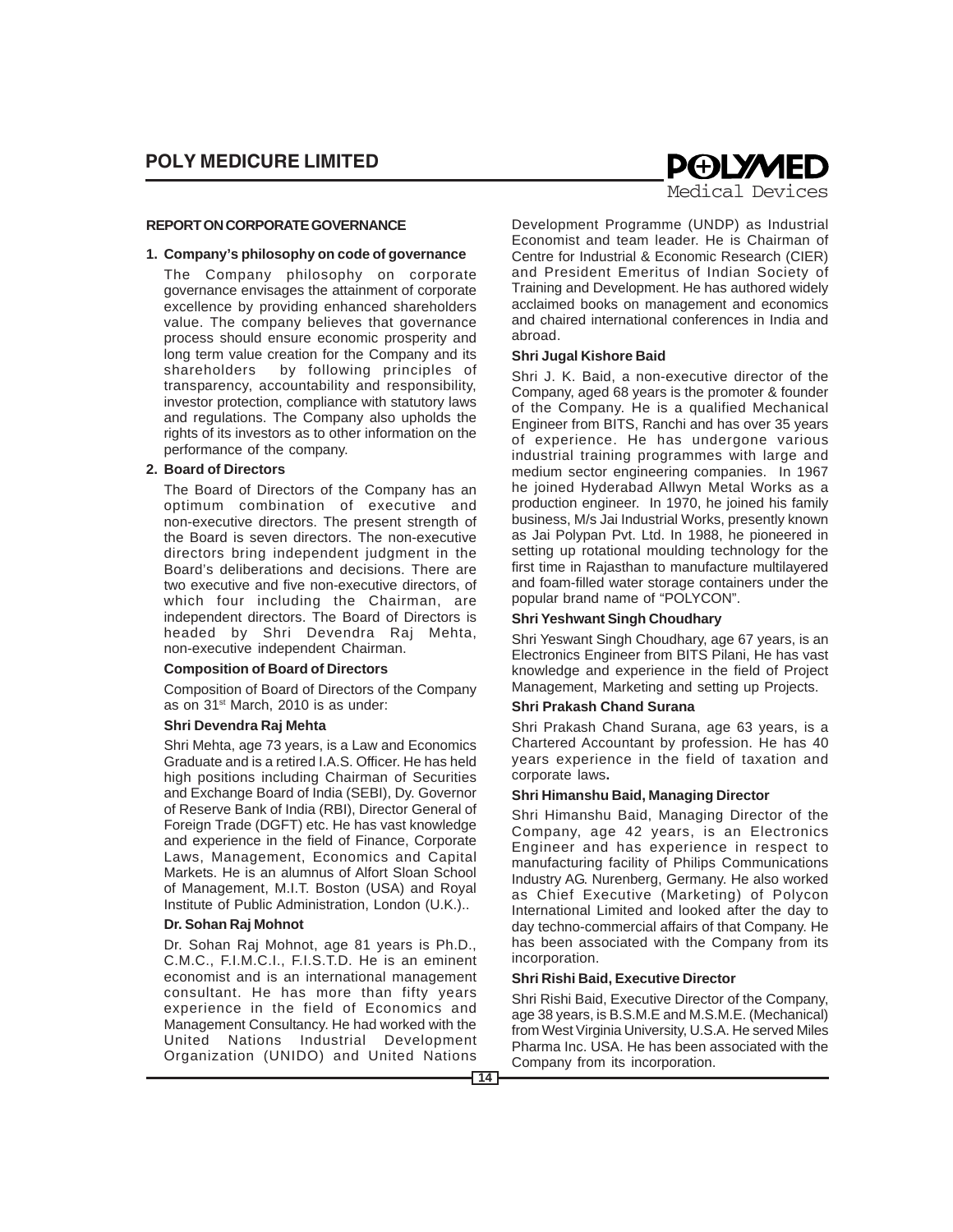During the financial year ended 31<sup>st</sup> March 2010, eight Board Meetings were held on 30<sup>th</sup> May 2009, 31<sup>st</sup> July 2009, 2<sup>nd</sup> September 2009, 26<sup>th</sup> October 2009, 9<sup>th</sup> December 2009, 23<sup>rd</sup> January 2010, 9<sup>th</sup> February 2010 and 17<sup>th</sup> March 2010. The names, designation & categories of the Directors on the Board, their attendance at respective Board Meetings held during the year and the last Annual General Meeting and total number of shares held by them in the Company are as under:

| Sr.<br>No.     | Name of<br><b>Directors</b>                                  | Designation/<br>Category                          | No. of<br>Board<br>Meetings<br><b>Attended</b> | <b>Last AGM</b><br><b>Attended</b><br>(Yes/No) | Share<br>holding as<br>on $31st$<br>March, 2010 |
|----------------|--------------------------------------------------------------|---------------------------------------------------|------------------------------------------------|------------------------------------------------|-------------------------------------------------|
|                | Shri D.R. Mehta                                              | Chairman<br>Non Executive<br>Independent Director | 5                                              | Yes                                            | <b>NIL</b>                                      |
| 2              | Dr. S.R. Mohnot                                              | Non-Executive<br>Independent Director             | 8                                              | Yes                                            | 9600                                            |
| 3              | Shri J.K. Baid                                               | Non Executive<br>Director                         |                                                | Yes                                            | 268672                                          |
| $\overline{4}$ | Non Executive<br>Shri Y.S. Choudhary<br>Independent Director |                                                   | 7                                              | <b>Yes</b>                                     | 4000                                            |
| 5              | Shri P.C. Surana                                             | Non Executive<br>Independent Director             |                                                | Yes                                            | 4000                                            |
| 6              | Shri Himanshu Baid                                           | <b>Managing Director</b>                          | 8                                              | Yes                                            | 994328                                          |
| $\overline{7}$ | Shri Rishi Baid                                              | <b>Executive Director</b>                         | 7                                              | Yes                                            | 1213256                                         |

Number of other Boards or Board Committees in which your directors are members or Chairperson :

| Sr. | Name of                   | No. of other<br>directiorship         | <b>No. of Committees</b><br><b>Positions</b> |                            |
|-----|---------------------------|---------------------------------------|----------------------------------------------|----------------------------|
| No. | <b>Directors</b>          | held as on 31st<br><b>March, 2010</b> | As<br><b>Chairman</b>                        | <b>As</b><br><b>Member</b> |
|     | Sh. D.R. Mehta            |                                       | 2                                            |                            |
| 2   | Dr. S.R. Mohnot           | 9                                     |                                              |                            |
| 3   | ISh. J.K. Baid            |                                       | --                                           |                            |
| 4   | Sh. Y.S. Choudhary        |                                       |                                              |                            |
| 5   | Sh. P.C. Surana           | 5                                     |                                              |                            |
| 6   | <b>ISh. Himanshu Baid</b> | 5                                     |                                              |                            |
|     | lSh. Rishi Baid           | 4                                     |                                              |                            |

## **3. Audit Committee**

The Audit Committee reviews the matters falling in its terms of reference and addresses larger issues and examines those facts that could be of vital concern to the Company. The terms of reference of the Audit committee constituted by the Board in terms of Section 292A of the



Companies Act, 1956 and the Corporate Governance Code as prescribed under Clause 49 of the Listing Agreement broadly includes matters pertaining to adequacy of internal control systems, review of financial reporting process, discussion of financial results, interaction with auditors, appointment and remuneration of auditors, adequacy of disclosures and other relevant matters. In particular, these include:

- 1. Oversight of the company's financial reporting process and the disclosure of its financial information to ensure that the financial statement is correct, sufficient and credible.
- 2. Recommending to the Board, the appointment, re-appointment and, if required, the replacement or removal of the statutory auditor and the fixation of audit fees.
- 3. Approval of payment to statutory auditors for any other services rendered by the statutory auditors.
- 4. Reviewing, with the management, the annual financial statements before submission to the Board for approval, with particular reference to:
	- a. Matters required to be included in the Director's Responsibility Statement to be included in the Board's report in terms of clause (2AA) of Section 217 of the Companies Act, 1956
	- b. Changes, if any, in accounting policies and practices and reasons for the same
	- c. Major accounting entries involving estimates based on the exercise of judgment by management
	- d. Significant adjustments made in the financial statements arising out of audit findings
	- e. Compliance with listing and other legal requirements relating to financial statements
	- f. Disclosure of any related party transactions
	- g. Qualifications in the draft audit report.
- Reviewing, with the management, the quarterly financial statements before submission to the Board for approval
- 5A. Reviewing, with the management, the statement of uses / application of funds raised through an issue (public issue, rights issue, preferential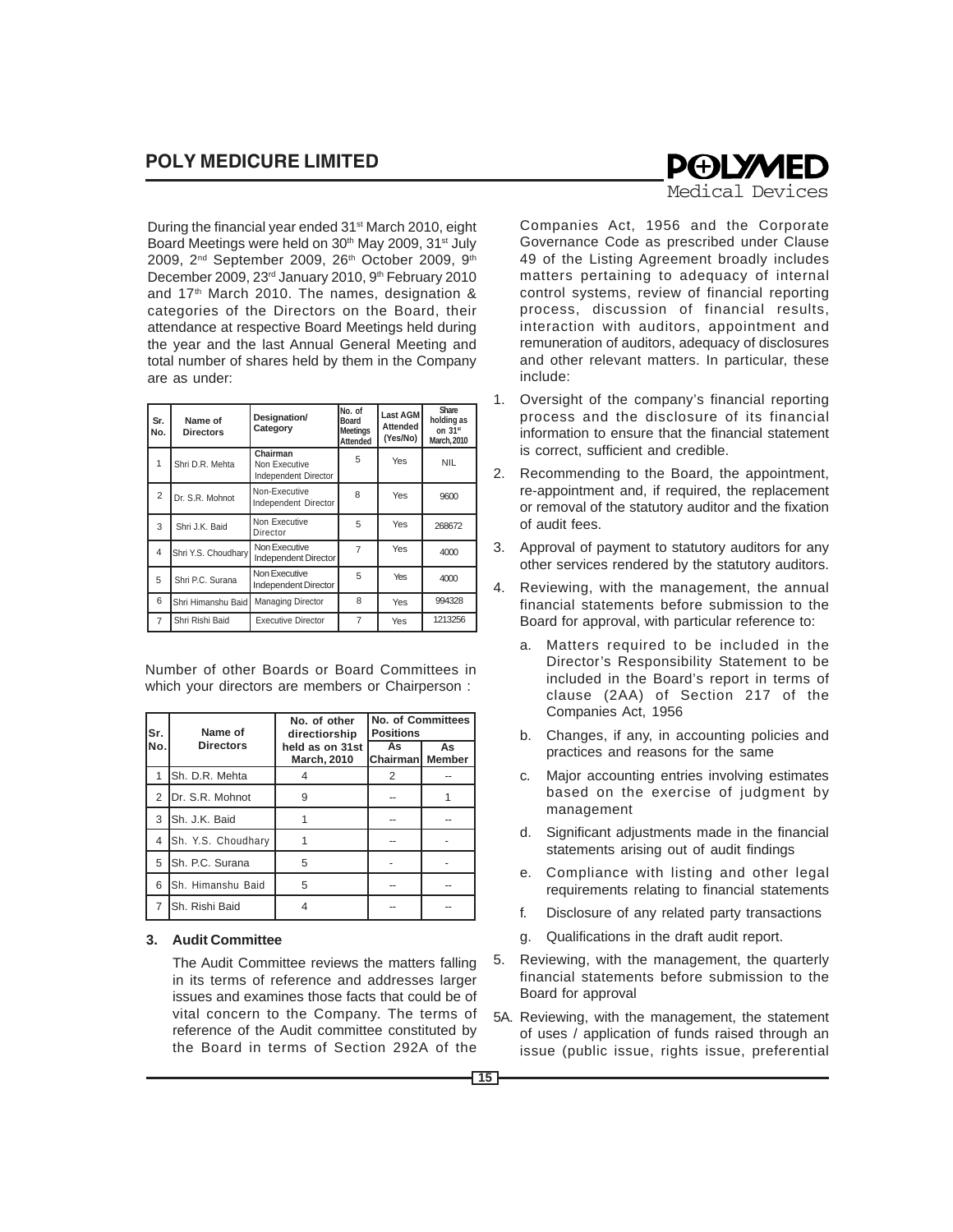**PALYMED** Medical Devices

issue, etc.), the statement of funds utilized for purposes other than those stated in the offer document/prospectus/notice and the report submitted by the monitoring agency monitoring the utilization of proceeds of a public or rights issue, and making appropriate recommendations to the Board to take up steps in this matter.

- 6. Reviewing, with the management, performance of statutory and internal auditors, and adequacy of the internal control systems.
- 7. Reviewing the adequacy of internal audit function, if any, including the structure of the internal audit department, staffing and seniority of the official heading the department, reporting structure coverage and frequency of internal audit.
- 8. Discussion with internal auditors any significant findings and follow up there on.
- 9. Reviewing the findings of any internal investigations by the internal auditors into matters where there is suspected fraud or irregularity or a failure of internal control systems of a material nature and reporting the matter to the board.
- 10. Discussion with statutory auditors before the audit commences, about the nature and scope of audit as well as post-audit discussion to ascertain any area of concern.
- 11. To look into the reasons for substantial defaults in the payment to the depositors, debenture holders, shareholders (in case of non payment of declared dividends) and creditors.
- 12. To review the functioning of the Whistle Blower mechanism, in case the same is existing.
- 12A. Approval of appointment of CFO ( i.e. the whole-time Finance Director or any other person heading the finance function or discharging that function) after assessing the qualification, experience & background, etc. of the candidate.
- 13. Carrying out any other function as is mentioned in the terms of reference of the Audit Committee.

# **Composition, name of members and Chairperson**

The Audit Committee of the Board consists of three non-executive independent directors. The Committee is chaired by Dr. S. R. Mohnot, who is an eminent Economist and international Management

Consultant having experience of over 50 years. His qualifications are Ph.D, C.M.C., F.I.M.C.I. and F.I.S.T.D. He worked with United Nation Industrial Development Organization (UNIDO) as industrial economist and team Leader. The name and profile of other members of the committee are contained in the following table.

During the year under review, four meetings of Audit Committee were held on 30<sup>th</sup> May 2009, 31<sup>st</sup> July 2009, 26th October 2009 and 23rd January 2010. The attendance of members therein is as follow:

| Name                   | <b>Profile</b>                                                                                                                                  | No.of<br>Committee<br>Attended out<br>of 4 |
|------------------------|-------------------------------------------------------------------------------------------------------------------------------------------------|--------------------------------------------|
| Dr. S.R.Mohnot         | Ph.D., C.M.C., F.I.M.C.I.,<br>F.I.S.T.D. with over 50 Years<br>of experience in the field of<br><b>Economics and Management</b><br>Consultancy. | 4                                          |
| Shri Y.S.<br>Choudhary | Electronics Engineer from<br>BITS, Pilani with vast<br>experience in Project<br>Management, Marketing and<br>setting up Industrial Projects.    | 4                                          |
|                        | Shri P.C.Surana Chartered Accountant having<br>over 40 Years experience in<br>the field of finance, taxation<br>and corporate laws              | 2                                          |

The Company Secretary is also the Secretary to the Audit Committee.

The Composition of the Audit Committee meets the requirement of Section 292A of the Companies Act, 1956 and Clause 49 of the Listing Agreement.

# **4. Remuneration Committee**

# **a. Composition, name of members and Chairperson and terms of reference**

The Remuneration Committee of the Board of Directors has been constituted to recommend/ review the remuneration package of the whole time Directors. The Committee comprises of four Independent and Non-Executive Directors namely Shri D.R. Mehta as Chairman, Dr. S. R. Mohnot, Shri Y. S. Choudhary and Shri P. C. Surana as members. The broad terms of reference of the committee are as follows: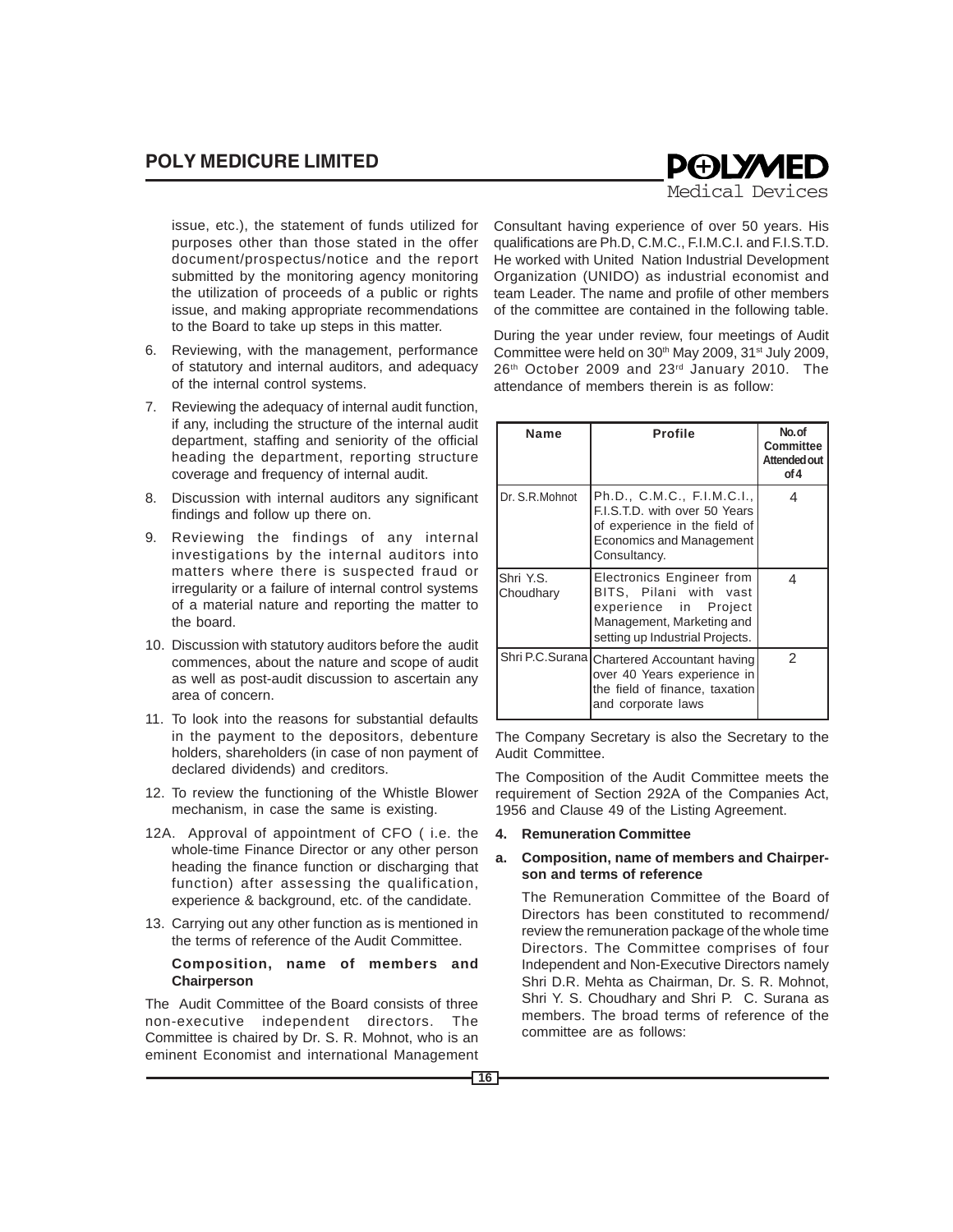**DAI YMFD** 

Medical Devices

- i. Recommend to the Board the remuneration including salary, perquisites and commission to be paid to the company's Managing Director and Whole-time Directors.
- ii. Finalize the perquisites package of the Managing Director and Whole-time Directors with in the overall ceiling fixed by the Board.
- iii. Recommend to the Board, retirement benefits to be paid to the Managing Director and Whole-time Directors under the retirement benefit guidelines adopted by the Board.

No meeting was held during the period under review.

The Company Secretary is also the Secretary to this Committee.

# **b. Remuneration Policy**

# **(A)** Whole time Directors

The Managing Director and Executive Director (the Whole Time Directors) are paid remuneration within the range approved by the Remuneration Committee which is further approved by the Company in General Meeting. The remuneration is decided considering various factors such as qualification, experience, expertise, and capability of the appointee, its contribution to the Company's growth, remuneration prevailing in the industry, financial position of the Company etc.

# **(B)** Non-Executive Directors

The non executive directors are paid remuneration by way of sitting fees for attending each meeting of Board of Directors and Committee Meeting thereof. On 23rd January, 2010, the Board decided to enhance the sitting fees to Rs.15000 (Rs. Fifteen Thousand) only for attending each meeting of Board of Directors and Committee thereof.

Details of the remuneration, fees etc paid to all the Directors for the year ended on 31<sup>st</sup> March, 2010 are given hereunder:

|                            |           |                               |          | O(Rs.)    |
|----------------------------|-----------|-------------------------------|----------|-----------|
| Name of<br><b>Director</b> | Salary*   | <b>Commission Sitting Fee</b> |          | Total     |
| Sh. D.R.Mehta              |           |                               | 55,000   | 55,000    |
| Dr. S.R.Mohnot             |           |                               | 1,47,000 | 1,47,000  |
| Sh. J.K.Baid               |           |                               | 55,000   | 55,000    |
| Sh. Y.S.Choudhary          |           |                               | 1,21,000 | 1,21,000  |
| Sh. P.C.Surana             |           |                               | 81,000   | 81,000    |
| Sh.Himanshu Baid           | 56,68,333 | 30,00,000                     |          | 86,68,333 |
| Sh. Rishi Baid             | 56,49,963 | 30,00,000                     |          | 86,49,963 |

\*Remuneration includes salary, allowances, company's contribution to Provident Fund, Commission, Retirement benefits and monetary value of perquisites. Besides, Keyman insurance policy for Managing Director and Executive Director, having surrender value Rs. 10,25,382 ( Rs. Ten Lac Twenty Five Thousand Three Hundred Eighty Two ) each have also been assigned in favour of the respective Directors.

# **Information placed before the Board of Directors:**

Information as required under Annexure 1A to Clasue 49 of the listing agreement is made available to the Board in every meeting.

## **5. Investors' Grievance Committee**

# **i. Composition, name of members and Chairperson and terms of reference**

An Investors' Grievance Committee was set up to specifically to look into the expeditious redressal of Inventors' complaints. The Committee consists of two Non-Executive Independent Directors namely Dr. S. R. Mohnot as Chairman and Shri P. C. Surana, and the Managing Director of the Company Shri Himanshu Baid as members. The term of reference of the Committee is to specifically look into the redressal of shareholders' and investors' complaints like, issue of duplicate share certificates, non-receipt of balance sheet, non-receipt of declared dividends etc.

Shri Brahm Prakash, Company Secretary is also the Compliance officer of the Company for complying with the requirements of Listing Agreement with the Bombay Stock Exchange.

The Company received a complaint during the last quarter of 2009-10, which was resolved immediately and there is no pending complaint at the end of the year.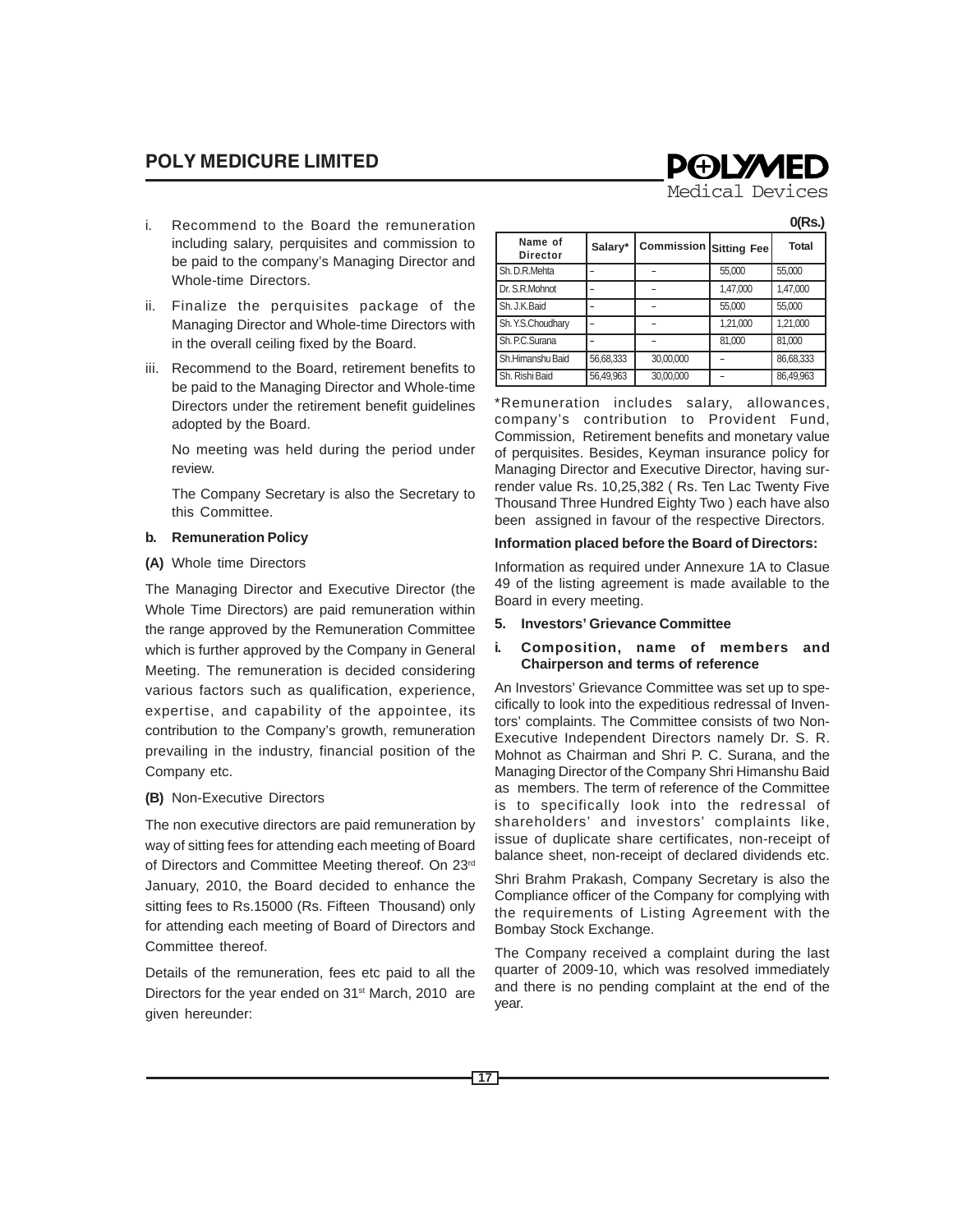# **6**- **General Body Meeting**

**General Body Meetings ( during the last three years)**

| <b>Meeting</b>          | Date and Time                        | Venue                                                                                                                                                        |
|-------------------------|--------------------------------------|--------------------------------------------------------------------------------------------------------------------------------------------------------------|
| 12 <sup>th</sup><br>AGM | 6 <sup>th</sup> Sep.2007 at 10:00 AM | <b>Government Servants</b><br>Co-operative House<br>Building Society Ltd.,<br>Kalyan Kendra, 9,<br>Paschimi Marg,<br>Vasant Vihar, New<br>Delhi - 110 057    |
| 13 <sup>th</sup><br>AGM | 2 <sup>nd</sup> Sep.2008 at 10:00 AM | <b>Government Servants</b><br>Co-operative House<br>Building Society Ltd.,<br>Kalyan Kendra, 9,<br>Paschimi<br>Marg,<br>Vasant Vihar, New<br>Delhi – 110 057 |
| 14 <sup>th</sup><br>AGM | 2 <sup>nd</sup> Sep.2009 at 10:00 AM | Governments Servants<br>Co- operative House<br>Building Society Ltd.,<br>Kalyan Kendra, 9,<br>Paschimi<br>Marg,<br>Vasant Vihar, New<br>Delhi -110 057       |

# **Special Resolutions passed in the last three AGMs**

# **2007-AGM**

**None**

# **2008-AGM**

Re-appointment of Shri Rishi Baid as Executive Director and payment of remuneration to him.

# **2009-AGM**

# **None**

During the year under review, a special resolution for alteration of Articles of Association of the Company was passed through postal ballot process pursuant to section 192A of the Companies Act, 1956 read with Companies (Passing of Resolution by Postal Ballot) Rules, 2001.

Shri B.K. Sethi, Practicing Company Secretary was duly appointed as the scrutinizer for conducting the postal ballot process. Based on the Scrutinizer's report, the result of postal ballot was declared on 16<sup>th</sup> March, 2010 at the registered office of the Company. The voting pattern was as follow:

| <b>Particulars</b>                     |                              |
|----------------------------------------|------------------------------|
| No. of Ballots issued by the Company   | 1472                         |
| No. of Ballots Received                | 123                          |
| Total Votes cast                       | 47122790                     |
| Votes Cast in favour of the resolution | 47120790                     |
| Votes cast against the resolution      | 2000                         |
| Votes declared invalid                 | 1000                         |
|                                        |                              |
| Result                                 | <b>Resolution</b><br>Carried |

The Company is planning to commence new business, in addition to exiting business, as mentioned under object clause of memorandum of association of the Company. Hence, special resolution for alteration in object clause may be proposed to conducted through postal ballot.

# 7- **Disclosures**

- i) The details of related party transaction are given in the notes to accounts. None of the transaction with any of the related parties was in conflict with the interests of the Company.
- ii) The Company had entered into contract under Section 297 of the Companies Act 1956 with M/s Vitromed Healthcare, a partnership firm in which some directors are interested, for making sales to it. Due to heavy export order in the last month of the financial year ended 31<sup>st</sup> March 2010, prior approval could not be obtained for making sales to the said firm in excess of the approved monetary limit by Rs 87.85 lacs against the sanctioned limit of Rs. 700 lacs, for which necessary application has been filed with Central Government. There is no other non compliance / strictures, penalty imposed on the Company by Stock Exchange (s) or SEBI or any statutory authority on any matters related to capital market during the last three years.

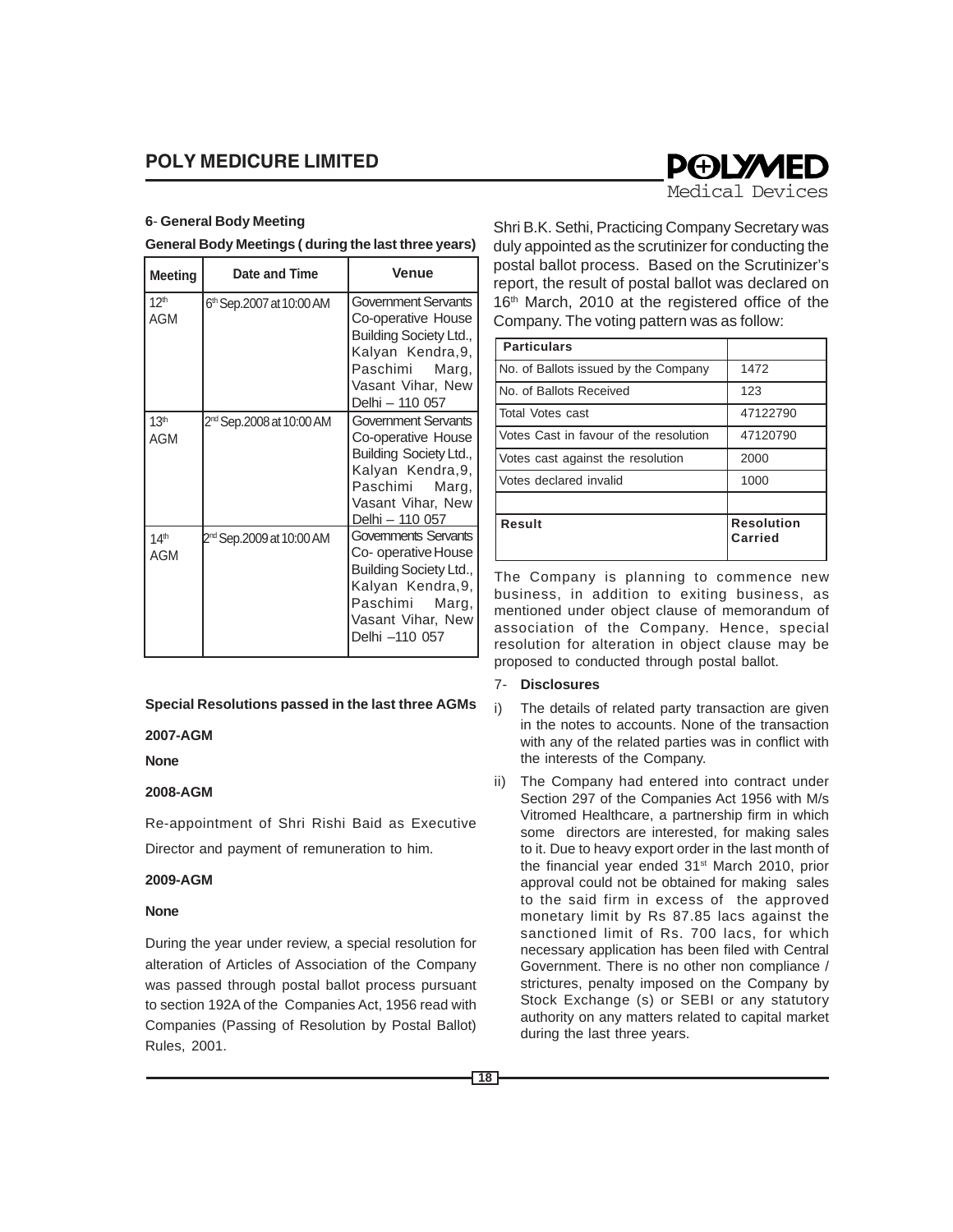

- iii) There were no instances of non compliance on any matter related to the Capital Markets during the last three years. There were no penalties imposed or strictures passed against the Company by the statutory authorities in this regard.
- iv) The Company has fully complied with all the mandatory requirements prescribed under clause 49 of the Listing Agreement with Bombay Stock Exchange (BSE) relating to Corporate Governance and included all suggested item in the Report on Corporate Governance.
- v) As on date of reporting, the company has not adopted any Whistle Blower Policy. However, no personnel has been denied access to the Audit Committee.
- vi) In preparation of financial statements, the Company has followed the Accounting Standards issued by the Institute of Chartered Accounts of India (ICAI).
- vii) The Company has, for the year undertaken voluntary secretarial audit and has also obtained certificate from M/s. B.K. Sethi & Co., Practicing Company Secretaries confirming the compliance of all the conditions of Corporate Governance as stipulated in Clause 49 of the Listing Agreement. Further, the Company has adopted following non-mandatory requirement:

Remuneration Committee of the Board of Directors of the Company has been set up and the particulars of the Committee are given in the Report itself.

# 8- **Means of Communication**

The annual report is sent to each shareholder. Quarterly/half yearly/annual financial result are published in English national daily news paper "The Pioneer" and in Hindi regional news paper "Veer Arjun". The results are simultaneously provided to the Bombay Stock Exchange (BSE) for being displayed on their website www.bseindia.com. The financial results are also placed on the website of the Company (www.polymedicure.com.)

No Presentation was made to institutional investors and Analysts during the year under review.

Any information having price sensitive feature is forthwith disseminated to the Bombay Stock Exchange for being displayed on their website www.bseindia.com.

# **9- General Shareholder information**:

| <b>Annual General Meeting</b><br>Day, Date and Time &<br>Venue | the<br>7 <sup>th</sup><br>Tuesday,<br>day<br>οf<br>September 2010 at 10:00 a.m at<br>NCUI Convention Centre, 3, Khel<br>Gaon Marg, New Delhi-110016                                                                                                                                          |
|----------------------------------------------------------------|----------------------------------------------------------------------------------------------------------------------------------------------------------------------------------------------------------------------------------------------------------------------------------------------|
| <b>Financial Year</b>                                          | 1 <sup>st</sup> April 2009 to 31 <sup>st</sup> March 2010                                                                                                                                                                                                                                    |
| Date of Book Closure                                           | 26 <sup>th</sup> August, 2010 to 7 <sup>th</sup> September,<br>2010 (both days inclusive)                                                                                                                                                                                                    |
| <b>Dividend Payment Date</b>                                   | On or after 16 <sup>th</sup> September, 2010                                                                                                                                                                                                                                                 |
| Listing of Equity Shares<br>on Stock Exchanges                 | Bombay Stock Exchange Limited,<br>Phiroze Jeejeebhoy Towers,<br>Dalal Street, Mumbai 400 001                                                                                                                                                                                                 |
| Stock Code                                                     | BSE Scrip Code 531768                                                                                                                                                                                                                                                                        |
| Registrar and Transfer<br>Agents                               | MAS Services Ltd. T-34, IInd<br>Floor, Okhla Industrial Area,<br>Phase II, New Delhi -110020                                                                                                                                                                                                 |
| Dematerialization of<br>shares and liquidity                   | The shares of the Company are<br>under compulsory DMAT mode.<br>Under the depository system the<br>International Security Identification<br>Number (ISIN) allotted to the<br>Company'share is INE205C01013.<br>As on 31 <sup>st</sup> March, 2010, 48.57%<br>of the shares are in DMAT form. |
| <b>Plant Locations</b>                                         | Unit-I, Plot No. 104-105,<br>Sector-59. HSIDC Industrial Area.<br>Ballabgarh (Faridabad) - 121 004<br>Unit-II, (100% EOU)<br>Plot No.115-116, Sector-59,<br><b>HSIDC</b> Industrial Area.                                                                                                    |
|                                                                | Ballabgarh (Faridabad) - 121 004                                                                                                                                                                                                                                                             |
|                                                                | Unit-III, Plot No. 17, Sector 3<br>IIE, Sidcul, Haridwar<br>(Uttarakhand) - 249 401                                                                                                                                                                                                          |
| Registered Office &<br>Address for<br>correspondence           | First Floor, 12, Sant Nagar,<br>East of Kailash,<br>New Delhi - 110 065.                                                                                                                                                                                                                     |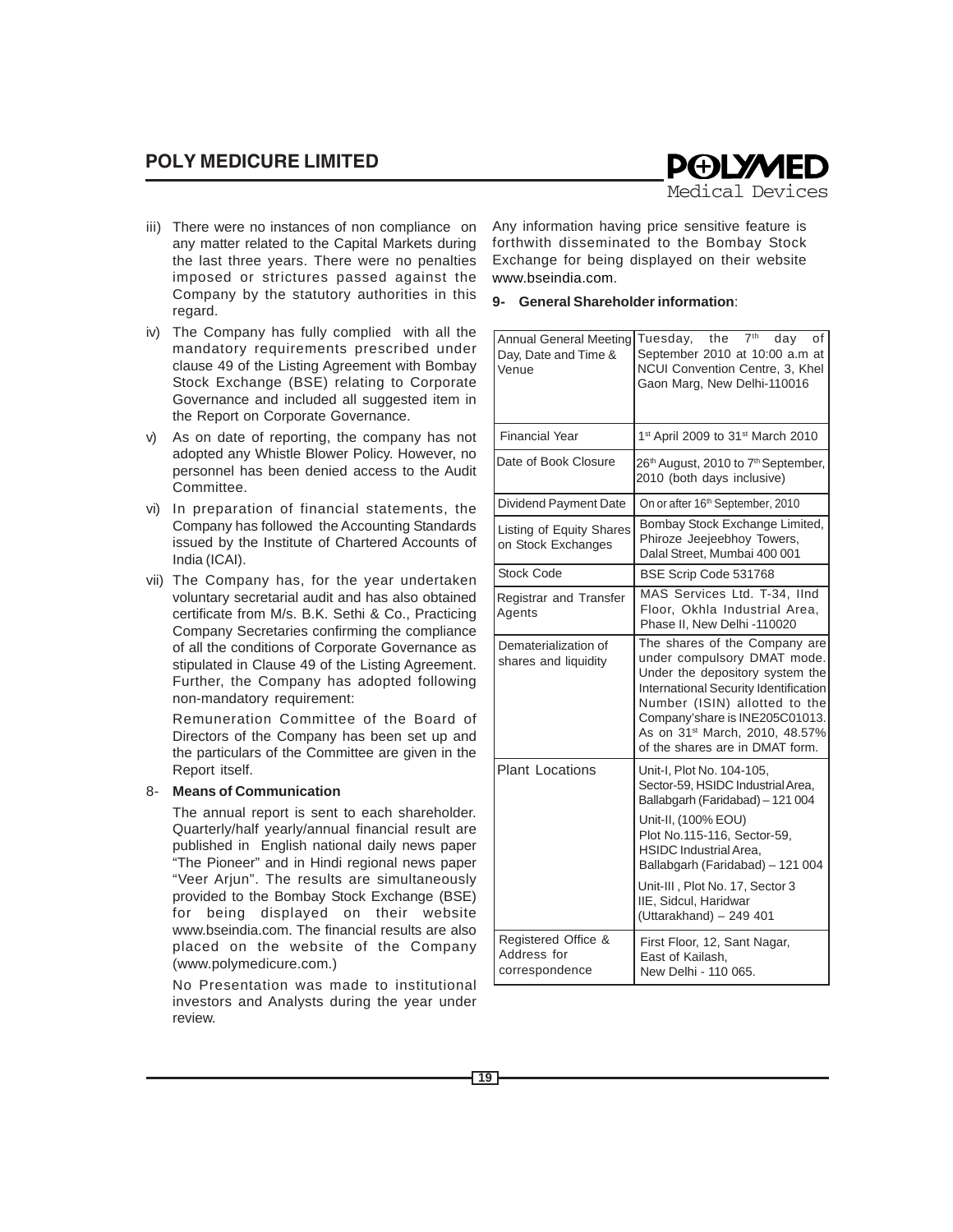**EXALD** DG)

Medical Devices

The Company has not issued any GDRs/ADRs during the year under review.

**Warrants or any Convertible instruments, conversion date and likely impact on equity**

No warrants or any convertible instrument arre outstanding.

# **Physical Share Transfer System**

The Registrar and Transfer Agents (the 'RTA'), on receipt of transfer deed with respective share certificates, scrutinizes the same and verify signatures of transferors on the transfer deed with specimen signatures registered with the company. A list of such transfers is prepared and checked thoroughly and a transfer register is prepared. The transfer register is placed before the Share Transfer Committee meeting for approval. Share transfers are registered and share certificates are returned within 30 days from the date of lodgment of the documents are complete in all respects.

# **Dematerialization of Shares:**

The Company has set up requisite facilities for dematerialization of its Equity Shares in accordance with provisions of Depositories Act, 1996 with National Securities Depository Limited and Central Depository Services (India) Limited. The Company has entered into agreements with both the Depositories for the benefit of the Shareholders. The status of Dematerialization of the Company's Shares as on 31<sup>st</sup> March, 2010 is as under:

| Mode                 | No. of Shares | %age (percentage) |
|----------------------|---------------|-------------------|
| <b>Physical Mode</b> | 5609264       | 51.43             |
| <b>INSDL</b>         | 5024026       | 46.07             |
| <b>CDSL</b>          | 272960        | 2.50              |
| Total                | 10906250      | 100               |

**Market Price Data:** Monthly High & Low prices (in Rs.) of the Equity Shares of the Company traded on the Bombay Stock Exchange, Mumbai (BSE) during each month in the last financial year is as follows:

| Month            | <b>High Price</b> | <b>Low Price</b> |
|------------------|-------------------|------------------|
| April 2009       | 85.80             | 41.00            |
| May 2009         | 99.50             | 80.00            |
| <b>June 2009</b> | 107.25            | 83.10            |
| <b>July 2009</b> | 105.00            | 81.75            |
| August 2009      | 126.85            | 96.15            |
| September 2009   | 128.00            | 113.10           |
| October 2009     | 125.05            | 95.00            |
| November 2009    | 164.00            | 109.20           |
| December 2009    | 155.90            | 121.25           |
| January 2010     | 227.00            | 134.80           |
| February 2010    | 250.00            | 172.15           |
| March 2010       | 237.00            | 90.00            |

Performance of the company's shares in comparison to BSE Sensex is as under :-



Distribution of shareholding of Poly Medicure Limited as on 31st March, 2010

Nominal value of each share - Rs. 10/-

| No of   | $%$ to | Shareholding of  | No of    | Amount    | $%$ to |
|---------|--------|------------------|----------|-----------|--------|
| share   | Total  | nominal value of | shares   | (in Rs)   | Total  |
| holders |        | Rs               |          |           |        |
| 1418    | 73.168 | 1 to 5000        | 180356   | 1803560   | 1.654  |
|         |        |                  |          |           |        |
| 256     | 13.209 | 5001 to 10000    | 217456   | 2174560   | 1.994  |
| 112     | 5.779  | 10001 to 20000   | 188308   | 1883080   | 1.727  |
| 32      | 1.651  | 20001 to 30000   | 80492    | 804920    | 0.738  |
| 32      | 1.651  | 30001 to 40000   | 118676   | 1186760   | 1.088  |
| 10      | 0.516  | 40001 to 50000   | 45128    | 451280    | 0.414  |
| 30      | 1.600  | 50001 to 100000  | 228122   | 2281220   | 2.092  |
| 47      | 2.425  | 100001 and above | 9847712  | 98477120  | 90.294 |
| 1937    | 100    | Total            | 10906250 | 109062500 | 100    |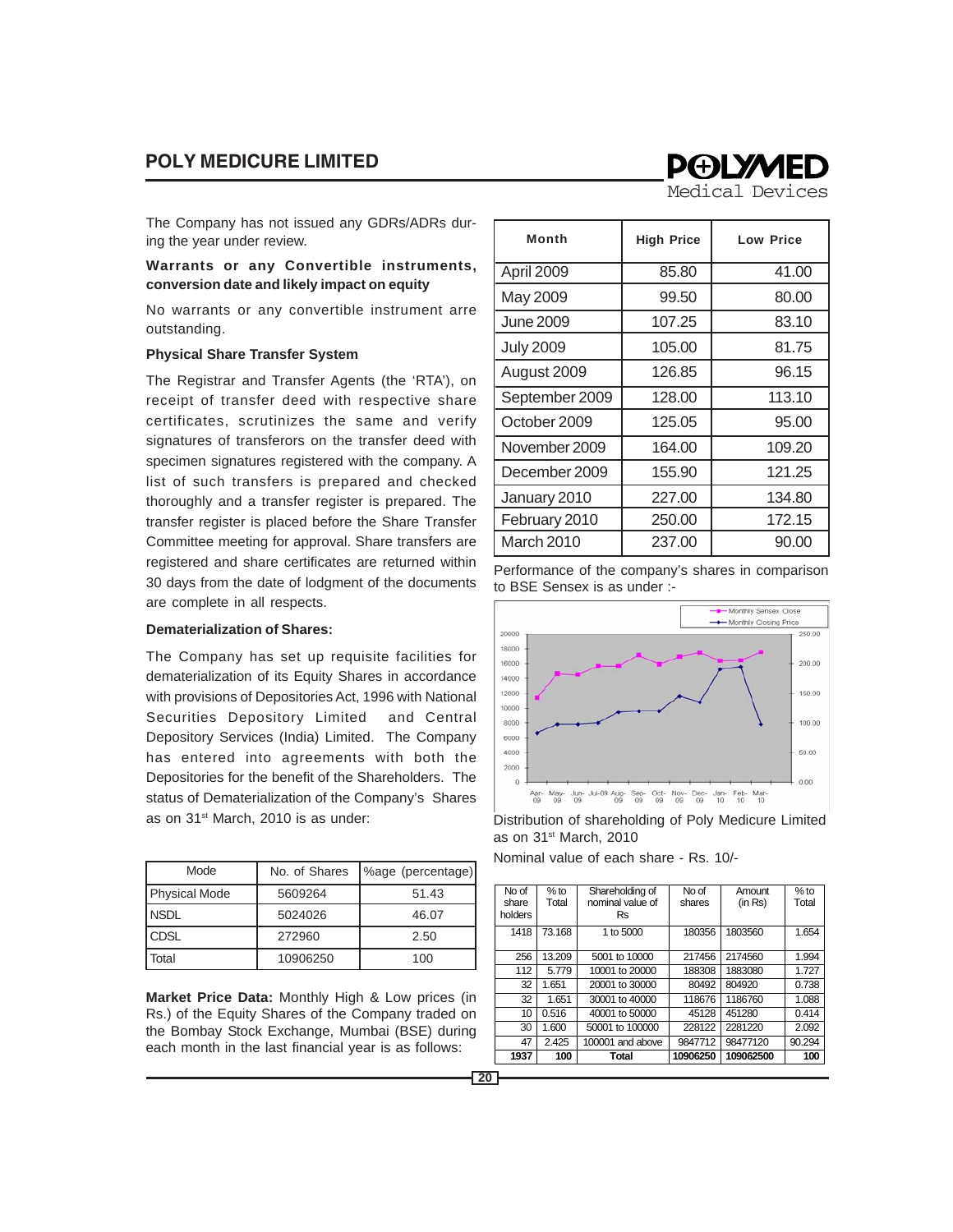

**Statement Showing Shareholding Pattern As on 31st March, 2010 Category Code (I) Category of Shareholders (II) Number of Shareholders (III) Total number Number of of shares (IV) shares held in** dematerialize **form (V) Total shareholding as a percentage of total number of shares Shares Pledged or otherwise encumbered As a percentage of(A+B) (VI) As a percentage of (A+B+C) (VII) Number of shares (VIII) As a percentage (IX) = (VIII) IV)\*100 (A) Shareholding of Promoter and Promer Group2** 1 **Indian** (a) Individuals/ Hindu Undivided Family 15 4374676 4276576 40.11 40.11 0 0 (b) Central Goverment/State Governmenets (s) 0 | 0 0.00 | 0.00 | 0.00 | 0 | 0 (c) Bodies Corporate 2 811486 802736 7.44 7.44 0 0 0 (d) Financial Institions/Banks 0 0 0 0.00 0.00 0 0 (e) Any Others (Specify) 0 0 0 0.00 0.00 0 0 **Sub Total (A) (1) 17 5186162 5079312 47.55 47.55** 0 0 0 0 **2 Foreign** (a) Individuals (Non-Residents Individuals/Foreign Individuals) | 2 28400 0 0.26 0.26 0.26 0 0 0 (b) Bodies Corporate 0 0 0 0.00 0.00 0 0 (c) | Institutions | 0 | 0 | 0 00 | 0.00 | 0 | 0 (d) Any Others (Specify) 0 0 0 0 0.00 0.00 0.00 **(Sub Total (A) (2) 2 28400 0 0.26 0.26** 0 0 **Total Shareholding of Promoter and Prometer Group (A)=(A) (1)+(A)(2) 19 5214562 5079312** 47.81 47.81 0 0 0 0 **(B) Public Shareholding 2 Institutions** (a) Mutual Funds/UTI | 0 0 0 0 0 0.00 0.00 N.A. N.A. (b) Financial Institutions/Banks | 0 0 0 0.00 0.00 N.A. N.A. (c) Centeral Government/State Governments (s) 0 0 0 0.00 0.00 N.A. N.A. (d) Venture Capital Funds 0 0 0 0 0.00 0.00 N.A. N.A. (e) Insurance Companies (a) 0 0 0.000 0.00 N.A. N.A. (f) Foreign Intitutions Ivestors 0 0 0 0.00 0.00 N.A. N.A. (g) Foreign Venture Capital Investors 0 0 0 0 0.00 0.00 N.A. N.A. (h) Any Other (Specify) 0 0 0.00 0.00 N.A. N.A. **(Sub-Total (B) (1) 0 0 0 0.00 0.00** N.A. N.A. 2 **Non-Institutions** (a) Bodies Corporate 112 4136852 4130852 37.93 37.93 N.A. N.A. (b) Individuals I Individuals-individual holding nominal share capital up to Rs 1 lakh 1717 890268 736440 8.16 8.16 8.16 N.A. N.A II Individuals-individual holding nominal share capital in excess of Rs 1 lakh 16 534532 526932 4.90 4.90 N.A. N.A. N.A.<br>(c) Any other (Non Resident Indian/OCB) 26 59500 45900 0.55 0.55 N.A. N.A. (c-i) Any Other (Clearing Member) 47 70536 70536 0.65 0.65 N.A. N.A. **Sub-Total (B) (2) 1918** | 5691688 5510660 | 52.19 | 52.19 | N.A. | N.A. **(B) Total Public Shareholding (B) = (B)(1)+(B)(2) 1918 5691688 5510660 52.19 52.19 0 0 TOTAL (A)+(B) 1937 10906250 10589972 100.00 100.00 0 0 (C) Share held by Custodians and against Depository Receipts have been issued 0 0 0 0.00 0.00 N.A. N.A. GRAND TOTAL (A)+(B)+(C) 1937 10906250 10589972 100.00**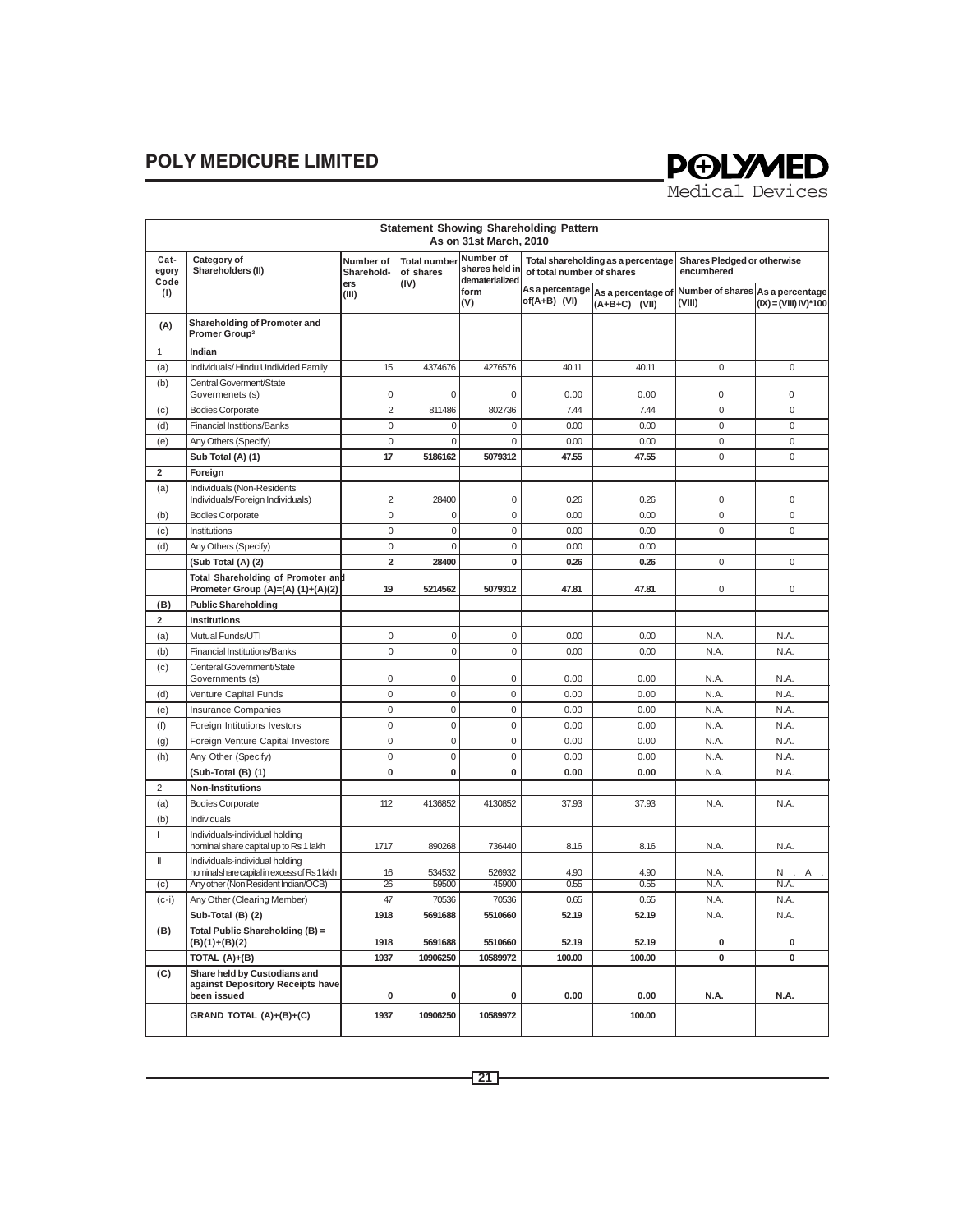

#### **Unclaimed/outstanding dividend on equity shares**

Investors are requested to claim their preceding year's unclaimed/outstanding dividends from the Company. They may correspond at company's address or send e-mail at investorcare@polymedicure.com for clarifying any doubts. Any money transferred to the unpaid dividend account of the Company which remains unpaid or unclaimed for a period of seven years from the date of such transfer shall be transferred by the Company to Investor Education and Protection Fund as per the requirements of Section 205C of the Companies Act, 1956, and Rules made there under. No claim shall be entertained after unclaimed dividend is transferred to this fund.

# **Code For Prevention of Insider Trading Practices**

In terms of Securities and Exchange Board of India (Prevention of Insider Trading) Regulations, 1992, the Company has formulated comprehensive Code of Conduct for prevention of insider trading to preserve the confidentiality and to prevent misuse of the unpublished price sensitive information. Every director, officer and designated employee of the Company has a duty to safeguard the confidentiality of all such information obtained in the course of his or her work at the Company and not to misuse his or her position or information regarding the Company to gain personal benefit or to provide benefit to any third party. The Code lays down guidelines and procedures to be followed and disclosures to be made while dealing with the shares of the Company and the consequences of non- compliance. The Company Secretary has been appointed as Compliance Officer and is responsible for adherence to the Code for Prevention of Insider Trading.

In line with the requirements of Code for prevention of Insider Trading, trading window was closed from time to time, whenever some price sensitive information was submitted to the Board and other Committees of Directors. Notice of closure of trading window was issued to all the designated employees well in advance and proper announcements restraining all the employees not to deal in the shares of the Company when the trading window is closed.

# **Risk Management**

The Company follows well-established risk assessment and minimization procedures which are periodically reviewed by the Board.

# **CEO / CFO Certification**

The CEO and CFO certification on the financial statements for the financial year under review is enclosed at the end of this report.

#### **Subsidiary Companies**

The subsidiary companies are unlisted companies and are foreign subsidiaries. These subsidiaries have their own Board of Directors having the rights and obligations to manage such companies in the best interest of the Company. The Company has its representatives on the Board of subsidiary companies and monitors the performance of such companies regularly**.**

# **Declaration on Code of Conduct by the CEO:**

The Board has laid down a Code of Conduct for all Board members and senior management consisting of members of the Board and heads of all departments.

All the Board members and senior management personnel have affirmed compliance to the Code of Conduct of the Company for the period 1<sup>st</sup> April, 2009 to 31st March, 2010.

CEO declaration on code of conduct is appended at the end of this report.

| New Delhi                  | D.R. Mehta      | Himanshu Baid            |
|----------------------------|-----------------|--------------------------|
| 31 <sup>st</sup> July,2010 | <b>Chairman</b> | <b>Managing Director</b> |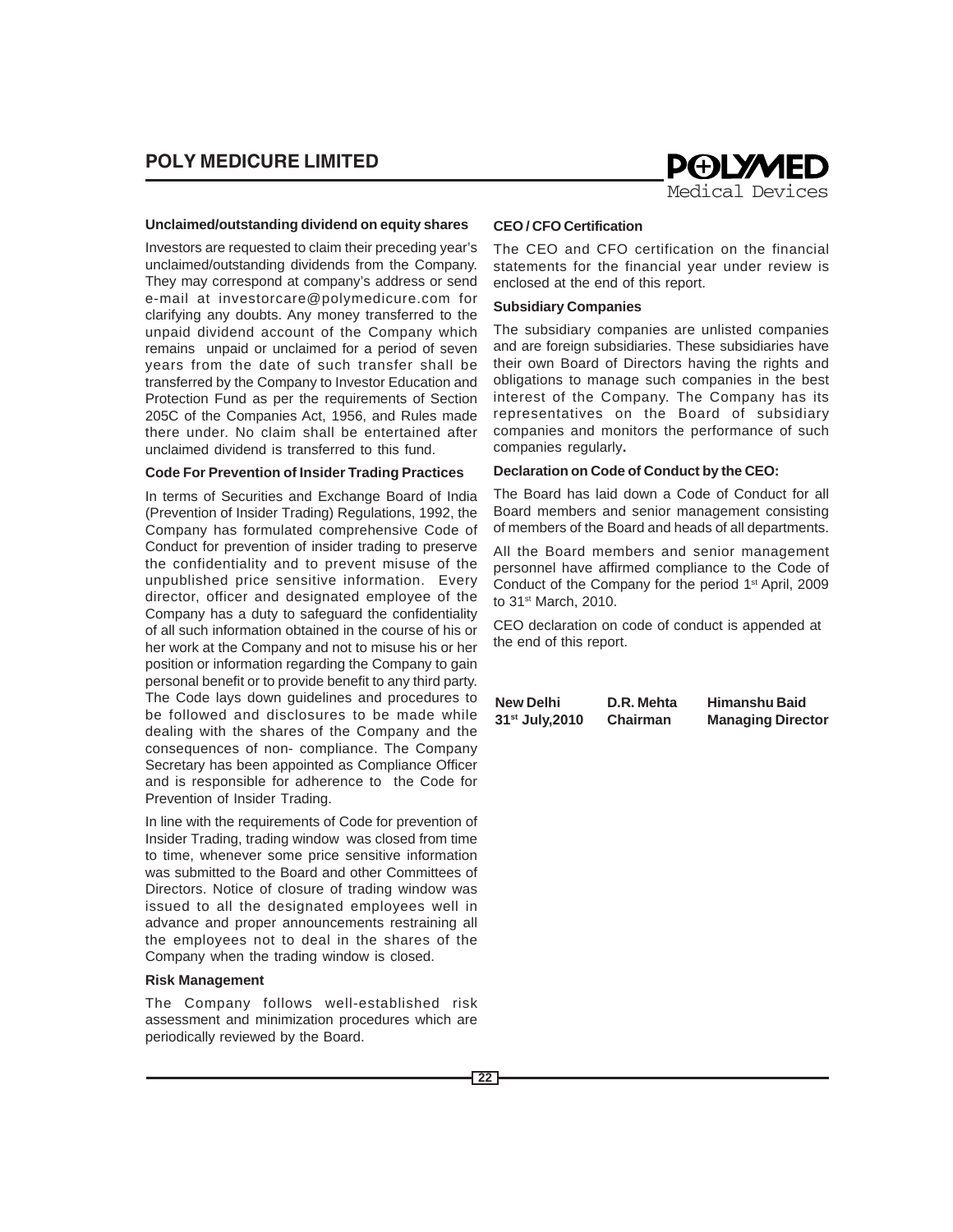

# **CEO and CFO Certification**

We, Himanshu Baid (Managing Director) and J.K. Oswal (Associate Vice President - Finance), responsible for the finance function certify that:

- (a) We have reviewed financial statements and the cash flow statement for the year ended 31<sup>st</sup> March, 2010 and that to the best of our knowledge and belief :
- (i) these statements do not contain any materially untrue statement or omit any material fact or contain statements that might be misleading;
- (ii) these statements together present a true and fair view of the company's affairs and are in compliance with existing accounting standards, applicable laws and regulations.
- (b) To the best of our knowledge and belief, there are no transactions entered into by the company during the year ended 31<sup>st</sup> March, 2010 which are fraudulent, illegal or violative of the company's code of conduct.
- (c) We accept responsibility for establishing and maintaining internal controls for financial reporting and we have evaluated the effectiveness of internal control systems of the company pertaining to financial reporting. We have disclosed to the auditors and the Audit Committee, the deficiencies in the design or operation of such internal controls, which we are aware of, and the steps taken or proposed to be taken by us to rectify these deficiencies.
- (d) We have indicated to the Auditors and the Audit Committee that for the year ended on 31<sup>st</sup> March, 2010
- (i) there has been no significant changes in internal control over financial reporting during the year;
- (ii) there has been no significant changes in accounting policies during the year.
- (iii) there has been no instances of fraud, significant or otherwise, of which we have become aware and the involvement therein, if any, of the management or an employee having a significant role in the company's internal control system over financial reporting.

| <b>Declaration by Chief Executive Officer</b> |  |  |  |
|-----------------------------------------------|--|--|--|
|-----------------------------------------------|--|--|--|

I hereby confirm and declare that all the Directors of the Company and all Senior Management personnel as defined in the Code of Conduct of the Company have submitted annual declaration confirming their compliance with the same.

# **Himanshu Baid Chief Executive Officer.**

**New Delhi 31st July, 2010**

# **Certificate from Practicing Company Secretaries**

To the Members of Poly Medicure Limited

We have examined the compliance of conditions of Corporate Governance by Poly Medicure Limited (the Company), for the year ended on 31<sup>st</sup> March, 2010, as stipulated in Clause 49 of the Listing Agreement of the said Company with Bombay Stock Exchange (BSE).

The compliance of conditions of Corporate Governance is the responsibility of the management. Our examination was limited to procedures and implementation thereof, adopted by the Company to ensure the compliance with the conditions of the Corporate Governance. It is neither an audit nor an expression of opinion on the financial statements of the Company.

In our opinion and to the best of our information and according to the explanations given to us, we certify that the Company has compiled with the conditions of Corporate Governance as stipulated in Clause 49 of the above-mentioned Listing Agreement.

We further state that such compliance is neither an assurance as to the future viability of the Company or the efficiency or effectiveness with which the management has conducted the affairs of the Company.

**For B.K. Sethi & Co.,**

**B.K. Sethi Proprietor**

| <b>New Delhi</b> | Himanshu Baid                                  |                            | <b>Proprietor</b> |
|------------------|------------------------------------------------|----------------------------|-------------------|
|                  |                                                | J.K. Oswal 31st July, 2010 | FCS-853/CP-913    |
|                  | 14th May, 2010 Managing Director AVP (Finance) |                            |                   |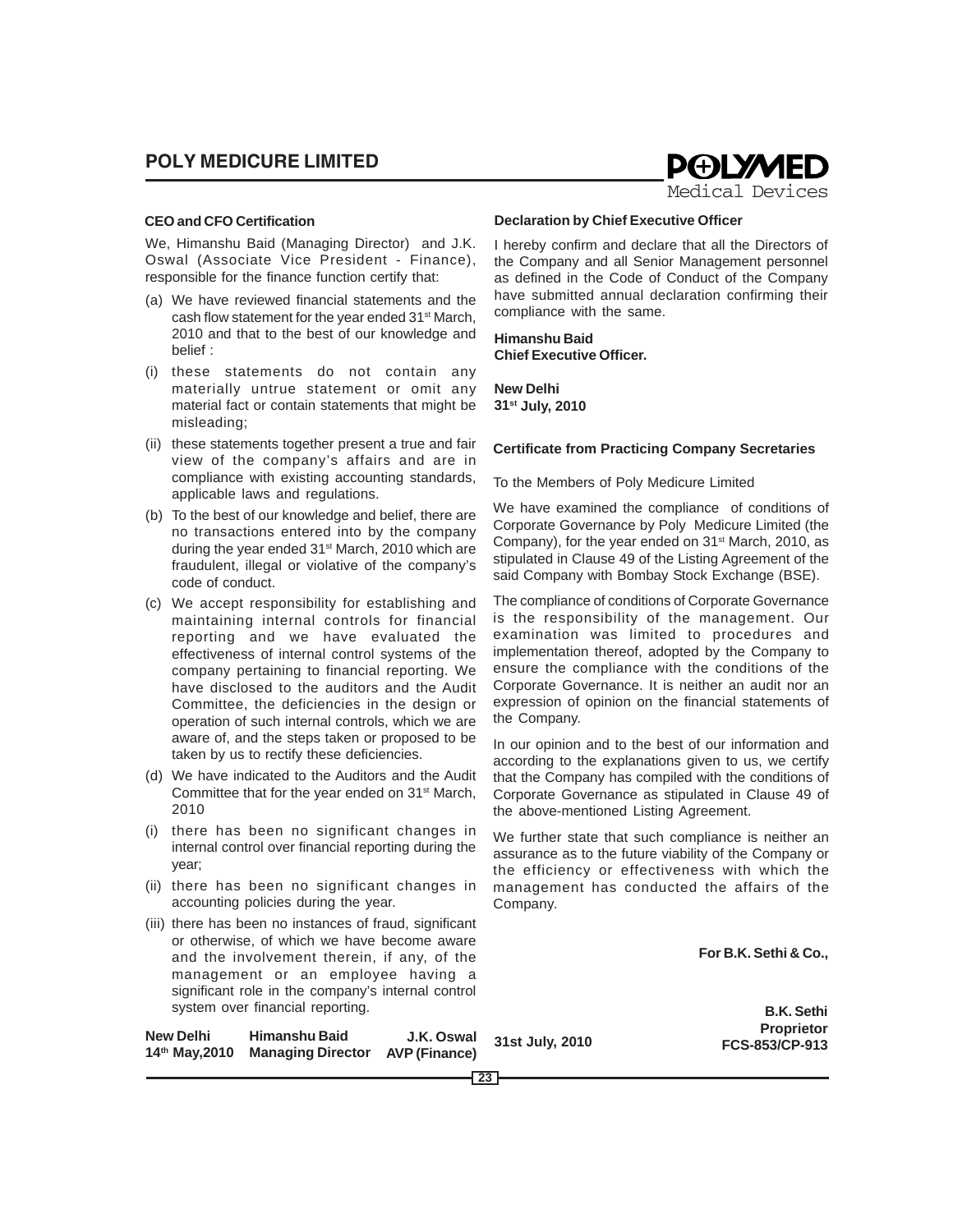**DAI YMED** Medical Devices

# **AUDITORS' REPORT**

# **TO THE MEMBERS OF POLY MEDICURE LIMITED**

- 1. We have audited the attached Balance Sheet of **Poly Medicure Limited**, as at March 31, 2010, the Profit and Loss Account and also the Cash Flow Statement for the year ended on that date annexed thereto. These financial statements are the responsibility of the Company's management. Our responsibility is to express an opinion on these financial statements based on our audit.
- 2. We conducted our audit in accordance with the auditing standards generally accepted in India. Those Standards require that we plan and perform the audit to obtain reasonable assurance whether the financial statements are free of material misstatement. An audit includes examining, on a test basis, evidence supporting the amounts and disclosures in the financial statements. An audit also includes assessing the accounting principles used and significant estimates made by the management, as well as evaluating the overall financial statement presentation. We believe that our audit provides a reasonable basis for our opinion.
- 3. As required by the Companies (Auditor's Report) Order, 2003 (as amended) issued by the Central Government of India in terms of sub-section (4A) of Section 227 of the Companies Act, 1956, we enclose in the Annexure a statement on the matters specified in paragraphs 4 and 5 of the said Order.
- 4. Further to our comments in the Annexure referred to above, we report that:
	- a. We have obtained all the information and explanations, which to the best of our knowledge and belief were necessary for the purposes of our audit;
	- b. In our opinion, proper books of accounts as required by law have been kept by the Company so far as appears from our examination of those books;
	- c. The Balance Sheet, Profit and Loss Account and Cash Flow Statement dealt with by this report are in agreement with the books of account;
- d. In our opinion, the Balance Sheet, Profit and Loss Account and Cash Flow Statement dealt with by this report comply with the Accounting Standards referred to in sub-section (3C) of Section 211 of the Companies Act, 1956;
- e. On the basis of written representations received from the directors, as on March 31,2010 and taken on record by the Board of Directors, we report that none of the directors is disqualified as on March 31, 2010 from being appointed as a director in terms of clause (g) of sub-section (1) of Section 274 of the Companies Act, 1956;
- f. Attention is invited to Note No. 14 (ii) of Schedule 22 wherein it is stated that Mark to Market losses of Rs. 1542.85 lacs on derivative transactions have not been accounted for owing to considerable volatility in the relevant foreign exchange rate and Accounting Standard-30: "Financial Instruments, Recognition and Measurement" issued by ICAI not being mandatory till 31<sup>st</sup> March 2011.
- g. In our opinion and to the best of our information and according to the explanations given to us, the said accounts give the information required by the Companies Act, 1956, in the manner so required and read with item 4(f) given here-in-before together with other notes of Schedule 22 give a true and fair view in conformity with the accounting principles generally accepted in India:
- i. in the case of the Balance Sheet, of the state of affairs of the Company as at March 31,2010,
- ii. in the case of the Profit and Loss Account, of the profit for the year ended on that date; and
- iii. in the case of the Cash Flow Statement, of the cash flows for the year ended on that date.

**For Doogar & Associates** Chartered Accountants **( Reg no. 000561N)**

Place: New Delhi Dated: May 17, 2010

**M S Agarwal Partner** Membership No. 86580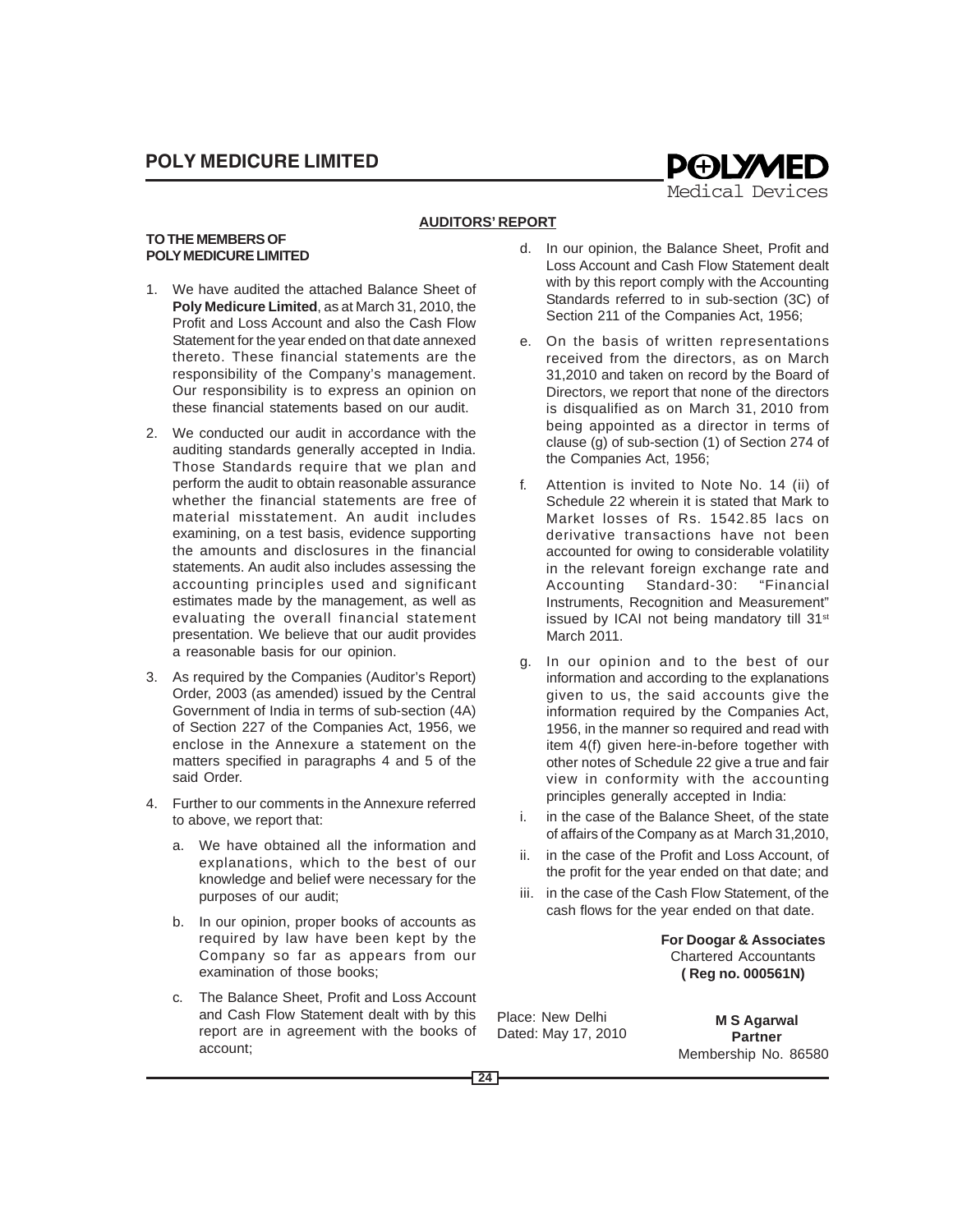## **ANNEXURE REFERRED TO IN PARAGRAPH 3 OF OUR REPORT OF EVEN DATE**

- i. a. The Company has maintained proper records showing full particulars including quantitative details and situation of fixed assets.
	- b. The company has a regular program of physical verification of its fixed assets. A major portion of the fixed assets has been physically verified by the management during the year pursuant to a program for physical verification of fixed assets, which in our opinion, is reasonable having regard to the size of the Company and the nature of its assets. According to the information and explanations given to us, no material discrepancies were noticed on such verification.
	- c. Fixed assets disposed off during the year were not substantial and therefore do not affect the going concern status of the Company.
- ii. a. The inventory has been physically verified during the year by the management. In our opinion, the frequency of verification is reasonable.
	- b. The procedures of physical verification of inventories followed by the management are reasonable and adequate in relation to the size of the Company and the nature of its business.
	- c. The Company is maintaining proper records of inventory. The discrepancies noticed on verification between the physical stocks and the book records were not material and the same have been properly dealt with in the books of account.
- iii. According to the information and explanations given to us, the Company has neither granted nor taken any loans, secured or unsecured, to / from companies, firms or other parties covered in the register maintained under Section 301 of the Companies Act, 1956.
- iv. In our opinion and according to the information and explanations given to us, there exists an adequate internal control

**PALYMED** Medical Devices system commensurate with the size of the Company and the nature of its business with

regard to purchases of inventory, fixed assets and with regard to the sale of goods and services. During the course of our audit, we have neither observed nor have been informed of any continuing failure to correct major weaknesses in internal control system in respect of these areas.

- v. a. In our opinion and according to the information and explanations given to us, the contracts or arrangements referred to in Section 301 of the Act that need to be entered into the register required to be maintained under that Section have been so entered.
	- b. In our opinion and according to the information and explanations given to us, having regard to the representation made by the management and relied upon by us that certain items of raw materials purchased are of special quality for which suitable alternative sources do not exist for obtaining comparative quotations, the transactions made in pursuance of contracts or arrangements entered in the register maintained under section 301 of the Companies Act, 1956 and exceeding the value of rupees five lacs in respect of any party during the year have generally been made at prices which are reasonable with regard to the prevailing market prices at the relevant time.
- vi. According to the information and explanations given to us, the Company has not accepted any deposit from the public within the meaning of Sections 58A, 58AA and other relevant provisions of the Companies Act, 1956 and the rules framed there under.
- vii. In our opinion, the Company has an internal audit system commensurate with the size and nature of its business.
- viii. According to the information and explanations given to us, the Central Government has not prescribed the maintenance of cost records under clause (d) of sub-section (1) of Section 209 of the Companies Act, 1956 in respect of items manufactured by the Company.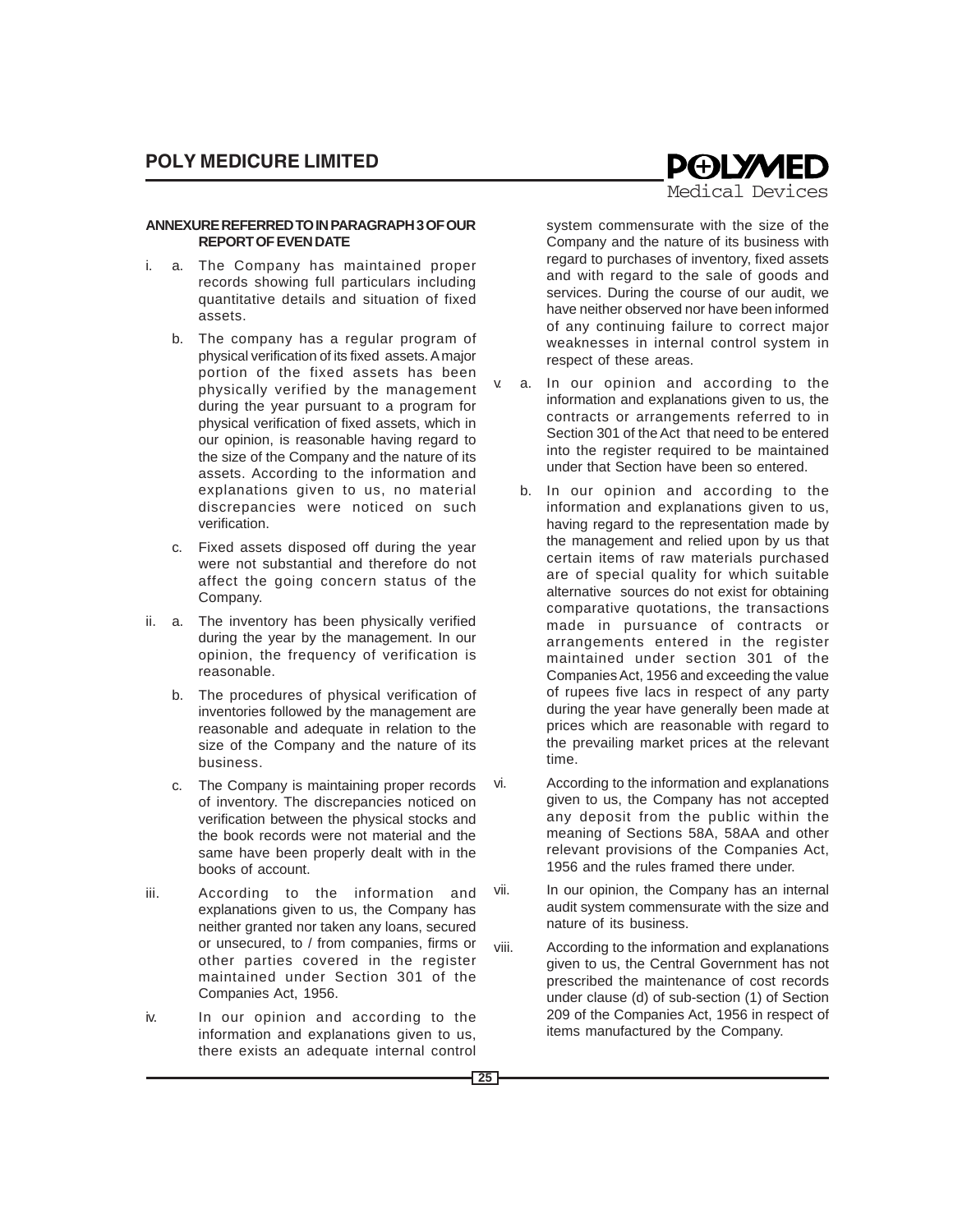

Medical Devices

- ix. a. According to the information and explanations given to us, the Company is generally regular in depositing with the appropriate authorities undisputed statutory dues including provident fund, investor education and protection fund, employees' state insurance, income-tax, sales-tax, wealth tax, service tax, custom duty, excise duty cess and any other statutory dues applicable to it and there are no undisputed amounts payable in respect of these dues which have remained outstanding as at March 31, 2010 for a period of more than six months from the date they became payable.
	- b. According to the records of the Company, there are no statutory dues related to provident fund, investor education and protection fund, employees' state insurance, income-tax, sales-tax, wealth tax, service tax, custom duty, excise duty, cess outstanding which has not been deposited on account of any dispute except as under:

| Name of the | Nature of     | Amount (Rs. in | Period to which    | Forum where        |
|-------------|---------------|----------------|--------------------|--------------------|
| statute     | dues          | lacs)          | the amount relates | dispute is pending |
| Demand from | Applicability | 2.51           | 27.10.1996 to      | ESI Court,         |
| ESI Deptt.  | of ESI        |                | 29.10.1997         | Faridabad          |

- x. The Company does not have any accumulated losses at the end of the financial year. The Company has not incurred cash losses in the financial year covered by our audit and in the immediately preceding financial year.
- xi. In our opinion and according to the information and explanations given to us, we are of the opinion that the Company has not defaulted in repayment of dues to a financial institution or bank. The Company has not issued any debentures and hence there are no debenture holders in the Company.
- xii. In our opinion and according to the information and explanations given to us, the Company has not granted loans and advances on the basis of security by way of pledge of shares, debentures and other securities.
- xiii. In our opinion, the Company is not a chit fund or a nidhi/mutual benefit fund/ society. Therefore, the provisions of clause 4 (xiii) of the Companies (Auditors' Report) Order, 2003 are not applicable to the Company.
- xiv. According to the information and explanations given to us, the Company is not dealing or trading in shares, securities, debentures and other investments. Accordingly, the provisions of clause 4 (xiv) of the Companies (Auditor's Report) Order, 2003 are not applicable to the Company.
- xv. According to the information and explanations given to us, the Company has not given any

guarantee for loans taken by others from bank or financial institutions.

- xvi. In our opinion, and according to the information and explanations given to us, term loans have been applied for the purposes for which they were raised.
- xvii. According to the information and explanations given to us and on an overall examination of the Balance Sheet of the Company, we report that no funds raised on short-term basis have been used for long-term investment.
- xviii.The Company has not made any preferential allotment of shares during the year to parties and companies covered in the Register maintained under section 301 of the Companies Act,1956.
- xix. The Company has not issued any debentures during the year.
- xx. The Company has not raised money by public issue of shares.
- xxi. To the best of our knowledge and belief and according to the information and explanations given to us, no fraud on or by the Company has been noticed or reported during the course of our audit.

**For Doogar & Associates** Chartered Accountants **( Reg no. 000561N)**

Place: New Delhi Dated: May 17, 2010

**M S Agarwal Partner** Membership No. 86580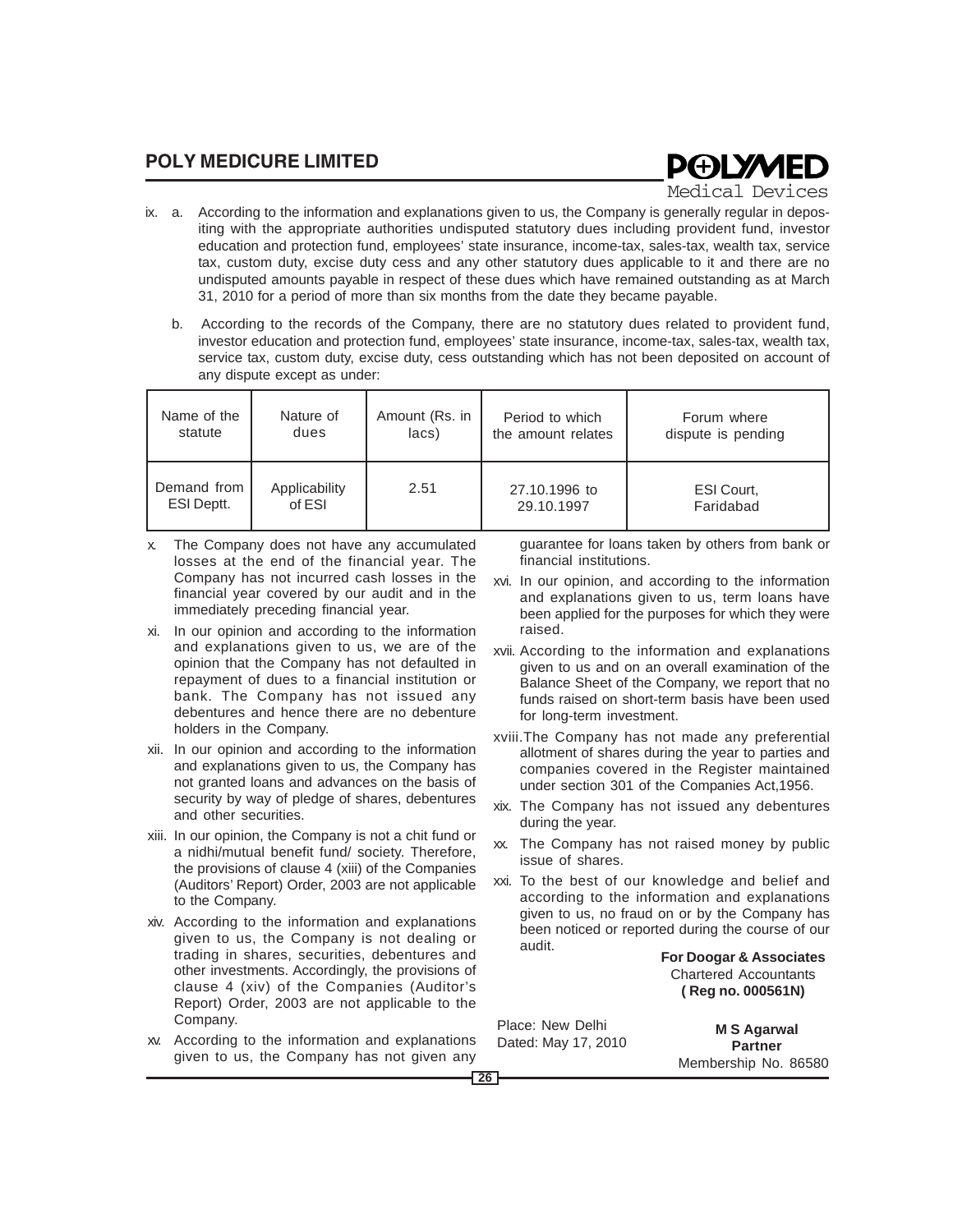

Medical Devices

|                                                                                                                                                                                                                                                                                                                                                                                   |                                          |                                                                                                    | Balance Sheet as at March 31, 2010       |                                                                                                 |                                                                   |
|-----------------------------------------------------------------------------------------------------------------------------------------------------------------------------------------------------------------------------------------------------------------------------------------------------------------------------------------------------------------------------------|------------------------------------------|----------------------------------------------------------------------------------------------------|------------------------------------------|-------------------------------------------------------------------------------------------------|-------------------------------------------------------------------|
| <b>SOURCES OF FUNDS</b><br><b>Shareholers Funds</b>                                                                                                                                                                                                                                                                                                                               | <b>Schedule</b>                          |                                                                                                    | As At<br>March 31,2010<br>Rupees in lacs |                                                                                                 | As At<br>March 31,2009<br>Rupees in lacs                          |
| Share Capital<br>Reserve & Surplus                                                                                                                                                                                                                                                                                                                                                | 1<br>2                                   | 1,101.25<br>4,882.84                                                                               | 5,984.09                                 | 550.63<br>4,088.39                                                                              | 4,639.01                                                          |
| <b>Loan Funds</b><br>Secured Loans                                                                                                                                                                                                                                                                                                                                                | 3                                        |                                                                                                    | 3,286.59                                 |                                                                                                 | 3,633.44                                                          |
| <b>Deferred tax Liability</b>                                                                                                                                                                                                                                                                                                                                                     |                                          |                                                                                                    | 433.35                                   |                                                                                                 | 3,69.25                                                           |
| <b>Total</b>                                                                                                                                                                                                                                                                                                                                                                      |                                          |                                                                                                    | 9,704.03                                 |                                                                                                 | 8,641.70                                                          |
| <b>APPLICATION OF FUNDS</b>                                                                                                                                                                                                                                                                                                                                                       |                                          |                                                                                                    |                                          |                                                                                                 |                                                                   |
| <b>Fixed Assets</b><br>Gross Block<br>Less: Depreciation<br>Net Block<br>Captial Work in Progress and advances                                                                                                                                                                                                                                                                    | 4                                        | 9,229.93<br>3,416.02<br>5,813.91<br>411.88                                                         | 6,225.79                                 | 8,427.66<br>2,941.01<br>5,486.65<br>305.00                                                      | 5,791.65                                                          |
| <b>Investments</b>                                                                                                                                                                                                                                                                                                                                                                | 5                                        |                                                                                                    | 691.38                                   |                                                                                                 | 581.98                                                            |
| <b>Current Assets, Loans and Advances</b><br>Inventories<br><b>Sundry Debtors</b><br>Cash and Bank Balances<br><b>Other Current Assets</b><br>Loans and Advances<br><b>Less: Current Liabilities &amp; Provisions</b><br><b>Current Liabilities</b><br>Provisions<br><b>Net Current Assets</b><br><b>Miscellaneous Expenditure</b><br>(to the extent not written off or adjusted) | 6<br>7<br>8<br>9<br>10<br>11<br>12<br>13 | 2,119.92<br>2,231.15<br>107.42<br>109.29<br>1,045.27<br>5,613.05<br>2,390.75<br>435.44<br>2,826.19 | 2,786.86                                 | 1,419.36<br>1,791.14<br>74.14<br>113.51<br>640.62<br>4,038.77<br>1,509.53<br>266.86<br>1,776.39 | 2,262.38<br>5.70                                                  |
| Total<br><b>Significant Accounting Policies</b>                                                                                                                                                                                                                                                                                                                                   | 21                                       |                                                                                                    | 9,704.03                                 |                                                                                                 | 8,641.70                                                          |
| <b>Notes on Accounts</b>                                                                                                                                                                                                                                                                                                                                                          | 22                                       |                                                                                                    |                                          |                                                                                                 |                                                                   |
| The Schedules referred to above form an integral part of the Balance Sheet<br>As per our report of even date annexed<br>For DOOGAR & ASSOCIATES (Reg No.000561N)<br><b>Chartered Accountants</b><br>M. S. Agarwal<br>Partner                                                                                                                                                      |                                          | D.R. Mehta                                                                                         |                                          |                                                                                                 | For and on behalf of the Board of Directors<br>Himanshu Baid      |
| Membership No. 86580<br>Place: New Delhi                                                                                                                                                                                                                                                                                                                                          |                                          | Chairman<br>DIN: 01067895<br>J.K. Oswal                                                            |                                          |                                                                                                 | <b>Managing Director</b><br>DIN: 00014008<br><b>Brahm Prakash</b> |
| Date: 17.05.2010                                                                                                                                                                                                                                                                                                                                                                  |                                          | AVP (Finance)                                                                                      |                                          |                                                                                                 | Company Secretary                                                 |

**Poly Medicure Limited**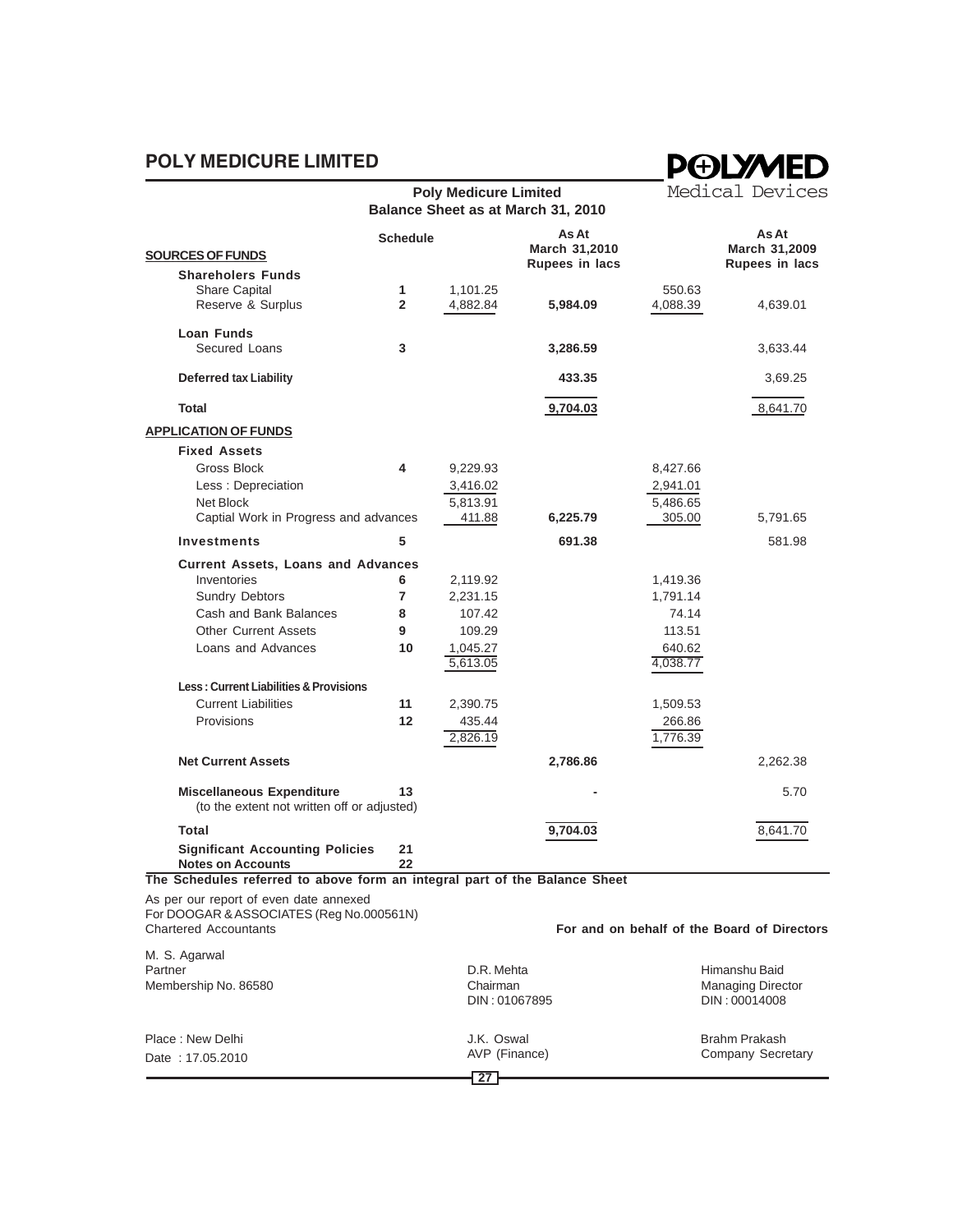# PO



| POLY MEDICURE LIMITED                               |                 |                              |                                                                                                                     |           |                                                        |
|-----------------------------------------------------|-----------------|------------------------------|---------------------------------------------------------------------------------------------------------------------|-----------|--------------------------------------------------------|
|                                                     |                 | <b>Poly Medicure Limited</b> |                                                                                                                     |           | Medical Devices                                        |
|                                                     | <b>Schedule</b> |                              | Profit and Loss Account for the year ended March 31, 2010<br>For the Year ended<br>March 31, 2010<br>Rupees in lacs |           | For the Year ended<br>March 31, 2009<br>Rupees in lacs |
| <b>INCOME</b><br>Gross Sales and Operating Revenues | 14              | 13,766.03                    |                                                                                                                     | 11,383.96 |                                                        |
| Less: Excise Duty                                   |                 | 165.57                       | 13,600.46                                                                                                           | 161.60    | 11,222.35                                              |
| Other Income                                        | 15              |                              | 52.90                                                                                                               |           | 64.48                                                  |
| Increase in Stocks                                  | 16              |                              | 40.23                                                                                                               |           | 48.91                                                  |
|                                                     |                 |                              | 13,693.59                                                                                                           |           | 11,335.75                                              |
| <b>EXPENDITURE</b>                                  |                 |                              |                                                                                                                     |           |                                                        |
| Material & Manufacturing Expenses                   | 17              |                              | 6,975.96                                                                                                            |           | 5,908.46                                               |
| Employees' remuneration & benefits                  | 18              |                              | 2,153.38                                                                                                            |           | 1,721.98                                               |
| Administrative & Selling Expenses                   | 19              |                              | 1,615.36                                                                                                            |           | 1,908.57                                               |
| Interest & Finance Charges                          | 20              |                              | 412.95                                                                                                              |           | 480.21                                                 |
| Depreciation & Amortisation                         | 4               |                              | 706.99                                                                                                              |           | 646.40                                                 |
| Deferred Revenue Expenditure written off            | 13              |                              | 5.70                                                                                                                |           | 5.70                                                   |
|                                                     |                 |                              | 11,870.34                                                                                                           |           | 10,671.32                                              |
| Profit before taxation                              |                 |                              | 1,823.25                                                                                                            |           | 664.43                                                 |
| Provision for Income Tax                            |                 |                              |                                                                                                                     |           |                                                        |
| -Current Tax (Minimum Alternative Tax)              |                 | 309.86                       |                                                                                                                     | 75.28     |                                                        |
| -Tax adjustment for earlier years (net)             |                 | (15.70)                      |                                                                                                                     | (22.04)   |                                                        |
| -Fringe Benefits Tax                                |                 | 0.00                         |                                                                                                                     | 8.00      |                                                        |
| -Deferred Tax                                       |                 | 64.10                        |                                                                                                                     | 85.92     |                                                        |
| -Minimum Aternative Tax Credit Entitlement          |                 | (177.95)                     | 180.31                                                                                                              | (75.28)   | 71.88                                                  |
| Net Profit after tax                                |                 |                              | 1,642.94                                                                                                            |           | 592.55                                                 |
| Balance brought forward from last year              |                 |                              | 663.64                                                                                                              |           | 532.14                                                 |
| Balance available for appropriation                 |                 |                              | 2,306.58                                                                                                            |           | 1,124.69                                               |
| Transfer to General Reserve                         |                 |                              | 500.00                                                                                                              |           | 300.00                                                 |
| <b>Proposed Dividend</b>                            |                 |                              | 275.31                                                                                                              |           | 137.66                                                 |
| Tax on Proposed Dividend                            |                 |                              | 46.79                                                                                                               |           | 23.39                                                  |
| Balance carried to Balance Sheet                    |                 |                              | 1,484.48                                                                                                            |           | 663.64                                                 |
|                                                     |                 |                              | 2,306.58                                                                                                            |           | 1,124.69                                               |
| Earnings per share (In Rupees) Refer note no. 8     |                 |                              |                                                                                                                     |           |                                                        |
| Basic & Diluted (pre-bonus)                         |                 |                              | 29.84                                                                                                               |           | 10.76                                                  |
| Basic & Diluted (post-bonus)                        |                 |                              | 14.92                                                                                                               |           | 5.38                                                   |

**The Schedules referred to above form an integral part of the Profit and Loss Account**

Significant Accounting Policies **21** Notes to Accounts **22**

| As per our report of even date annexed<br>For DOOGAR & ASSOCIATES (Reg No.000561N)<br><b>Chartered Accountants</b> |                                         | For and on behalf of the Board of Directors                |
|--------------------------------------------------------------------------------------------------------------------|-----------------------------------------|------------------------------------------------------------|
| M. S. Agarwal<br>Partner<br>Membership No. 86580                                                                   | D.R. Mehta<br>Chairman<br>DIN: 01067895 | Himanshu Baid<br><b>Managing Director</b><br>DIN: 00014008 |
| Place: New Delhi<br>Date: 17.05.2010                                                                               | J.K. Oswal<br>AVP (Finance)<br>28       | Brahm Prakash<br>Company Secretary                         |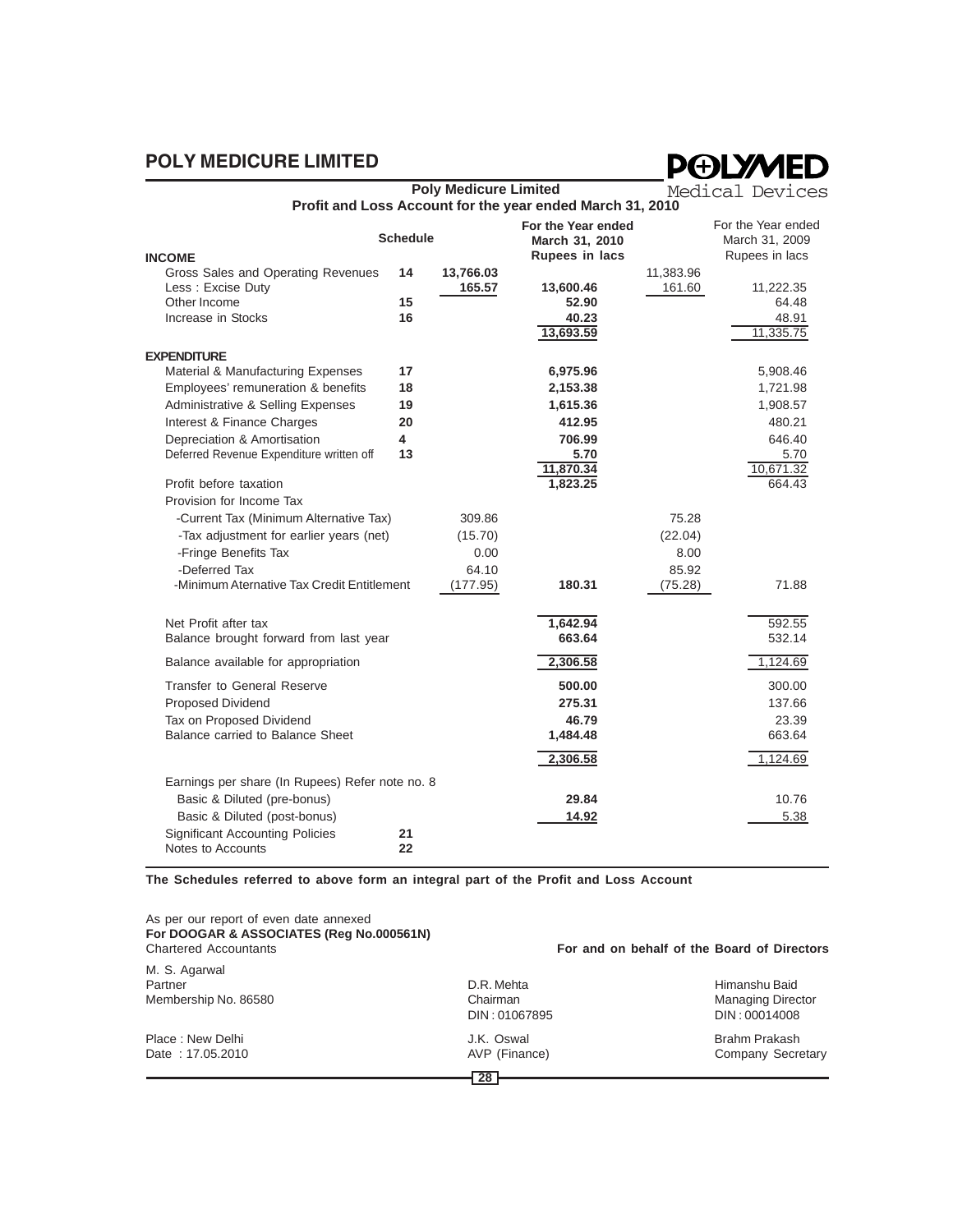

**Poly Medicure Limited Cash Flow Statement as at March 31, 2010**

| A Cash flow from operating activities                                                                                                                                                                                                                                                                                                            | For the year ended March 31,2010<br>Rupees in lacs                                | For the year ended March 31,2009<br><b>Rupees in lacs</b>            |
|--------------------------------------------------------------------------------------------------------------------------------------------------------------------------------------------------------------------------------------------------------------------------------------------------------------------------------------------------|-----------------------------------------------------------------------------------|----------------------------------------------------------------------|
| Profit before Taxation and Extraordinary/Prior Period items                                                                                                                                                                                                                                                                                      | 1,823.25                                                                          | 664.43                                                               |
| Adjustments for:<br>Depreciation<br>Deferred Revenue Expenditure<br>Loss on Sold/Discarded Fixed Assets<br>Unrealised foreign exchange fluctuations<br>Foreign currency monerary item translation difference account<br>Advances and Bad Debts Writen Off<br>Provision for Doubtful Debts<br>Interest/finance charges (Net)<br>Interest received | 706.99<br>5.70<br>15.41<br>(13.54)<br>24.23<br>13.15<br>14.47<br>412.95<br>(7.26) | 646.40<br>5.70<br>0.35<br>(9.82)<br>6.81<br>8.92<br>480.21<br>(7.44) |
| Operating profit before working capital changes                                                                                                                                                                                                                                                                                                  | 2,995.35                                                                          | 1,795.57                                                             |
| <b>Movements in working Capital</b><br>(Increase)/Decrease in Inventory<br>(Increase)/Decrease in sundry debtors<br>(Increase)/Decrease in Loans and Advances<br>Increase/(Decrease) in current liabilities<br>Increase/(Decrease) in Provisions                                                                                                 | (700.57)<br>(427.72)<br>(249.85)<br>839.47<br>7.53                                | (72.81)<br>(481.14)<br>(4.87)<br>206.68<br>20.29                     |
| Cash generated from operations                                                                                                                                                                                                                                                                                                                   | 2,464.21                                                                          | 1,463.71                                                             |
| Taxes (Paid)                                                                                                                                                                                                                                                                                                                                     | (272.49)                                                                          | (78.88)                                                              |
| Net cash provided by operating activities                                                                                                                                                                                                                                                                                                        | 2,191.72                                                                          | 1,384.83                                                             |
| <b>B</b> Cash flows from investing activities                                                                                                                                                                                                                                                                                                    |                                                                                   |                                                                      |
| <b>Purchase of Fixed Assets</b><br>Proceeds of Sale of Fixed Assets<br>Sale/(purchase) of Investments<br>Interest received                                                                                                                                                                                                                       | (1, 163.62)<br>7.09<br>(109.40)<br>3.38                                           | (635.32)<br>12.26<br>(139.58)<br>3.93                                |
| Net cash used in investing activities                                                                                                                                                                                                                                                                                                            | (1, 262.55)                                                                       | (758.72)                                                             |
| C Cash flows from financing activities<br>Proceeds from Long Term Loan<br>Deferred Payment Credit<br>Unsecured Loan<br>Increase/(Decrease) in Cash/Export Credit<br>Dividend Paid                                                                                                                                                                | 125.13<br>(465.12)                                                                | 324.82<br>(52.65)<br>(500.00)<br>218.94                              |
| Dividend Tax Paid<br>Vehicle Loans Taken/(Repaid)<br>Interest/finance charges Paid                                                                                                                                                                                                                                                               | (137.13)<br>(23.39)<br>17.58<br>(412.95)                                          | (137.09)<br>(23.39)<br>14.80<br>(467.30)                             |
| Net cash (used in) provided by financing activities                                                                                                                                                                                                                                                                                              | (895.88)                                                                          | (621.88)                                                             |
| Net (decrease)/increase in cash and cash equivalents                                                                                                                                                                                                                                                                                             | 33.29                                                                             | 4.22                                                                 |
| Cash and cash equivalents at the beginning of the period<br>Cash and cash equivalents at the end of the period                                                                                                                                                                                                                                   | 74.14<br>107.42                                                                   | 69.91<br>74.14                                                       |
| 1. The cash flow statement has been prepared as per the indirect method as set out in the Accounting standard (AS-3) on<br>"Cash Flow Statements" issued by the Institute of Chartered Accountants of India and it complies with the clause 22 of                                                                                                |                                                                                   |                                                                      |

"Cash Flow Statements" issued by the Institute of Chartered Accountants of India and it complies with the clause 32 of the Listing Agreement.

2. Previous year's figures have been regrouped wherever necessary to conform to this year's classification.

3. Negative figures have been shown in brackets.

As per our report of even date annexed

#### **For DOOGAR & ASSOCIATES (Reg No.000561N)** Chartered Accountants **For and on behalf of the Board of Directors**

| M. S. Agarwal                        |                             |                                           |
|--------------------------------------|-----------------------------|-------------------------------------------|
| Partner                              | D.R. Mehta                  | Himanshu Baid                             |
| Membership No. 86580                 | Chairman<br>DIN: 01067895   | <b>Managing Director</b><br>DIN: 00014008 |
| Place: New Delhi<br>Date: 17.05.2010 | J.K. Oswal<br>AVP (Finance) | Brahm Prakash<br>Company Secretary        |
|                                      | $\overline{29}$             |                                           |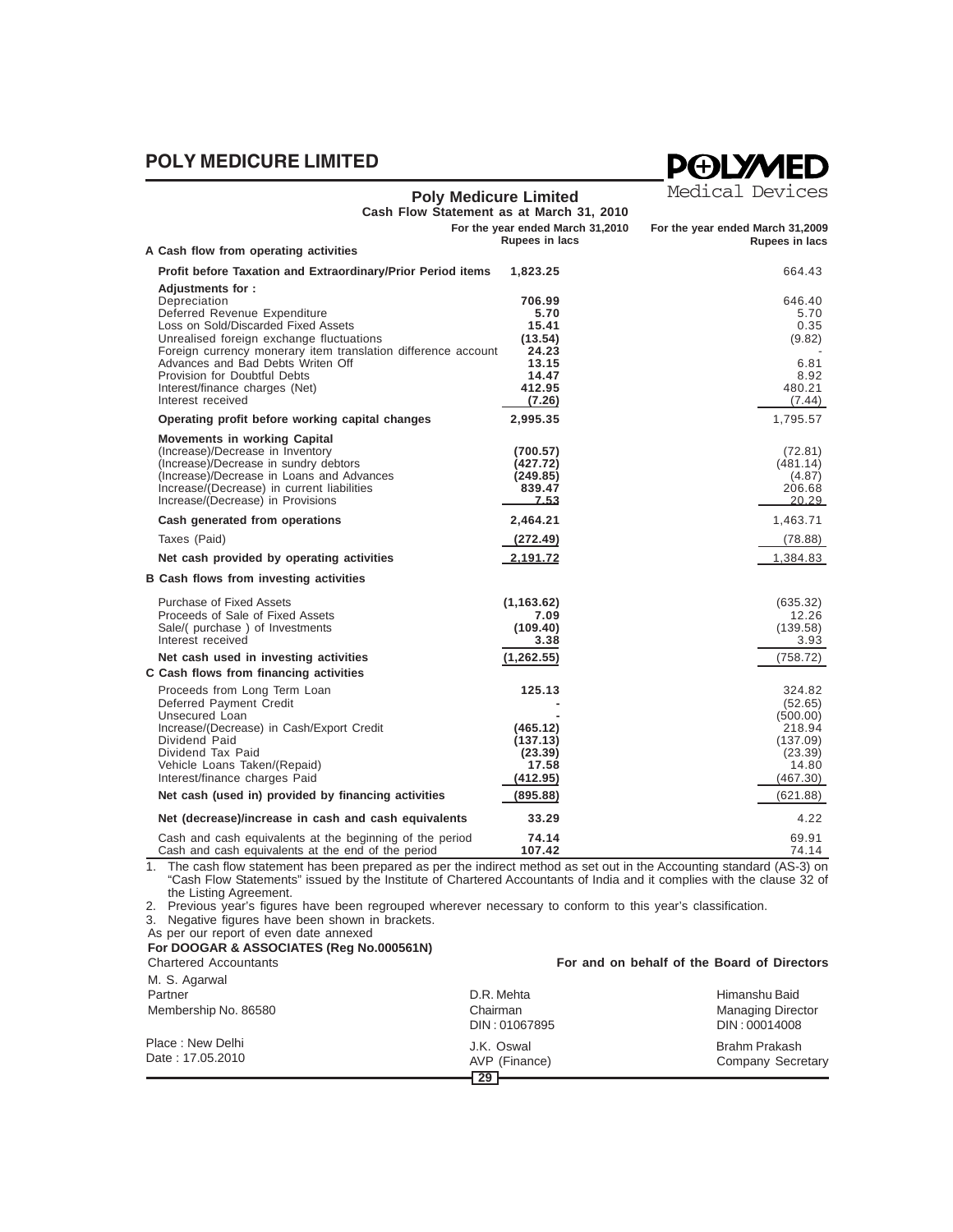

|                                                                                                                                                                                                                    | <b>Poly Medicure Limited</b> |                                          |          | Medical Devices                          |
|--------------------------------------------------------------------------------------------------------------------------------------------------------------------------------------------------------------------|------------------------------|------------------------------------------|----------|------------------------------------------|
| Schedules forming part of the Balance Sheet as at March 31,2010                                                                                                                                                    |                              |                                          |          |                                          |
| <b>Schedule : I Share Capital</b>                                                                                                                                                                                  |                              | As At<br>March 31,2010<br>Rupees in lacs |          | As At<br>March 31,2009<br>Rupees in lacs |
| Authorised                                                                                                                                                                                                         |                              |                                          |          |                                          |
| 150,00,000(90,00,000) Equity Shares of Rs. 10 each<br><b>Issued, Subscribed and Paid up</b>                                                                                                                        |                              | 1,500.00                                 |          | 900.00                                   |
| 10,906,250 (55,06,250) Equity Share of Rs. 10 each<br><b>Shares Pending Allotment</b>                                                                                                                              | 1,090.63<br>10.62            | 1,101.25                                 | 550.63   | 550.63                                   |
|                                                                                                                                                                                                                    |                              | 1,101.25                                 |          | 550.63                                   |
| Note: (a) Out of above, 5506250 equity share of Rs. 10/- each have been<br>issued as bonus shares by capitalisation of Securities Premimum Account of Rs. 102.00 lacs<br>and General Reserves of Rs. 448.625 lacs. |                              |                                          |          |                                          |
| (b) Shares pending allotment represents Bonus Shares (106250) of Rs. 10/- each<br>to be alloted, pending approval from Bombay Stock Exchange.<br>(Refer Note No. 3 of Schedule 22)                                 |                              |                                          |          |                                          |
| Schedule: 2 Reserves & Surplus                                                                                                                                                                                     |                              |                                          |          |                                          |
| <b>Capital Reserve</b>                                                                                                                                                                                             |                              |                                          |          |                                          |
| Surplus on re-issue of forfieted shares<br>Application money paid on Preferential Warrants                                                                                                                         |                              | 13.19                                    |          | 13.19                                    |
| Issued to promoters forfieted                                                                                                                                                                                      |                              | 33.79                                    |          | 33.79                                    |
| <b>Securities Premium Account</b><br>Less: Utilised for issue of Bonus Shares                                                                                                                                      | 102.00<br>102.00             |                                          | 102.00   | 102.00                                   |
| <b>General Reserve</b>                                                                                                                                                                                             |                              |                                          |          |                                          |
| Balance as per last Balance Sheet                                                                                                                                                                                  | 3,300.00                     |                                          | 3,000.00 |                                          |
| Less: Utilised for issued of Bonus Shares                                                                                                                                                                          | 448.62                       |                                          |          |                                          |
|                                                                                                                                                                                                                    | 2,851.38                     |                                          | 3,000.00 |                                          |
| Amount transferred from Profit & Loss Account<br>Foreign currency monetary item translation difference account<br><b>Profit &amp; Loss Account</b>                                                                 | 500.00                       | 3,351.38                                 | 300.00   | 3,300.00<br>(24.23)                      |
| Balance as per annexed profit & Loss Account                                                                                                                                                                       |                              | 1,484.48                                 |          | 663.64                                   |
|                                                                                                                                                                                                                    |                              | 4,882.84                                 |          | 4,088.39                                 |
| Schedule: 3 Secured Loans                                                                                                                                                                                          |                              |                                          |          |                                          |
| <b>Term Loans from Bank</b>                                                                                                                                                                                        |                              |                                          |          |                                          |
| Rupee Loan                                                                                                                                                                                                         | 1,494.06                     |                                          | 1,422.62 |                                          |
| Add: Interest accured & due                                                                                                                                                                                        | 14.20                        | 1,508.26                                 | 14.19    | 1,436.81                                 |
| Foreign Currency Loan                                                                                                                                                                                              | 801.38                       |                                          | 1,218.47 |                                          |
| Add: Interest accrued & due                                                                                                                                                                                        | 4.40<br>450.00               | 805.78                                   | 9.40     | 1,227.87                                 |
| <b>Current Account Overdraft</b><br>Add: Interest accrued & due                                                                                                                                                    | 1.33                         | 451.33                                   |          |                                          |
| Cash / Export Credit Loan                                                                                                                                                                                          |                              |                                          |          |                                          |
| From Bank                                                                                                                                                                                                          |                              | 484.56                                   |          | 949.68                                   |
| <b>Other Loans</b>                                                                                                                                                                                                 |                              |                                          |          |                                          |
| Vehicle Loans                                                                                                                                                                                                      |                              | 36.66                                    |          | 19.07                                    |
|                                                                                                                                                                                                                    |                              | 3,286.59                                 |          | 3,633.44                                 |

*Notes :*

1 Term Loans from State Bank of India are secured by way of first charge over entire fixed assets both present & future including<br>equitable mortgage of factory land & buildings and are further secured by way of extension o

the company both present & future and are guaranteed by Managing Director & Executive Director of the company.<br>2 Cash/Export credit limits/ current account overdraft from State Bank of India are secured by way of first cha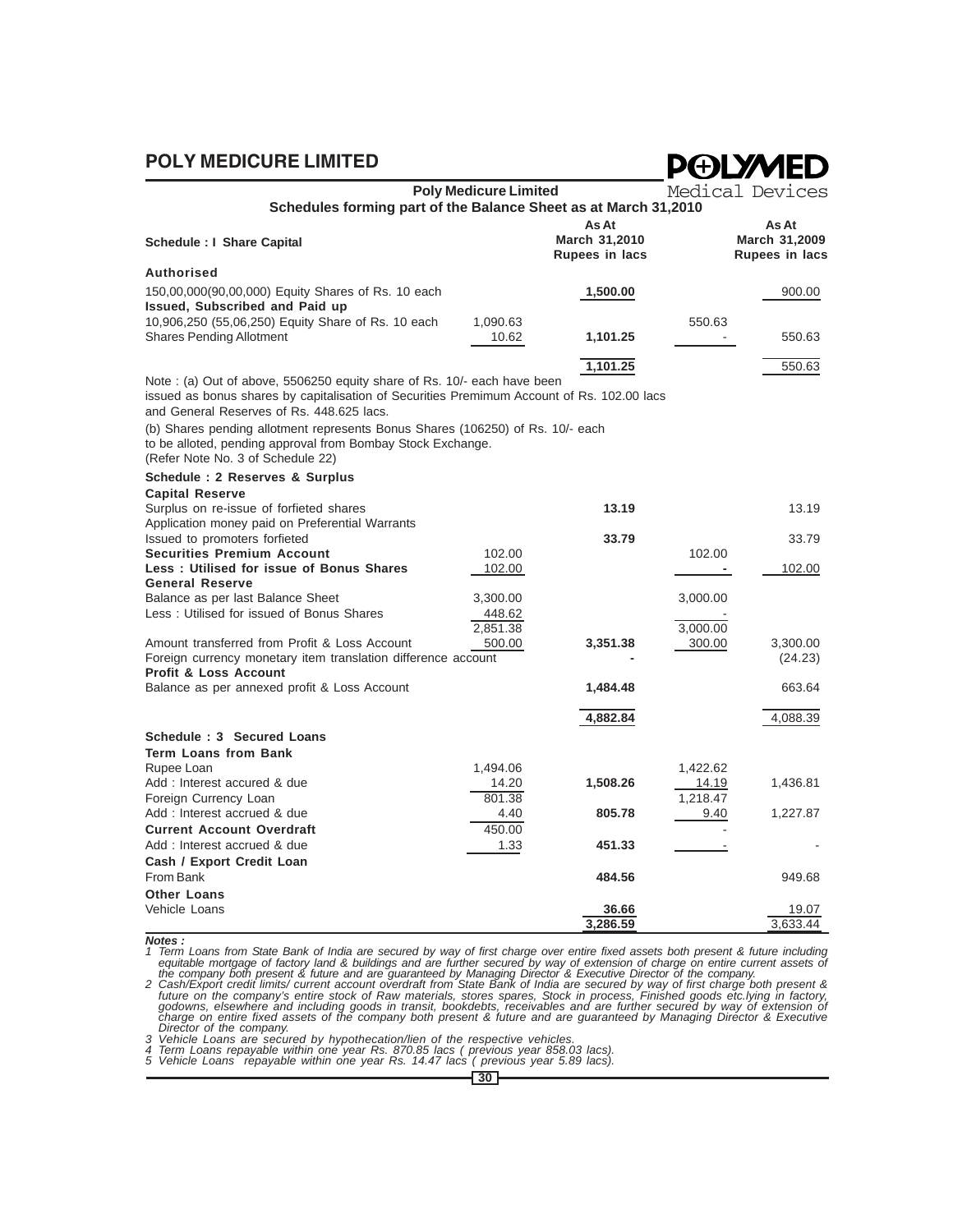| ı            |
|--------------|
|              |
| <b>STATE</b> |
| <b>STATE</b> |

# $\frac{\text{PGUMED}}{\text{Median Poisson}}$ Medical Devices

FIXED ASSETS **SCHEDULE : 4 FIXED ASSETS** SCHEDULE:4

| Particulars                                                           |                        | Gross Block    |                       |                                                                                                                                                                                                                                                    |                                      |                 | Depreciation/Amotisation |          | Amount (Rupees in lacs)<br>Net Block                          |                             |
|-----------------------------------------------------------------------|------------------------|----------------|-----------------------|----------------------------------------------------------------------------------------------------------------------------------------------------------------------------------------------------------------------------------------------------|--------------------------------------|-----------------|--------------------------|----------|---------------------------------------------------------------|-----------------------------|
|                                                                       | As at<br>March 31 2009 | Additions      | adjustments<br>Sales/ | As at                                                                                                                                                                                                                                              | March 31 2010 March 31 2009<br>Up to | For the<br>Year | On Sales/                | Up to    | adjusments March 31 2010 March 31 2010 March 31,2009<br>As at | $\vec{a}$<br>$\overline{4}$ |
| Tangible Assets                                                       |                        |                |                       |                                                                                                                                                                                                                                                    |                                      |                 |                          |          |                                                               |                             |
| Freehold Land                                                         | 248.37                 |                |                       | 248.37                                                                                                                                                                                                                                             |                                      |                 |                          |          | 248.37                                                        | 248.37                      |
| Lease hold Land                                                       | 72.00                  |                |                       | 72.00                                                                                                                                                                                                                                              | 2.39                                 | 0.73            |                          | 3.12     | 68.88                                                         | 69.61                       |
| Building                                                              | 1,637.98               |                |                       | 1,637.98                                                                                                                                                                                                                                           | 222.41                               | 53.43           |                          | 275.85   | 1,362.13                                                      | 1,415.57                    |
| Plant & Machinery                                                     | 6,016.66               | 927.85         | 247.67                | 6,696.84                                                                                                                                                                                                                                           | 2,559.49                             | 601.47          | 228.24                   | 2,932.73 | 3,764.11                                                      | 3,457.16                    |
| Furniture & Fixtures                                                  | 88.19                  | 11.22          | (See note 3 below)    | 99.41                                                                                                                                                                                                                                              | 42.91                                | 4.98            |                          | 47.89    | 51.53                                                         | 45.29                       |
| Office Equipment                                                      | 151.51                 | 9.14           | 0.27                  | 160.39                                                                                                                                                                                                                                             | 70.91                                | 13.06           | 0.01                     | 83.96    | 76.43                                                         | 80.61                       |
| Vehicles                                                              | 50.25                  | 53.84          | 6.54                  | 197.55                                                                                                                                                                                                                                             | 33.71                                | 14.88           | 3.73                     | 44.86    | 152.69                                                        | 116.54                      |
| Intangible Assets                                                     |                        |                |                       |                                                                                                                                                                                                                                                    |                                      |                 |                          |          |                                                               |                             |
| Software                                                              | 31.70                  | 15.50          |                       | 47.20                                                                                                                                                                                                                                              | 6.14                                 | 11.72           |                          | 17.86    | 29.34                                                         | 25.56                       |
| Patent & Trade Marks                                                  | 31.00                  | 39.19          |                       | 70.19                                                                                                                                                                                                                                              | 3.05                                 | 6.72            |                          | 9.76     | 60.43                                                         | 27.95                       |
| <b>Total</b>                                                          | 8,427.66               | 1,056.74       | 254.48                | 9,229.93                                                                                                                                                                                                                                           | 2,941.01                             | 706.99          | 231.98                   | 3,416.02 | 5,813.90                                                      | 5,486.65                    |
| Capital Work in Progress                                              |                        |                |                       |                                                                                                                                                                                                                                                    |                                      |                 |                          |          |                                                               |                             |
| Building                                                              |                        |                |                       |                                                                                                                                                                                                                                                    |                                      |                 |                          |          | 34.32                                                         |                             |
| (Including capital advances NIL, previous                             |                        | year NIL)      |                       |                                                                                                                                                                                                                                                    |                                      |                 |                          |          |                                                               |                             |
| Plant and Machinery                                                   |                        |                |                       |                                                                                                                                                                                                                                                    |                                      |                 |                          |          |                                                               |                             |
| (Including capital advances Rs.73.66 lacs, previous year 115.41 lacs) |                        |                |                       |                                                                                                                                                                                                                                                    |                                      |                 |                          |          | 208.98                                                        | 164.57                      |
| Patents & Trade Marks<br>Total                                        |                        |                |                       |                                                                                                                                                                                                                                                    |                                      |                 |                          |          | 168.58<br>411.88                                              | 140.43<br>305.00            |
| Grand Total                                                           |                        |                |                       |                                                                                                                                                                                                                                                    |                                      |                 |                          |          | 6,225.78                                                      | 5,791.65                    |
| Previous year                                                         | 7,441.00               | 1,006.28       | 19.62                 | 8,427.66                                                                                                                                                                                                                                           | 2,301.62                             | 646.40          | 7.01                     | 2,941.01 | 5,791.65                                                      | 5,815.34                    |
| Note:                                                                 |                        |                |                       |                                                                                                                                                                                                                                                    |                                      |                 |                          |          |                                                               |                             |
|                                                                       |                        | $\overline{a}$ |                       | Gross block of Vehicles include Rs. 84.20 lacs, (previous year Rs. 41.60 lacs) taken on finance lease.                                                                                                                                             |                                      |                 |                          |          |                                                               |                             |
|                                                                       |                        |                |                       | 3. Includes Rs. 206.75 lacs representing Plant & Machinery depreciated up to 95% till the beginning of year and discarded/written off.<br>Borrowing cost capitalised during the year under Plant & Machinery Rs. NIL (previous year Rs. 8.26 lacs) |                                      |                 |                          |          |                                                               |                             |

**31**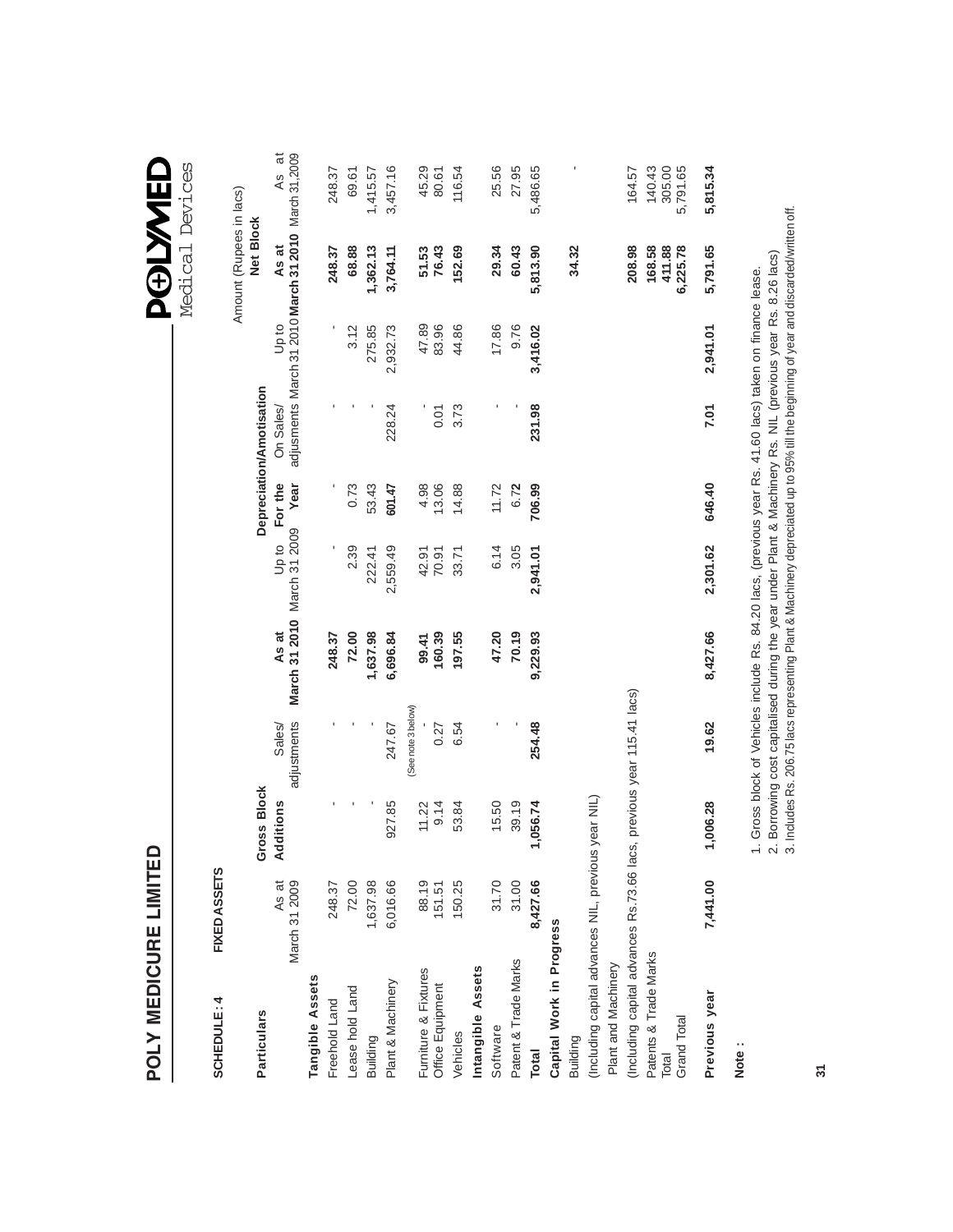

|                                                                                                                                                                                                                                                                                                   | As At<br>March 31,2010<br>Rupees in lacs | As At<br>March 31,2009<br>Rupees in lacs |
|---------------------------------------------------------------------------------------------------------------------------------------------------------------------------------------------------------------------------------------------------------------------------------------------------|------------------------------------------|------------------------------------------|
| Schedule: 5<br>Investments                                                                                                                                                                                                                                                                        |                                          |                                          |
| (Trade, Long Term)                                                                                                                                                                                                                                                                                |                                          |                                          |
| Unquoted fully paid up equity shares of subsidiary companies                                                                                                                                                                                                                                      |                                          |                                          |
| In subsidiary, U.S. Safety Syringes Co. LLC, USA USD 300000<br>(Previous year USD 300000) Membership Interest                                                                                                                                                                                     | 130.33                                   | 130.33                                   |
| In 100% subsidiary, Poly Medicure (Liayang) Co. Ltd. China USD<br>1100000 (Previous year USD874460) Membership Interest                                                                                                                                                                           | 472.38                                   | 362.98                                   |
| Unquoted fully paid up equity shares of Associate                                                                                                                                                                                                                                                 |                                          |                                          |
| 19550 (19550) share of 100 L.E. (Egyptian Pound) each in Ultra for<br>Medical Products (U.M.I.C.) S.A.E., Egypt                                                                                                                                                                                   | 88.67                                    | 88.67                                    |
|                                                                                                                                                                                                                                                                                                   | 691.38                                   | 581.98                                   |
| Schedule: 6<br>Inventories<br>(As taken, valued and certified by the Management)                                                                                                                                                                                                                  |                                          |                                          |
| Raw Materials*                                                                                                                                                                                                                                                                                    | 1,445.33                                 | 854.14                                   |
| <b>Packing Materials</b>                                                                                                                                                                                                                                                                          | 161.93                                   | 115.33                                   |
| Stores & Spares                                                                                                                                                                                                                                                                                   | 38.88                                    | 16.34                                    |
| Work in Progress                                                                                                                                                                                                                                                                                  | 234.13                                   | 209.47                                   |
| <b>Finished Goods</b>                                                                                                                                                                                                                                                                             | 239.65                                   | 224.08                                   |
| *Includes Goods in Transit Rs. 289.85 lacs, (previous year Rs. 26.71 lacs)                                                                                                                                                                                                                        | 2,119.92                                 | 1,419.36                                 |
| Schedule: 7<br><b>Sundry Debtors</b><br>(Unsecured & Considered goods unless otherwise stated)<br>Less than six months (see notes below)                                                                                                                                                          |                                          |                                          |
| Considered good                                                                                                                                                                                                                                                                                   | 1,959.26                                 | 1,675.74                                 |
| More than six months                                                                                                                                                                                                                                                                              |                                          |                                          |
| Considered good                                                                                                                                                                                                                                                                                   | 271.89                                   | 115.40                                   |
| Considered doubtful                                                                                                                                                                                                                                                                               | 26.45                                    | 16.92                                    |
|                                                                                                                                                                                                                                                                                                   | 2,257.60                                 | 1,808.06                                 |
| Less: Provision for Bad & doubtful debts                                                                                                                                                                                                                                                          | 26.45<br>2,231.15                        | 16.92<br>1,791.14                        |
| Notes:                                                                                                                                                                                                                                                                                            |                                          |                                          |
| 1. Includes due from the firm in which one of the directors and his relative and<br>executive director of the company are partners namely M/s Vitromed Healthcare<br>Rs. 50.79 lacs (previous year Rs. 42.12 lacs)<br>Maximum amount outstanding Rs. 215.71 lacs, (previous year Rs. 107.02 lacs) |                                          |                                          |
| 2. Includes due from Associate namely Ultra for Medical Procucts (UMIC)<br>Rs. 166.84 lacs (previous year Rs. 138.27 lacs)<br>Maximum amount outstanding Rs. 182.77 lacs, (previous year Rs. 138.27 lacs)                                                                                         |                                          |                                          |
| Schedule: 8 Cash and Back Balances                                                                                                                                                                                                                                                                |                                          |                                          |
| Cash in Hand                                                                                                                                                                                                                                                                                      | 11.32                                    | 4.77                                     |
| Cheques in transit                                                                                                                                                                                                                                                                                | 6.65                                     | 0.05                                     |
| <b>Balance with Scheduled Banks:</b>                                                                                                                                                                                                                                                              |                                          |                                          |
| In Current Account                                                                                                                                                                                                                                                                                | 35.60                                    | 19.71                                    |
| [Includes Rs. 6.34 lacs, previous year 5.81 lacs in unclaimed dividend account]                                                                                                                                                                                                                   |                                          |                                          |
| In Fixed Deposits                                                                                                                                                                                                                                                                                 | 53.85                                    | 49.61                                    |
| [Pledged with bank Rs. 45.00 lacs (previous year Rs. 45.00 lacs) as lien against non fund limits]                                                                                                                                                                                                 |                                          |                                          |
|                                                                                                                                                                                                                                                                                                   | 107.42                                   | 74.14                                    |

| . <del>.</del> |
|----------------|
|                |
|                |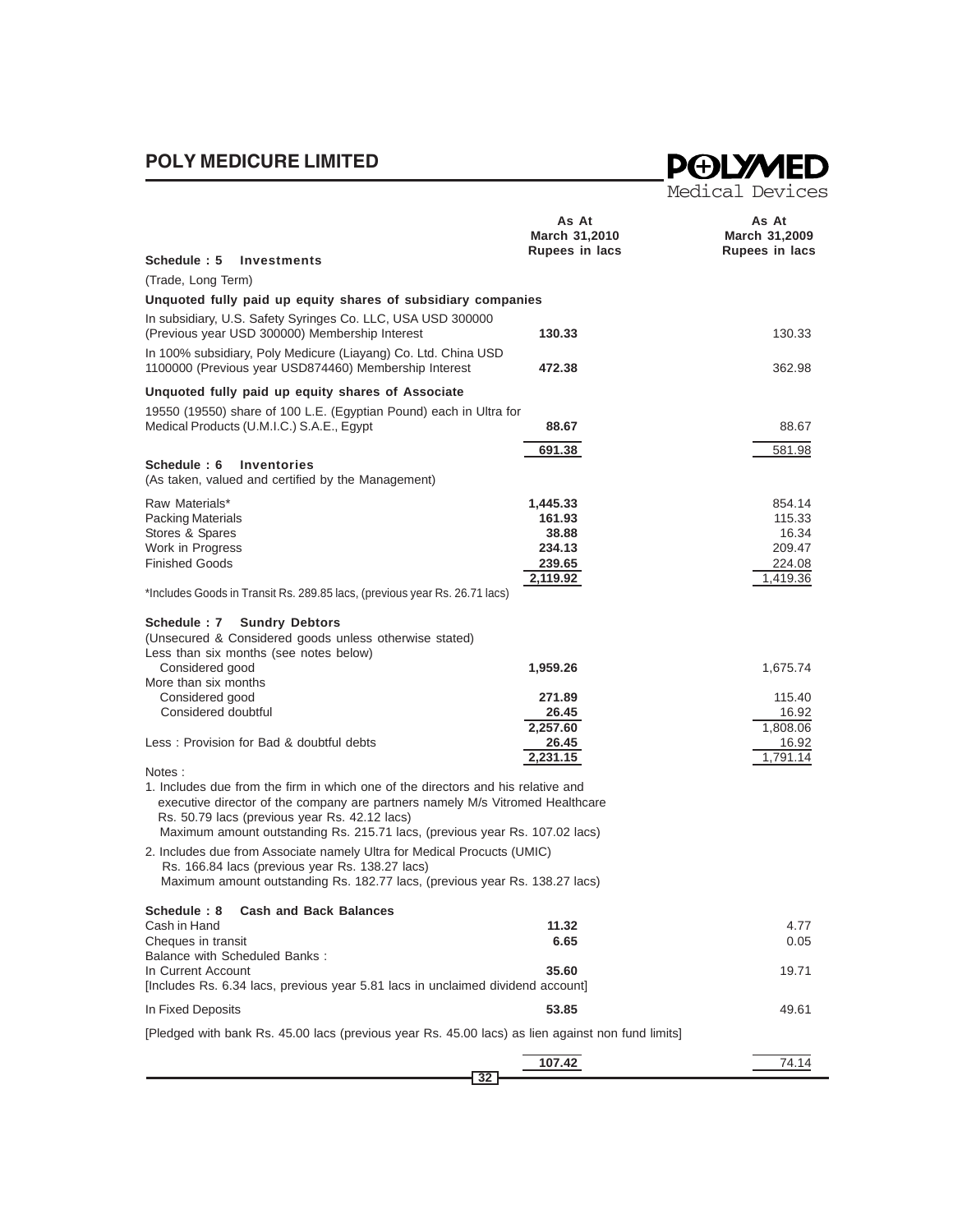

Medical Devices

|                                                                                                                               | As At<br>March 31,2010<br>Rupees in lacs | As At<br>March 31,2009<br>Rupees in lacs |
|-------------------------------------------------------------------------------------------------------------------------------|------------------------------------------|------------------------------------------|
| Schedule: 9 Other Current Assets                                                                                              |                                          |                                          |
| Export/Freight Incentives receivable<br>Claims receivable                                                                     | 44.03                                    | 55.43<br>0.50                            |
| Interest accrued on Bank deposits                                                                                             | 5.66                                     | 1.78                                     |
| Deposits with Government Departments                                                                                          | 25.25                                    | 20.83                                    |
| Deposits with Others                                                                                                          | 34.35<br>109.29                          | 34.97<br>113.51                          |
| Schedule: 10 Loans & Advances                                                                                                 |                                          |                                          |
| (Unsecured & considered good unless otherwise stated)<br>Advances recoverable in cash or in kind or for value to be received* |                                          |                                          |
| - Considered good                                                                                                             | 355.76                                   | 203.59                                   |
| - Considered Doubtful                                                                                                         | 2.51                                     |                                          |
|                                                                                                                               | 358.27                                   | 203.59                                   |
| Less: Provision for doubtful advances                                                                                         | 2.51                                     |                                          |
|                                                                                                                               | 355.76                                   | 203.59                                   |
| <b>Balance with Excise</b>                                                                                                    | 333.95                                   | 242.27                                   |
| <b>Prepaid Expenses</b>                                                                                                       | 25.71                                    | 21.19                                    |
| Advances tax/ Tax deducted at source/MAT Credit<br>entitlement (net of provisions)                                            | 329.85                                   | 173.57                                   |
|                                                                                                                               | 1,045.27                                 | 640.62                                   |

\*includes due from subsidiary company US Safety Syringes INC, USA Rs. 0.71 lacs (Previous year Rs 0.81 lacs) Maximum amount outstanding during the year Rs. 0.81 lacs (Previous year Rs. 0.81 lacs)

# **Schedule : 11 Current Liabilities**

Sundry Creditors

| -Total outstanding dues to Micro, Small and Medium Enterprises<br>(Refer note 6 of schedule 22)<br>-Dues of other creditors |          |          |
|-----------------------------------------------------------------------------------------------------------------------------|----------|----------|
| -Acceptances                                                                                                                | 497.22   | 145.26   |
| -Others                                                                                                                     | 1,176.44 | 928.72   |
| Advances from Customers                                                                                                     | 300.60   | 118.65   |
| Security Deposits from Agents                                                                                               | 54.15    |          |
| Unpaid dividend                                                                                                             | 6.34     | 5.81     |
| <b>Other Liabilites</b>                                                                                                     | 356.00   | 311.08   |
| (including due to directors Rs. 49.62 lacs, previous year 2.40 lacs)                                                        | 2,390.75 | 1,509.53 |
| Schedule: 12 Provisions                                                                                                     |          |          |
| For wealth Tax                                                                                                              | 0.84     | 0.47     |
| For Gratuity                                                                                                                | 73.57    | 68.21    |
| For Leave encashment                                                                                                        | 38.93    | 37.13    |
| For Proposed dividend                                                                                                       | 275.31   | 137.66   |
| For Tax on Proposed Dividend                                                                                                | 46.79    | 23.39    |
|                                                                                                                             | 435.44   | 266.86   |
| Schedule: 13 Miscellaneous Expenditure<br>(To the extent not written off or adjusted)                                       |          |          |
| Deffered Revenue Expenditure                                                                                                | 5.70     | 11.39    |
| Less: Written off during the year                                                                                           | 5.70     | 5.70     |
|                                                                                                                             |          | 5.70     |
|                                                                                                                             |          |          |
|                                                                                                                             |          |          |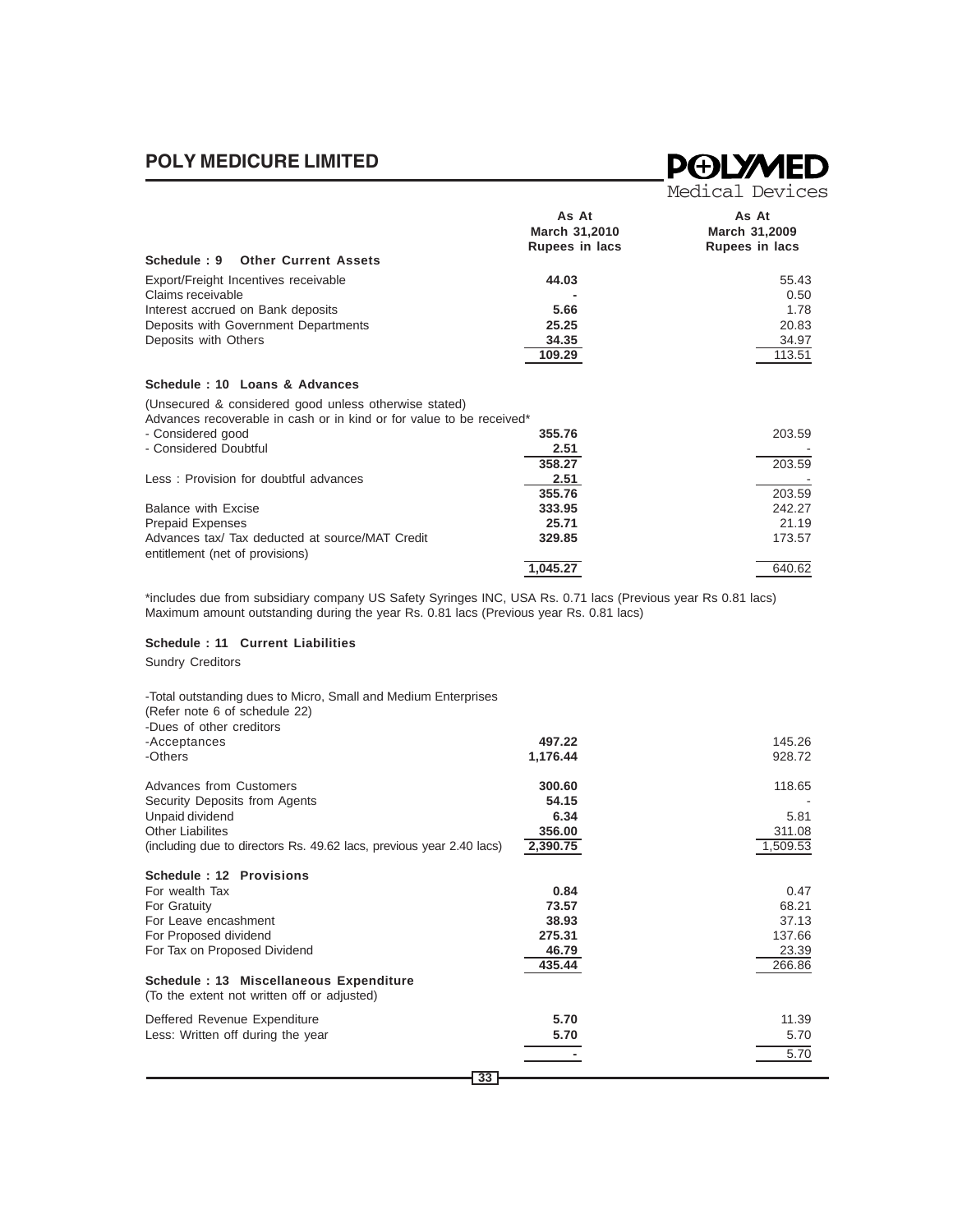

|                                                                                        |        |                             |        | PU <i>u v</i> ied           |
|----------------------------------------------------------------------------------------|--------|-----------------------------|--------|-----------------------------|
| <b>Poly Medicure Limited</b>                                                           |        | Medical Devices             |        |                             |
| Schedules forming part of the Profit and Loss Account for the Year ended March 31,2010 |        |                             |        |                             |
|                                                                                        |        | Year ended<br>March 31,2010 |        | Year ended<br>March 31,2009 |
| Schedule: 14 Gross Sales and Operating Revenues                                        |        | Rupees in lacs              |        | Rupees in lacs              |
| <b>Gross Sales</b>                                                                     |        |                             |        |                             |
| Sale of Products                                                                       |        | 13,407.23                   |        | 11,052.51                   |
| Sale of Trading Materials                                                              |        | 144.10                      |        | 199.76                      |
| <b>Scrap Sales</b>                                                                     |        | 112.29                      |        | 118.43                      |
|                                                                                        |        | 13,663.62                   |        | 11,370.70                   |
| <b>Operating Revenues</b>                                                              |        |                             |        |                             |
| <b>Export Incentives</b>                                                               |        | 102.41                      |        | 13.25                       |
|                                                                                        |        | 13,766.03                   |        | 11,383.96                   |
| Schedule: 15 Other Income                                                              |        |                             |        |                             |
| Interest received                                                                      |        |                             |        |                             |
| On fixed Deposits (Gross, Tax deducted at source Rs. 0.57 lacs,                        |        |                             |        |                             |
| Previous year 0.87 lacs)                                                               |        | 5.58                        |        | 3.51                        |
| Other (Gross, Tax deducted at source Rs. NIL)                                          | 1.68   |                             | 3.93   |                             |
| Liabilities no longer required written back (net)                                      | 17.49  |                             | 13.02  |                             |
| Dividend from Associate (Gross, withholding tax Rs. NIL)                               |        | 13.76                       |        | 15.10                       |
| Commission received on sales/services                                                  |        |                             |        | 16.88                       |
| Miscellaneous Income                                                                   |        | 14.39                       |        | 12.05                       |
|                                                                                        |        | 52.90                       |        | 64.48                       |
| Schedule: 16 Increase/(Decrease) in Stocks                                             |        |                             |        |                             |
|                                                                                        |        |                             |        |                             |
| <b>Closing Stocks</b>                                                                  |        |                             |        |                             |
| <b>Finished Goods</b>                                                                  | 239.65 |                             | 224.08 |                             |
| Work in progress                                                                       | 234.13 | 473.78                      | 209.47 | 433.55                      |
| <b>Opening Stocks</b>                                                                  |        |                             |        |                             |
| <b>Finished Goods</b>                                                                  | 224.08 |                             | 197.53 |                             |
| Work in progress                                                                       | 209.47 | 433.55                      | 187.11 | 384.64                      |
|                                                                                        |        | 40.23                       |        | 48.91                       |
| Schedule: 17 Material & Manufacturing Expenses                                         |        |                             |        |                             |
| <b>Raw Material Consumed</b>                                                           |        | 4,019.86                    |        | 3,429.67                    |
| Packing Material Consumed                                                              |        | 807.60                      |        | 639.85                      |
| Purchase of Trading Material                                                           |        | 106.56                      |        | 137.91                      |
| Stores, Spares & consumables                                                           |        | 191.40                      |        | 160.79                      |
| Power & Fuel                                                                           |        | 488.13                      |        | 438.46                      |
| Job Work Charges                                                                       |        | 1,118.53                    |        | 953.01                      |
| Other Manufacturing Expenses                                                           |        | 20.89                       |        | 33.10                       |
| Repairs to                                                                             |        |                             |        |                             |
| Plant & Machinery                                                                      | 179.50 |                             | 89.34  |                             |
| <b>Building</b>                                                                        | 18.44  |                             | 8.28   |                             |
| <b>Others</b>                                                                          | 20.54  | 218.48                      | 14.20  | 111.82                      |
| Excise duty on closing stock                                                           |        | 4.51                        |        | 3.84                        |
|                                                                                        |        |                             |        |                             |
|                                                                                        |        | 6,975.96                    |        | 5,908.46                    |
|                                                                                        | 34     |                             |        |                             |
|                                                                                        |        |                             |        |                             |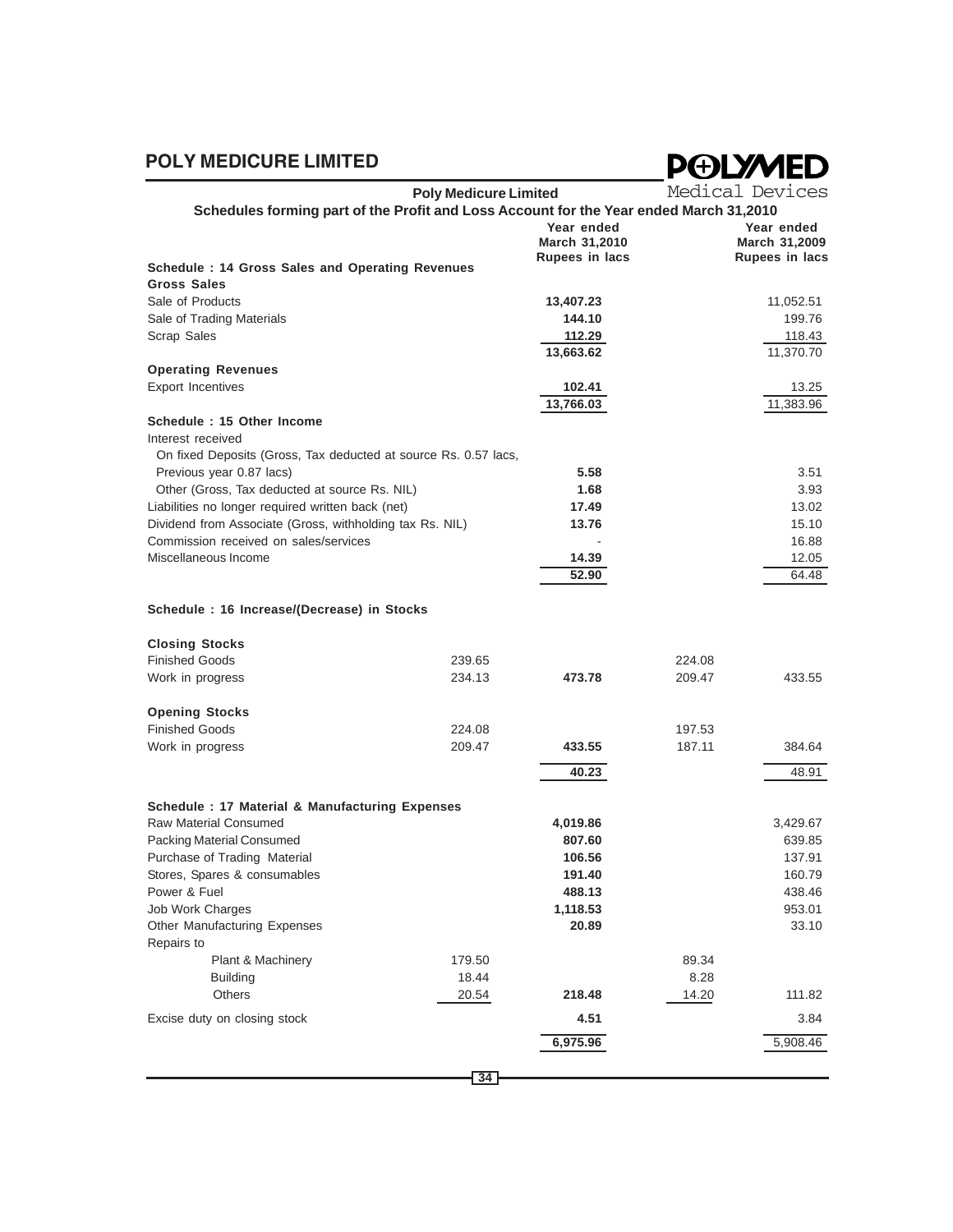

| Year ended<br>Year ended<br>March 31,2010<br>March 31,2009<br>Rupees in lacs.<br>Rupees in lacs<br>Schedule: 18 Employees' Remuneration & Benefits<br>Salary, Wages, Allowances and Bonus<br>1,835.19<br>1,484.01<br>Director's Remuneration<br>173.17<br>88.70<br>Contribution to Provident and Other Funds<br>122.76<br>122.66<br>Workmen & Staff Welfare Expenses<br>9.48<br>7.51<br>12.78<br>19.10<br>Gratuity<br>2,153.38<br>1,721.98<br>Schedule: 19 Administrative & Selling Expenses<br><b>Administrative Expenses</b><br>21.30<br>23.83<br>Insurance Charges<br>9.60<br>9.13<br>Rent<br>34.37<br>Rates, Taxes & Fee<br>22.18<br>Provision for doubtful advances<br>2.51<br>144.71<br>121.42<br>Travelling & Conveyance<br>190.18<br>Legal & Professional Charges<br>112.97<br>Auditors' Remuneration<br>7.85<br>8.99<br>4.59<br>Directors' Sitting Fees<br>3.31<br>11.64<br>10.63<br>Donations<br>15.41<br>0.35<br>Loss on fixed assets sold/discarded (Net off of gain of Rs. 0.04 lacs,<br>Previous year Rs. 0.07 lacs)<br><b>Bank Charges</b><br>64.62<br>65.68<br>385.71<br>Loss on Foreign Exchange Fluctuation<br>973.82<br>(Net off of gain of Rs. 728.05 lacs, previous year 373.83 lacs)<br>27.66<br>25.35<br>Telephone & Fax Charges<br>24.44<br>Printing & Stationary<br>23.94<br>Postage & Courier charges<br>21.19<br>21.37<br>Provision for Wealth Tax<br>0.84<br>0.47<br>75.23<br>Other Miscellaneous Expenses<br>61.08<br>1,041.35<br>1,485.01<br><b>Selling Expenses</b><br>1.89<br>2.83<br><b>Advertising Expenses</b><br>Commission on sales<br>111.08<br>108.38<br>205.18<br>182.95<br>Freight & Forwarding (Net of Freight Incentives)<br><b>Business Promotion</b><br>99.94<br>43.47<br><b>Exhibition Expenses</b><br>66.32<br>67.48<br>Rebate, Discounts & Claims<br>77.33<br>3.74<br>Bad debts written off<br>0.30<br>5.79<br>Provision for Doubtful debts<br>11.97<br>8.92<br>574.01<br>423.56<br>1,615.36<br>1,908.57<br>Schedule: 20 Interest & Finance charges<br>Interest on<br>-Term Loans<br>230.54<br>293.03<br>-Current account overdraft<br>13.84<br>-Cash Credit Loans<br>403.62<br>474.04<br>159.24<br>181.01<br>-Others<br>7.35<br>5.54<br>1.98<br>Finance charges<br>0.63<br>412.95<br>480.21<br>35 |  |  | Medical Devices |
|----------------------------------------------------------------------------------------------------------------------------------------------------------------------------------------------------------------------------------------------------------------------------------------------------------------------------------------------------------------------------------------------------------------------------------------------------------------------------------------------------------------------------------------------------------------------------------------------------------------------------------------------------------------------------------------------------------------------------------------------------------------------------------------------------------------------------------------------------------------------------------------------------------------------------------------------------------------------------------------------------------------------------------------------------------------------------------------------------------------------------------------------------------------------------------------------------------------------------------------------------------------------------------------------------------------------------------------------------------------------------------------------------------------------------------------------------------------------------------------------------------------------------------------------------------------------------------------------------------------------------------------------------------------------------------------------------------------------------------------------------------------------------------------------------------------------------------------------------------------------------------------------------------------------------------------------------------------------------------------------------------------------------------------------------------------------------------------------------------------------------------------------------------------------------------------------------------------------------------------------------|--|--|-----------------|
|                                                                                                                                                                                                                                                                                                                                                                                                                                                                                                                                                                                                                                                                                                                                                                                                                                                                                                                                                                                                                                                                                                                                                                                                                                                                                                                                                                                                                                                                                                                                                                                                                                                                                                                                                                                                                                                                                                                                                                                                                                                                                                                                                                                                                                                    |  |  |                 |
|                                                                                                                                                                                                                                                                                                                                                                                                                                                                                                                                                                                                                                                                                                                                                                                                                                                                                                                                                                                                                                                                                                                                                                                                                                                                                                                                                                                                                                                                                                                                                                                                                                                                                                                                                                                                                                                                                                                                                                                                                                                                                                                                                                                                                                                    |  |  |                 |
|                                                                                                                                                                                                                                                                                                                                                                                                                                                                                                                                                                                                                                                                                                                                                                                                                                                                                                                                                                                                                                                                                                                                                                                                                                                                                                                                                                                                                                                                                                                                                                                                                                                                                                                                                                                                                                                                                                                                                                                                                                                                                                                                                                                                                                                    |  |  |                 |
|                                                                                                                                                                                                                                                                                                                                                                                                                                                                                                                                                                                                                                                                                                                                                                                                                                                                                                                                                                                                                                                                                                                                                                                                                                                                                                                                                                                                                                                                                                                                                                                                                                                                                                                                                                                                                                                                                                                                                                                                                                                                                                                                                                                                                                                    |  |  |                 |
|                                                                                                                                                                                                                                                                                                                                                                                                                                                                                                                                                                                                                                                                                                                                                                                                                                                                                                                                                                                                                                                                                                                                                                                                                                                                                                                                                                                                                                                                                                                                                                                                                                                                                                                                                                                                                                                                                                                                                                                                                                                                                                                                                                                                                                                    |  |  |                 |
|                                                                                                                                                                                                                                                                                                                                                                                                                                                                                                                                                                                                                                                                                                                                                                                                                                                                                                                                                                                                                                                                                                                                                                                                                                                                                                                                                                                                                                                                                                                                                                                                                                                                                                                                                                                                                                                                                                                                                                                                                                                                                                                                                                                                                                                    |  |  |                 |
|                                                                                                                                                                                                                                                                                                                                                                                                                                                                                                                                                                                                                                                                                                                                                                                                                                                                                                                                                                                                                                                                                                                                                                                                                                                                                                                                                                                                                                                                                                                                                                                                                                                                                                                                                                                                                                                                                                                                                                                                                                                                                                                                                                                                                                                    |  |  |                 |
|                                                                                                                                                                                                                                                                                                                                                                                                                                                                                                                                                                                                                                                                                                                                                                                                                                                                                                                                                                                                                                                                                                                                                                                                                                                                                                                                                                                                                                                                                                                                                                                                                                                                                                                                                                                                                                                                                                                                                                                                                                                                                                                                                                                                                                                    |  |  |                 |
|                                                                                                                                                                                                                                                                                                                                                                                                                                                                                                                                                                                                                                                                                                                                                                                                                                                                                                                                                                                                                                                                                                                                                                                                                                                                                                                                                                                                                                                                                                                                                                                                                                                                                                                                                                                                                                                                                                                                                                                                                                                                                                                                                                                                                                                    |  |  |                 |
|                                                                                                                                                                                                                                                                                                                                                                                                                                                                                                                                                                                                                                                                                                                                                                                                                                                                                                                                                                                                                                                                                                                                                                                                                                                                                                                                                                                                                                                                                                                                                                                                                                                                                                                                                                                                                                                                                                                                                                                                                                                                                                                                                                                                                                                    |  |  |                 |
|                                                                                                                                                                                                                                                                                                                                                                                                                                                                                                                                                                                                                                                                                                                                                                                                                                                                                                                                                                                                                                                                                                                                                                                                                                                                                                                                                                                                                                                                                                                                                                                                                                                                                                                                                                                                                                                                                                                                                                                                                                                                                                                                                                                                                                                    |  |  |                 |
|                                                                                                                                                                                                                                                                                                                                                                                                                                                                                                                                                                                                                                                                                                                                                                                                                                                                                                                                                                                                                                                                                                                                                                                                                                                                                                                                                                                                                                                                                                                                                                                                                                                                                                                                                                                                                                                                                                                                                                                                                                                                                                                                                                                                                                                    |  |  |                 |
|                                                                                                                                                                                                                                                                                                                                                                                                                                                                                                                                                                                                                                                                                                                                                                                                                                                                                                                                                                                                                                                                                                                                                                                                                                                                                                                                                                                                                                                                                                                                                                                                                                                                                                                                                                                                                                                                                                                                                                                                                                                                                                                                                                                                                                                    |  |  |                 |
|                                                                                                                                                                                                                                                                                                                                                                                                                                                                                                                                                                                                                                                                                                                                                                                                                                                                                                                                                                                                                                                                                                                                                                                                                                                                                                                                                                                                                                                                                                                                                                                                                                                                                                                                                                                                                                                                                                                                                                                                                                                                                                                                                                                                                                                    |  |  |                 |
|                                                                                                                                                                                                                                                                                                                                                                                                                                                                                                                                                                                                                                                                                                                                                                                                                                                                                                                                                                                                                                                                                                                                                                                                                                                                                                                                                                                                                                                                                                                                                                                                                                                                                                                                                                                                                                                                                                                                                                                                                                                                                                                                                                                                                                                    |  |  |                 |
|                                                                                                                                                                                                                                                                                                                                                                                                                                                                                                                                                                                                                                                                                                                                                                                                                                                                                                                                                                                                                                                                                                                                                                                                                                                                                                                                                                                                                                                                                                                                                                                                                                                                                                                                                                                                                                                                                                                                                                                                                                                                                                                                                                                                                                                    |  |  |                 |
|                                                                                                                                                                                                                                                                                                                                                                                                                                                                                                                                                                                                                                                                                                                                                                                                                                                                                                                                                                                                                                                                                                                                                                                                                                                                                                                                                                                                                                                                                                                                                                                                                                                                                                                                                                                                                                                                                                                                                                                                                                                                                                                                                                                                                                                    |  |  |                 |
|                                                                                                                                                                                                                                                                                                                                                                                                                                                                                                                                                                                                                                                                                                                                                                                                                                                                                                                                                                                                                                                                                                                                                                                                                                                                                                                                                                                                                                                                                                                                                                                                                                                                                                                                                                                                                                                                                                                                                                                                                                                                                                                                                                                                                                                    |  |  |                 |
|                                                                                                                                                                                                                                                                                                                                                                                                                                                                                                                                                                                                                                                                                                                                                                                                                                                                                                                                                                                                                                                                                                                                                                                                                                                                                                                                                                                                                                                                                                                                                                                                                                                                                                                                                                                                                                                                                                                                                                                                                                                                                                                                                                                                                                                    |  |  |                 |
|                                                                                                                                                                                                                                                                                                                                                                                                                                                                                                                                                                                                                                                                                                                                                                                                                                                                                                                                                                                                                                                                                                                                                                                                                                                                                                                                                                                                                                                                                                                                                                                                                                                                                                                                                                                                                                                                                                                                                                                                                                                                                                                                                                                                                                                    |  |  |                 |
|                                                                                                                                                                                                                                                                                                                                                                                                                                                                                                                                                                                                                                                                                                                                                                                                                                                                                                                                                                                                                                                                                                                                                                                                                                                                                                                                                                                                                                                                                                                                                                                                                                                                                                                                                                                                                                                                                                                                                                                                                                                                                                                                                                                                                                                    |  |  |                 |
|                                                                                                                                                                                                                                                                                                                                                                                                                                                                                                                                                                                                                                                                                                                                                                                                                                                                                                                                                                                                                                                                                                                                                                                                                                                                                                                                                                                                                                                                                                                                                                                                                                                                                                                                                                                                                                                                                                                                                                                                                                                                                                                                                                                                                                                    |  |  |                 |
|                                                                                                                                                                                                                                                                                                                                                                                                                                                                                                                                                                                                                                                                                                                                                                                                                                                                                                                                                                                                                                                                                                                                                                                                                                                                                                                                                                                                                                                                                                                                                                                                                                                                                                                                                                                                                                                                                                                                                                                                                                                                                                                                                                                                                                                    |  |  |                 |
|                                                                                                                                                                                                                                                                                                                                                                                                                                                                                                                                                                                                                                                                                                                                                                                                                                                                                                                                                                                                                                                                                                                                                                                                                                                                                                                                                                                                                                                                                                                                                                                                                                                                                                                                                                                                                                                                                                                                                                                                                                                                                                                                                                                                                                                    |  |  |                 |
|                                                                                                                                                                                                                                                                                                                                                                                                                                                                                                                                                                                                                                                                                                                                                                                                                                                                                                                                                                                                                                                                                                                                                                                                                                                                                                                                                                                                                                                                                                                                                                                                                                                                                                                                                                                                                                                                                                                                                                                                                                                                                                                                                                                                                                                    |  |  |                 |
|                                                                                                                                                                                                                                                                                                                                                                                                                                                                                                                                                                                                                                                                                                                                                                                                                                                                                                                                                                                                                                                                                                                                                                                                                                                                                                                                                                                                                                                                                                                                                                                                                                                                                                                                                                                                                                                                                                                                                                                                                                                                                                                                                                                                                                                    |  |  |                 |
|                                                                                                                                                                                                                                                                                                                                                                                                                                                                                                                                                                                                                                                                                                                                                                                                                                                                                                                                                                                                                                                                                                                                                                                                                                                                                                                                                                                                                                                                                                                                                                                                                                                                                                                                                                                                                                                                                                                                                                                                                                                                                                                                                                                                                                                    |  |  |                 |
|                                                                                                                                                                                                                                                                                                                                                                                                                                                                                                                                                                                                                                                                                                                                                                                                                                                                                                                                                                                                                                                                                                                                                                                                                                                                                                                                                                                                                                                                                                                                                                                                                                                                                                                                                                                                                                                                                                                                                                                                                                                                                                                                                                                                                                                    |  |  |                 |
|                                                                                                                                                                                                                                                                                                                                                                                                                                                                                                                                                                                                                                                                                                                                                                                                                                                                                                                                                                                                                                                                                                                                                                                                                                                                                                                                                                                                                                                                                                                                                                                                                                                                                                                                                                                                                                                                                                                                                                                                                                                                                                                                                                                                                                                    |  |  |                 |
|                                                                                                                                                                                                                                                                                                                                                                                                                                                                                                                                                                                                                                                                                                                                                                                                                                                                                                                                                                                                                                                                                                                                                                                                                                                                                                                                                                                                                                                                                                                                                                                                                                                                                                                                                                                                                                                                                                                                                                                                                                                                                                                                                                                                                                                    |  |  |                 |
|                                                                                                                                                                                                                                                                                                                                                                                                                                                                                                                                                                                                                                                                                                                                                                                                                                                                                                                                                                                                                                                                                                                                                                                                                                                                                                                                                                                                                                                                                                                                                                                                                                                                                                                                                                                                                                                                                                                                                                                                                                                                                                                                                                                                                                                    |  |  |                 |
|                                                                                                                                                                                                                                                                                                                                                                                                                                                                                                                                                                                                                                                                                                                                                                                                                                                                                                                                                                                                                                                                                                                                                                                                                                                                                                                                                                                                                                                                                                                                                                                                                                                                                                                                                                                                                                                                                                                                                                                                                                                                                                                                                                                                                                                    |  |  |                 |
|                                                                                                                                                                                                                                                                                                                                                                                                                                                                                                                                                                                                                                                                                                                                                                                                                                                                                                                                                                                                                                                                                                                                                                                                                                                                                                                                                                                                                                                                                                                                                                                                                                                                                                                                                                                                                                                                                                                                                                                                                                                                                                                                                                                                                                                    |  |  |                 |
|                                                                                                                                                                                                                                                                                                                                                                                                                                                                                                                                                                                                                                                                                                                                                                                                                                                                                                                                                                                                                                                                                                                                                                                                                                                                                                                                                                                                                                                                                                                                                                                                                                                                                                                                                                                                                                                                                                                                                                                                                                                                                                                                                                                                                                                    |  |  |                 |
|                                                                                                                                                                                                                                                                                                                                                                                                                                                                                                                                                                                                                                                                                                                                                                                                                                                                                                                                                                                                                                                                                                                                                                                                                                                                                                                                                                                                                                                                                                                                                                                                                                                                                                                                                                                                                                                                                                                                                                                                                                                                                                                                                                                                                                                    |  |  |                 |
|                                                                                                                                                                                                                                                                                                                                                                                                                                                                                                                                                                                                                                                                                                                                                                                                                                                                                                                                                                                                                                                                                                                                                                                                                                                                                                                                                                                                                                                                                                                                                                                                                                                                                                                                                                                                                                                                                                                                                                                                                                                                                                                                                                                                                                                    |  |  |                 |
|                                                                                                                                                                                                                                                                                                                                                                                                                                                                                                                                                                                                                                                                                                                                                                                                                                                                                                                                                                                                                                                                                                                                                                                                                                                                                                                                                                                                                                                                                                                                                                                                                                                                                                                                                                                                                                                                                                                                                                                                                                                                                                                                                                                                                                                    |  |  |                 |
|                                                                                                                                                                                                                                                                                                                                                                                                                                                                                                                                                                                                                                                                                                                                                                                                                                                                                                                                                                                                                                                                                                                                                                                                                                                                                                                                                                                                                                                                                                                                                                                                                                                                                                                                                                                                                                                                                                                                                                                                                                                                                                                                                                                                                                                    |  |  |                 |
|                                                                                                                                                                                                                                                                                                                                                                                                                                                                                                                                                                                                                                                                                                                                                                                                                                                                                                                                                                                                                                                                                                                                                                                                                                                                                                                                                                                                                                                                                                                                                                                                                                                                                                                                                                                                                                                                                                                                                                                                                                                                                                                                                                                                                                                    |  |  |                 |
|                                                                                                                                                                                                                                                                                                                                                                                                                                                                                                                                                                                                                                                                                                                                                                                                                                                                                                                                                                                                                                                                                                                                                                                                                                                                                                                                                                                                                                                                                                                                                                                                                                                                                                                                                                                                                                                                                                                                                                                                                                                                                                                                                                                                                                                    |  |  |                 |
|                                                                                                                                                                                                                                                                                                                                                                                                                                                                                                                                                                                                                                                                                                                                                                                                                                                                                                                                                                                                                                                                                                                                                                                                                                                                                                                                                                                                                                                                                                                                                                                                                                                                                                                                                                                                                                                                                                                                                                                                                                                                                                                                                                                                                                                    |  |  |                 |
|                                                                                                                                                                                                                                                                                                                                                                                                                                                                                                                                                                                                                                                                                                                                                                                                                                                                                                                                                                                                                                                                                                                                                                                                                                                                                                                                                                                                                                                                                                                                                                                                                                                                                                                                                                                                                                                                                                                                                                                                                                                                                                                                                                                                                                                    |  |  |                 |
|                                                                                                                                                                                                                                                                                                                                                                                                                                                                                                                                                                                                                                                                                                                                                                                                                                                                                                                                                                                                                                                                                                                                                                                                                                                                                                                                                                                                                                                                                                                                                                                                                                                                                                                                                                                                                                                                                                                                                                                                                                                                                                                                                                                                                                                    |  |  |                 |
|                                                                                                                                                                                                                                                                                                                                                                                                                                                                                                                                                                                                                                                                                                                                                                                                                                                                                                                                                                                                                                                                                                                                                                                                                                                                                                                                                                                                                                                                                                                                                                                                                                                                                                                                                                                                                                                                                                                                                                                                                                                                                                                                                                                                                                                    |  |  |                 |
|                                                                                                                                                                                                                                                                                                                                                                                                                                                                                                                                                                                                                                                                                                                                                                                                                                                                                                                                                                                                                                                                                                                                                                                                                                                                                                                                                                                                                                                                                                                                                                                                                                                                                                                                                                                                                                                                                                                                                                                                                                                                                                                                                                                                                                                    |  |  |                 |
|                                                                                                                                                                                                                                                                                                                                                                                                                                                                                                                                                                                                                                                                                                                                                                                                                                                                                                                                                                                                                                                                                                                                                                                                                                                                                                                                                                                                                                                                                                                                                                                                                                                                                                                                                                                                                                                                                                                                                                                                                                                                                                                                                                                                                                                    |  |  |                 |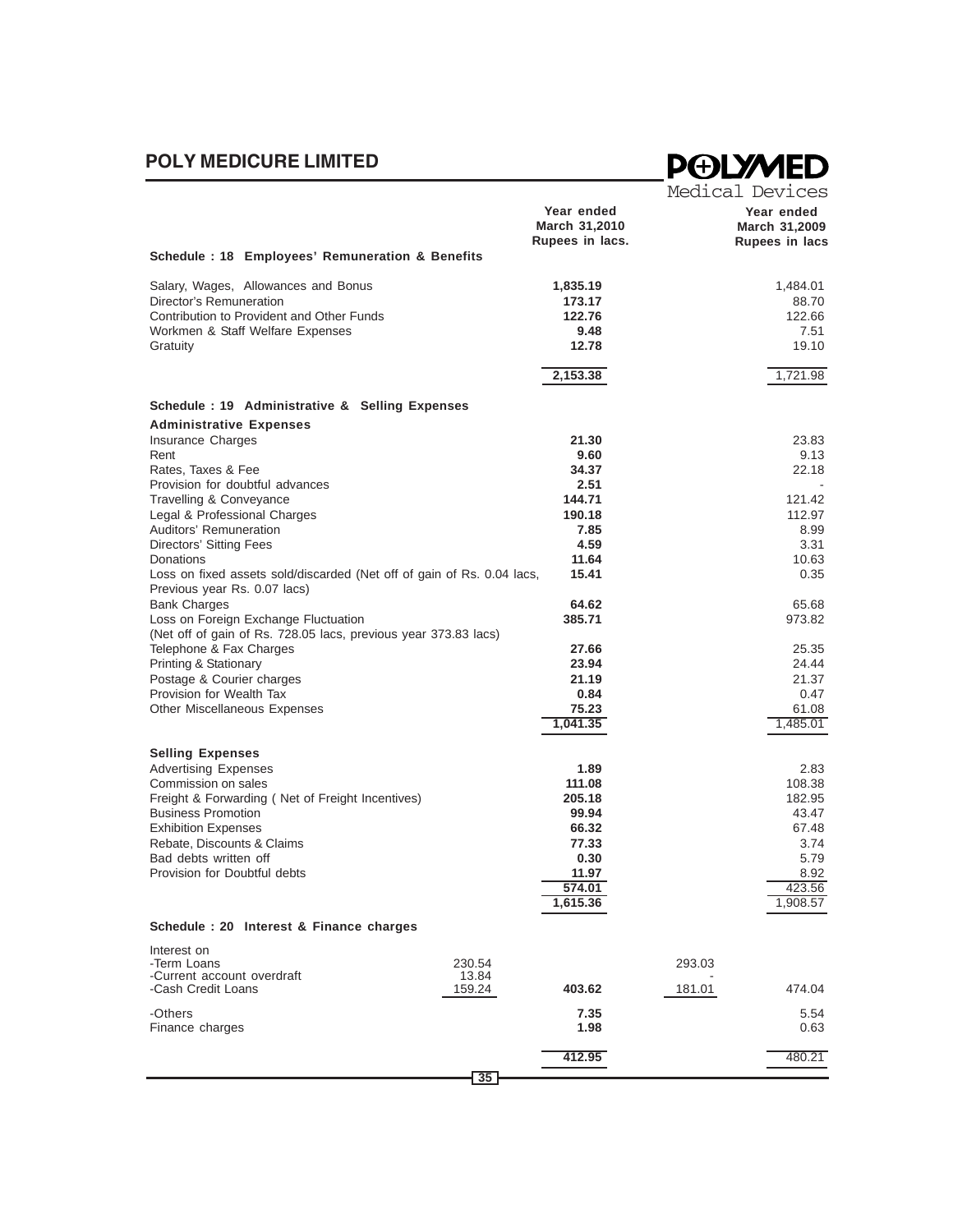#### **SCHEDULE 21:**

#### **SIGNIFICANT ACCOUNTING POLICIES**

#### a) **BASIS OF ACCOUNTING**

- i) Financial Statements have been prepared under the historical cost convention in accordance with the generally accepted accounting principles, the mandatory Accounting Standards issued by the Institute of Chartered Accountants of India and the relevant provisions of the Companies Act, 1956.
- ii) The Company follows the mercantile system of accounting & recognizes the income & expenditure on accrual basis.

### **b) FIXED ASSETS**

Fixed assets are stated at their cost of acquisition or construction less accumulated depreciation. Cost of acquisition or construction is inclusive of direct cost, incidental expenses and borrowing cost related to such acquisition or construction.

#### **c) INVESTMENTS**

Investments are classified into current and long term investments. Current investments are stated at the lower of cost and fair value. Long term investments are valued at cost. A provision for diminution is made to recognize a decline, other than temporary, in the value of long term investments.

#### **d) DEPRECIATION AND AMORTISATION**

Depreciation on fixed assets is provided for on the Straight Line method in the manner and at the rates specified in Schedule XIV to the Companies Act, 1956 except on fixed assets with 100% rate of depreciation which are fully depreciated in the year of addition.

Premium on Leasehold land is amortised over the period of lease.

Intangible assets are amortised on straight line basis over their estimated useful life. In respect of Patents & Trademarks, useful life has been estimated by the Management as 10 years unless otherwise stated in the relevant documents and in case of Specialized Software as 3 years. Depreciation Charge/Amortisation on impaired assets is provided by adjusting in the future/remaining periods so as to allocate the asset's revised carrying amount over its remaining useful life.

### **e) INVENTORIES**

Inventories have been valued at lower of cost or net realisable value. In respect of stores and spares, packing material and raw material, cost has been arrived at on FIFO basis. In case of work in progress and finished goods, cost has been arrived at on standard cost basis. Scrap has been valued at estimated realisable value.

#### **f) REVENUE RECOGNITION**

- i) Revenue from sales is recognised on despatch of goods in accordance with the terms of sale.
- ii) Sales and purchases are exclusive of inter-unit transfers.
- iii) Export benefits under the "Duty Entitlement Passbook Scheme" are accounted for on the basis of Bill of Lading.
- iv) Revenue from Services is recognized when the related services are performed.
- v) Interest is recognized using the time proportion method. Dividend income is recognized when the company's right to receive dividend is established.
- vi) Other items of Income are accounted as and when right to receive arise.

#### **g) FOREIGN CURRENCY TRANSACTIONS, FORWARD CONTRACTS AND DERIVATIVES**

- i) Transactions denominated in the foreign currencies are normally recorded at the exchange rates prevailing at the time of the transaction.
- ii) Monetary items denominated in foreign currencies other than those covered by forward exchange contracts are translated into rupees equivalent at the rate of exchange prevailing on the Balance Sheet date. Exchange differences that arise on settlement of monetary items or on reporting date are recognized as income or expense in the period in which they arise.
- iii) Non-monetary items, which are carried at historical costs denominated in a foreign currency are reported using the exchange rate at the date of the transactions.
- iv) Exchange difference arising on Forward Contracts are recognized in the period in which they arise and the premium paid/received is accounted as expense/income over the period of the contract.

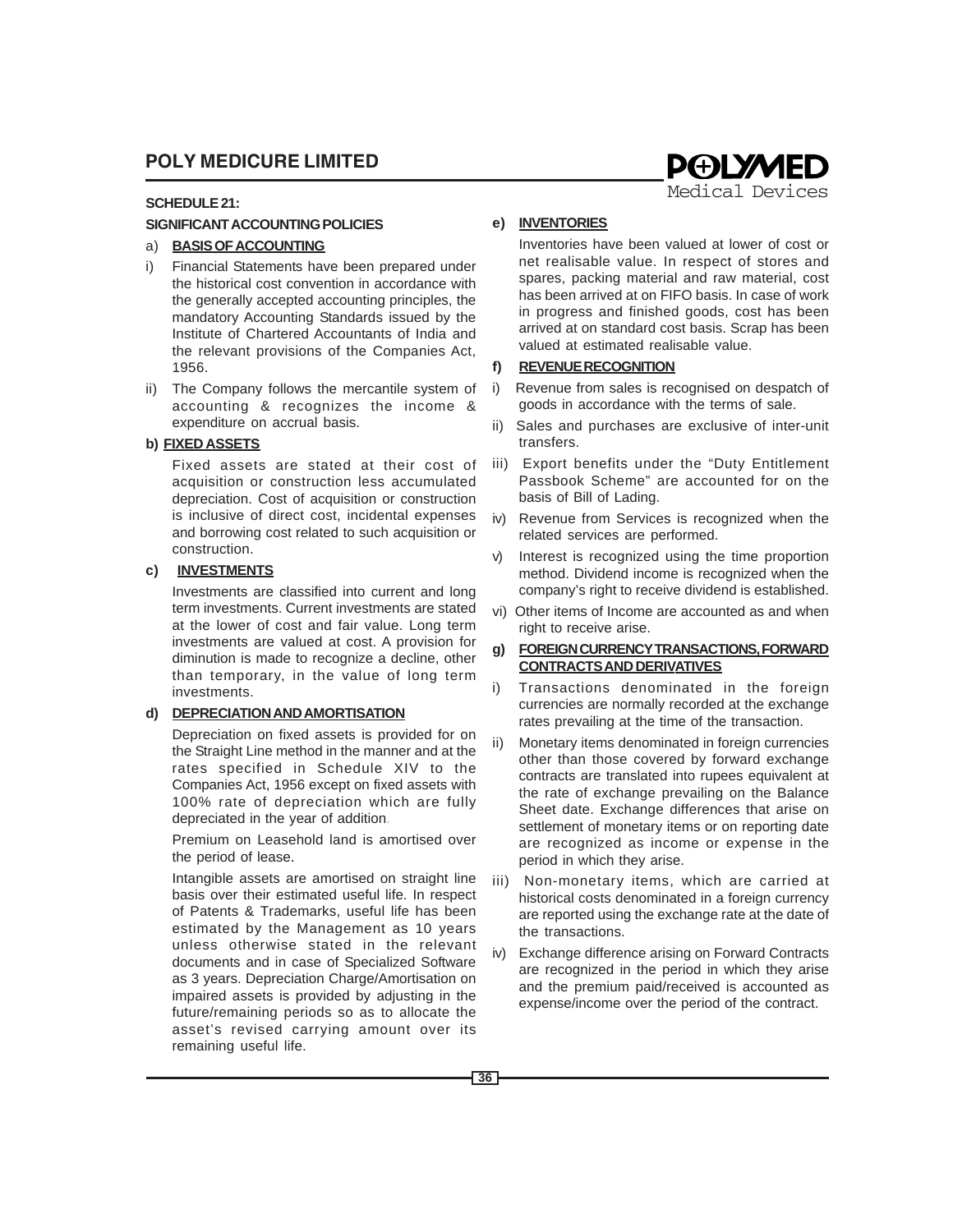#### **h) RETIREMENT BENEFITS**

- i) Retirement benefits in the form of Provident fund is accounted on accrual basis and charged to the Profit & Loss Account.
- ii) Provision for liability towards gratuity and unavailed earned leaves benefits to employees is made on the basis of actuarial valuation.

#### **i) BORROWING COSTS**

Borrowing costs that are directly attributable to the acquisition or construction of the qualifying assets are capitalised as part of the cost of such assets, till the assets are ready for use. All other borrowing costs are charged to revenue in the period in which they are incurred.

#### **j) SEGMENT REPORTING**

The business of the company, at present, consists of single product viz. Medical Devices and therefore, there are no reportable Segments as per accounting standard (AS-17) "Segment Reporting".

#### **k) LEASES**

- i) Finance leases or similar arrangement, which effectively transfer to the company substantially all the risks and benefits incidental to ownership of the leased items, are capitalized and disclosed as leased assets. Finance charges are charged directly against income.
- ii) Each lease rental paid is allocated between the liability and the interest cost, so as to obtain a constant periodic rate of interest on the outstanding liability for each period.
- iii) Assets acquired on leases where a significant portion of the risks and rewards of the ownership are retained by the lessor are classified as operating leases. Lease rentals are charged to the Profit and Loss Account on accrual basis

#### **l) EARNINGS PER SHARE (EPS)**

The earnings considered in ascertaining the company's EPS comprise the Net Profit or Loss for the period after tax and extra ordinary items. The basic EPS is computed on the basis of weighted average number of equity shares outstanding during the year. The number of shares for computation of diluted EPS comprises of weighted average number of equity shares considered for deriving basic EPS and also the weighted average number of equity shares which could be issued on the conversion of all dilutive potential equity shares.

#### **m) TAXES ON INCOME**

Tax expense for the year comprises of Current

**DGDI YMED** Medical Devices

Tax, and Deferred Tax. Current taxes are measured at the current rate of tax in accordance with provisions of the Income Tax Act, 1961.

Deferred tax Assets and Liabilities are recognized for future tax consequences attributable to the timing differences that result between taxable profit and the profit as per the financial statements. Deferred tax assets and liabilities are measured using the tax rates and tax laws that have been enacted or substantively enacted by the Balance Sheet date.

Deferred tax assets are recognized on unabsorbed depreciation and carry forward of losses under tax laws to the extent there is virtual certainty that sufficient future taxable income will be available against which such deferred tax assets can be realized.

The effect on deferred tax assets and liabilities of a change in tax rates is recognized in the Profit & Loss Account in the year of change.

#### **n) IMPAIRMENT OF ASSETS**

The carrying values of fixed assets and other assets of a cash generating unit are reviewed for impairment when events or changes in circumstances indicate the carrying value may not be recoverable, if any such indication exists and where the carrying value exceeds the estimated recoverable amount, the assets of the cash generating units are written down to their recoverable amount. The recoverable amount is the greater of the net selling price and value in use. In assessing value in use the estimated future cash flows are discounted to their present value using the pre-tax discount rate that reflects current market assessments of the time value of money and the risks specific to the asset. For an asset that does not generate largely independent cash flows, the recoverable amount is determined for the cash generating unit to which the assets belongs Impairment losses are recognised in the Profit and Loss Account.

#### **o) MISCELLANEOUS EXPENDITURE**

Expenditure incurred in obtaining product registration are considered as Deferred Revenue Expenditure to be written off over a period of five years, since the benefits are expected to be received for a period not less than five years.

#### **p) CONTINGENT LIABILITIES**

Contingent liabilities are determined on the basis of available information and are disclosed by way of a note to the accounts.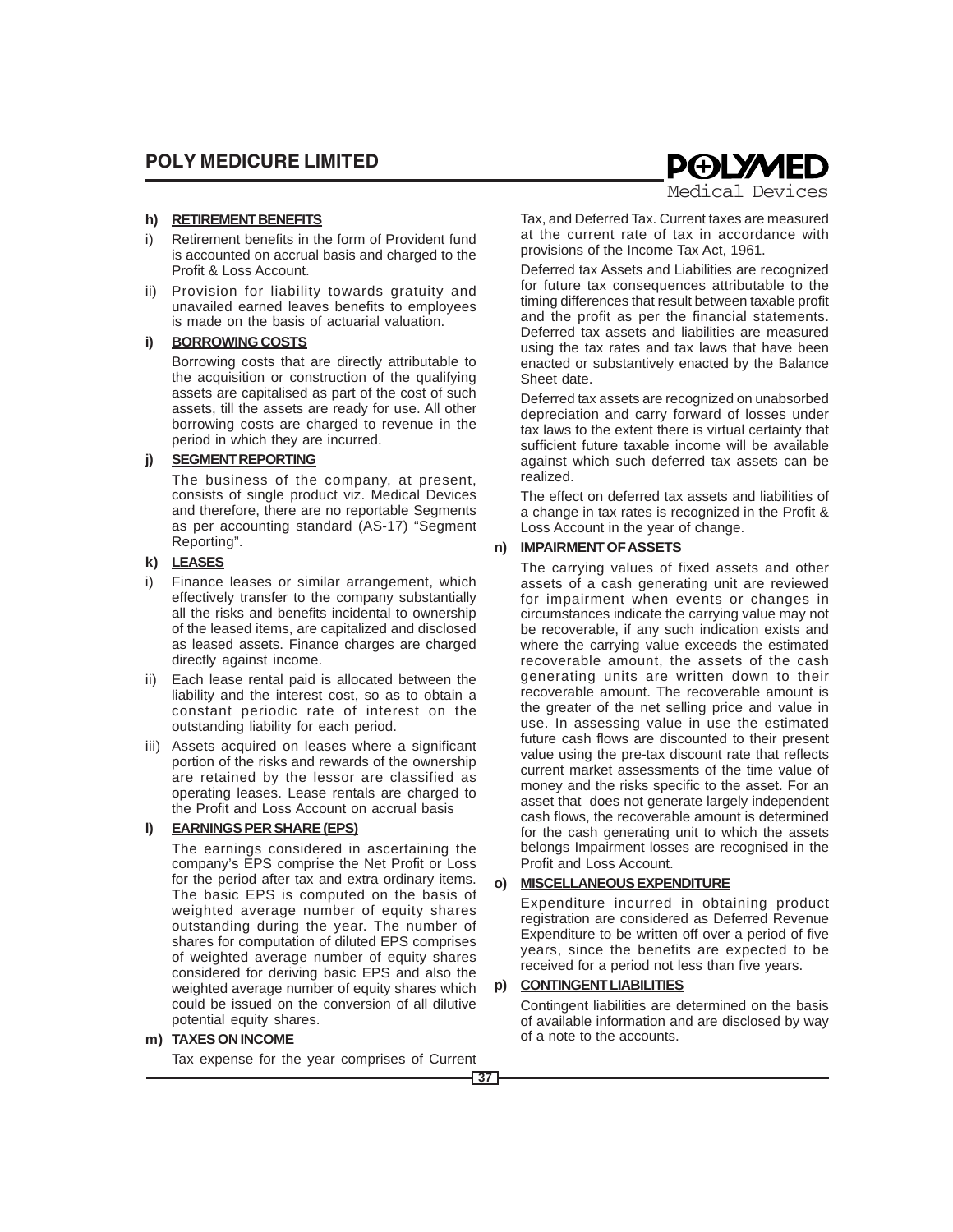**DGDI YMED** 

Medical Devices

#### **SCHEDULE 22: NOTES TO ACCOUNTS**

#### **1. Contingent liabilities not provided for:**

|                                                                                                                                             | Year ended                              |                                  |  |
|---------------------------------------------------------------------------------------------------------------------------------------------|-----------------------------------------|----------------------------------|--|
| <b>Particulars</b>                                                                                                                          | March 31, 2010<br><b>Rupees in lacs</b> | March 31, 2009<br>Rupees in lacs |  |
|                                                                                                                                             |                                         |                                  |  |
| Unexpired letters of credit (Net of margins)                                                                                                | 768.99                                  | 347.45                           |  |
| Counter Guarantees given to bankers for guarantees issued by them                                                                           | 36.78                                   | 166.52                           |  |
| Bills discounted but not matured                                                                                                            | 929.35                                  | 772.61                           |  |
| Demand from Sales Tax disputed (Amount paid                                                                                                 | 0.79                                    | 0.79                             |  |
| Rs. 0.79 lacs, previous year Rs. 0.79 lacs)                                                                                                 |                                         |                                  |  |
| Custom duty payable against import under Advance Licence Scheme                                                                             | 38.25                                   | 422.51                           |  |
| Custom duty payable against import under EPCG Scheme                                                                                        | 93.73                                   | 46.22                            |  |
| Compensation for enhanced cost of Land contested in Pubjab & Haryana<br>High Court (Amount paid Rs. 2.33 lacs, Previous year Rs. 2.33 lacs) | 9.34                                    | 9.34                             |  |
| Liabilities against legal suits filed                                                                                                       | 6.38                                    | 6.38                             |  |
| Demand from ESI department disputed by the company                                                                                          | 2.51                                    | 2.51                             |  |
| Income tax matters contested in appeal (Amount paid Rs. NIL,<br>previous year 3.66 lacs)                                                    | $7.10*$                                 | $9.15*$                          |  |

- Appeal decided in favour of the Company by the Tribunal but Revenue has challenged the Appeal Order in<br>the High Court.<br>2. Estimated amount of contracts remaining to be executed on capital account and not provided for Rs.15 29.03.2010 and allotted 5400000 equity shares on 30.03.2010 as per approval received from Bombay Stock Exchange. The Company is yet to get approval from Bombay Stock Exchange for allotment of 106250 shares and pending approval, 106250 equity shares of Rs. 10/- each aggregating to Rs. 10.62 lacs have
- been shown as "Shares Pending Allotment" in Schedule 1. 4. In the opinion of the Board, Current Assets and Loans & Advances have a value on realization in the ordinary course of business atleast equal to the amount at which they are stated and provision for all known liabilities have been made. The company has sent letters for balance confirmation as on the last day of financial year to debtors and creditors but confirmations have been received from few parties only, therefore, the balances of debtors & creditors are subject to confirmation from respective parties.<br>The Company has made investments in 2 subsidiary companies which are of long term in nature. As per
- 5. The Company has made investments in 2 subsidiary companies which are of long term in nature. As per the latest audited/unaudited financial statements, these subsidiary companies have reported losses aggregating to Rs. 122.73 lacs.In the opinion of the management, the investments in these subsidiary companies are of strategic in nature and based on the future projections, the past losses of these subsidiary companies would be recouped. Hence, such diminution in value of investment has been considered as of temporary in nature and therefore, no provision of such diminution has been made.
- 6. The company has not received any intimation from majority of the suppliers regarding their status under the Micro, Small and Medium Enterprises Development Act, 2006, hence disclosure required under Schedule VI vide notification no. GSR 719(E) dated 16.11.2007, relating to amount unpaid as at the year end together with interest paid /payable has not been given.<br>Related party disclosures

**7. Related party disclosures**<br>Related party disclosure as required by Accounting Standard (AS-18) of The Institute of Chartered Accountants of India

- A. List of related parties and relationships
	- a. Subsidiaries and Associate
		- **Subsidiaries**
	- 1. US Safety Syringes Co. LLC, USA
	- 2. Poly Medicure ( Laiyang) Co. Ltd., China **Associate**
	- Ultra For Medical Products ( UMIC), Egypt
	- b. Key Management Personnel<br>1. Mr. Himanshu Baid ( Managing Director)
		- 2. Mr. Rishi Baid ( Executive Director)
		- 3. Mr. J.K.Baid ( Director- relative of Managing Director & Executive Director)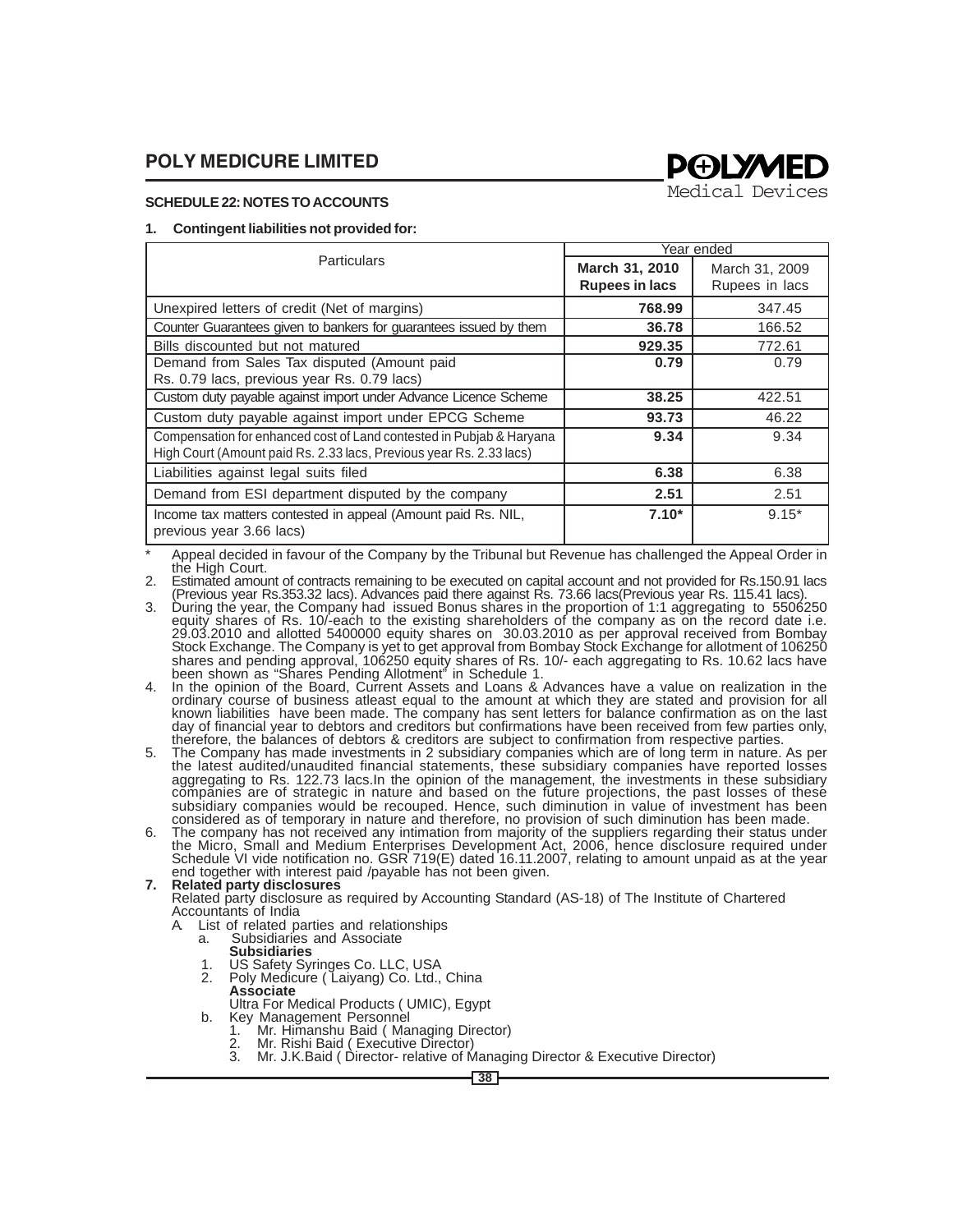# **POLYMED** Medical Devices

- c. Enterprises over which key management personnel and their relatives exercise significant<br>influence
	- 1. Vitromed Healthcare
	- 2. Jai Polypan Pvt. Ltd. 3. Stilocraft
	- 4. Polycure Martech Ltd.

### **B. Transactions with related parties**

| <b>Hansactions</b> with related parties<br>Rs. in lacs                                                               |                                |                          |                |                            |                    |                                                                                       |
|----------------------------------------------------------------------------------------------------------------------|--------------------------------|--------------------------|----------------|----------------------------|--------------------|---------------------------------------------------------------------------------------|
| Description                                                                                                          | Subsidiaries and<br>Associates |                          |                | Key Management<br>personal |                    | <b>Enterprises controlled</b><br>by key management<br>personal and their<br>relatives |
|                                                                                                                      | Current                        | Previous                 | Current        | Previous                   | Current            | Previous                                                                              |
|                                                                                                                      | Year                           | year                     | Year           | year                       | Year               | year                                                                                  |
| <b>Sales of Goods</b><br>Ultra for Medical Products Egypt<br>Poly Medicure (Laiyang) Co. Ltd.<br>Vitromed Healthcare | 507.42<br>505.86<br>1.56       | 557.31<br>557.31         |                |                            | 787.85<br>787.85   | 257.66<br>257.66                                                                      |
| <b>Purchases of Goods</b><br>Poly Medicure (Laiyang) Co. Ltd.<br>Vitromed Healthcare                                 | 2.84<br>2.84                   |                          |                |                            | 92.91<br>92.91     | 89.40<br>89.40                                                                        |
| <b>Purchases of Immovable</b>                                                                                        |                                |                          |                |                            |                    | 37.96                                                                                 |
| property<br>Vitromed Healthcare                                                                                      |                                |                          |                |                            |                    | 37.96                                                                                 |
| Job work<br>Vitromed Health Care                                                                                     |                                |                          |                |                            | 1044.22<br>1044.22 | 884.56<br>884.56                                                                      |
| <b>Rent received</b><br>Virtomed Healthcare                                                                          |                                |                          |                |                            | 0.24<br>0.24       | 0.24<br>0.24                                                                          |
| <b>Rent paid</b><br>Jai Polypan Pvt. Ltd.                                                                            |                                |                          |                |                            | 0.96<br>0.96       | 0.91<br>0.91                                                                          |
| <b>Freight paid</b><br>Vitromed Healthcare                                                                           |                                |                          |                |                            |                    | 0.94<br>0.94                                                                          |
| Director's<br><b>Remuneration</b>                                                                                    |                                |                          | 173.17         | 88.70                      |                    |                                                                                       |
| Mr. Himanshu Baid<br>Mr. Rishi Baid                                                                                  |                                |                          | 86.68<br>86.50 | 43.98<br>44.72             |                    |                                                                                       |
| <b>Sitting fees paid</b><br>Mr. J.K Baid                                                                             |                                |                          | 0.55<br>0.55   | 0.33<br>0.33               |                    |                                                                                       |
| <b>Investments in equity shares</b><br>Poly Medicure (Laiyang) Co. Ltd.                                              | 109.42<br>109.42               | 139.58<br>139.58         |                |                            |                    |                                                                                       |
| <b>Dividend due</b><br><b>Ultra for Medical Devices</b>                                                              | 13.76<br>13.76                 | 15.10<br>15.10           |                |                            |                    |                                                                                       |
| <b>Dividend received</b><br><b>Ultra for Medical Devices</b>                                                         | 15.10<br>15.10                 | 2.56<br>2.56             |                |                            |                    |                                                                                       |
| <b>Outstanding balances</b><br>at the year end                                                                       | 0.71<br>0.71                   |                          |                |                            |                    |                                                                                       |
| Advance recoverable<br>US Safety Syrings Inc., USA                                                                   |                                | 0.81<br>0.81             |                |                            |                    |                                                                                       |
| <b>Debtors</b><br><b>Ultra for Medical Products</b>                                                                  | 166.84<br>166.84               | 138.27<br>138.27         |                |                            | 50.79              | 42.12                                                                                 |
| Vitromed Healthcare                                                                                                  |                                | $\overline{\phantom{a}}$ |                |                            | 50.79              | 42.12                                                                                 |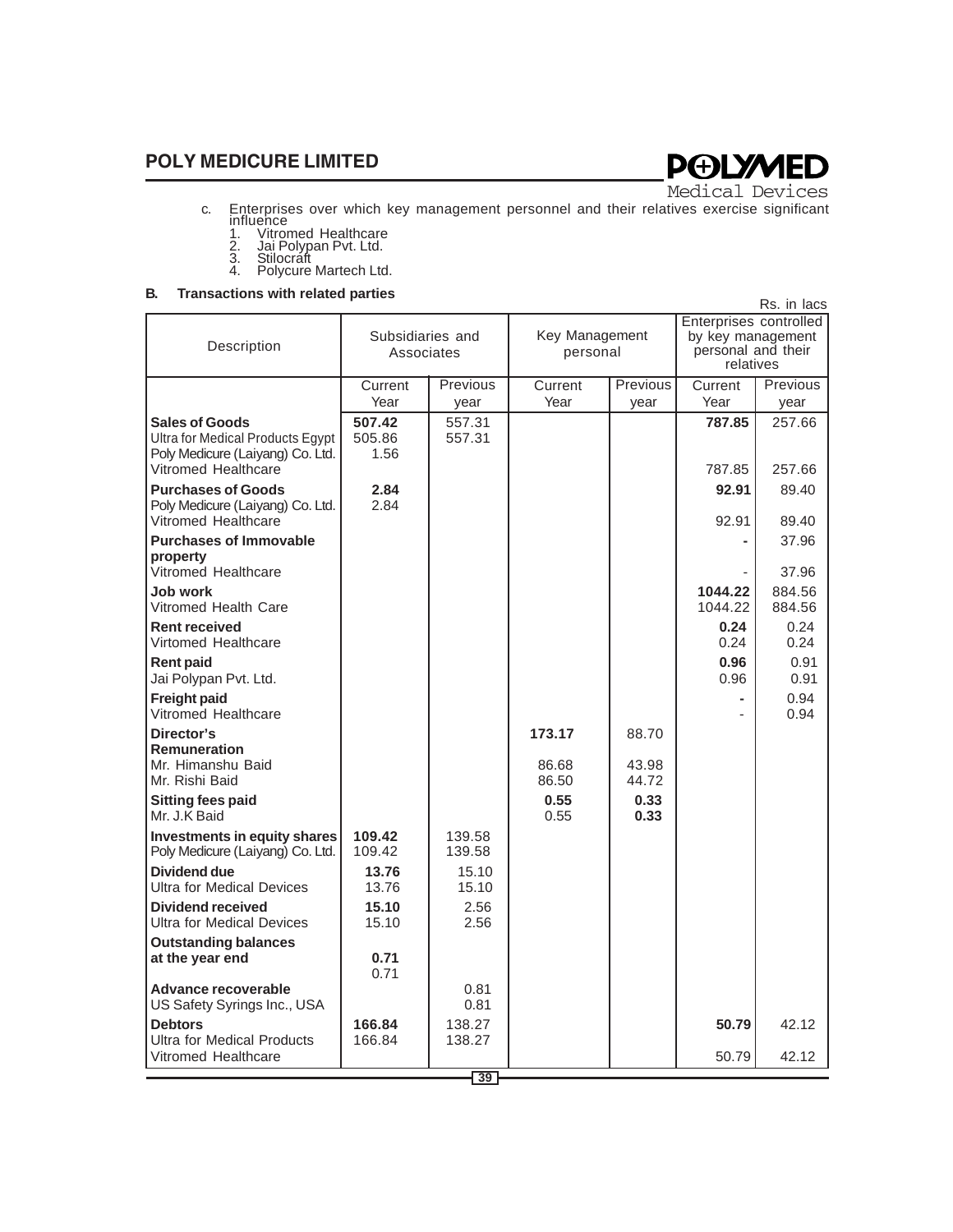**PGILYMED** 

Medical Devices

### **8.** Earnings per Share (EPS) of Rs. 10/- each

|                                                                                                    | <b>Year Ended</b><br>March 31, 2010 | Year Ended<br>March 31, 2009 |
|----------------------------------------------------------------------------------------------------|-------------------------------------|------------------------------|
| Number of shares considered as Basic weighted<br>average shares outstanding during the year        | 5506250                             | 5506250                      |
| Add: Number of Bonus shares issued & allotted                                                      | 5400000                             |                              |
| Add: Number of Bonus Shares pending allotment                                                      | 106250                              |                              |
| Adjustment in number of shares as at the last day of<br>previous financial year to Pre-Bonus Issue |                                     | 5506250                      |
| Number of shares considered for computation of Earning per share                                   | 11012500                            | 11012500                     |
| Net profit after tax available for equity share holders (Rs. in lacs)                              | 1642.95                             | 592.55                       |
| Basic & Diluted Earnings per Share (in rupees)- Pre-bonus                                          | 29.84                               | 10.76                        |
| Basic & Diluted Earning per share (in rupees) - Post-bonus                                         | 14.92                               | $5.38*$                      |

\* Adjusted for issue of Bonus Shares in FY 2009-10 in the ratio of 1:1

**9**. In accordance with Accounting Standard 22 "Accounting for taxes on Income" (AS-22), the company has accounted for deferred taxes during the year as under:

|      | Component                                                                                                                       | <b>Deferred Tax</b><br>Liabilities/ (Assets)<br>as at April 1, 2009 | Charge /(Credit) to<br><b>Profit &amp; Loss</b><br><b>Account</b> | <b>Deferred Tax</b><br><b>Liabilities/ (Assets)</b><br>as at March 31, 2010 |
|------|---------------------------------------------------------------------------------------------------------------------------------|---------------------------------------------------------------------|-------------------------------------------------------------------|-----------------------------------------------------------------------------|
|      | <b>Deferred Tax Liabilities</b>                                                                                                 |                                                                     |                                                                   |                                                                             |
| (i)  | Difference in depreciation<br>between Accounting books<br>and tax Return                                                        | 410.54                                                              | 59.14                                                             | 469.68                                                                      |
| (ii) | Disputed statutory liabilities<br>paid and claimed as deduction<br>for tax purposes but not debited<br>to profit & loss account | 0.27                                                                | $\bf{0}$                                                          | 0.27                                                                        |
|      | <b>Total</b>                                                                                                                    | 410.81                                                              | 59.14                                                             | 469.95                                                                      |
|      | Deferred Tax (Assets) :                                                                                                         |                                                                     |                                                                   |                                                                             |
| (i)  | Provision for retirement benefits                                                                                               | (35.80)                                                             | 8.20                                                              | (27.60)                                                                     |
| (ii) | Provision for doubtful debts                                                                                                    | (5.75)                                                              | (3.24)                                                            | (8.99)                                                                      |
|      | <b>Total</b>                                                                                                                    | (41.56)                                                             | 4.96                                                              | (36.60)                                                                     |
|      | <b>Net Deferred Tax Liability/(Assets)</b>                                                                                      | 369.25                                                              | 64.10                                                             | 433.35                                                                      |
|      | <b>Previous Year</b>                                                                                                            | 283.33                                                              | 85.92                                                             | 369.25                                                                      |

Following are the major components of Deferred Tax Liabilities and Deferred Tax Assets:

10. Managerial Remuneration :

A. Computation of net profit in accordance with Section 349 of the Company's Act, 1956 for the purpose of managerial remuneration :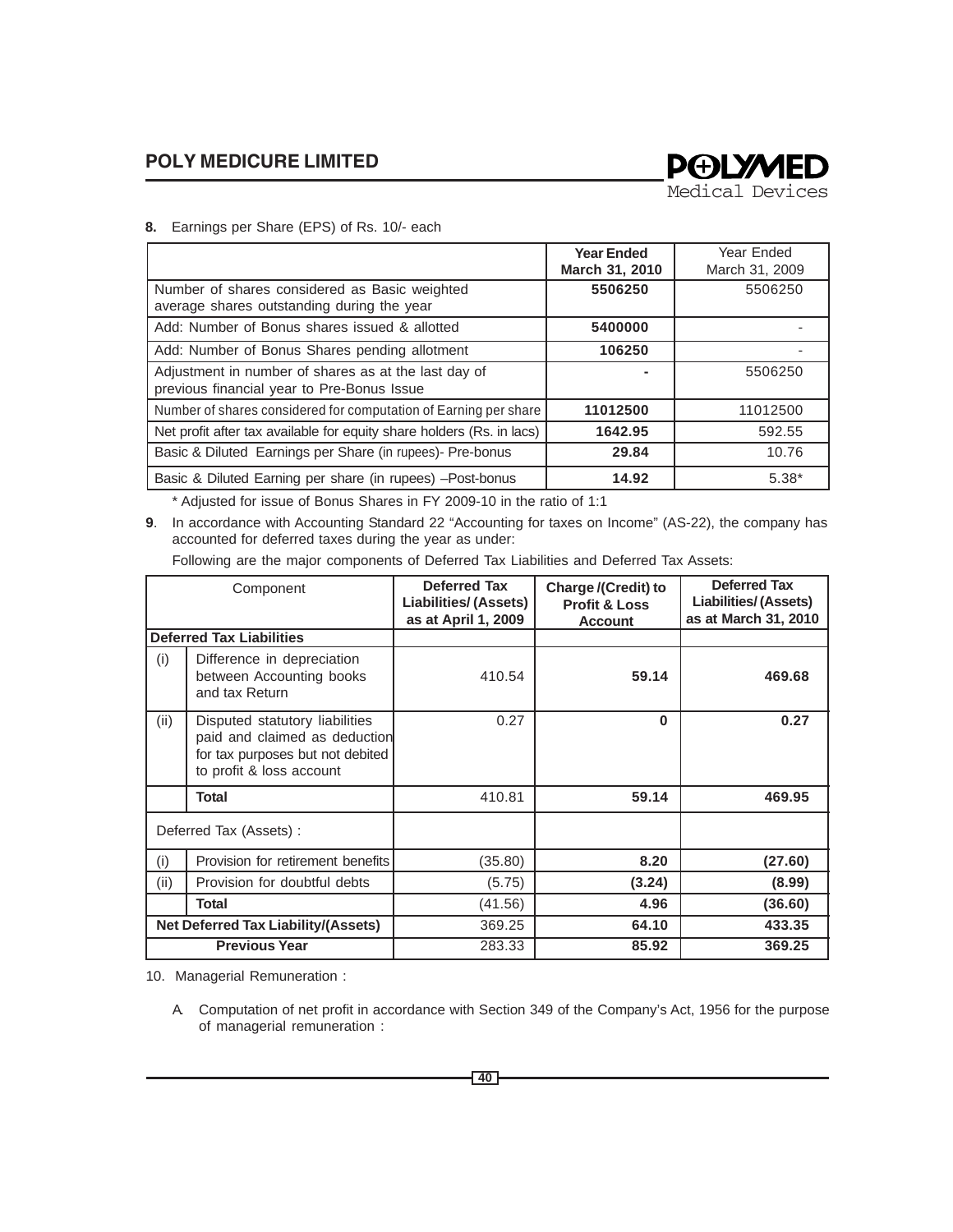**DAI YMFD** 

Medical Devices

|                                                                                                                                                             | <b>Current year</b><br>(Rs. In lacs) | <b>Previous year</b><br>(Rs. In lacs) |
|-------------------------------------------------------------------------------------------------------------------------------------------------------------|--------------------------------------|---------------------------------------|
| Profit before tax as per profit & loss account                                                                                                              | 1823.26                              | 664.43                                |
| Add: Director's remuneration                                                                                                                                | 173.17                               | 88.70                                 |
| Add: Deferred revenue expenditure written off                                                                                                               | 5.70                                 | 5.70                                  |
| Add: Provision for doubtful debts & advances                                                                                                                | 14.47                                | 8.92                                  |
| Add: Loss on fixed assets sold/discarded                                                                                                                    | 15.41                                | 0.35                                  |
| Net profit on which commission is payable@ 2% each                                                                                                          | 2032.02                              | 768.10                                |
| Maximum Commission payable                                                                                                                                  | 69.52                                | 6.36                                  |
| Actual Commission paid/payable                                                                                                                              | 60.00                                |                                       |
| Maximum Remuneration including commission<br>paid/payable to Managing Director and Executive<br>Director in terms of Section 198 of the Companies Act, 1956 | 203.20                               | 95.06                                 |
| Actual Remuneration paid/payable including assigned<br>value of Keyman insurance                                                                            | 193.68                               | 88.70                                 |

B. Remuneration paid to Managing Director & Executive Director

|                                                                     |                             |                             |              | Rs. In lacs               |
|---------------------------------------------------------------------|-----------------------------|-----------------------------|--------------|---------------------------|
|                                                                     |                             | Year ended March 31, 2010   |              | Year ended March 31, 2009 |
|                                                                     | Managing<br><b>Director</b> | Excutive<br><b>Director</b> | <b>Total</b> | <b>Total</b>              |
| Salary & allowances                                                 | 49.28                       | 47.36                       | 96.64        | 77.64                     |
| Contribution to Provident Fund                                      | 3.69                        | 3.55                        | 7.24         | 6.37                      |
| Commission                                                          | 30.00                       | 30.00                       | 60.00        |                           |
| <b>Retirement Benefits</b>                                          | 1.50                        | 1.44                        | 2.94         | O                         |
| Perquisites (valued as per Income<br>tax Rules wherever applicable) | 2.21                        | 4.14                        | 6.35         | 4.69                      |
| <b>Director remuneration debited</b>                                | 86.68                       | 86.49                       | 173.17       | 88.70                     |
| to Profit & Loss account                                            |                             |                             |              |                           |

Besides above remuneration, Keyman insurance policy for Managing director and Executive director amounting to Rs.10.25 lacs and Rs. 10.25 lacs respectively have been assigned in favour of respective directors. However, the assigned value aggregating to Rs. 20.50 lacs have been considered for the purpose of determining the overall ceiling under Section 198 read with Section 349 of the Companies Act, 1956.

11. The company has got approval from Central Government under Section 297 of the Companies Act for entering in to the contract in which certain directors are interested. The aforesaid approval had specified monetary limits up to which contracts can be entered into. Due to heavy export orders in the last month of the Financial year ended 31<sup>st</sup> March, 2010, sales to one of the firm namely M/s Vitromed Healthcare has exceeded the approved monetary limits by Rs. 87.85 lacs against the sanctioned limits of Rs. 700 lacs, for which necessary application is being filed with the Central Government.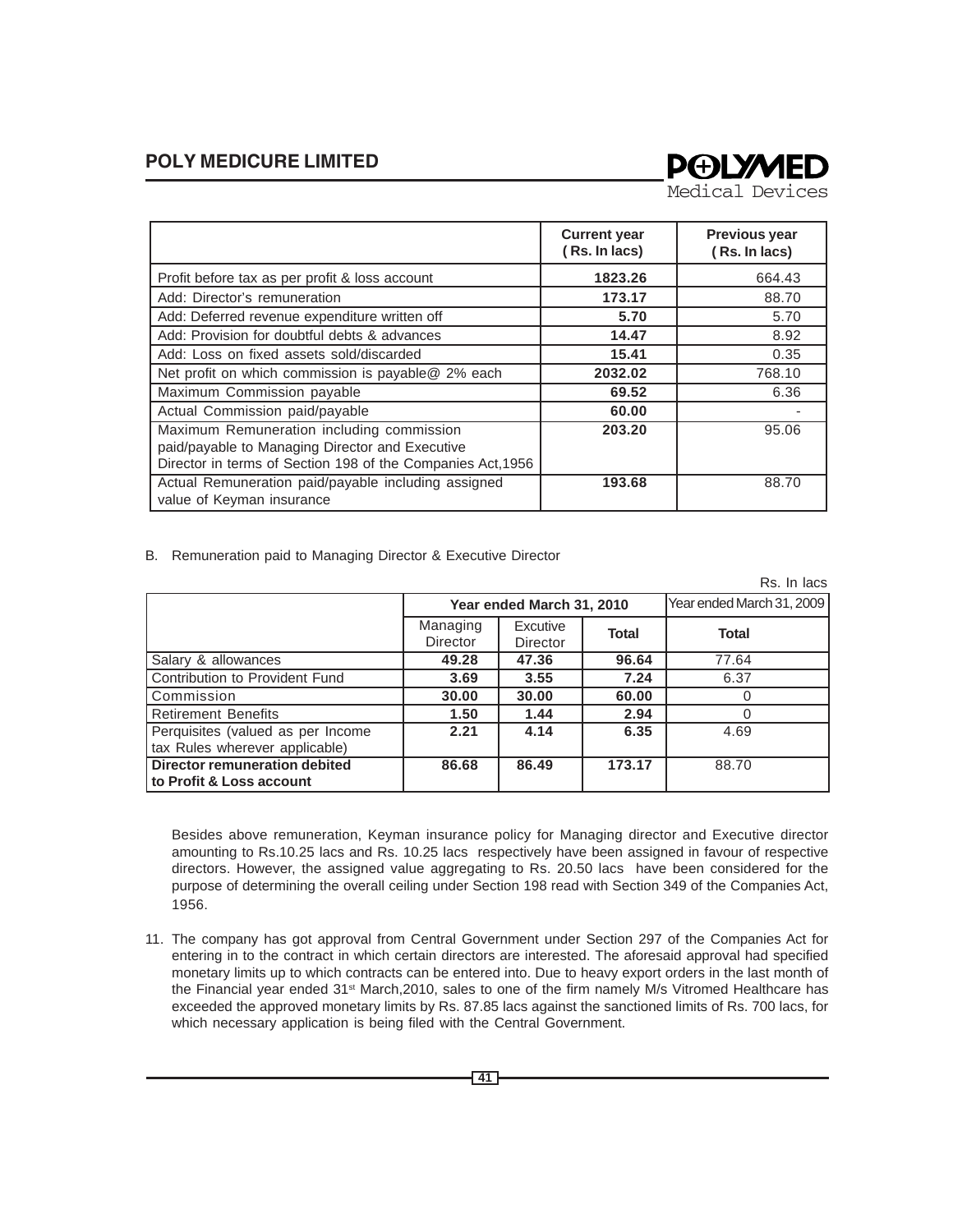

12. Payment to Auditors:

Medical Devices

| 2. Payment to Auditors:          |                              | Rs. in lacs                  |
|----------------------------------|------------------------------|------------------------------|
|                                  | Year ended<br>March 31, 2010 | Year ended<br>March 31, 2009 |
| <b>Audit Fee</b>                 | 4.60                         | 4.60                         |
| Tax audit Fee                    | 0.75                         | 0.75                         |
| <b>Limited Review of Results</b> | 0.75                         | 0.75                         |
| In other capacity                |                              |                              |
| (a) For Taxation matters         | 0.30                         | 2.15                         |
| (b) For Certification work       | 1.27                         | 0.31                         |
| Reimbursement of expenses        | 0.18                         | 0.43                         |
| Total                            | 7.85                         | 8.99                         |

13. Employee Benefit:

As per Accounting Standard(AS-15) "Employee Benefits" , the disclosure of employee benefits is as under: Rs. in lacs

|                                              | For the year ended March 31, 2010 For the year ended March 31, 2009 |                                                                           |                        |                                                                   |
|----------------------------------------------|---------------------------------------------------------------------|---------------------------------------------------------------------------|------------------------|-------------------------------------------------------------------|
|                                              | <b>Gratuity</b><br>(Unfunded)                                       | Leave encashment /<br><b>Compensated</b><br><b>Absences</b><br>(Unfunded) | Gratuity<br>(Unfunded) | Leave encashment<br>/Compensated<br><b>Absences</b><br>(Unfunded) |
| Obligations at year beginning                | 68.21                                                               | 37.13                                                                     | 57.90                  | 27.18                                                             |
| Service Cost - Current                       | 15.39                                                               | 10.60                                                                     | 14.91                  | 11.09                                                             |
| Interest Cost                                | 5.12                                                                | 2.79                                                                      | 4.63                   | 2.17                                                              |
| Actuarial (gain) / loss                      | (7.73)                                                              | 5.97                                                                      | (0.44)                 | 9.81                                                              |
| <b>Benefit Paid</b>                          | (7.42)                                                              | (17.55)                                                                   | (8.79)                 | (13.12)                                                           |
| Obligations at year end                      | 73.56                                                               | 38.93                                                                     | 68.20                  | 37.13                                                             |
| Liability recognised in<br>the Balance Sheet | 73.57                                                               | 38.93                                                                     | 68.21                  | 37.13                                                             |

**The principal assumptions used in determining post employment benefit obligations are as below:**

|                        | <b>Gratuity</b> | Leave<br><b>Encashment</b> | <b>Gratuity</b> | Leave<br><b>Encashment</b> |
|------------------------|-----------------|----------------------------|-----------------|----------------------------|
|                        | 2010 (in %)     | 2010 (in %)                | 2009 (in %)     | 2009 (in %)                |
| <b>IDiscount Rate</b>  | 7.5             | 7.5                        |                 |                            |
| Future salary increase | 5.0             | 5.0                        | 5.5             | 5.5                        |

14. Financial and Derivate Instruments:

i) Derivative contracts entered into by the company and outstanding as at March 31, 2010 for hedging currency related risk are aggregating to Rs. 11854 lacs ( Previous year Rs. 19773 lacs)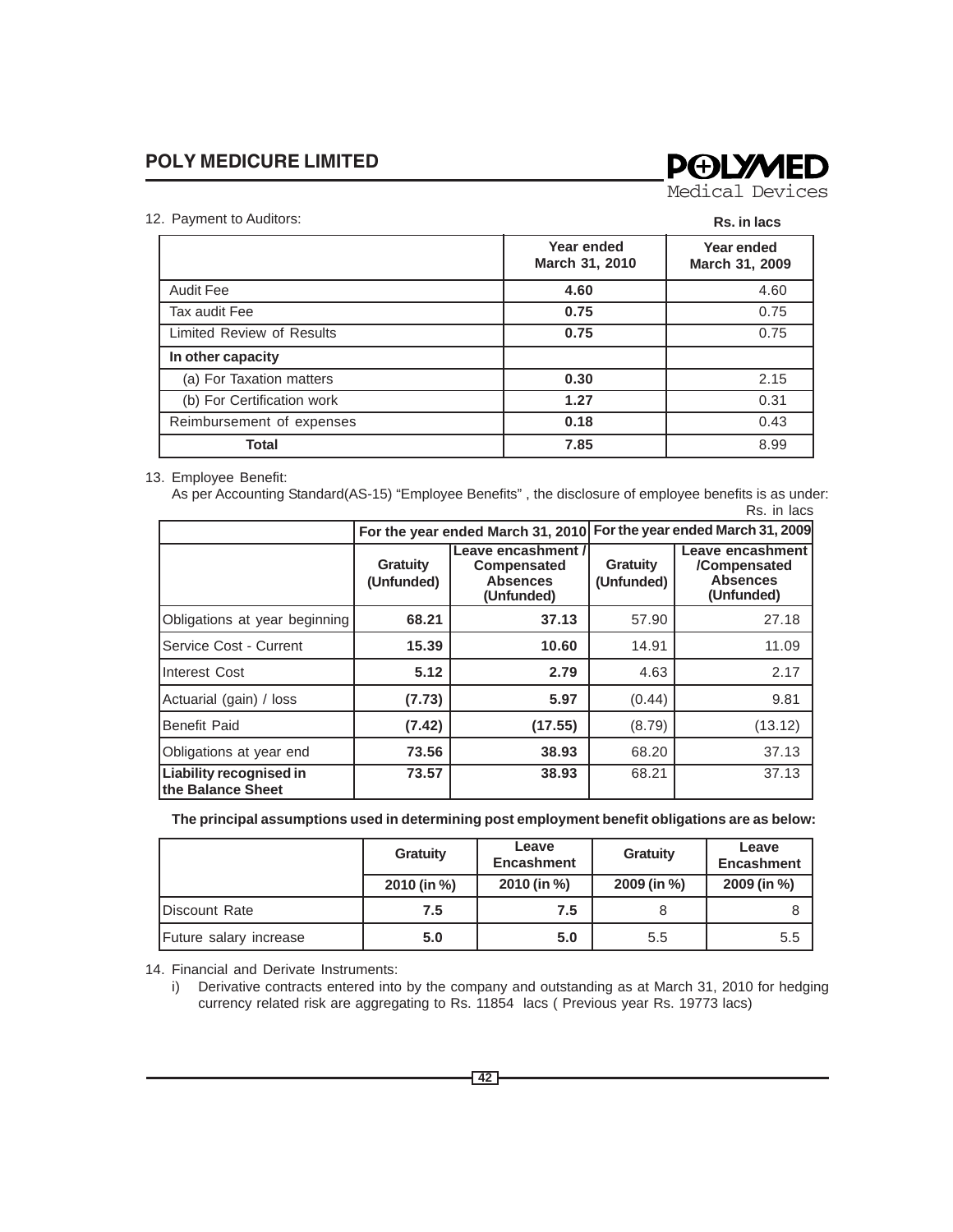

Medical Devices

- ii) The company intends to adopt Accounting Standard (AS-30): "Financial Instruments, Recognition and Measurement" in due course, as the same is becoming mandatory with effect from 1st April 2011. Till the adoption of AS 30, the Mark to Market losses or gains on unexpired Derivative Contracts entered into to hedge the risk of changes in Foreign Currency Exchange Rate on Future Export Sales against the existing long term contracts, are accounted for on maturity of the contracts so as to safe guard against considerable volatility in foreign exchange rates during the intervening period. The Mark to Market notional losses as on March 31, 2010 are of Rs. 1542.85 lacs (previous year Rs. 4110.47 lacs) and with the considerable volatility in foreign exchange rates, the impact may increase or decrease. The company has been accounting for the losses or gains on maturity of the contracts.
- 15. The company is primarily engaged in a business of manufacturing and sale of "Medical Devices" and, hence, there is no reportable segments as per Accounting Standard-17.

#### **16. a) Finance Leases :**

- **(i)** Assets acquired on finance lease comprises of vehicles. The leases have a primary period, which are fixed and non-cancelable.
- **(ii)** The minimum lease rentals as at March 31, 2010 and the present value as at March 31, 2010 of Minimum Lease Payments in respect of assets acquired under finance leases are as follows:

|                    |                                                        |                                         |                     |                                                         | Rs. in lacs. |
|--------------------|--------------------------------------------------------|-----------------------------------------|---------------------|---------------------------------------------------------|--------------|
| <b>Particulars</b> |                                                        | <b>Minimum Lease</b><br><b>Payments</b> |                     | <b>Present Value of Minimum</b><br><b>Lease Payment</b> |              |
|                    |                                                        | As at<br>31.03.2010                     | As at<br>31.03.2009 | As at<br>As at<br>31.03.2010<br>31.03.2009              |              |
|                    | Payable not later than 1 year                          | 17.29                                   | 7.95                | 14.47                                                   | 5.89         |
| ii                 | Payable later than 1 year and not<br>later than 5 year | 23.86                                   | 14.87               | 22.21                                                   | 13.19        |
| iii                | Payable later than 5 year                              | 0                                       | $\Omega$            | $\Omega$                                                | 0            |
|                    | Total $(i + ii + iii)$                                 | 41.15                                   | 22.83               | 36.68                                                   | 19.08        |
|                    | Less future finance charges                            | 4.47                                    | 3.75                |                                                         |              |
|                    | Present Value of Minimum Lease<br>Payments             | 36.68                                   | 19.08               |                                                         |              |

#### **b) Operating leases**

- **(i)** The Company has taken two office premises under cancellable operating lease. These lease agreements are normally renewed on expiry.
- **(ii)** Lease rental expenses in respect of operating leases: Rs.6.33 lacs (previous year Rs. 6.07 lacs).
- 17. Particulars in respect of Loans and advances in the nature of loans as required by the Listing Agreements :

This requirement is not applicable to the Company as there were no such transactions.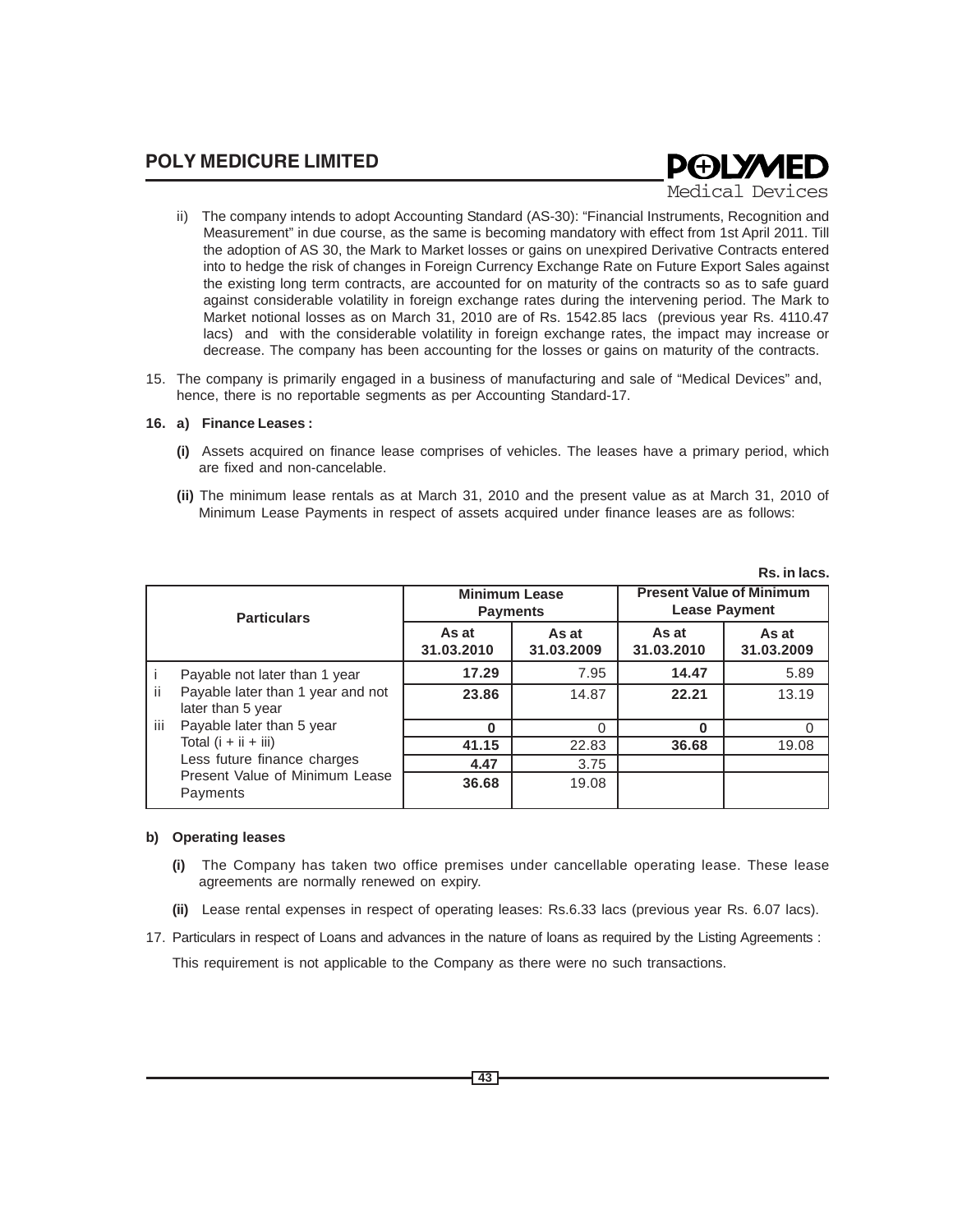

Medical Devices

- 18. Additional information pursuant to the provisions of paragraph 3, 4C and 4D of Part-II of Schedule VI to the Companies Act, 1956:
- A. Particulars of Capacity

|                              | Capacity                       | Installed*                 |
|------------------------------|--------------------------------|----------------------------|
| Class of Goods               | Licensed                       | (On triple shift basis)    |
| Medical Devices & components | 10189.80 lacs nos.             | 3640 lacs nos.             |
|                              | $(10189.80 \text{ lacs nos.})$ | $(3640 \text{ lacs nos.})$ |

\* As certified by the management and relied upon by the Auditors being a technical matter.

**B.** Particulars in respect of Production, Sales and Stocks of Finished goods:

| Class of                           |                    |            | <b>Opening Stock</b>  | Production | <b>Sales</b> |                        | <b>Closing Stock</b> |                       |
|------------------------------------|--------------------|------------|-----------------------|------------|--------------|------------------------|----------------------|-----------------------|
| Goods                              | <b>Unit</b>        | Qty.       | Value<br>Rs. in lacs) | Qty.       | Qty.         | Value<br>Rs. in lacs)  | Qty.                 | Value<br>Rs. in lacs) |
| Medical<br>devices &<br>Components | Nos.<br>In<br>lacs | 34.48      | 224.08                | 2346.22#   | 2336.10      | 13509.64*              | 44.59                | 239.65                |
|                                    |                    | (24.52)    | (197.53)              | (1555.58)# | (1545.63)    | $(11065.76)^*$         | (34.48)              | (224.08)              |
| Scrap                              | Kgs.               | <b>Nil</b> | Nil                   | 542099     | 542099       | 112.29                 | <b>Nil</b>           | <b>Nil</b>            |
|                                    |                    | (Nil)      | (Nil)                 | (498070)   | (498070)     | (118.43)               | (Nil)                | (Nil)                 |
| Total                              |                    |            | 224.08<br>(197.53)    |            |              | 13621.93<br>(11184.19) |                      | 239.65<br>(224.08)    |

\*inclusive of Export Incentives # Excluding components produced for captive use C. Particulars in respect of Purchases, sales and Stocks of Trading Materials:

| <b>Class of</b><br>Goods               | <b>Unit</b>               |            | <b>Opening Stock</b> | <b>Purchases</b>         |                | <b>Sales</b> |                |            | <b>Closing Stock</b> |  |
|----------------------------------------|---------------------------|------------|----------------------|--------------------------|----------------|--------------|----------------|------------|----------------------|--|
|                                        |                           | Qty.       | Rs. in<br>lacs       | Qty.                     | Rs. in<br>lacs | Qty.         | Rs. in<br>lacs | Qty.       | Rs. in<br>lacs       |  |
| Medical<br>disposables<br>(Components) | <b>Nos</b><br>In.<br>Lacs | <b>Nil</b> | <b>Nil</b>           | 14.08                    | 87.07          | 14.08        | 110.62         | <b>Nil</b> | <b>Nil</b>           |  |
|                                        |                           | (Nil)      | (Nil)                | (8.89)                   | (77.15)        | (8.89)       | (79.60)        | (Nil)      | (Nil)                |  |
| Plastic<br>Granules                    | Kgs                       | <b>Nil</b> | <b>Nil</b>           | 2632                     | 2.22           | 2632         | 2.60           | <b>Nil</b> | <b>Nil</b>           |  |
|                                        |                           | (Nil)      | (Nil)                | (46129)                  | (22.52)        | (46129)      | (24.68)        | (Nil)      | (Nil)                |  |
| Machinery &<br>Spares                  | <b>Nos</b><br>$ln$ lacs   | <b>Nil</b> | <b>Nil</b>           | 0.01                     | 14.08          | 0.01         | 26.76          | <b>Nil</b> | <b>Nil</b>           |  |
|                                        |                           | (Nil)      | (Nil)                | (0.01)                   | (37.87)        | (0.01)       | (94.41)        | (Nil)      | (Nil)                |  |
| <b>Others</b>                          |                           |            | <b>Nil</b>           |                          | 3.19           |              | 4.12           |            | <b>Nil</b>           |  |
|                                        |                           |            | (Nil)                |                          | (0.37)         |              | (1.08)         |            | (Nil)                |  |
| Total                                  |                           |            | <b>Nil</b>           |                          | 106.55         |              | 144.10         |            | <b>Nil</b>           |  |
|                                        |                           |            | (Nil)                | $\overline{\phantom{a}}$ | (13.79)        |              | (199.76)       |            | (Nil)                |  |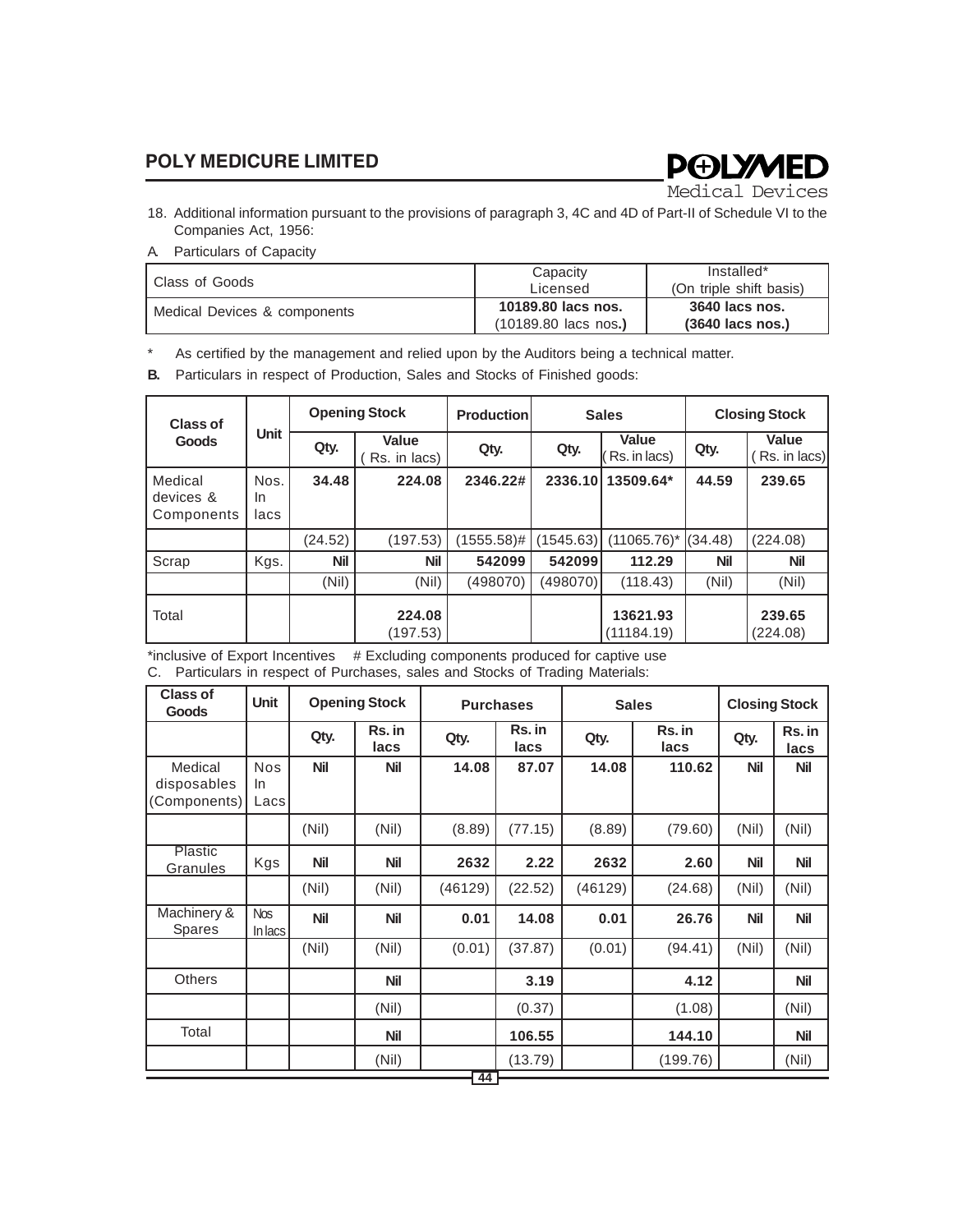**POLYMED** Medical Devices

D. Raw Material Consumption:

|                | Raw Materials Consumed  |            |              | Year ended<br>March 31, 2010 | Year ended<br>March 31, 2009 |                          |  |
|----------------|-------------------------|------------|--------------|------------------------------|------------------------------|--------------------------|--|
|                |                         |            | Qty. in lacs | Value<br>(Rs. in lacs)       | Qty. in lacs                 | Value<br>$(Rs. in lacs)$ |  |
|                | <b>Plastic Granules</b> | Kgs        | 29.74        | 1652.58                      | 22.23                        | 1379.04                  |  |
| $\overline{2}$ | Intra Venous Components | <b>Nos</b> | 912.64       | 600.84                       | 1122.05                      | 693.82                   |  |
| 3              | <b>PVC Rigid Film</b>   | Kgs        | 1.87         | 171.01                       | 1.67                         | 148.40                   |  |
| $\overline{4}$ | <b>Others</b>           |            |              | 1595.44                      |                              | 1208.40                  |  |
|                | <b>Total</b>            |            |              | 4019.87                      |                              | 3429.66                  |  |

E. Value of imported & indigenous Raw Materials and Stores & Spares and packing Materials consumed and percentage of each of the total consumption:

| <b>Particulars</b> |                                      | Year ended<br>March 31, 2010 |        | Year ended<br>March 31, 2009 |        |  |
|--------------------|--------------------------------------|------------------------------|--------|------------------------------|--------|--|
|                    |                                      | Value (Rs.<br>in lacs)       | $\%$   | Value (Rs.<br>in lacs)       | $\%$   |  |
| 1                  | Raw materials                        |                              |        |                              |        |  |
|                    | Imported                             | 2715.48                      | 67.55  | 2122.78                      | 61.89  |  |
|                    | Indigenous                           | 1304.38                      | 32.45  | 1306.89                      | 38.11  |  |
|                    | <b>Total</b>                         | 4019.86                      | 100.00 | 3429.67                      | 100.00 |  |
| $\overline{2}$     | Stores, Spares &<br>Packing Material |                              |        |                              |        |  |
|                    | Imported                             | 146.67                       | 14.68  | 115.71                       | 14.45  |  |
|                    | Indigenous                           | 852.33                       | 85.32  | 684.92                       | 85.55  |  |
|                    | <b>Total</b>                         | 999.00                       | 100.00 | 800.64                       | 100.00 |  |

### F. CIF value of Imports

Rs. in lacs

|   |                                    | Year ended<br>March 31, 2010 | Year ended<br>March 31, 2009 |
|---|------------------------------------|------------------------------|------------------------------|
|   | Raw materials                      | 2870.80                      | 2152.83                      |
|   | Stores, Spares & Packing Materials | 172.65                       | 105.78                       |
| Ш | Capital Items                      | 715.42                       | 78.00                        |
|   | Total                              | 3758.87                      | 2336.61                      |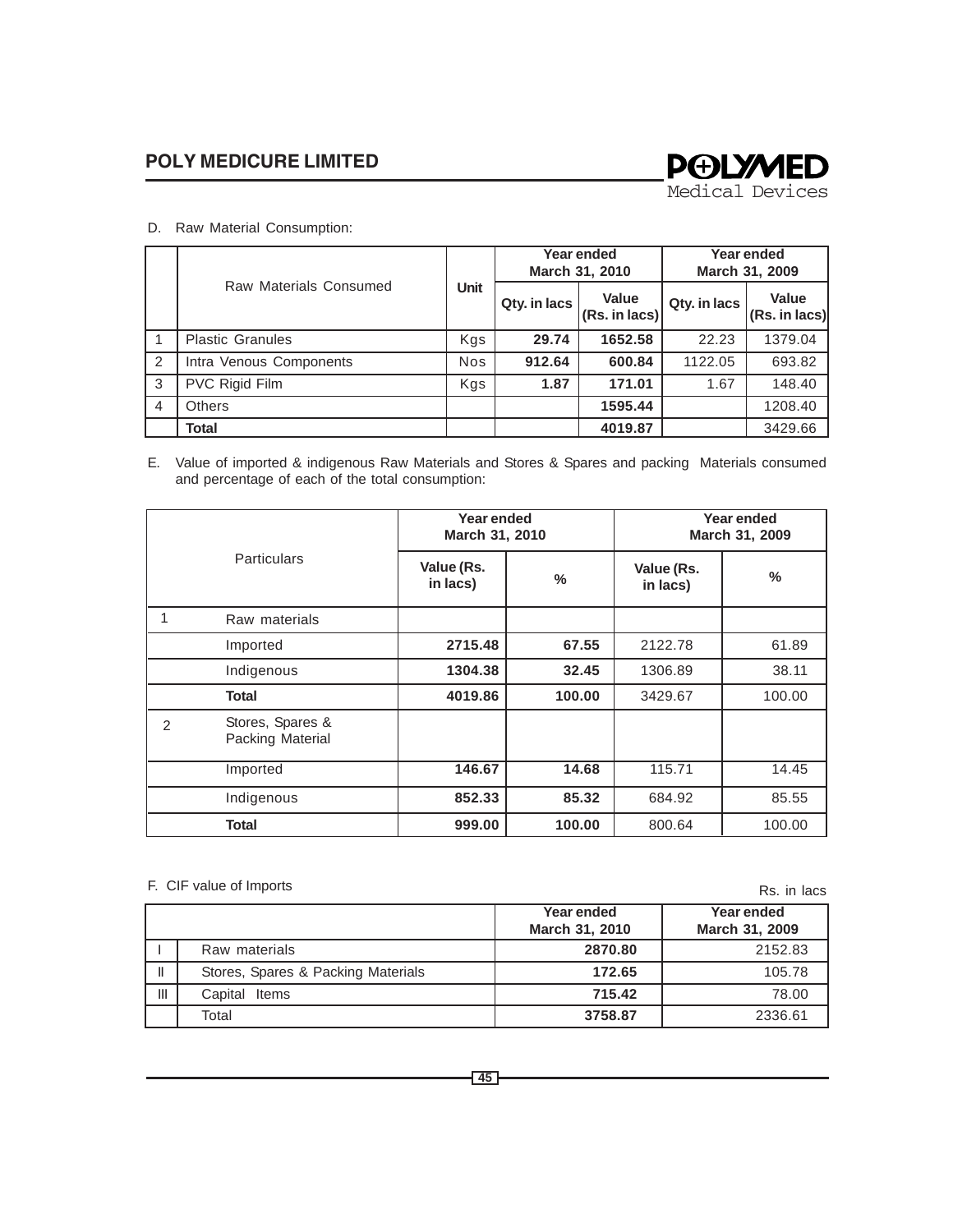**POLYMED** Medical Devices

Rs. in lacs

|  |  | G. Expenditure in Foreign Currency (On Accrual Basis) |
|--|--|-------------------------------------------------------|
|  |  |                                                       |

|      |                              | Year ended<br>March 31, 2010 | Year ended<br>March 31, 2009 |
|------|------------------------------|------------------------------|------------------------------|
|      | Interest                     | 75.11                        | 70.09                        |
| Ш    | <b>Traveling Expenses</b>    | 26.14                        | 24.36                        |
| III  | Legal & Professional Charges | 103.06                       | 48.97                        |
| M    | Commission                   | 43.84                        | 60.93                        |
| V    | <b>Bank Charges</b>          | 11.25                        | 9.11                         |
| VI   | <b>Exhibition Expenses</b>   | 54.37                        | 61.19                        |
| VII  | Rates Taxes & Fees           | 2.03                         | 0                            |
| VIII | Freight & Forwarding         | 17.83                        | 13.95                        |
| IX   | Rebate, discount & claims    | 37.88                        | $\Omega$                     |
|      | Total                        | 371.51                       | 288.60                       |

**H**. Earning in Foreign Exchange ( on accrual basis):

Rs. in lacs

| FOB Value of Exports During the Year             | 7740.02 | 7380.23 |
|--------------------------------------------------|---------|---------|
| Others (Freight, Insurance, fees etc. recovered) | 227.01  | 189.29  |
| Dividend due from Subsidiary company             | 13.76   | 15.10   |
| Total                                            | 7980.79 | 7584.62 |

**19.** Figures of previous year have been regrouped or rearranged wherever found necessary.

**20.** Schedules 1 to 22 form an integral part of the accounts and have duly been authenticated.

As per our report of even date annexed

### **For DOOGAR & ASSOCIATES (Reg No.000561N)**

M. S. Agarwal Partner **Marting Community** Communist D.R. Mehta Himanshu Baid Himanshu Baid

Place : New Delhi Date : 17.05.2010

Chartered Accountants **For and on behalf of the Board of Directors**

Membership No. 86580 Chairman Chairman Managing Director Managing Director Chairman Managing Director Chairman DIN : 00014008

> J.K. Oswal **Brahm Prakash** AVP (Finance) Company Secretary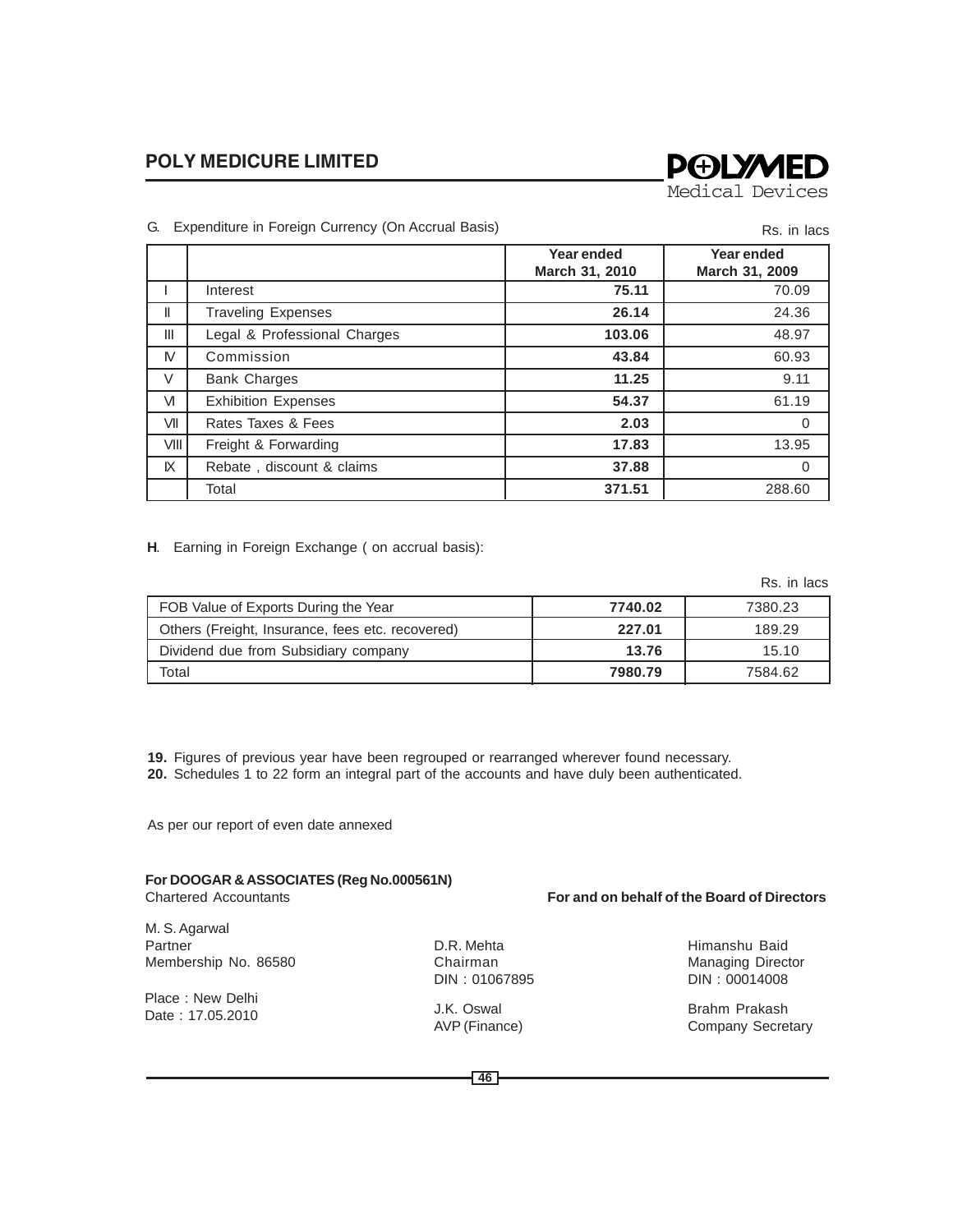

# **BALANCE SHEET ABSTRACT AND COMPANY'S GENERAL BUSINESS PROFILE**

# I. **Registration details**

|                      | Registration No.                                       | 5 PLC066923State Code<br>8<br>l 9<br>9 <sup>°</sup><br>D L 1 9 9<br>7<br>4<br>5<br>L                                                                                        | 5              |
|----------------------|--------------------------------------------------------|-----------------------------------------------------------------------------------------------------------------------------------------------------------------------------|----------------|
|                      | <b>Balance Sheet Date</b>                              | 3<br>$\mathbf{1}$<br>$\mathbf 0$<br>$\mathbf{1}$<br>$\mathbf 0$<br>3                                                                                                        |                |
|                      |                                                        | Day<br>Month<br>Year                                                                                                                                                        |                |
|                      |                                                        | II. Capital raised during the year (Amount in Rupees Thousand)                                                                                                              |                |
|                      | Public Issue                                           | $\mathsf N$<br>N<br>Г<br>$\mathbf{I}$<br><b>Right Issue</b><br>$\mathbf{I}$                                                                                                 | L              |
|                      | <b>Bonus Issue</b>                                     | 5<br>5<br>6<br>3<br><b>Private Placement</b><br>N<br>$\mathsf{O}\xspace$<br>$\mathbf{I}$                                                                                    | $\mathsf L$    |
|                      |                                                        | III. Position of Mobilisation and Depolyment of Funds (Amount in Rupees Thousands)                                                                                          |                |
|                      | <b>Total Liabilities</b>                               | $\mathbf{1}$<br>$\overline{2}$<br>5<br>3<br>$\mathsf{O}$<br>$\overline{2}$<br>$\overline{2}$<br><b>Total Assets</b><br>$\mathsf{O}$<br>$\overline{2}$<br>5<br>3<br>2<br>1   | $\overline{c}$ |
|                      | <b>Source of Funds</b>                                 |                                                                                                                                                                             |                |
|                      | Paid of Capital                                        | $\mathbf{1}$<br>$\mathbf{1}$<br>$\mathsf 0$<br>$\mathbf{1}$<br>$\overline{c}$<br>5<br>Reserves & Surplus<br>$\overline{4}$<br>8<br>8<br>2<br>8                              | $\overline{4}$ |
|                      | Secured Loans                                          | <b>Unsecured Loans</b><br>$\overline{c}$<br>8<br>6<br>5<br>9<br>3                                                                                                           |                |
|                      | Deferred Tax liability                                 | $\overline{4}$<br>3<br>3<br>3<br>5                                                                                                                                          |                |
|                      | <b>Share Warrants</b>                                  | ${\sf N}$<br>$\mathsf{I}$<br>L                                                                                                                                              |                |
|                      | <b>Application of Funds</b>                            |                                                                                                                                                                             |                |
|                      | <b>Net Fixed Assets</b>                                | $\overline{c}$<br>$\overline{c}$<br>$\overline{7}$<br>6<br>9<br>$\mathbf{1}$<br>3<br>6<br>5<br>9<br>Investments                                                             | 8              |
|                      | <b>Net Current Assets</b>                              | $\overline{c}$<br>$\overline{7}$<br>8<br>6<br>Misc. Expenditure<br>N<br>6<br>8<br>I                                                                                         | L              |
|                      |                                                        | VI. Performace of Company (Amount in Rupees Thousands)                                                                                                                      |                |
|                      | Turnover                                               | $\mathbf{1}$<br>3<br>6<br>5<br>3<br>3<br><b>Total Expenditure</b><br>$\mathbf{1}$<br>8<br>3<br>0<br>$\mathbf{1}$<br>6<br>1                                                  | $\mathbf{1}$   |
|                      | Profit/Loss before Tax                                 | 8<br>Profit/Loss after Tax<br>$\mathbf{1}$<br>6<br>$\overline{4}$<br>$\mathbf{2}$<br>9<br>$\mathbf{1}$<br>2<br>3<br>$\mathbf{2}$<br>$5\overline{)}$                         | $\overline{4}$ |
|                      | Earning per Share (in Rupees)                          | Dividend rate (%)<br>$\overline{2}$<br>5                                                                                                                                    | $\%$           |
|                      | Basic/Diluted (Pre-Bonus)                              | $\overline{c}$<br>8<br>9<br>$\overline{4}$                                                                                                                                  |                |
|                      | Basic/Diluted (Post-Bonus)                             | 4<br>9<br>$\mathbf{2}$<br>$\mathbf{1}$                                                                                                                                      |                |
|                      |                                                        | Generic Names of three Principal Products of the Company (as per Monetary Terms)                                                                                            |                |
| 1.                   | Item Code No. (ITC CODE)<br><b>Product Description</b> | 9<br>0<br>1<br>8<br>3<br>9<br>3<br>0<br>V<br>C<br>A<br>N<br>N<br>U<br>E<br>A<br>L                                                                                           |                |
| $\mathbf{2}^{\circ}$ | Item Code No. (ITC CODE)<br><b>Product Description</b> | 8<br>0<br>3<br>9<br>0<br>1<br>9<br>$\overline{c}$<br>$\overline{B}$<br>$\overline{O}$<br>$\overline{\circ}$<br>$\overline{D}$<br>$\overline{B}$<br>$\overline{A}$<br>L<br>G |                |
| 3                    | Item Code No. (ITC CODE)<br><b>Product Description</b> | 8<br>9<br>9<br>0<br>1<br>3<br>1<br>0<br>Η<br>T<br>E<br>Ć<br>A<br>T<br>E<br>$\mathsf{R}$<br>S                                                                                |                |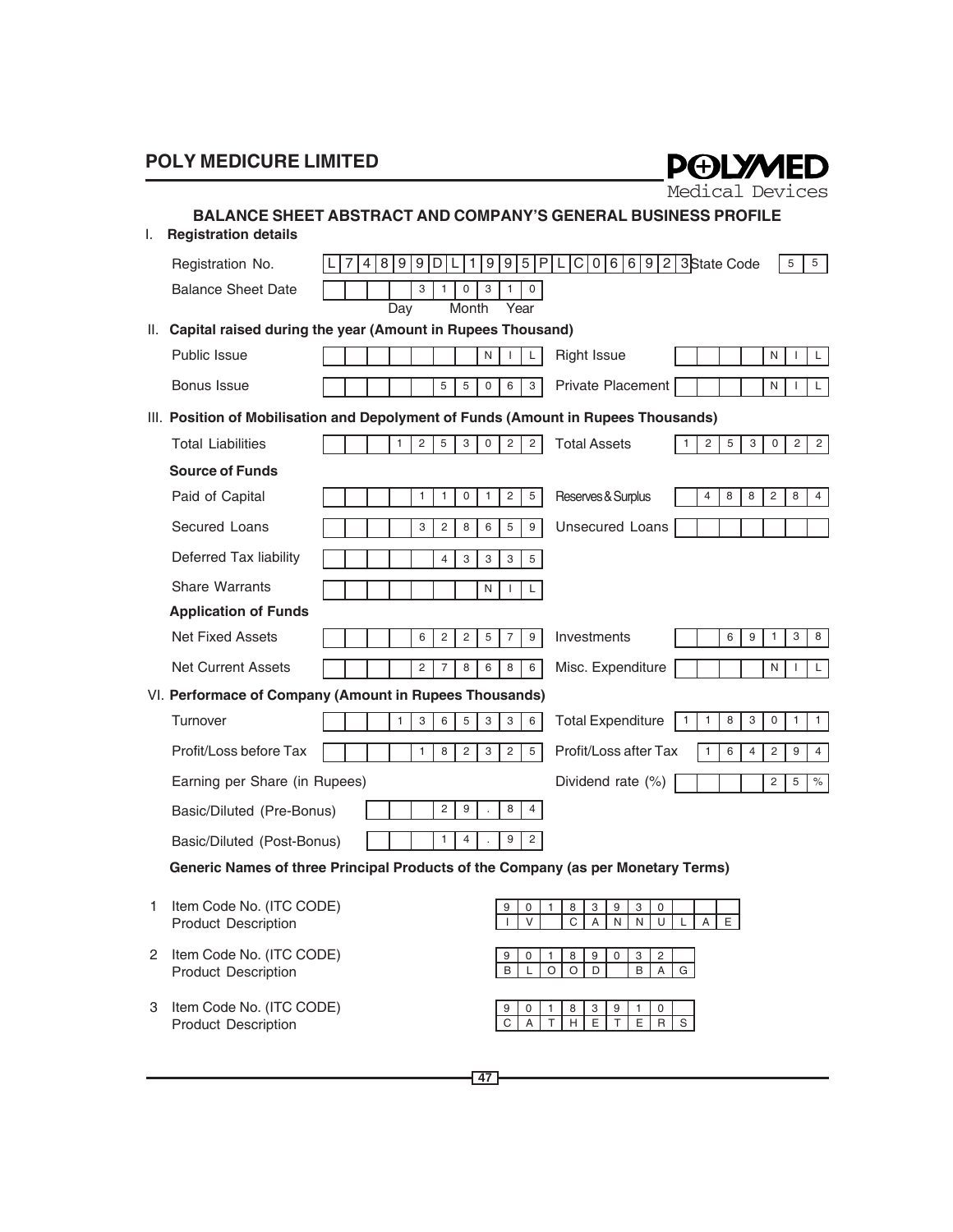**DAI YMED** Medical Devices

#### **AUDITORS' REPORT ON CONSOLIDATED FINANCIAL STATEMENTS**

### **To The Board of Directors**

#### **POLY MEDICURE LIMITED**

- 1. We have audited the attached Consolidated Balance Sheet of **POLY MEDICURE LIMITED** ('the Company') and its Subsidiaries and Associate (collectively referred to as 'the Group') as at March 31, 2010 and also the Consolidated Profit and Loss Account and the Consolidated Cash Flow Statement for the year ended on that date both annexed thereto. These financial statements are the responsibility of the Company's management and have been prepared by the management on the basis of separate financial statements and other financial information regarding components. Our responsibility is to express an opinion on these financial statements based on our audit.
- 2. We conducted our audit in accordance with the auditing standards generally accepted in India. Those Standards require that we plan and perform the audit to obtain reasonable assurance about whether the financial statements are free of material misstatement. An audit includes examining, on a test basis, evidence supporting the amounts and disclosures in the financial statements. An audit also includes assessing the accounting principles used and significant estimates made by management, as well as evaluating the overall financial statement presentation. We believe that our audit provides a reasonable ii. basis for our opinion.
- 3. We did not audit the Financial Statements of foreign Subsidiaries and Associate whose financial year ends on 31<sup>st</sup> March, 2010 and 31<sup>st</sup> December,2009 respectively and whose financial statements reflect total assets of Rs 3668.10 lacs as at reporting date, total revenue of Rs 2965.64 lacs, group share of loss of Rs. 68.73 lacs and net Cash flow amounting to Rs 45.52 lacs for the year then ended. These financial statements and other financial information have been audited by other auditors whose reports have been furnished to us, and our opinion is based solely on the report of other auditors.

4. We repot that the consolidated financial

statements have been prepared by the Company in accordance with the requirements of Accounting Standard (AS-21) "Consolidated Financial Statements", and Accounting Strandard (AS-23) "Accounting for investment in Associates in consolidated financial statements" as notified by Companies (Accounting Standard) Rules 2006.

- 5. Attention is invited to Note No. 12(ii) of Schedule 22 wherein it is stated that Mark to Market losses of Rs. 1542.85 lacs on derivative transactions have not been accounted for owing to considerable volatility in the relevant foreign exchange rate and Accounting Standard-30: "Financial Instruments, Recognition and Measurement" issued by ICAI not being mandatory till 31<sup>st</sup> March 2011.
- 6. Based on our audit as aforesaid, and on consideration of reports of other auditors on the separate financial statements as explained in paragraph 3 above and on the other financial information of the components and to the best of our information and according to the explanations given to us, the consolidated financial statements give a true and fair view in conformity with the accounting principles generally accepted in India:
- i. In the case of the Consolidated Balance Sheet, of the state of affairs of the Group as at March 31, 2010;
- In the case of the Consolidated Profit and Loss Account, of the profit of the Group for the year ended on that date; and
- iii. In the case of the Consolidated Cash Flow Statement, of the consolidated cash flows of the Group for the year ended on that date.

**For Doogar & Associates** Chartered Accountants **( Reg no. 000561N)**

Place: New Delhi Dated: May 17, 2010

**M S Agarwal Partner** Membership No. 86580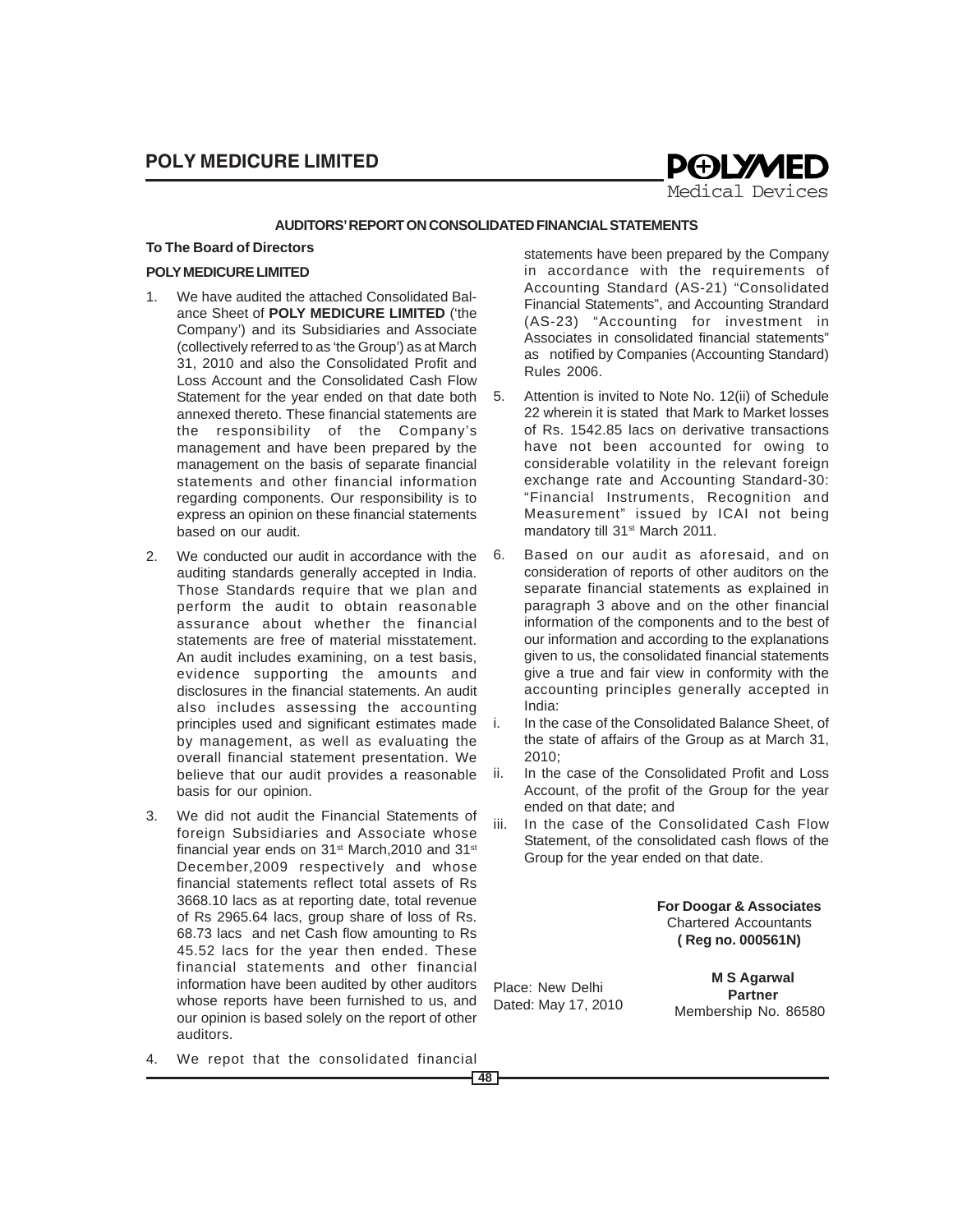

|                                                                                 | <b>Poly Medicure Limited</b><br>Consolidated Balance Sheet as at March 31, 2010 |          |                        |          | Medical Devices        |
|---------------------------------------------------------------------------------|---------------------------------------------------------------------------------|----------|------------------------|----------|------------------------|
|                                                                                 |                                                                                 |          |                        |          |                        |
|                                                                                 | <b>Schedule</b>                                                                 |          | As At<br>March 31,2010 |          | As At<br>March 31,2009 |
| <b>SOURCES OF FUNDS</b>                                                         |                                                                                 |          | Rupees in lacs         |          | <b>Rupees in lacs</b>  |
|                                                                                 |                                                                                 |          |                        |          |                        |
| <b>Shareholers Funds</b>                                                        |                                                                                 |          |                        |          |                        |
| <b>Share Capital</b>                                                            | 1<br>$\overline{2}$                                                             | 1,101.25 |                        | 550.63   |                        |
| Reserve & Surplus                                                               |                                                                                 | 4,945.69 | 6,046.94               | 4,246.57 | 4,797.20               |
| <b>Loan Funds</b>                                                               |                                                                                 |          |                        |          |                        |
| Secured Loans                                                                   | 3                                                                               |          | 3,286.59               |          | 3,633.44               |
|                                                                                 |                                                                                 |          |                        |          |                        |
| <b>Deferred tax Liability</b>                                                   |                                                                                 |          | 433.35                 |          | 369.25                 |
| <b>Minitority Interest</b>                                                      |                                                                                 |          | 16.66                  |          | 25.28                  |
| Total                                                                           |                                                                                 |          | 9,783.54               |          | 8,825.17               |
| <b>APPLICATION OF FUNDS</b>                                                     |                                                                                 |          |                        |          |                        |
| <b>Fixed Assets</b>                                                             |                                                                                 |          |                        |          |                        |
| Gross Block                                                                     | 4                                                                               | 9,872.78 |                        | 8,850.48 |                        |
| Less: Depreciation                                                              |                                                                                 | 3,537.00 |                        | 2.985.77 |                        |
| Net Block                                                                       |                                                                                 | 6,335.78 |                        | 5,864.70 |                        |
|                                                                                 |                                                                                 |          |                        |          |                        |
| Captial Work in Progress & Advances                                             |                                                                                 | 411.88   | 6,747.66               | 501.82   | 6,366.52               |
| Goodwill                                                                        |                                                                                 |          | 30.67                  |          | 30.67                  |
| <b>Investments</b>                                                              | 5                                                                               |          | 188.78                 |          | 134.19                 |
| <b>Current Assets, Loans and Advances</b>                                       |                                                                                 |          |                        |          |                        |
| Inventories                                                                     | 6                                                                               | 2,175.12 |                        | 1,440.07 |                        |
| <b>Sundry Debots</b>                                                            | 7                                                                               | 2,231.15 |                        | 1,806.09 |                        |
| Cash and Bank Balances                                                          | 8                                                                               | 111.26   |                        | 78.63    |                        |
| <b>Other Current Assets</b>                                                     | 9                                                                               | 109.30   |                        | 113.51   |                        |
| Loans and Advances                                                              | 10                                                                              | 1,071.98 |                        | 676.51   |                        |
|                                                                                 |                                                                                 | 5,698.81 |                        | 4,114.81 |                        |
| <b>Less: Current Liabilities &amp; Provisions</b>                               |                                                                                 |          |                        |          |                        |
| <b>Current Liabilities</b>                                                      | 11                                                                              | 2,446.94 |                        | 1,559.86 |                        |
| Provisions                                                                      | 12                                                                              | 435.44   |                        | 266.86   |                        |
|                                                                                 |                                                                                 | 2,882.38 |                        | 1,826.71 |                        |
| <b>Net Current Assets</b>                                                       |                                                                                 |          | 2,816.43               |          | 2,288.09               |
| <b>Miscellaneous Expenditure</b><br>(to the extent not written off or adjusted) | 13                                                                              |          |                        |          | 5.70                   |
| <b>Total</b>                                                                    |                                                                                 |          | 9,783.54               |          | 8,825.17               |
| <b>Significant Accounting Policies</b>                                          | 21                                                                              |          |                        |          |                        |
| <b>Notes on Accounts</b>                                                        | 22                                                                              |          |                        |          |                        |

**The Schedules referred to above form an integral part of the Balance Sheet**

**As per our report of even date annexed For DOOGAR & ASSOCIATES** (Reg No. 000561N)

#### Chartered Accountants **For and on behalf of the Board of Directors**

| M.S. Agarwal                         | D.R. Mehta                                 | Himanshu Baid                      |
|--------------------------------------|--------------------------------------------|------------------------------------|
| Partner                              | Chairman                                   | <b>Managing Director</b>           |
| Membership No. 86580                 | DIN: 01067895                              | DIN: 00014008                      |
| Place: New Delhi<br>Date: 17.05.2010 | J.K. Oswal<br>AVP (Finance)<br>$\sqrt{49}$ | Brahm Prakash<br>Company Secretary |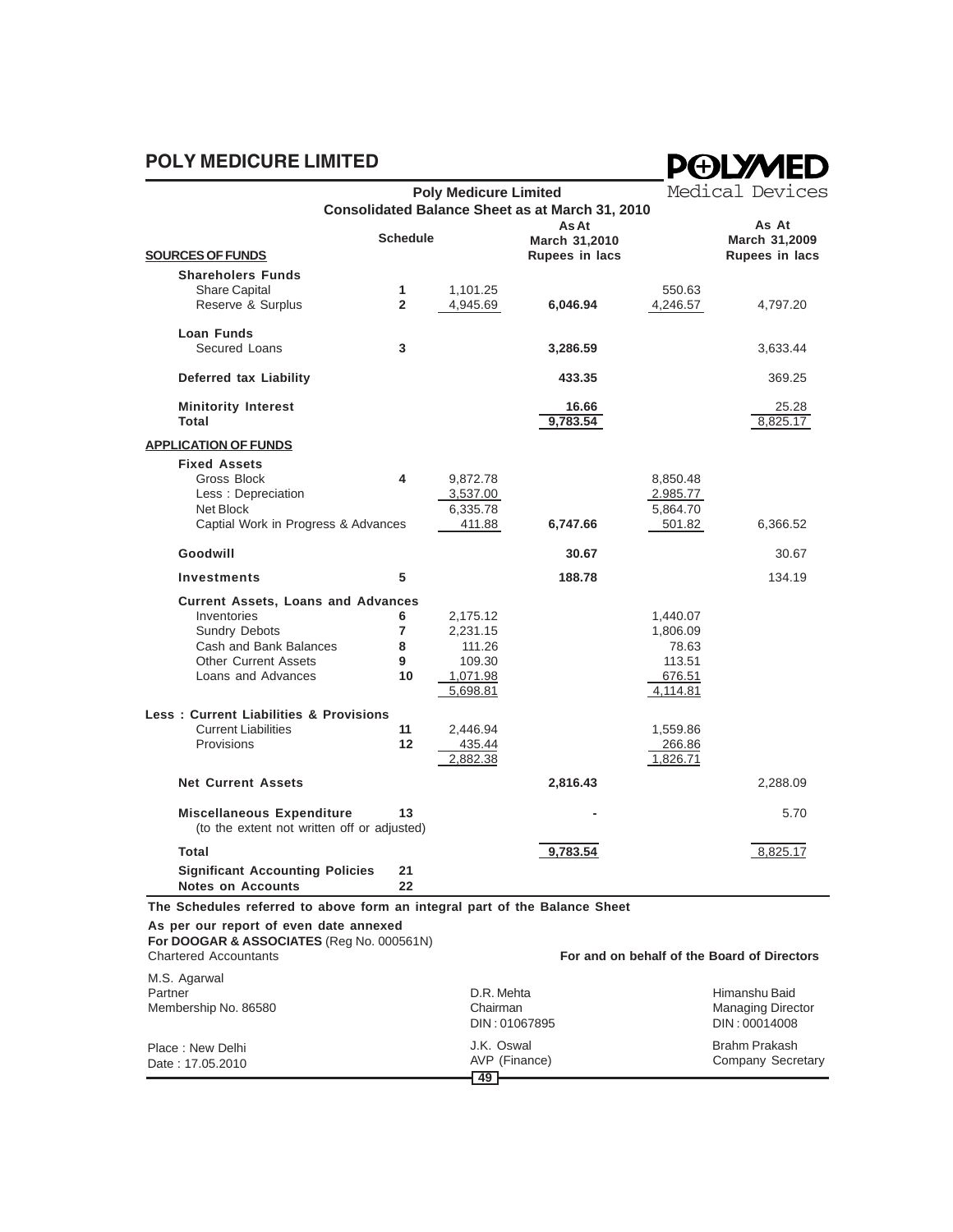

|                                                                        |    |                              |                    |           | 77                 |
|------------------------------------------------------------------------|----|------------------------------|--------------------|-----------|--------------------|
|                                                                        |    | <b>Poly Medicure Limited</b> |                    |           | Medical Devices    |
| Consolidated Profit and Loss Account for the year ended March 31, 2010 |    |                              |                    |           |                    |
|                                                                        |    |                              | For the Year ended |           | For the Year ended |
|                                                                        |    |                              | March 31, 2010     |           | March 31, 2009     |
| <b>INCOME</b>                                                          |    |                              | Rupees in lacs     |           | Rupees in lacs     |
| Gross Sales and Operating Revenues                                     | 14 | 13,884.65                    |                    | 11,383.96 |                    |
| Less: Excise Duty<br>Other Income                                      | 15 | 165.57                       | 13,719.08          | 161.60    | 11,222.35          |
| Increase in Stocks                                                     | 16 |                              | 52.90<br>40.23     |           | 64.48<br>48.91     |
|                                                                        |    |                              | 13,812.21          |           | 11,335.75          |
| <b>EXPENDITURE</b>                                                     |    |                              |                    |           |                    |
| Material & Manufacturing Expenses                                      | 17 |                              | 7,056.32           |           | 5,908.46           |
| Employees' remuneration & benefits                                     | 18 |                              | 2,203.69           |           | 1,721.98           |
| Administrative & Selling Expenses                                      | 19 |                              | 1,654.14           |           | 1,913.72           |
| Interest & Finance Charges                                             | 20 |                              | 413.30             |           | 480.21             |
| Depreciation & Amortisation                                            | 4  |                              | 783.20             |           | 671.76             |
| Deferred Revenue Expenditure written off 13                            |    |                              | 5.70               |           | 5.70               |
|                                                                        |    |                              | 12,116.35          |           | 10.701.84          |
| Share of profit from associate                                         |    |                              | 58.63              |           | 26.50              |
| Profit before taxation                                                 |    |                              | 1,754.48           |           | 660.41             |
| Provision for Income Tax                                               |    |                              |                    |           |                    |
| -Current Tax (Minimum Alternative Tax)                                 |    | 309.86                       |                    | 74.82     |                    |
| -Tax adjustment for earlier year (net)                                 |    | (15.70)                      |                    | (22.04)   |                    |
|                                                                        |    |                              |                    | 8.00      |                    |
| -Fringe Benefits Tax                                                   |    |                              |                    |           |                    |
| -Deferred Tax                                                          |    | 64.10                        |                    | 85.92     |                    |
| -Minimum Aternative Tax Credit Entitlement                             |    | (177.95)                     | 180.31             | (74.82)   | 71.88              |
| Net Profit after tax                                                   |    |                              | 1,574.18           |           | 588.53             |
| Add : Loss attributable to Minority interest                           |    |                              | 5.72               |           | 7.63               |
|                                                                        |    |                              | 1,579.90           |           | 596.16             |
| Balance brought forward from last year                                 |    |                              | 645.27             |           | 510.16             |
| Balance available for appropriation                                    |    |                              | 2,225.17           |           | 1,106.32           |
| Transfer to General Reserve                                            |    |                              | 500.00             |           | 300.00             |
| Proposed Dividend                                                      |    |                              | 275.31             |           | 137.66             |
| Tax on Proposed Dividend                                               |    |                              | 46.79              |           | 23.39              |
| Balance carried to Balance Sheet                                       |    |                              | 1,403.07           |           | 645.27             |
|                                                                        |    |                              | 2,225.17           |           | 1,106.32           |
| Earnings per share (In Rupees) Refer note no. 7                        |    |                              |                    |           |                    |
| Basic & Diluted (pre-bonus)                                            |    |                              | 28.70              |           | 10.84              |
| Basic & Diluted (post-bonus)                                           |    |                              | 14.35              |           | 5.42               |
| <b>Significant Accounting Policies</b>                                 | 21 |                              |                    |           |                    |
| Notes to Accounts                                                      | 22 |                              |                    |           |                    |

**The Schedules referred to above form an integral part of the Profit & Loss Account**

**As per our report of even date annexed For** DOOGAR & ASSOCIATES (Reg No.000561N)

| <b>Chartered Accountants</b> | For and on behalf of the Board of Directors |
|------------------------------|---------------------------------------------|
| .                            |                                             |

|               | Himanshu Baid            |
|---------------|--------------------------|
| Chairman      | <b>Managing Director</b> |
| DIN: 01067895 | DIN: 00014008            |
| J.K. Oswal    | Brahm Prakash            |
| AVP (Finance) | Company Secretary        |
| 50            |                          |
|               | D.R. Mehta               |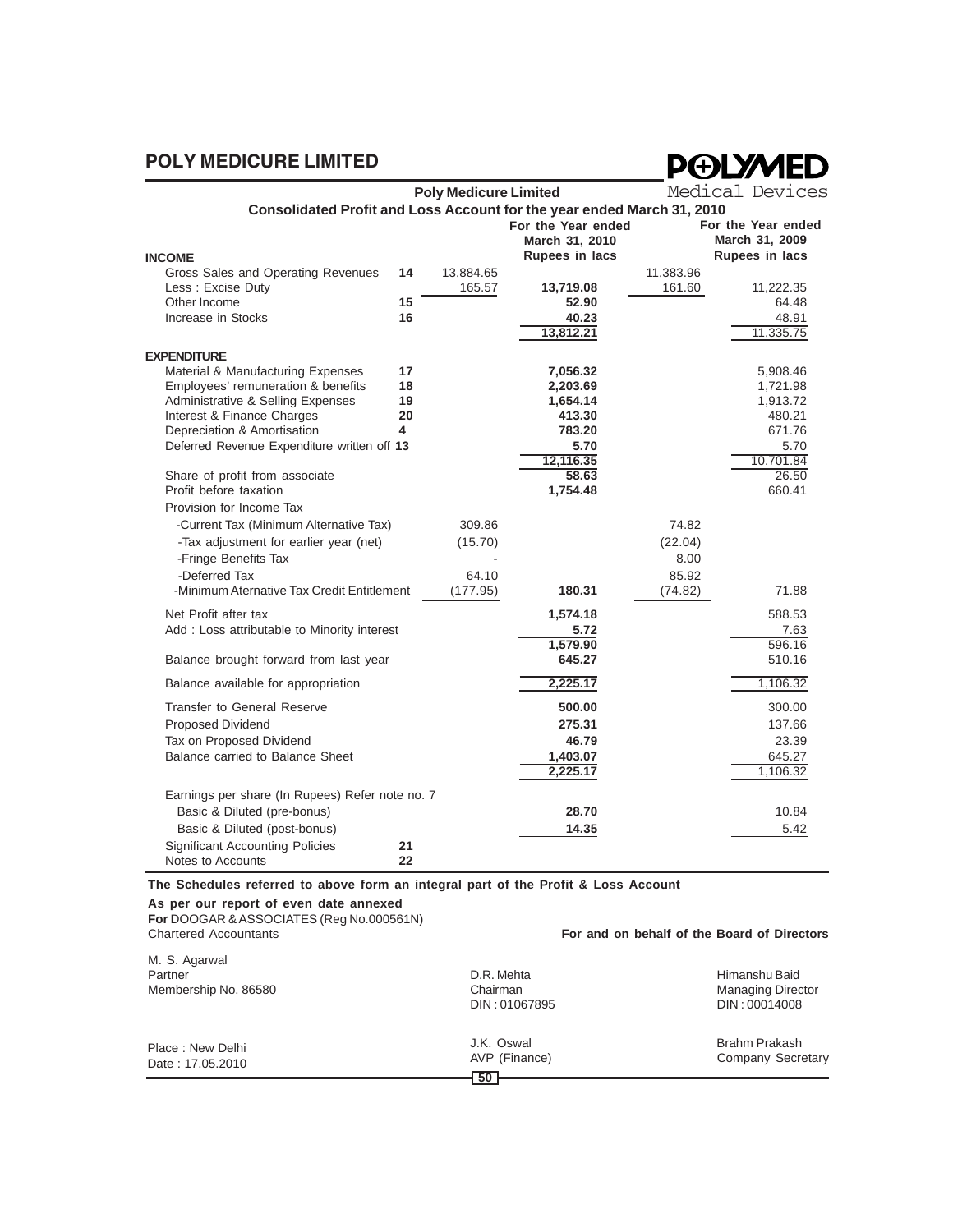

Medical Devices

| <b>Poly Medicure Limited.</b>                         |            |
|-------------------------------------------------------|------------|
| Consolidated Cash Flow Statement as at March 31, 2010 |            |
| For the year ended March 31 2010                      | <b>For</b> |

| A Cash flow from operating activities                                                                                                                                                                                                                                                                                                              | For the year ended March 31,2010<br>Rupees in lacs                                           | For the year ended March 31,2009<br>Rupees in lacs                              |
|----------------------------------------------------------------------------------------------------------------------------------------------------------------------------------------------------------------------------------------------------------------------------------------------------------------------------------------------------|----------------------------------------------------------------------------------------------|---------------------------------------------------------------------------------|
| Profit before Taxation and Extraordinary/Prior Period items                                                                                                                                                                                                                                                                                        | 1,754.51                                                                                     | 660.41                                                                          |
| Adjustments for:<br>Depreciation<br>Share in income of Associates<br>Deferred Revenue Expenditure<br>Loss on Sold/Discarded Fixed Assets<br>Unrealised foreign exchange fluctuations<br>Foreign currency monerary item<br>Advances and Bad Debts Writen Off<br>Provision for Doubtful Debts<br>Interest/finance charges (Net)<br>Interest received | 783.20<br>(58.63)<br>5.70<br>15.41<br>(13.54)<br>24.23<br>13.15<br>14.47<br>413.30<br>(7.26) | 674.76<br>(28.50)<br>5.70<br>0.35<br>(9.82)<br>6.81<br>8.92<br>480.21<br>(7.44) |
| Other adjustment including minority                                                                                                                                                                                                                                                                                                                | (6.91)                                                                                       |                                                                                 |
| Operating profit before working capital changes                                                                                                                                                                                                                                                                                                    | 2,937.62                                                                                     | 1,793.42                                                                        |
| Movements in working Capital<br>(Increase)/Decrease in Inventory<br>(Increase)/Decrease in sundry debtors<br>(Increase)/Decrease in Loans and Advances<br>Increase/(Decrease) in current liabilities<br>Increase/(Decrease) in Provisions                                                                                                          | (735.05)<br>(412.77)<br>(244.56)<br>845.33<br>7.53                                           | (93.52)<br>(496.09)<br>(40.76)<br>257.00<br>20.29                               |
| Cash generated from operations                                                                                                                                                                                                                                                                                                                     | 2,398.10                                                                                     | 1,440.33                                                                        |
| Taxes (Paid)<br>Net cash provided by operating activities<br><b>B</b> Cash flows from investing activities                                                                                                                                                                                                                                         | (272.49)<br>2,125.61                                                                         | (78.88)<br>1,361.45                                                             |
| Purchase of Fixed Assets<br>Proceeds of Sale of Fixed Assets<br>Sale/(purchase) of Investments<br>Interest received                                                                                                                                                                                                                                | (1, 207.22)<br>7.09<br>3.38                                                                  | (1, 103.41)<br>12.26<br>352.58<br>7.44                                          |
| Net cash used in investing activities                                                                                                                                                                                                                                                                                                              | (1, 196.74)                                                                                  | (731.14)                                                                        |
| C Cash flows from financing activities<br>Proceeds from Long Term Loan<br>Deferred Payment Credit<br>Unsecured Loan<br>Increase/(Decrease) in Cash/Export Credit<br>Dividend Paid                                                                                                                                                                  | 125.12<br>(465.12)<br>(137.13)                                                               | 324.82<br>(52.65)<br>(500.00)<br>218.94<br>(137.09)                             |
| Dividend Tax Paid<br>Vehicle Loans Taken/(Repaid)<br>Interest/finance charges Paid<br>Net cash (used in) provided by financing activities                                                                                                                                                                                                          | (23.39)<br>17.58<br>(413.30)<br>(896.24)                                                     | (23.39)<br>14.80<br>(470.81)<br>(625.39)                                        |
| Net (decrease)/increase in cash and cash equivalents                                                                                                                                                                                                                                                                                               | 32.63                                                                                        | 4.92                                                                            |
| Cash and cash equivalents at the beginning of the period<br>Cash and cash equivalents at the end of the period                                                                                                                                                                                                                                     | 78.63<br>111.26                                                                              | 73.71<br>78.63                                                                  |

1. The cash flow statement has been prepared as per the indirect method as set out in the Accounting standard (AS-3) on "Cash Flow Statements" issued by the Institute of Chartered Accountants of India and it complies with the clause 32 of the Listing Agreement.

2. Previous year's figures have been regrouped wherever necessary to conform to this year's classification.

3. Negative figures have been shown in brackets.

| As per our report of even date annexed<br>For DOOGAR & ASSOCIATES (Reg No.000561N)<br><b>Chartered Accountants</b><br>M. S. Agarwal |                                         | For and on behalf of the Board of Directors                |
|-------------------------------------------------------------------------------------------------------------------------------------|-----------------------------------------|------------------------------------------------------------|
| Partner<br>Membership No. 86580                                                                                                     | D.R. Mehta<br>Chairman<br>DIN: 01067895 | Himanshu Baid<br><b>Managing Director</b><br>DIN: 00014008 |
| Place: New Delhi<br>Date: 17.05.2010                                                                                                | J.K. Oswal<br>AVP (Finance)<br>51       | <b>Brahm Prakash</b><br>Company Secretary                  |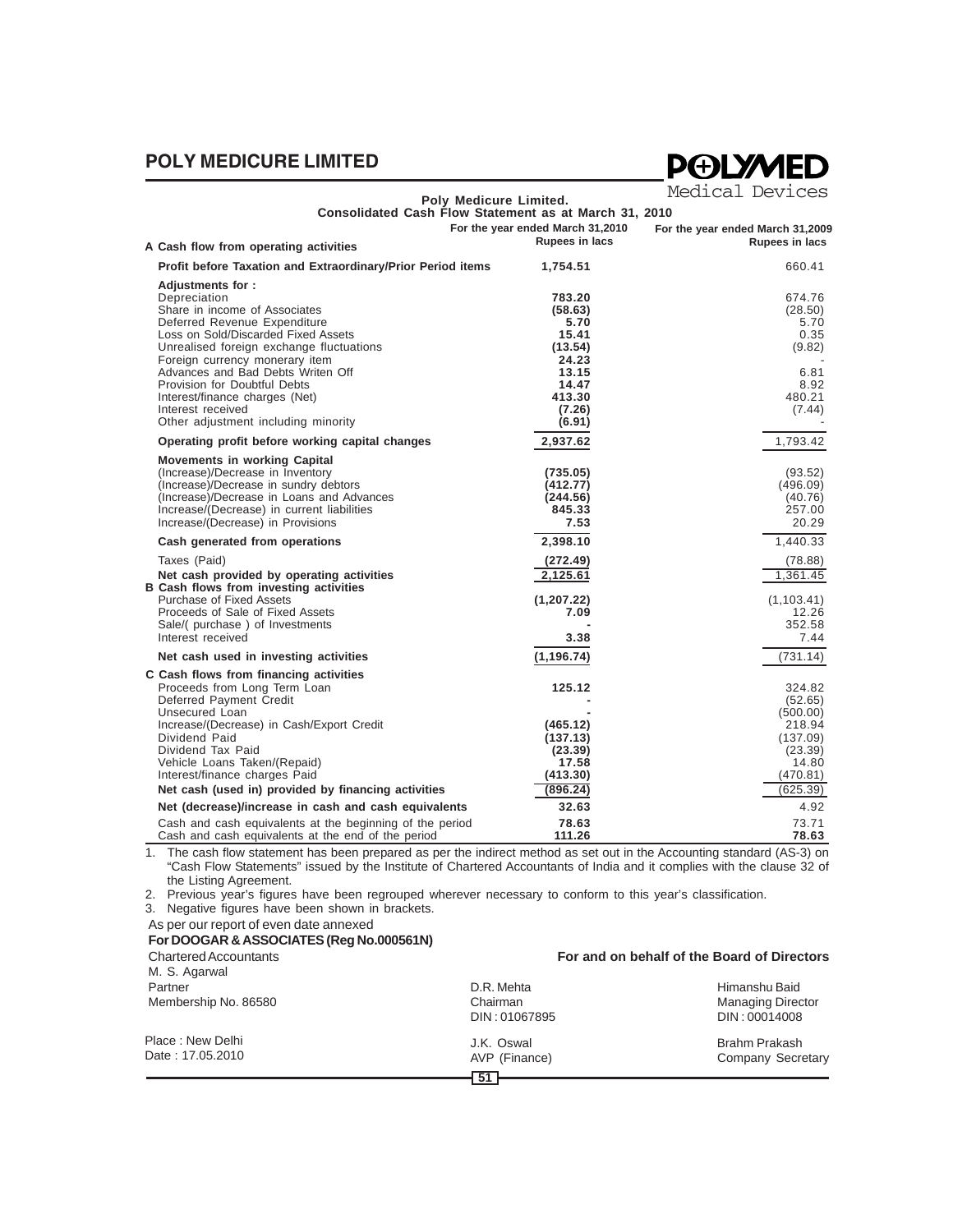**Issued, Subscribed and Paid up**



lacs

**1,101.25** 550.63

#### **Poly Medicure Limited Consolidated Schedules forming part of the Balance Sheet as at March 31, 2010**

10,906,250 ( 55,06,250) Equity Shares of Rs.10 each 1,090.63 550.63

|                                                    | As At          | As At                 |
|----------------------------------------------------|----------------|-----------------------|
|                                                    | March 31,2010  | March 31,2009         |
| Schedule: 1<br><b>Share Capital</b>                | Rupees in lacs | <b>Rupees in lacs</b> |
| Authorised                                         |                |                       |
| 150,00,000 (90,00,000) Equity Shares of Rs.10 each | 1.500.00       | 900.00                |

Share Pending Allotment 10.62 **1,101.25** - 550.63

Note : (a) Out of above, 5506250 Equity Shares of Rs. 10/- each have been Issued as bonus shares by capitalisation of Securities Premium Account of Rs. 102.00 lacs

and General Reserves of Rs. 448.63 lacs (b) Shares pending allotment represents Bonus Shares (106250) of Rs. 10/-each

to be alloted, pending approval from Bombay Stock Exchange

Refer Note No. 3<br>Schedule: 2 **Schedule : 2 Reserves & Surplus Capital Reserve** Surplus on re-issue of forfieted shares **13.19** 13.19 13.19 Application money paid on Preferntial Warrants issued to promoters forfieted **33.79** 33.79 **Securities Premium Account** 102.00 102.00 102.00 **Less : Utilised for issued of Bonus Shares** 102.00 102.00 102.00 **General Reserve** Balance as per last Balance sheet 3,300 3,300 3,000.00 Less: Utilised for issue of Bonus Shares 448.63 2,851.37 3,000.00 Amount transferred from Profit & Loss Account  $\qquad 500.00$   $\qquad 3,351.37$   $\qquad 300.00$  3,300.00 Foreign currency monetary item translation difference account<br>
Foreign currency fluctuation reserve the serve account **102.78** 157.54 157.54 Foreign currency fluctuation reserve **102.78** 157.54 **Profit & Loss Account** Balance as per Profit & Loss Account **1,403.08 1,403.08** 645.27 Share in reserves in Associates **19.02** 19.02 **4,945.69** 4,246.57 **Schedule : 3 Secured Loans Term Loans from Bank** Rupee Loan **1,494.06** 1,422.62 Add : Interest accured & due 14.20 **1,508.26** 14.19 1,436.81 Foreign Currency Loan 801.38 1,218.47 Add : Interest accured & due 4.40 **805.78** 9.40 1,227.87 **Current Account Overdraft** 450.00 Add : Interest accured & due 1.33 **451.33 Cash / Export Credit Loan** From Bank **484.56** 949.68 **Other loans** Vehicle Loans **36.66** 19.07 **3,286.59** 3,633.44

*Notes :*

1 Term Loans from State Bank of India are secured by way of first charge over entire fixed assets both present & future including<br>equitable mortgage of factory land & buildings and are further secured by way of extension o

2 Cash/Export credit limits from State Bank of India are secured by way of first charge both present & future on the company's<br>entire stock of Raw materials, stores spares, Stock in process, Finished goods etc.lying in fac

*4 Term Loans repayable within one year Rs. 870.85 lacs ( previous year 858.03 lacs) 5 Vehicle Loans repayable within one year Rs. 14.47 lacs ( previous year 5.89 lacs)*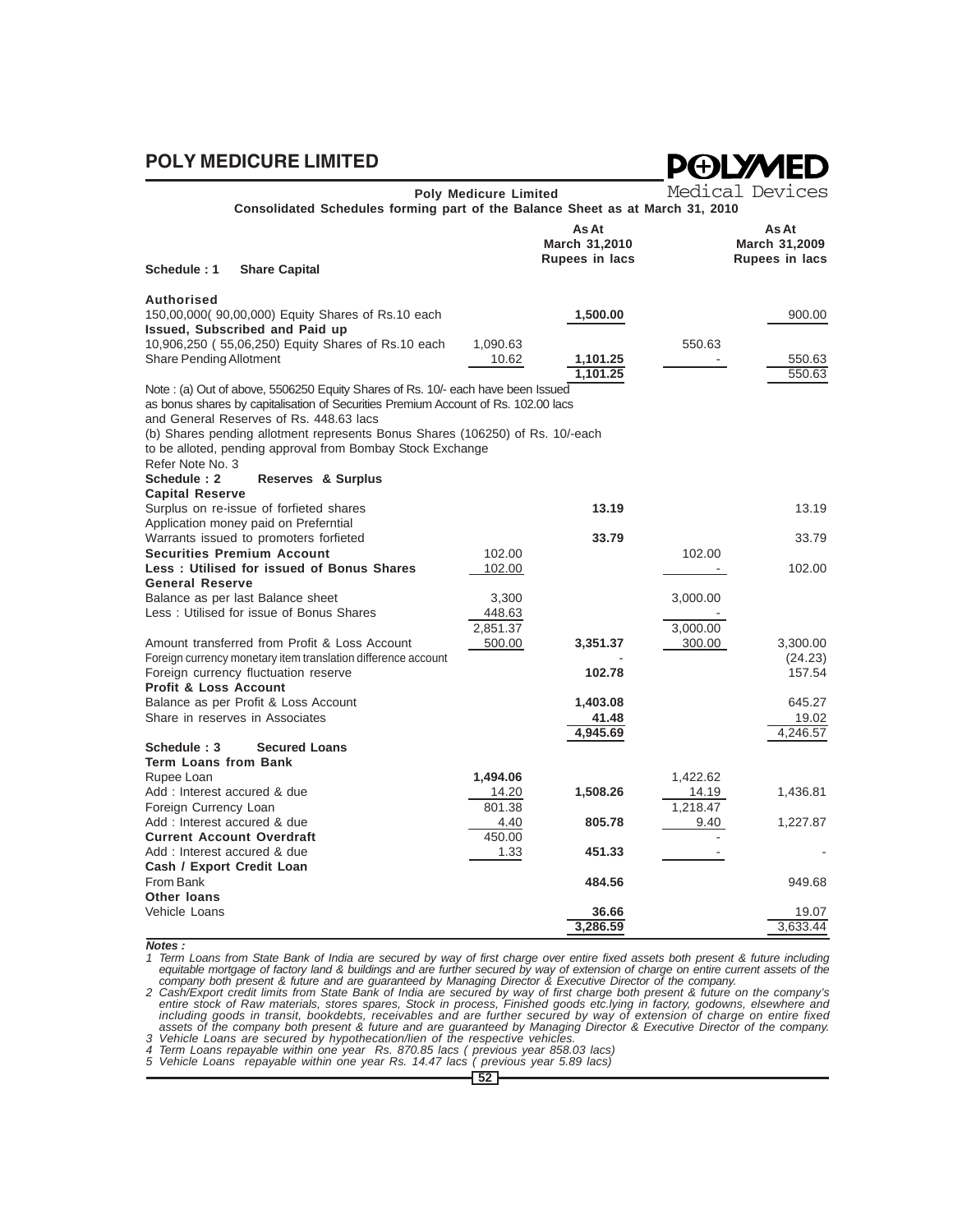| <b>POLY MEDICURE LIMITED</b>                                           |                        |             |                    |          |                                                  |                 |                                  |                        | POUVALE               |                                         |
|------------------------------------------------------------------------|------------------------|-------------|--------------------|----------|--------------------------------------------------|-----------------|----------------------------------|------------------------|-----------------------|-----------------------------------------|
|                                                                        |                        |             |                    |          |                                                  |                 |                                  |                        | Medical Devices       |                                         |
| SCHEDULE: 4                                                            | FIXED ASSETS           |             |                    |          |                                                  |                 |                                  |                        | Amount Rupees in lacs |                                         |
| <b>Particulars</b>                                                     |                        | Gross Block |                    |          |                                                  |                 | <b>Depreciation/Amortisation</b> |                        | <b>Net Block</b>      |                                         |
|                                                                        | March 31 2009<br>As at | Additions   | Sales/             | As at    | adjustments March 31 2010 March 31 2009<br>Up to | For the<br>Year | adjusments<br>On Sales/          | March 31 2010<br>Up to | As at                 | ta<br>March 31 2010 March 31,2009<br>45 |
| Tangible Assets                                                        |                        |             |                    |          |                                                  |                 |                                  |                        |                       |                                         |
| Freehold Land                                                          | 248.37                 |             |                    | 248.37   |                                                  |                 |                                  |                        | 248.37                | 248.37                                  |
| Lease hold Land                                                        | 72.00                  |             |                    | 72.00    | 2.39                                             | 0.73            |                                  | 3.12                   | 68.88                 | 69.61                                   |
| Building                                                               | 1,738.22               |             |                    | 1,738.22 | 222.41                                           | 57.48           |                                  | 279.89                 | 1,458.33              | 1.515.81                                |
| Plant & Machinery                                                      | 6,322.95               | 971.27      | 268.04             | 7,026.17 | 2,601.26                                         | 636.09          | 228.24                           | 3,009.11               | 4,017.07              | 3,721.69                                |
| Furniture & Fixtures                                                   | 88.82                  | 11.22       | (See note 3 below) | 100.04   | 43.01                                            | 5.08            |                                  | 48.09                  | 51.95                 | 45.81                                   |
| Office Equipment                                                       | 167.17                 | 9.32        | 0.27               | 176.22   | 73.80                                            | 15.56           | 0.01                             | 89.35                  | 86.86                 | 93.36                                   |
| Vehicles                                                               | 150.25                 | 53.84       | 6.54               | 197.55   | 33.71                                            | 14.88           | 3.73                             | 44.86                  | 152.69                | 116.54                                  |
| Intangible Assets                                                      |                        |             |                    |          |                                                  |                 |                                  |                        |                       |                                         |
| Software                                                               | 31.70                  | 15.50       |                    | 47.20    | 6.14                                             | 11.72           |                                  | 17.86                  | 29.34                 | 25.56                                   |
| Long Term deferred Expensess 196.82                                    |                        |             |                    | 196.82   |                                                  | 34.95           |                                  | 34.95                  | 161.87                | 196.82                                  |
| Patent & Trade Marks                                                   | 31.00                  | 39.19       |                    | 70.19    | 3.05                                             | 6.72            |                                  | 9.76                   | 60.43                 | 27.95                                   |
| <b>Total</b>                                                           | 9,047.30               | 1,100.33    | 274.85             | 9,872.78 | 2,985.77                                         | 783.20          | 231.98                           | 3,537.00               | 6,335.79              | 6,061.52                                |
| Capital Work in Progress                                               |                        |             |                    |          |                                                  |                 |                                  |                        |                       |                                         |
| Building                                                               |                        |             |                    |          |                                                  |                 |                                  |                        | 34.32                 |                                         |
| (Including capital advances NIL, previous year NIL)                    |                        |             |                    |          |                                                  |                 |                                  |                        |                       |                                         |
| Plant and Machinery                                                    |                        |             |                    |          |                                                  |                 |                                  |                        |                       |                                         |
| (Including capital advances Rs. 73.66 lacs, previous year 115.41 lacs) |                        |             |                    |          |                                                  |                 |                                  |                        | 208.98                | 164.57                                  |
| Patents & Trade Marks                                                  |                        |             |                    |          |                                                  |                 |                                  |                        | 168.58                | 140.43                                  |
| Grand Total<br>Total                                                   |                        |             |                    |          |                                                  |                 |                                  |                        | 411.88<br>6,747.67    | 305.00<br>6,366.52                      |
| Previous year                                                          | 7,557.16               | ,312.93     | 19.62              | 8,850.48 | 2,318.02                                         | 674.76          | 7.01                             | 2,985.77               | 6,366.52              |                                         |

2. Borrowing cost capitalised during the year under Plant & Machinery Rs. NIL (previous year 825596)<br>3. Indudes Rs. 206.75 lacs representing Plant & Machinery depreciated up to 95% till the beginning of year and discarded/ 3. Includes Rs. 206.75 lacs representing Plant & Machinery depreciated up to 95% till the beginning of year and discarded/written off. 2. Borrowing cost capitalised during the year under Plant & Machinery Rs. NIL (previous year 825596)

1. Gross block of Vehicles include Rs. 84.20 lacs, (previous year Rs. 41.60 lacs) taken on finance lease.

1. Gross block of Vehicles include Rs. 84.20 lacs, (previous year Rs. 41.60 lacs) taken on finance lease.

ices **POLYMED** Medical Devices

**Previous year 7,557.16 1,312.93 19.62 8,850.48 2,318.02 674.76 7.01 2,985.77 6,366.52** Previous year

 **Note:**

Note:

**53**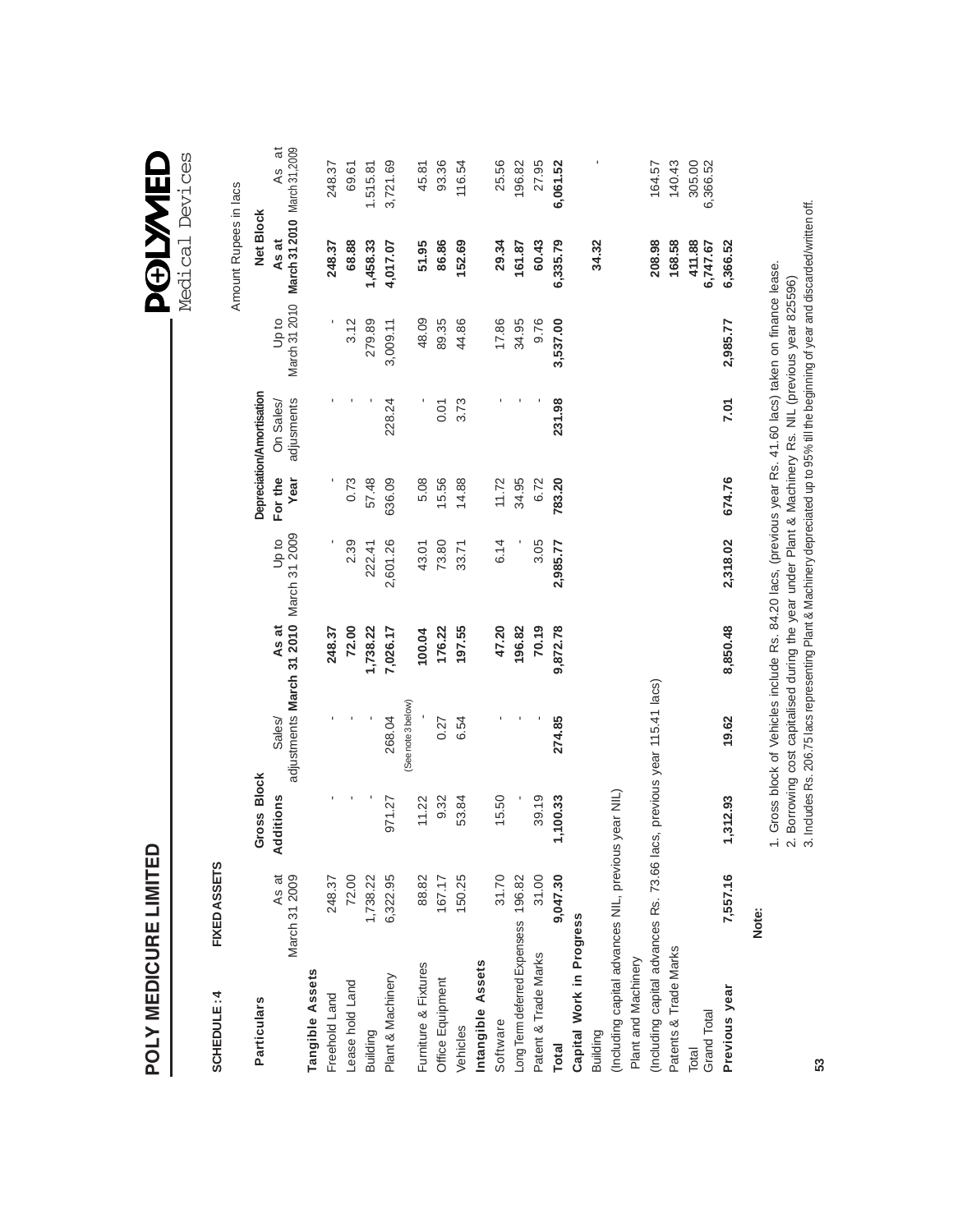

|                                                                                                              | As At                           | As At                                  |
|--------------------------------------------------------------------------------------------------------------|---------------------------------|----------------------------------------|
|                                                                                                              | March 31,2010<br>Rupees in lacs | March 31,2009<br><b>Rupees in lacs</b> |
| Schedule: 5<br><b>Investments</b>                                                                            |                                 |                                        |
| (Trade, Long Term)                                                                                           |                                 |                                        |
| Unquoted fully paid up equity shares of Associate                                                            |                                 |                                        |
|                                                                                                              |                                 |                                        |
| 19550(19550) shares of 100 L.E.<br>(Egyptian Pound) each in Ultra for                                        |                                 |                                        |
| Medical Products (U.M.I.C) S.A.E., Egypt                                                                     | 188.78                          | 134.19                                 |
|                                                                                                              |                                 |                                        |
|                                                                                                              | 188.78                          | 134.19                                 |
| Scheduled: 6<br><b>Inventories</b>                                                                           |                                 |                                        |
| (As taken, valued and certified by the management)                                                           |                                 |                                        |
| Raw Materials*                                                                                               | 1,460.27                        | 858.67                                 |
| <b>Packing Materials</b>                                                                                     | 163.47                          | 115.48                                 |
| Stores & Spares                                                                                              | 49.84                           | 28.21                                  |
| Work in Progress                                                                                             | 250.18                          | 212.58                                 |
| <b>Finished Goods</b>                                                                                        | 251.36                          | 225.14                                 |
|                                                                                                              | 2,175.12                        | 1,440.07                               |
| *Includes Goods in Transit Rs. 289.85 lacs, (previous year Rs. 26.71 lacs)                                   |                                 |                                        |
| Schedule: 7<br><b>Sundry Debtors</b>                                                                         |                                 |                                        |
| (Unsecured & considered good unless otherwise stated)                                                        |                                 |                                        |
| Less than six months (see notes below)<br>Considered good                                                    | 1,959.26                        | 1,675.74                               |
| More than six months                                                                                         |                                 |                                        |
| Considered good                                                                                              | 271.89                          | 130.35                                 |
| Considered doubtful                                                                                          | <u>26.45</u>                    | <u>16.92</u>                           |
|                                                                                                              | 2,257.60                        | 1,823.01                               |
| Less: Provision for Bad & doubtful debts                                                                     | 26.45                           | 16.92                                  |
|                                                                                                              | 2,231.15                        | 1,806.09                               |
| Notes:                                                                                                       |                                 |                                        |
| 1. Includes due from the firm in which one of the directors                                                  |                                 |                                        |
| and his relatives and executive directors of the company                                                     |                                 |                                        |
| are partners namely M/s Vitromed Healthcare Rs. 50.79 lacs                                                   |                                 |                                        |
| (previous year Rs 42.12 lacs)<br>Maximum amount outstanding Rs. 215.71 lacs, (previous year Rs. 107.02 lacs) |                                 |                                        |
| 2. Includes due from Associate namely Ultra For Medical Products (UMIC)                                      |                                 |                                        |
| Rs. 166.84 lacs (previous year Rs. 138.27 lacs)                                                              |                                 |                                        |
| Maximum amount outstanding Rs. 182.77 lacs, (previous year Rs. 138.27 lacs)                                  |                                 |                                        |
| Schedule: 8<br><b>Cash and Bank Balances</b>                                                                 |                                 |                                        |
| Cash in Hand                                                                                                 | 13.21                           | 6.15                                   |
| Cheques in transit                                                                                           | 6.65                            | 0.05                                   |
| Balance with Scheduled Banks:                                                                                |                                 |                                        |
| In Current Account                                                                                           | 37.55                           | 22.82                                  |
| [Includes Rs. 6.34 lacs, previous year 5.81 lacs in unclaimed dividend account]                              |                                 |                                        |
| In Fixed Deposits<br>[Pledged with bank Rs. 45.00 lacs (previous year Rs. 45.00 lacs)                        | 53.85                           | 49.61                                  |
| as lien against non fund limits]                                                                             |                                 |                                        |
|                                                                                                              | 111.26                          | 78.63                                  |
|                                                                                                              |                                 |                                        |
|                                                                                                              | 54                              |                                        |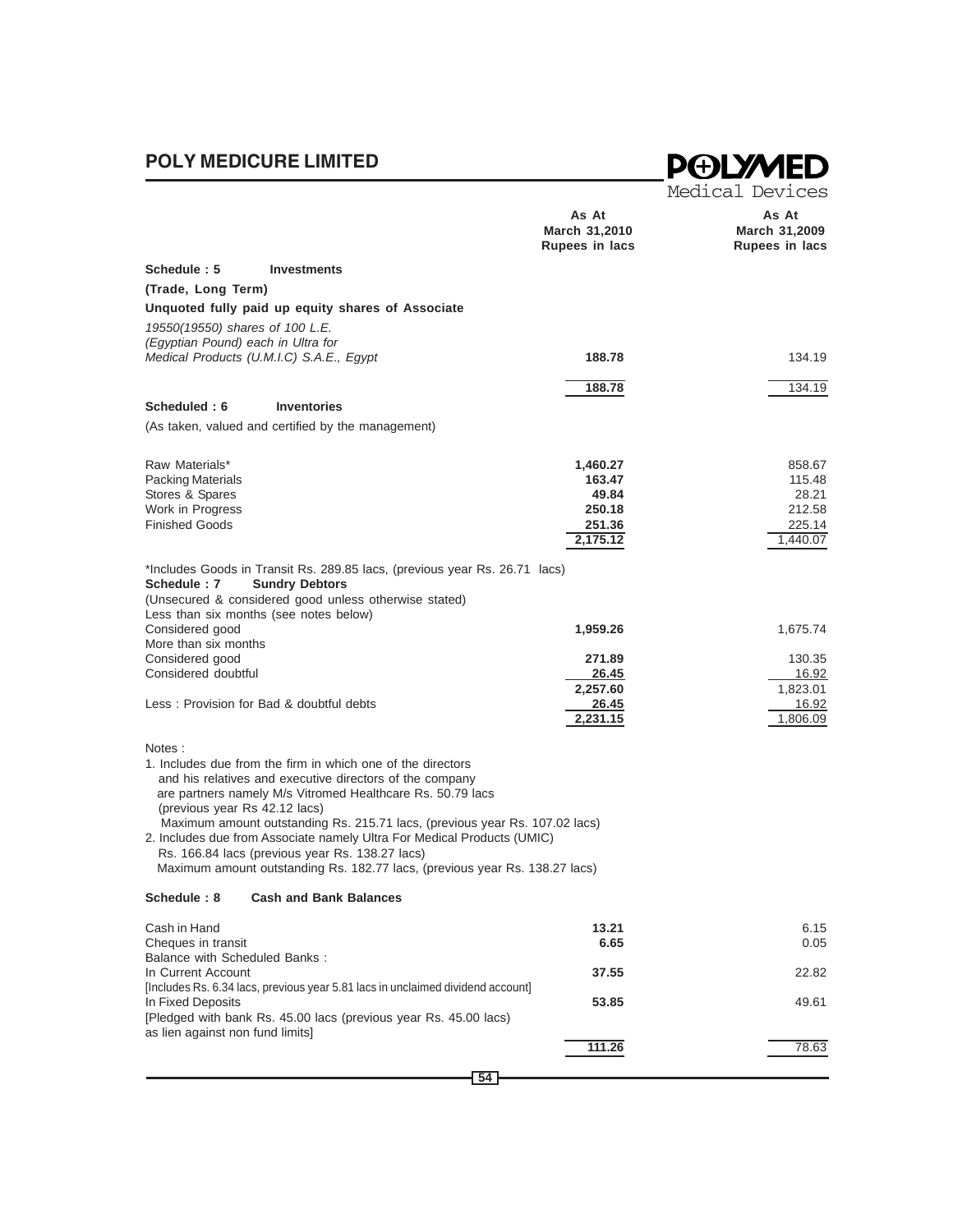

|                                                                          | As At<br>March 31,2010<br>Rupees in lacs | As At<br>March 31,2009<br>Rupees in lacs |
|--------------------------------------------------------------------------|------------------------------------------|------------------------------------------|
| <b>Other Current Assets</b><br>Schedule: 9                               |                                          |                                          |
| Export/Freight Incentives receivable                                     | 44.03                                    | 55.43                                    |
| Claims receivable                                                        |                                          | 0.50                                     |
| Interest accured on Bank Deposits                                        | 5.66                                     | 1.78                                     |
| Deposits with Government Departments                                     | 25.26                                    | 20.83                                    |
| Deposits with Others                                                     | 34.35                                    | 34.97                                    |
|                                                                          | 109.30                                   | 113.51                                   |
| <b>Loans &amp; Advances</b><br>Schedule: 10                              |                                          |                                          |
| (Unsecured & considered good unless otherwise stated)                    |                                          |                                          |
| Advances recoverable in cash or in kind or for value to be received*     |                                          |                                          |
| -Considered good                                                         | 376.32                                   | 235.18                                   |
| -Considered Doubtful                                                     | 2.51                                     |                                          |
|                                                                          | 378.83                                   | 235.18                                   |
| Less: Provision for doubtful advances                                    | 2.51                                     |                                          |
|                                                                          | 376.32                                   | 235.18                                   |
| <b>Balance with Excise</b>                                               | 333.95                                   | 242.27                                   |
| <b>Prepaid Expenses</b>                                                  | 31.87                                    | 25.48                                    |
| Advance tax/ Tax deducted at source/MAT Credit entitlement               | 329.84                                   | 173.57                                   |
| (net of provisions)                                                      |                                          |                                          |
|                                                                          | 1,071.98                                 | 676.51                                   |
| Schedule: 11<br><b>Current Liabilities</b>                               |                                          |                                          |
| <b>Sundry Creditors</b>                                                  |                                          |                                          |
| -Total outstanding dues to Micro, Small and Medium Enterprises           |                                          |                                          |
| (Refer note 5 of schedule 22)                                            |                                          |                                          |
| -Dues of Other creditors                                                 |                                          |                                          |
|                                                                          | 497.22                                   |                                          |
| -Acceptances<br>- Others                                                 |                                          | 184.23                                   |
|                                                                          | 1,221.83                                 | 928.72                                   |
| Advances from Customers                                                  | 300.60                                   | 118.65                                   |
| Security Deposits from Agents                                            | 54.15                                    |                                          |
| Unpaid dividend                                                          | 6.34                                     | 5.81                                     |
| <b>Other Liabilities</b>                                                 | 366.80                                   | 322.44                                   |
| (including due to directors Rs. 49.62 lacs, previous year Rs. 2.40 lacs) | 2,446.94                                 | 1,559.86                                 |
|                                                                          |                                          |                                          |
| Schedule: 12<br><b>Provisions</b>                                        |                                          |                                          |
| For Wealth Tax                                                           | 0.84                                     | 0.47                                     |
| For Gratuity                                                             | 73.57                                    | 68.21                                    |
| For Leave encashment                                                     | 38.93                                    | 37.13                                    |
| For Proposed dividend                                                    | 275.31                                   | 137.66                                   |
| For Tax on Proposed Dividend                                             | 46.79                                    | 23.39                                    |
|                                                                          | 435.44                                   | 266.86                                   |
| Schedule: 13<br><b>Miscellaneous Expenditure</b>                         |                                          |                                          |
| (To the extent not written off or adjusted)                              |                                          |                                          |
|                                                                          |                                          |                                          |
| Deferred Revenue Expenditure                                             | 5.70                                     | 11.39                                    |
| Less: Written off during the year                                        | 5.70                                     | 5.70                                     |
|                                                                          |                                          | 5.70                                     |
|                                                                          |                                          |                                          |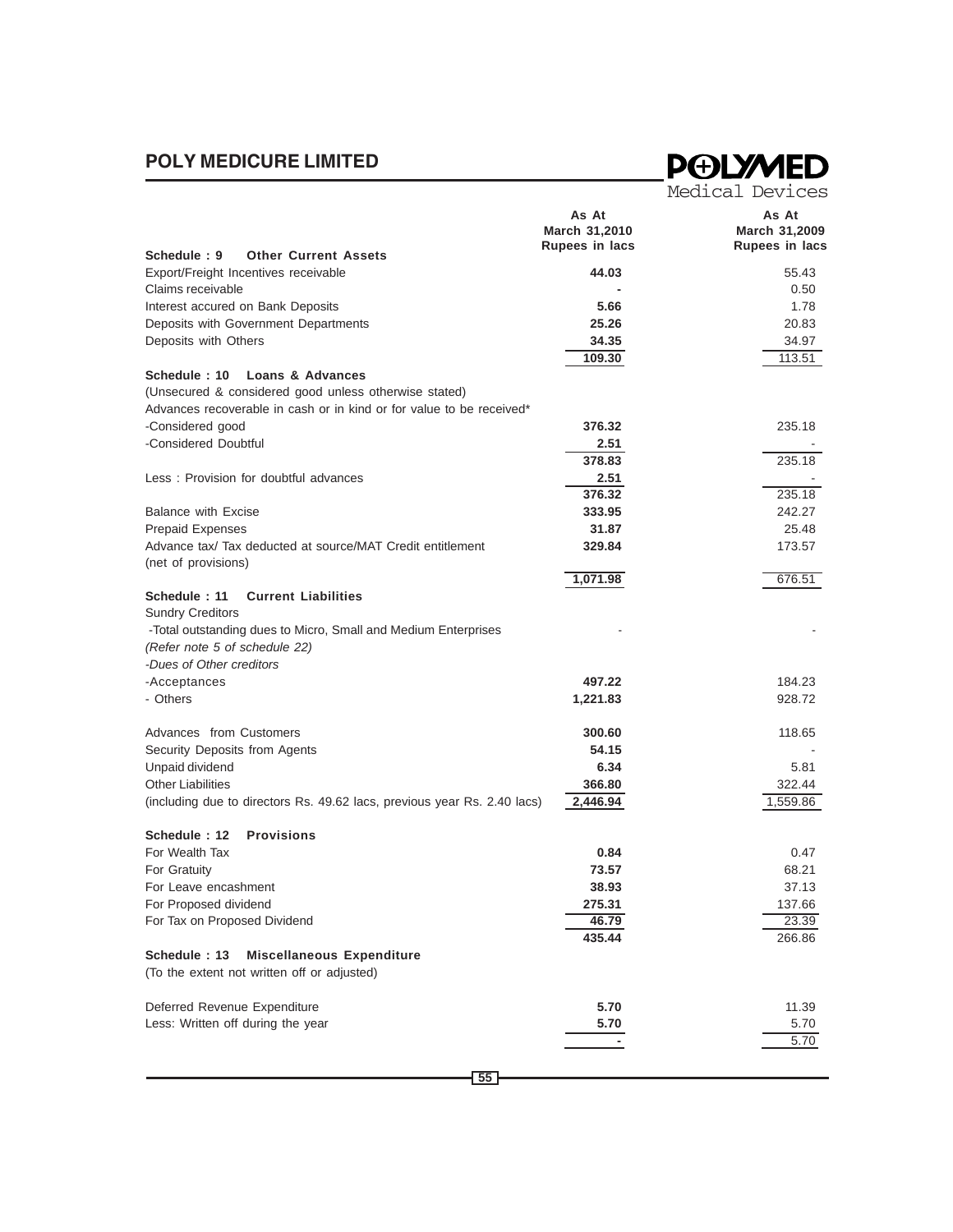

| Schedules forming part of the Profit and Loss Account for the Year ended March 31, 2010 | <b>Poly Medicure Limited</b> |                       |        | Medical Devices                            |
|-----------------------------------------------------------------------------------------|------------------------------|-----------------------|--------|--------------------------------------------|
| Schedule: 14 Sales and operating revenues                                               | Year ended March 31,2010     | <b>Rupees in lacs</b> |        | Year ended March 31,2009<br>Rupees in lacs |
| <b>Gross Sales</b>                                                                      |                              |                       |        |                                            |
| Sale of products                                                                        |                              | 13,525.85             |        | 11,052.51                                  |
| Sale of Trading materials                                                               |                              | 144.10                |        | 199.76                                     |
| Scrap Sales                                                                             |                              | 112.29                |        | 118.43                                     |
|                                                                                         |                              | 13,782.24             |        | 11,370.70                                  |
| <b>Operating Revenues</b>                                                               |                              |                       |        |                                            |
| <b>Export Incentives</b>                                                                |                              | 102.41                |        | 13.25                                      |
|                                                                                         |                              | 13,884.65             |        | 11,383.96                                  |
| Schedule: 15 Other Income                                                               |                              |                       |        |                                            |
| Interest received                                                                       |                              |                       |        |                                            |
| On Fixed Deposits (Gross Tax deducted at source Rs.0.57 lacs,                           |                              |                       |        |                                            |
| previous 0.87 lacs)                                                                     |                              | 5.58                  |        | 3.51                                       |
| Other (Gross, Tax deducted at souce Rs. NIL)                                            |                              | 1.68                  |        | 3.93                                       |
| Liabilities no longer required written back (net)                                       |                              | 17.49                 |        | 13.02                                      |
| Dividend from Associate (Gross, withholding tax Rs. NIL)                                |                              | 13.76                 |        | 15.10                                      |
| Commission received on sales/services                                                   |                              |                       |        | 16.88                                      |
| Miscellaneous Income                                                                    |                              | 14.38                 |        | 12.05                                      |
| Schedule: 16 Increase /(Decrease) in Stocks                                             |                              | 52.90                 |        | 64.48                                      |
| <b>Closing Stocks</b>                                                                   |                              |                       |        |                                            |
| <b>Finished Goods</b>                                                                   | 239.65                       |                       | 224.08 |                                            |
| Work in progress                                                                        | 234.13                       | 473.78                | 209.47 | 433.55                                     |
|                                                                                         |                              |                       |        |                                            |
| <b>Opening Stocks</b>                                                                   |                              |                       |        |                                            |
| <b>Finished Goods</b>                                                                   | 224.08                       |                       | 197.53 |                                            |
| Work in progress                                                                        | 209.47                       | 433.55                | 187.11 | 384.64                                     |
|                                                                                         |                              | 40.23                 |        | 48.91                                      |
| Schedule: 17 Material & Manufacturing Expenses                                          |                              |                       |        |                                            |
| <b>Raw Material Consumed</b>                                                            |                              | 4,087.51              |        | 3,429.67                                   |
| Packing Material Consumed                                                               |                              | 807.60                |        | 639.85                                     |
| Purchase of trading Material                                                            |                              | 103.72                |        | 137.91                                     |
| Stores, Spares & consumables                                                            |                              | 198.16                |        | 160.79                                     |
| Power & Fuel                                                                            |                              | 496.20                |        | 438.46                                     |
| <b>Job Work Charges</b>                                                                 |                              | 1,118.53              |        | 953.01                                     |
| Other manufacturing Expenses                                                            |                              | 20.89                 |        | 33.10                                      |
| Repairs to                                                                              |                              |                       |        |                                            |
| Plant & Machinery                                                                       | 179.50                       |                       | 89.34  |                                            |
| <b>Building</b>                                                                         | 18.44                        |                       | 8.28   |                                            |
| Others                                                                                  | 21.26                        | 219.20                | 14.20  | 111.82                                     |
| Excise duty on closing stock                                                            |                              | 4.51                  |        | 3.84                                       |
|                                                                                         |                              | 7,056.32              |        | 5,908.46                                   |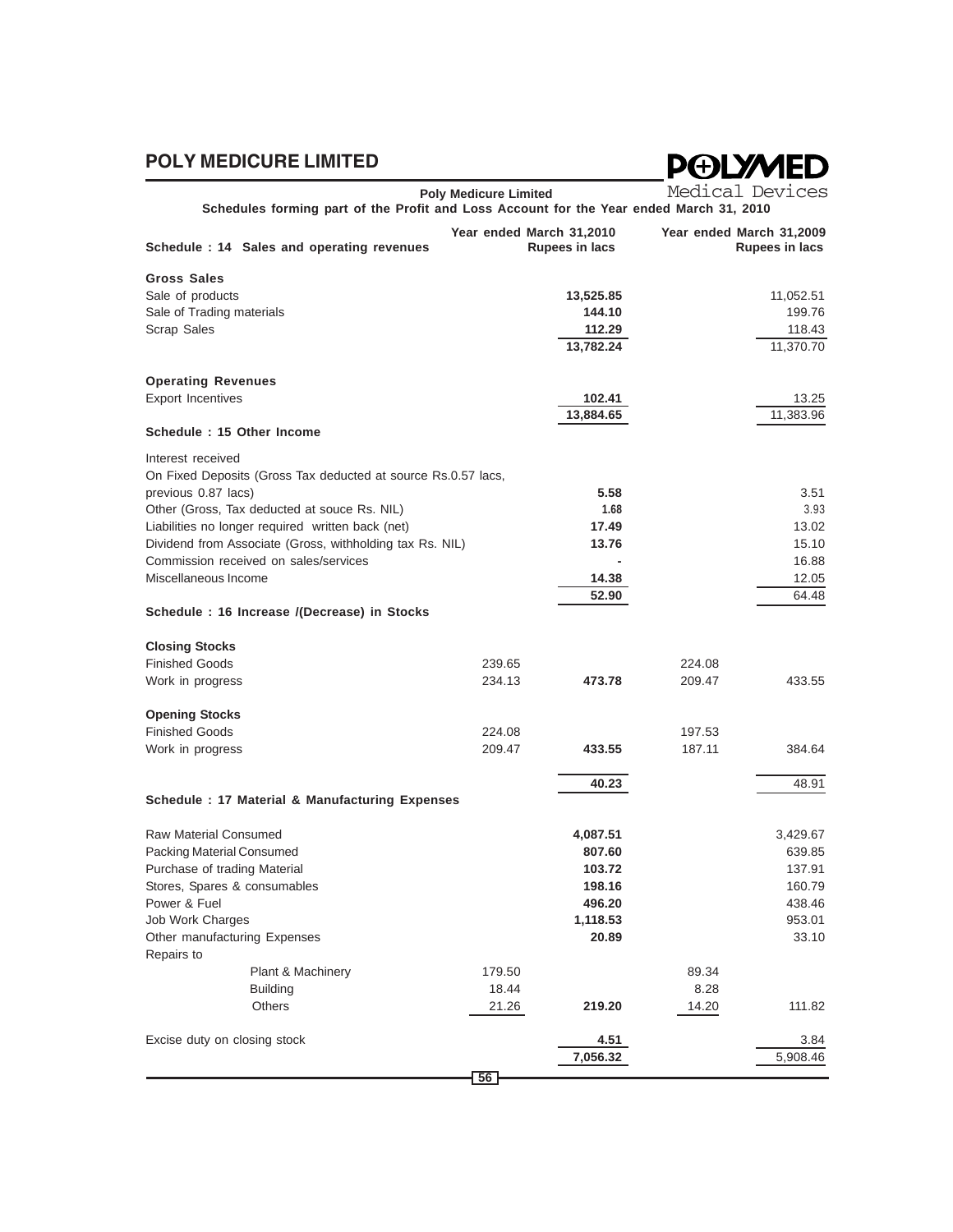

|                                                                        |                          | Medical Devices          |
|------------------------------------------------------------------------|--------------------------|--------------------------|
|                                                                        | Year ended March 31,2010 | Year ended March 31,2009 |
|                                                                        | <b>Rupees in lacs</b>    | <b>Rupees in lacs</b>    |
| Schedule: 18 Employees' Remuneration & Benefits                        |                          |                          |
| Salary, Wages, Allowances and Bonus                                    | 1,884.24                 | 1,484.01                 |
| Director's Remuneration                                                | 173.17                   | 88.70                    |
| Contribution to Provident and Other Funds                              | 123.54                   | 122.66                   |
| Workmen & Staff Welfare Expenses                                       | 9.96                     | 7.51                     |
| Gratuity                                                               | 12.78                    | 19.10                    |
|                                                                        | 2,203.69                 | 1,721.98                 |
| Schedule: 19 Administrative & Selling Expenses                         |                          |                          |
| <b>Administrative Expenses</b>                                         |                          |                          |
| <b>Insurance Charges</b>                                               | 21.89                    | 23.83                    |
| Rent                                                                   | 32.14                    | 10.65                    |
| Rates, Taxes & Fee                                                     | 34.49                    | 22.98                    |
| Provision for doubtful advances                                        | 2.51                     |                          |
| Travelling & Conveyance                                                | 150.29                   | 122.48                   |
| Legal & Professional Charges                                           | 191.89                   | 114.65                   |
| Auditors' Remuneration                                                 | 8.59                     | 8.99                     |
| <b>Directors' Sitting Fees</b>                                         | 4.59                     | 3.31                     |
| Donations                                                              | 11.64                    | 10.63                    |
| Loss on fixed assets sold/discarded (Net off gain of Rs. 0.04 lacs)    | 15.41                    | 0.35                     |
| previous year Rs. 0.07 lacs)                                           |                          |                          |
| <b>Bank Charges</b>                                                    | 64.68                    | 65.73                    |
| Loss on foreign Exchange Fluctuation (Net off gain of Rs. 728.05 lacs, | 385.71                   | 973.82                   |
| previous year Rs. 373.83 lacs.)                                        |                          |                          |
| Telephone & Fax Charges                                                | 29.06                    | 25.35                    |
| Software Expenses                                                      | 2.34                     | 1.23                     |
| Printing & Stationary                                                  | 23.94                    | 24.44                    |
| Postage & Courier charges                                              | 21.19                    | 21.41                    |
| Provision for Wealth Tax                                               | 0.84                     | 0.47                     |
| Other Miscellaneous Expenses                                           | 75.80                    | 59.85                    |
|                                                                        | 1,077.00                 | 1,490.16                 |
| <b>Selling Expenses</b>                                                |                          |                          |
| <b>Advertising Expenses</b>                                            | 1.89                     | 2.83                     |
| Commission on sales                                                    | 113.43                   | 108.38                   |
| Freight & Forwarding (Net of Freight Incentives)                       | 205.18                   | 182.95                   |
| <b>Business Promotion</b>                                              | 100.72                   | 43.47                    |
| <b>Exhibition Expenses</b>                                             | 66.32                    | 67.48                    |
| Rebate, Disounts & Claims                                              | 77.33                    | 3.74                     |
| Bad debts written off                                                  | 0.30                     | 5.79                     |
| Provision for Doubtful Debts                                           | 11.97                    | 8.92                     |
|                                                                        | 577.14                   | 423.56                   |
|                                                                        | 1,654.14                 | 1,913.72                 |
| Schedule: 20 Interest & Finance charges                                |                          |                          |
| Interest on                                                            |                          |                          |
| -Term Loans                                                            | 244.38                   | 293.03                   |
| -Cash Credit Loans                                                     | 159.24<br>403.62         | 181.01<br>474.04         |
|                                                                        |                          |                          |
|                                                                        |                          |                          |
| -Others                                                                | 7.35                     | 5.54                     |
| Finance charges                                                        | 2.33                     | 0.63                     |
|                                                                        | 413.30                   | 480.21                   |
|                                                                        | 57                       |                          |
|                                                                        |                          |                          |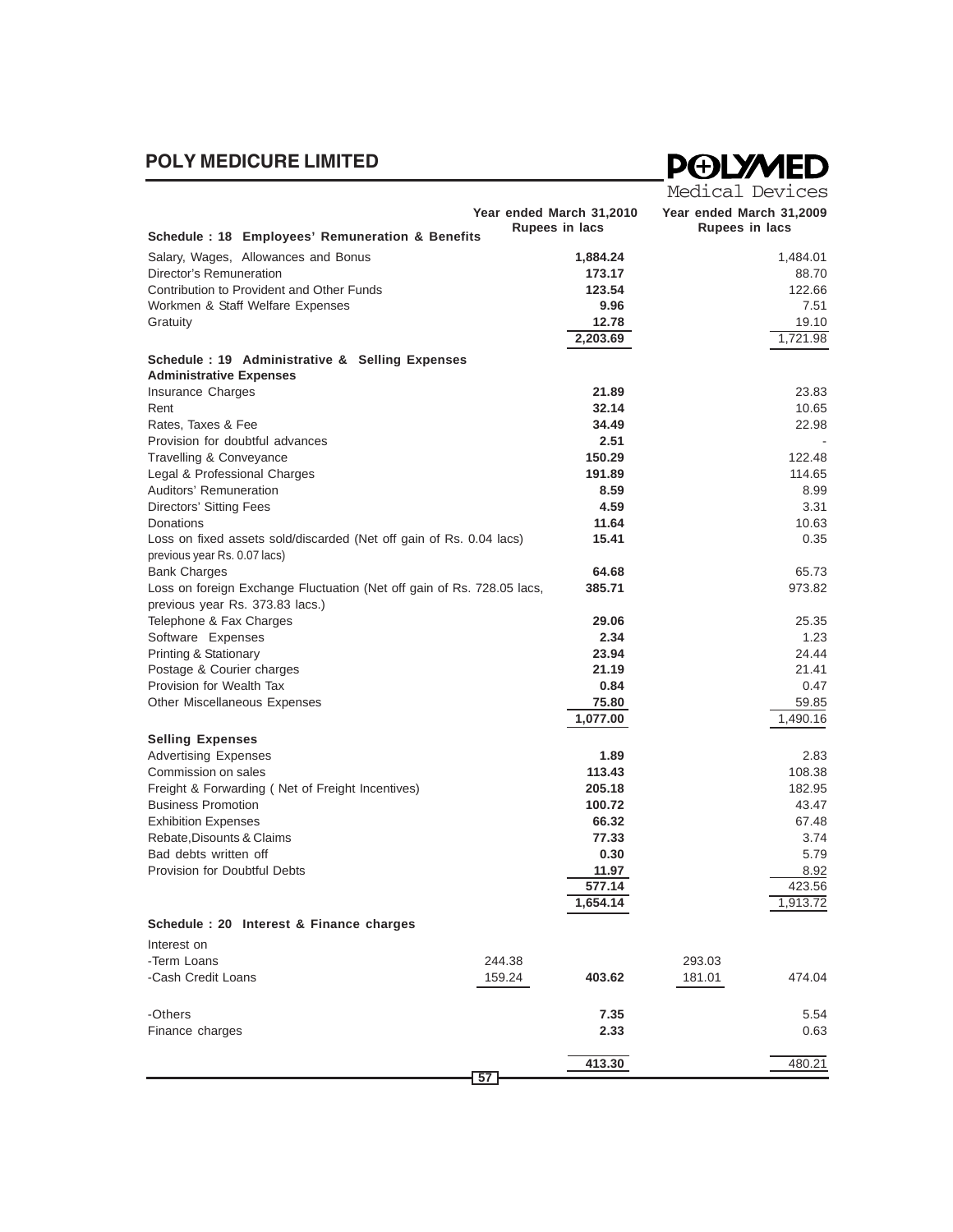

#### **SCHEDULE 21: SIGNIFICANT ACCOUNTING POLICIES**

#### a) **BASIS OF PREPARATION**

*The Financial statements have been prepared to comply in all material respects with the mandatory Accounting with the notified Accounting Standards by Companies (Accounting Standards) Rules, 2006 and the relevant provisions of the Companies Act, 1956 under the historical cost convention and on an accrual basis.*

### **PRINCIPLES OF CONSOLIDATION**

*The Consolidated Financial Statements represent consolidation of accounts of the Company and its subsidiaries and Associates.*

*The Consolidated Financial statements relate to the Poly Medicure Group. In the preparation of these Consolidated Financial Statements, investments in Subsidiary have been accounted for in accordance with Accounting Standard (AS) 21. The "Consolidated Financial Statements" are prepared on the following basis:*

- i) The Financial Statements of the Company and its Subsidiaries are consolidated on a line-by-line basis by adding together the book values of the like items of assets, liabilities income and expenses after eliminating all significant intra-group balances and intra-group transactions and also unrealized profits or losses in accordance with Accounting Standard (AS-21) The items of income and expenses are consolidated only for the period from which the companies became the company's subsidiary.
- ii) The Consolidated Financial Statements are prepared using uniform accounting policies for like transactions or other events in similar circumstances and are presented, to the extent possible, in the same manner as the Company's separate financial statements. The Financial Statements of the Foreign Subsidiaries are adjusted for the accounting principles and policies followed by the Company.
- iii) The difference between the costs to the Company of its investment in Subsidiaries over its proportionate share in the equity of the investee company at the time of acquisition of shares in the Subsidiaries is recognized in the financial statements as Goodwill or Capital Reserve, as the case may be. Goodwill is tested for impairment by the management on annual basis.

| Name of the Company                            | <b>Country of</b><br>incorporation | Holding as on<br>March 31, 2010 year ends on | <b>Financial</b>  |
|------------------------------------------------|------------------------------------|----------------------------------------------|-------------------|
| <b>Subsidiary</b>                              |                                    |                                              |                   |
| U.S.Safety Syringes Co., LLC                   | USA                                | 75%                                          | March 31, 2010    |
| Poly Medicure (Laiyang) Company Limited        | China                              | 100%                                         | March 31, 2010    |
| <b>Associates</b>                              |                                    |                                              |                   |
| Ultra For Medical Products Company (Ultra Med) | Eqypt                              | 23%                                          | December 31, 2009 |

iv) Companies considered in the consolidated financial statements are :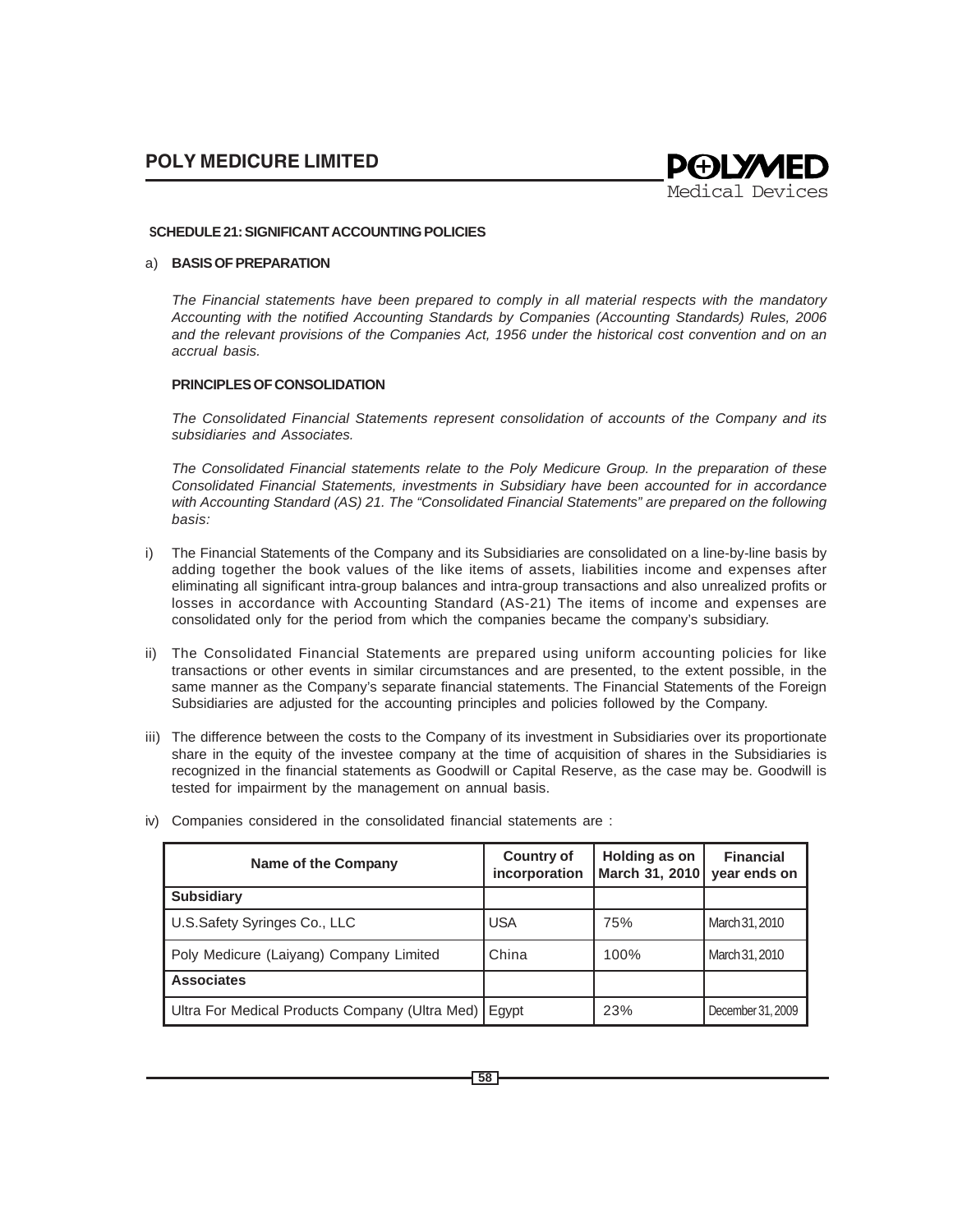#### **b) FIXED ASSETS**

Fixed assets are stated at their cost of acquisition or construction less accumulated depreciation. Cost of acquisition or construction is inclusive of direct cost, incidental expenses and borrowing cost related to such acquisition or construction.

#### **c) INVESTMENTS**

Investments are classified into current and long term investments. Current investments are stated at the lower of cost and fair value. Long term investments are valued at cost. A provision for diminution is made to recognize a decline, other than temporary, in the value of long term investments.

#### **d) DEPRECIATION AND AMORTISATION**

Depreciation on fixed assets is provided for on the Straight Line method in the manner and at the rates specified in Schedule XIV to the Companies Act, 1956 except on fixed assets with 100% rate of depreciation which are fully depreciated in the year of addition.

Premium on Leasehold land is amortized over the period of lease.

Intangible assets are amortized on straight line basis over their estimated useful life. In respect of Patents & Trademarks, useful life has been estimated by the Management as 10 years unless otherwise stated in the relevant documents and in case of Specialized Software as 3 years. Depreciation Charge/Amortization on impaired assets is provided by adjusting in the future/remaining periods so as to allocate the asset's revised carrying amount over its remaining useful life.

#### **e) INVENTORIES**

Inventories have been valued at lower of cost or net realizable value. In respect of stores and spares, packing material and raw material, cost has been arrived at on FIFO basis. In case of work in progress and finished goods, cost has been arrived at on standard cost basis. Scrap has been valued at estimated realizable value.

#### **f) REVENUE RECOGNITION**

- i) Revenue from sales is recognized on dispatch of goods in accordance with the terms of sale.
- ii) Sales and purchases are exclusive of inter-unit transfers.



iii) Export benefits under the "Duty Entitlement Passbook Scheme" are accounted for on the basis of Bill of Lading.

- iv) Revenue from Services is recognized when the related services are performed.
- Interest is recognized using the time proportion method. Dividend income is recognized when the company's right to receive dividend is established.
- vi) Other items of Income are accounted as and when right to receive arise.

#### **g) FOREIGN CURRENCY TRANSACTIONS, FORWARD CONTRACTS AND DERIVATIVES**

- i) Transactions denominated in the foreign currencies are normally recorded at the exchange rates prevailing at the time of the transaction.
- ii) Monetary items denominated in foreign currencies other than those covered by forward exchange contracts are transferred into rupees equivalent at the rate of exchange prevailing on the Balance Sheet date. Non-monetary items, which are carried at historical costs denominated in a foreign currency are reported using the exchange rate at the date of the transaction Exchange differences that arise on settlement of monetary items or on reporting date are recognized as income or expense in the period in which they arise.
- iii) In respect of forward exchange contracts, the premium or discount arising at the inception of such a Forward exchange contract is amortised as expense or income over the life of the contract. Exchange differences arising on such contracts are recognized in the statement of Profit & Loss of the reporting period in which the exchange rates change.
- (vi) The company intends to adopt Accounting Standard (AS-30), "Financial Instruments, Recognition and Measurement" in due course, as the same is becoming mandatory with effect from April 1, 2011. Till the adoption of AS-30, Mark to Market losses or gains on un-expired Forward Contracts entered into to hedge the risk of changes in Foreign Currency Exchange Rate on future export sales against the existing long term contracts are accounted for on maturity of the contracts so as to safeguard against considerable volatility in foreign exchange rates during the intervening period.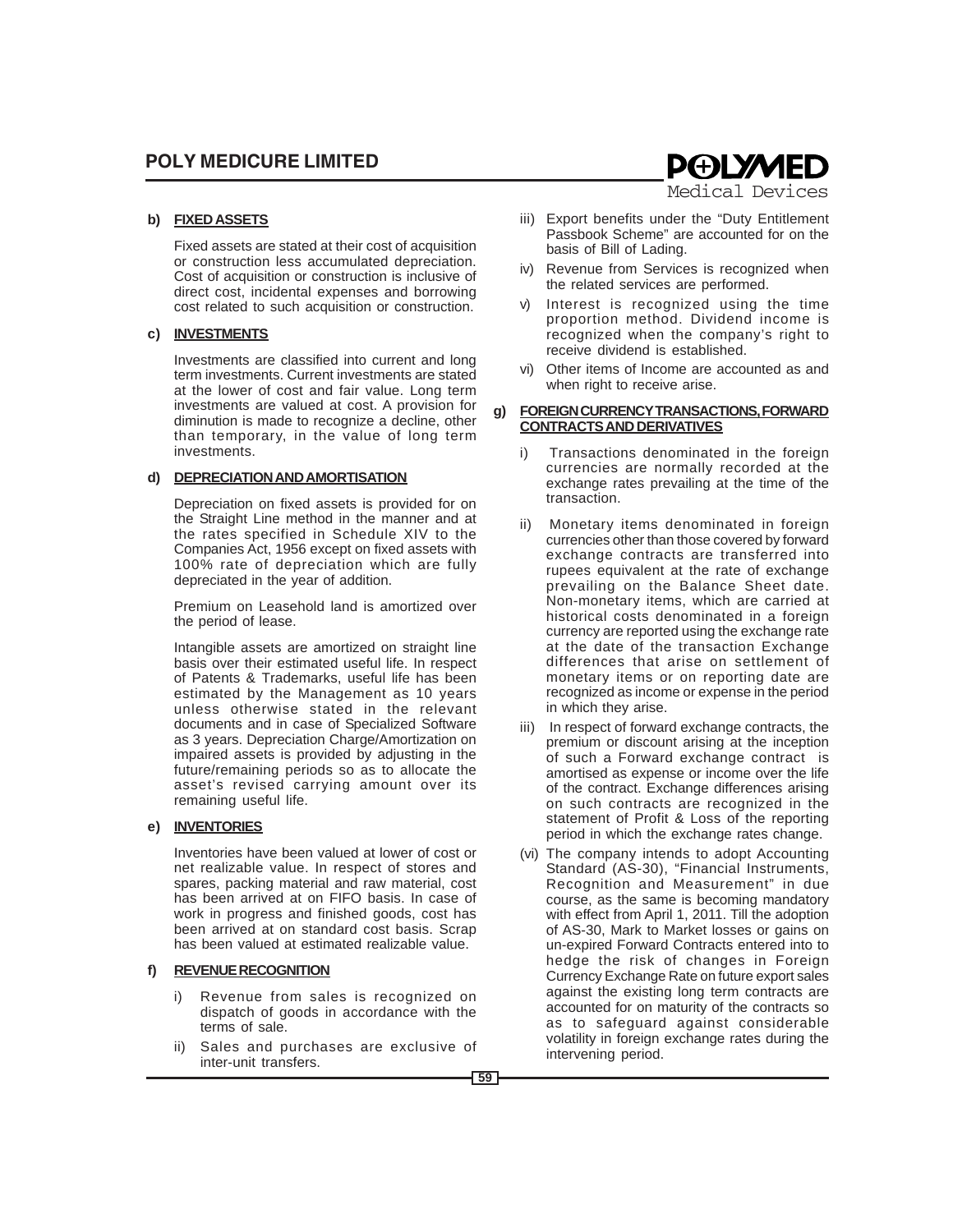#### **h) RETIREMENT BENEFITS**

- Retirement benefits in the form of Provident fund is accounted on accrual basis and charged to the Profit & Loss Account.
- ii) Provision for liability towards gratuity and unavailed earned leaves benefits to employees is made on the basis of actuarial valuation.

#### **i) BORROWING COSTS**

Borrowing costs that are directly attributable to the acquisition or construction of the qualifying assets are capitalised as part of the cost of such assets, till the assets are ready for use. All other borrowing costs are charged to revenue in the period in which they are incurred.

#### **j) SEGMENT REPORTING**

Segment Accounting Policies are in line with the Accounting Policies of the Company.

#### **k) LEASES**

- i) Finance leases or similar arrangement, which effectively transfer to the company substantially all the risks and benefits incidental to ownership of the leased items, are capitalized and disclosed as leased assets. Finance charges are charged directly against income.
- ii) Each lease rental paid is allocated between the liability and the interest cost, so as to obtain a constant periodic rate of interest on the outstanding liability for each period.
- iii) Assets acquired on leases where a significant portion of the risks and rewards of the ownership are retained by the lessor are classified as operating leases. Lease rentals are charged to the Profit and Loss Account on accrual basis.

#### **l) EARNINGS PER SHARE (EPS)**

The earnings considered in ascertaining the company's EPS comprise the Net Profit or Loss for the period after tax and extra ordinary items. The basic EPS is computed on the basis of weighted average number of equity shares outstanding during the year. The number of shares for computation of diluted EPS comprises of weighted average number of equity shares considered for deriving basic EPS and also the weighted average number of equity shares which could be issued on the conversion of all dilutive potential equity shares.



#### **m) TAXES ON INCOME**

Tax expense for the year comprises of Current Tax, Fringe Benefit Tax and Deferred Tax. Current taxes are measured at the current rate of tax in accordance with provisions of the Income Tax Act, 1961.

Deferred tax Assets and Liabilities are recognized for future tax consequences attributable to the timing differences that result between taxable profit and the profit as per the financial statements. Deferred tax assets and liabilities are measured using the tax rates and tax laws that have been enacted or substantively enacted by the Balance Sheet date.

Deferred tax assets are recognized on unabsorbed depreciation and carry forward of losses under tax laws to the extent there is virtual certainty that sufficient future taxable income will be available against which such deferred tax assets can be realized.

The effect on deferred tax assets and liabilities of a change in tax rates is recognized in the Profit & Loss Account in the year of change.

#### **n) IMPAIRMENT OF ASSETS**

The carrying values of fixed assets and other assets of a cash generating unit are reviewed for impairment when events or changes in circumstances indicate the carrying value may not be recoverable, if any such indication exists and where the carrying value exceeds the estimated recoverable amount, the assets of the cash generating units are written down to their recoverable amount. The recoverable amount is the greater of the net selling price and value in use. In assessing value in use the estimated future cash flows are discounted to their present value using the pre-tax discount rate that reflects current market assessments of the time value of money and the risks specific to the asset. For an asset that does not generate largely independent cash flows, the recoverable amount is determined for the cash generating unit to which the assets belongs Impairment losses are recognised in the Profit and Loss Account.

#### **o) MISCELLANEOUS EXPENDITURE**

Expenditure incurred in obtaining product registration are considered as Deferred Revenue Expenditure to be written off over a period of five years, since the benefits are expected to be received for a period not less than five years.

#### **p) CONTINGENT LIABILITIES**

Contingent liabilities are determined on the basis of available information and are disclosed by way of a note to the accounts.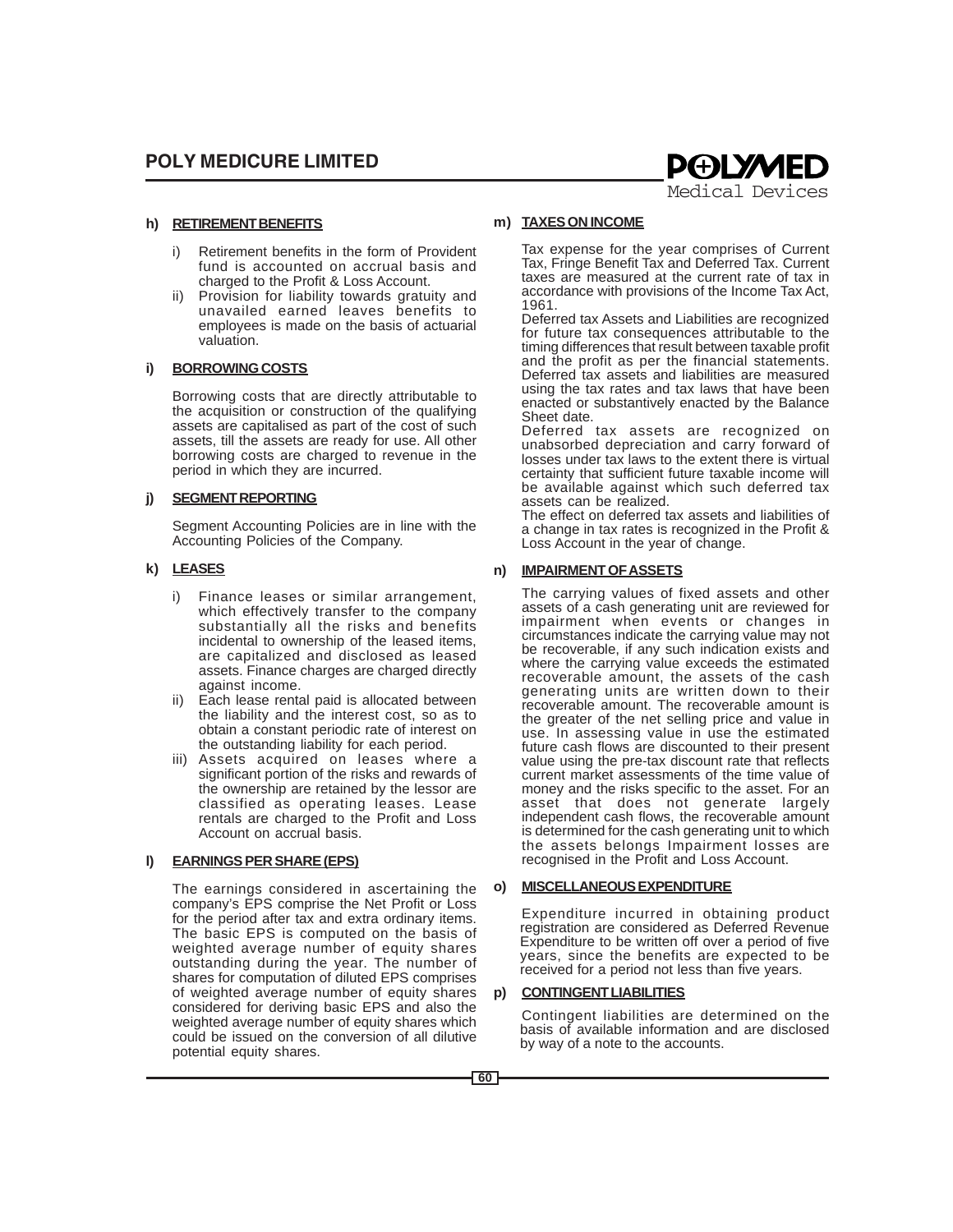**DGDI YMED** 

Medical Devices

#### **SCHEDULE 22: NOTES TO ACCOUNTS**

#### **1. Contingent liabilities not provided for:**

|                                                                                                                                             | Year ended                              |                                         |
|---------------------------------------------------------------------------------------------------------------------------------------------|-----------------------------------------|-----------------------------------------|
| <b>Particulars</b>                                                                                                                          | March 31, 2010<br><b>Rupees in lacs</b> | March 31, 2009<br><b>Rupees in lacs</b> |
|                                                                                                                                             |                                         |                                         |
| Unexpired letters of credit (Net of margins)                                                                                                | 768.99                                  | 347.45                                  |
| Counter Guarantees given to bankers for guarantees issued by them                                                                           | 36.78                                   | 166.52                                  |
| Bills discounted but not matured                                                                                                            | 929.35                                  | 772.61                                  |
| Demand from Sales tax disputed (Amount paid Rs. 0.79 lacs,                                                                                  | 0.79                                    | 0.79                                    |
| previous year Rs. 0.79 lacs)                                                                                                                |                                         |                                         |
| Custom duty payable against import under Advance Licence Scheme                                                                             | 38.25                                   | 422.51                                  |
| Custom duty payable against import under EPCG Scheme                                                                                        | 93.73                                   | 46.22                                   |
| Compensation for enhanced cost of Land contested in Pubjab & Haryana<br>High Court (Amount paid Rs. 2.33 lacs, Previous year Rs. 2.33 lacs) | 9.34                                    | 9.34                                    |
| Liabilities against legal suits filed                                                                                                       | 6.38                                    | 6.38                                    |
| Demand from ESI department disputed by the company                                                                                          | 2.51                                    | 2.51                                    |
| Income tax matters contested in appeal (Amount paid Rs. NIL,<br>previous year Rs. 3.66 lacs)                                                | $7.10*$                                 | $9.15*$                                 |

Appeal decided in favour of the Company by the Tribunal but Revenue has challenged the Appeal Order in the High Court.

2. Estimated amount of contracts remaining to be executed on capital account and not provided for Rs.150.91 lacs (Previous year Rs.353.32 lacs). Advances paid there against Rs. 73.66 lacs(Previous year Rs. 115.41 lacs).

- 3. During the year, the Company had issued Bonus shares in the proportion of 1:1 aggregating to 5506250 equity shares of Rs. 10/-each to the existing shareholders of the company as on the record date i.e. 29.03.2010 and allotted 5400000 equity shares on 30.03.2010 as per approval received from Bombay Stock Exchange. The Company is yet to get approval from Bombay Stock Exchange for allotment of 106250 shares and pending approval, 106250 equity shares of Rs. 10/- each aggregating to Rs. 10.62 lacs have been shown as "Shares Pending Allotment" in Schedule 1.
- 4. In the opinion of the Board, Current Assets, and Loans & Advances have a value on realization in the ordinary course of business atleast equal to the amount at which they are stated and provision for all known liabilities have been made. The company has sent letters for balance confirmation as on the last day of financial year to debtors and creditors but confirmation have been received from few parties only, therefore, the balances of debtors & creditors are subject to confirmation from respective parties.
- 5. The company has not received any intimation from majority of the suppliers regarding their status under the Micro, Small and Medium Enterprises Development Act, 2006, hence disclosure required under Schedule VI vide notification no. GSR 719(E) dated 16.11.2007, relating to amount unpaid as at the year end together with interest paid /payable has not been given.

### 6. **Related party disclosures**

Related party disclosure as required by Accounting Standard (AS)-18 of The Institute of Chartered Accountants of India

### **A. List of related parties and relationships**

- **a. Associate**
	- Ultra For Medical Products ( UMIC), Egypt
- **b. Key Management Personnel**
- 1. Mr. Himanshu Baid ( Managing Director)
- 2. Mr. Rishi Baid ( Executive Director)
- 3. Mr. J.K.Baid ( Director- relative of Managing Director & Executive Director)
- **c. Enterprises over which key management personnel and their relatives exercise**
- **significant influence** 1. Vitromed Healthcare
- 2. Jai Polypan Pvt. Ltd.
- 3. Stilocraft
- 4. Polycure Martech Ltd.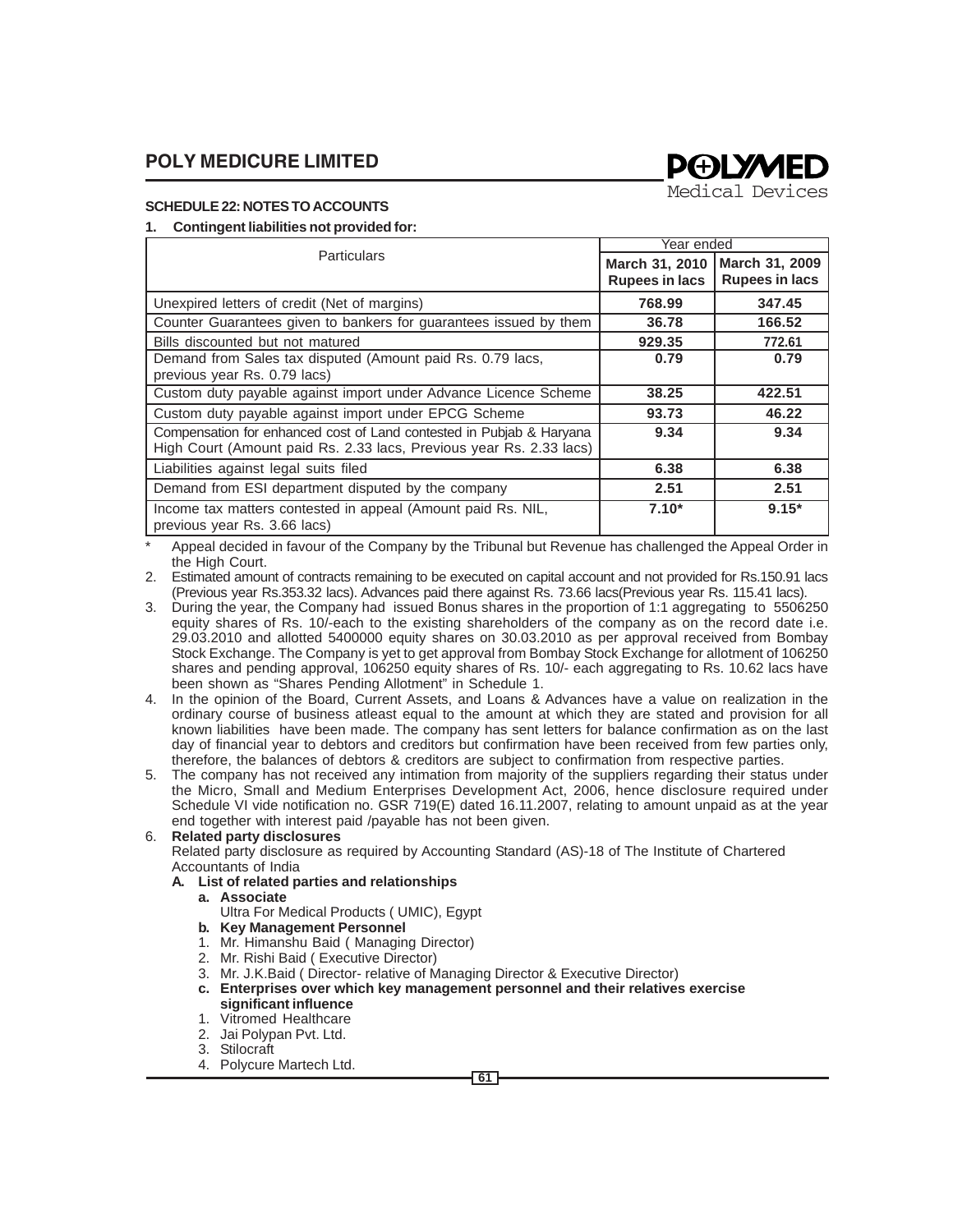### **B. Transactions with related parties**

| Description                                                                      | Associate              |                         | Key Management<br>personal |                         | Enterprises controlled<br>by key management<br>personal and their<br>relatives |                         |
|----------------------------------------------------------------------------------|------------------------|-------------------------|----------------------------|-------------------------|--------------------------------------------------------------------------------|-------------------------|
|                                                                                  | <b>Current</b><br>Year | <b>Previous</b><br>year | <b>Current</b><br>Year     | <b>Previous</b><br>year | <b>Current</b><br>Year                                                         | <b>Previous</b><br>year |
| <b>Sales of Goods</b><br>Ultra for Medical Products Egypt<br>Vitromed Healthcare | 505.86<br>505.86       | 557.31<br>557.31        |                            |                         | 787.85<br>787.85                                                               | 257.66<br>257.66        |
| <b>Purchases of Goods</b><br>Vitromed Healthcare                                 |                        |                         |                            |                         | 92.91<br>92.91                                                                 | 89.40<br>89.40          |
| <b>Purchases of Immovable</b><br>property                                        |                        |                         |                            |                         |                                                                                | 37.96                   |
| Vitromed Healthcare                                                              |                        |                         |                            |                         |                                                                                | 37.96                   |
| Job work<br>Vitromed Healthcare                                                  |                        |                         |                            |                         | 1044.22<br>1044.22                                                             | 884.56<br>884.56        |
| <b>Rent received</b><br>Virtomed Healthcare                                      |                        |                         |                            |                         | 0.24<br>0.24                                                                   | 0.24<br>0.24            |
| <b>Rent paid</b><br>Jai Polypan Pvt. Ltd.                                        |                        |                         |                            |                         | 0.96<br>0.96                                                                   | 0.91<br>0.91            |
| <b>Freight paid</b><br>Vitromed Healthcare                                       |                        |                         |                            |                         |                                                                                | 0.94<br>0.94            |
| Director's<br><b>Remuneration</b>                                                |                        |                         | 173.17                     | 88.70                   |                                                                                |                         |
| Mr. Himanshu Baid<br>Mr. Rishi Baid                                              |                        |                         | 86.68<br>86.49             | 43.98<br>44.72          |                                                                                |                         |
| <b>Sitting fees paid</b><br>Mr. J.K Baid                                         |                        |                         | 0.55<br>0.55               | 0.33<br>0.33            |                                                                                |                         |
| Dividend due<br><b>Ultra for Medical Devices</b>                                 | 13.76<br>13.76         | 15.10<br>15.10          |                            |                         |                                                                                |                         |
| Dividend received<br><b>Ultra for Medical Devices</b>                            | 15.10<br>15.10         | 2.56<br>2.56            |                            |                         |                                                                                |                         |
| <b>Outstanding balances</b><br>at the year end                                   |                        |                         |                            |                         |                                                                                |                         |
| <b>Debtors</b>                                                                   | 166.84                 | 138.27                  |                            |                         | 50.79                                                                          | 42.12                   |
| <b>Ultra for Medical Products</b><br>Vitromed Healthcare                         | 166.84                 | 138.27                  |                            |                         | 50.79                                                                          | 42.12                   |
|                                                                                  |                        |                         |                            |                         |                                                                                |                         |

Rs. in lacs

Medical Devices

**POLYMED** 

**62**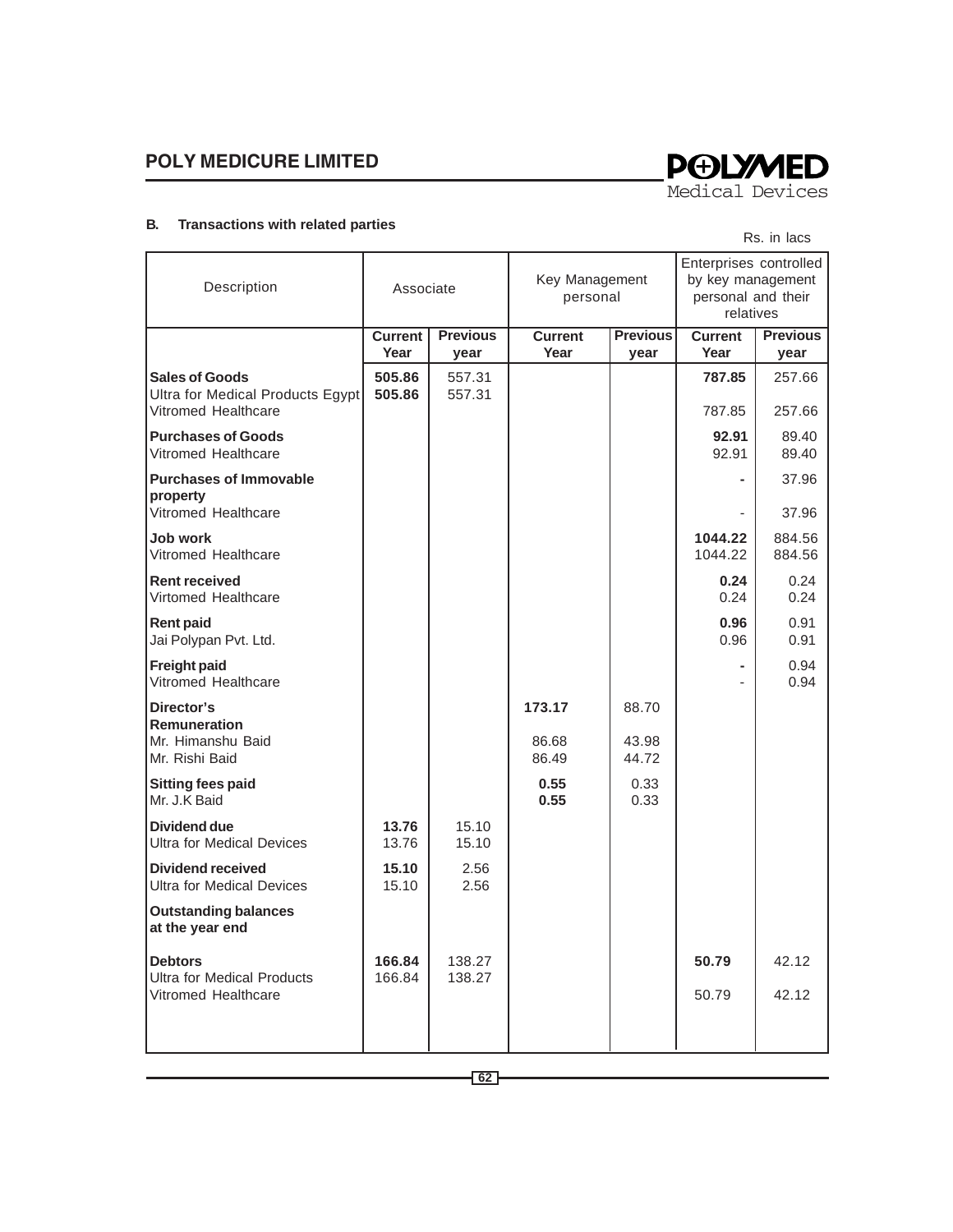**PGUWED** Medical Devices

**7.** Earnings per Share (EPS) of Rs. 10/- each

|                                                                                                    | <b>Year Ended</b><br>March 31, 2010 | <b>Year Ended</b><br>March 31, 2009 |
|----------------------------------------------------------------------------------------------------|-------------------------------------|-------------------------------------|
| Number of shares considered as Basic weighted<br>average shares outstanding during the year        | 5506250                             | 5506250                             |
| Add: Number of Bonus shares issued & allotted                                                      | 5400000                             |                                     |
| Add: Number of Bonus Shares pending allotment                                                      | 106250                              |                                     |
| Adjustment in number of shares as at the last day of<br>previous financial year to Pre-Bonus Issue |                                     | 5506250                             |
| Number of shares considered for computation of Earning per share                                   | 11012500                            | 11012500                            |
| Net profit after tax available for equity share holders (in Rupees Lacs)                           | 1578.84                             | 596.16                              |
| Basic & Diluted Earnings per Share (in rupees)- Pre-Bonus                                          | 28.68                               | 10.84                               |
| Basic & Diluted Earning per share (in rupees) - Post-Bonus                                         | 14.34                               | $5.42*$                             |

\* Adjusted for issue of Bonus Shares in FY 2009-10 in the ratio of 1:1

**8**. In accordance with Accounting Standard 22 "Accounting for taxes on Income" (AS-22), the company has accounted for deferred taxes during the year as under:

Following are the major components of Deferred Tax Liabilities and Deferred Tax Assets:

|      |                                                                                                                                 |                                                              |                                                                   | Rs. in lacs                                                                 |
|------|---------------------------------------------------------------------------------------------------------------------------------|--------------------------------------------------------------|-------------------------------------------------------------------|-----------------------------------------------------------------------------|
|      | Component                                                                                                                       | Deferred Tax<br>Liabilities/ (Assets)<br>as at April 1, 2009 | Charge /(Credit) to<br><b>Profit &amp; Loss</b><br><b>Account</b> | <b>Deferred Tax</b><br><b>Liabilities/ (Assets)</b><br>as at March 31, 2010 |
|      | <b>Deferred Tax Liabilities</b>                                                                                                 |                                                              |                                                                   |                                                                             |
| (i)  | Difference in depreciation<br>between Accounting books<br>and tax Return                                                        | 410.54                                                       | 59.14                                                             | 469.68                                                                      |
| (ii) | Disputed statutory liabilities<br>paid and claimed as deduction<br>for tax purposes but not debited<br>to profit & loss account | 0.27                                                         | $\Omega$                                                          | 0.27                                                                        |
|      | <b>Total</b>                                                                                                                    | 410.81                                                       | 59.14                                                             | 469.95                                                                      |
|      | Deferred Tax (Assets) :                                                                                                         |                                                              |                                                                   |                                                                             |
| (i)  | Provision for retirement benefits                                                                                               | (35.81)                                                      | 8.20                                                              | (27.60)                                                                     |
| (ii) | Provision for doubtful debts                                                                                                    | (5.75)                                                       | (3.24)                                                            | (8.99)                                                                      |
|      | Total                                                                                                                           | (41.56)                                                      | 4.96                                                              | (36.59)                                                                     |
|      | <b>Net Deferred Tax Liability/(Assets)</b>                                                                                      | 369.25                                                       | 64.10                                                             | 433.35                                                                      |
|      | <b>Previous Year</b>                                                                                                            | 283.33                                                       | 85.92                                                             | 369.25                                                                      |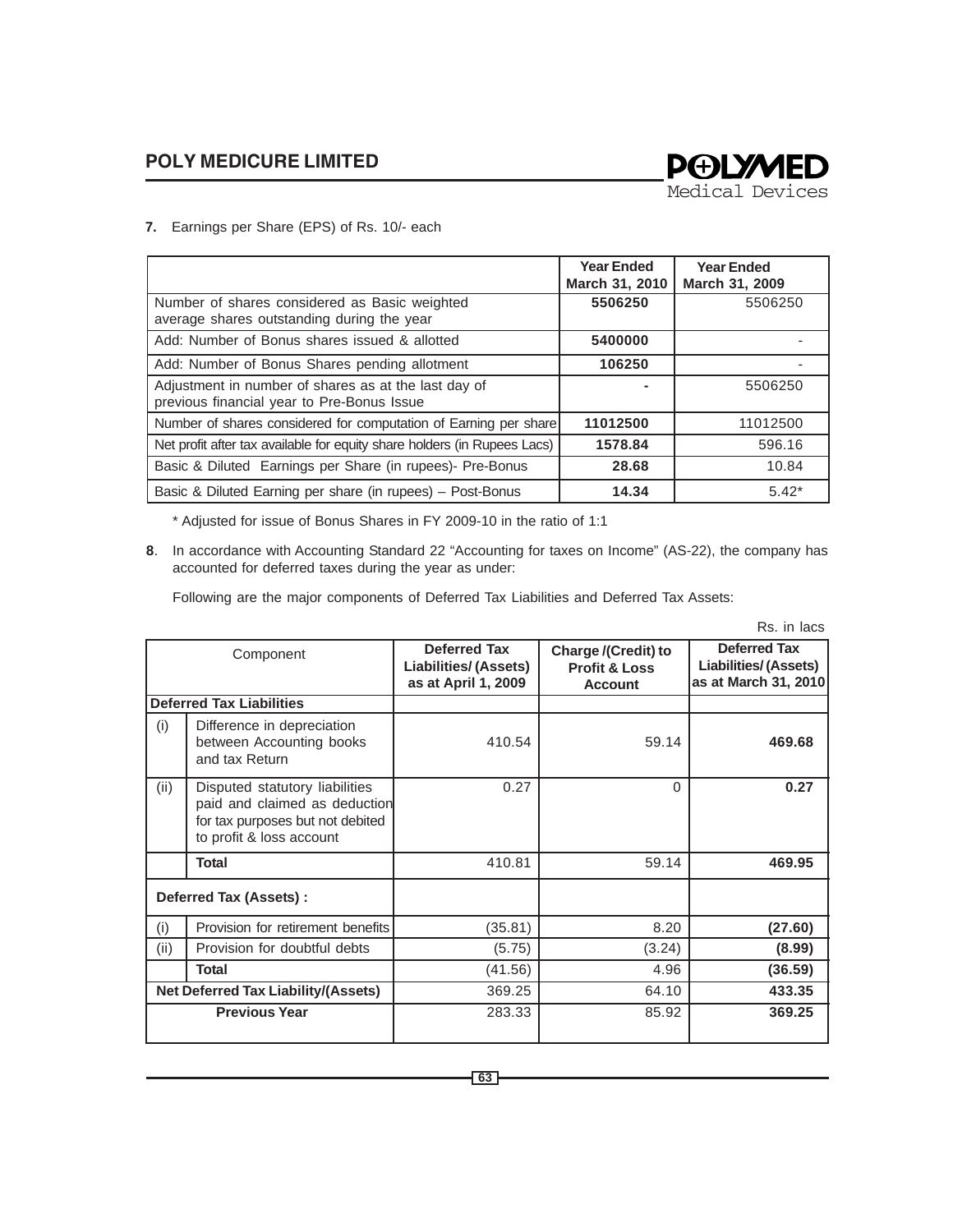

**9**. The company has got approval from Central Government under Section 297 of the Companies Act for entering in to the contract in which certain directors are interested. The aforesaid approval had specified monetary limits up to which contracts can be entered into. Due to heavy export orders in the last month of the Financial year ended 31<sup>st</sup> March, 2010, sales to one of the firm namely M/s Vitromed Healthcare has exceeded the approved monetary limits by Rs. 87.85 lacs against the sanctioned limits of Rs. 700 lacs, for which necessary application is being filed with the Central Government.

|  | <b>10.</b> Payment to Auditors : |  |
|--|----------------------------------|--|
|--|----------------------------------|--|

| <b>0.</b> Payment to Auditors : |                              | Rs. In lacs.                 |
|---------------------------------|------------------------------|------------------------------|
|                                 | Year ended<br>March 31, 2010 | Year ended<br>March 31, 2009 |
| Audit Fee                       | 4.60                         | 4.60                         |
| Tax audit Fee                   | 0.75                         | 0.75                         |
| Limited Review of Results       | 0.75                         | 0.75                         |
| In other capacity               |                              |                              |
| (a) For Taxation matters        | 0.30                         | 2.15                         |
| (b) For Certification work      | 1.27                         | 0.31                         |
| Reimbursement of expenses       | 0.18                         | 0.43                         |
| <b>Total</b>                    | 7.85                         | 8.99                         |

#### **11. Employee Benefit:**

As per Accounting Standard(AS-15) "Employee Benefits" , the disclosure of employee benefits is as under: Rs. In lacs.

|                                              |                               | For the Year ended March 31, 2010 For the Year ended March 31, 2009       |                        |                                                                   |
|----------------------------------------------|-------------------------------|---------------------------------------------------------------------------|------------------------|-------------------------------------------------------------------|
|                                              | <b>Gratuity</b><br>(Unfunded) | Leave encashment /<br><b>Compensated</b><br><b>Absences</b><br>(Unfunded) | Gratuity<br>(Unfunded) | Leave encashment<br>/Compensated<br><b>Absences</b><br>(Unfunded) |
| Obligations at year beginning                | 68.21                         | 37.13                                                                     | 57.90                  | 27.18                                                             |
| Service Cost - Current                       | 15.39                         | 10.60                                                                     | 14.91                  | 11.09                                                             |
| Interest Cost                                | 5.12                          | 2.79                                                                      | 4.63                   | 2.17                                                              |
| Actuarial (gain) / loss                      | (7.73)                        | 5.97                                                                      | (0.44)                 | 9.81                                                              |
| <b>Benefit Paid</b>                          | (7.42)                        | (17.56)                                                                   | (8.79)                 | (13.12)                                                           |
| Obligations at year end                      | 73.57                         | 38.93                                                                     | 68.21                  | 37.13                                                             |
| Liability recognised in<br>the Balance Sheet | 73.57                         | 38.93                                                                     | 68.21                  | 37.13                                                             |

**The principal assumptions used in determining post employment benefit obligations are as below :**

|                        | <b>Gratuity</b> | Leave<br><b>Encashment</b> | <b>Gratuity</b> | Leave<br><b>Encashment</b> |
|------------------------|-----------------|----------------------------|-----------------|----------------------------|
|                        | 2010 (in %)     | 2010 (in %)                | 2009 (in %)     | 2009 (in %)                |
| Discount Rate          | 7.5             | 7.5                        |                 |                            |
| Future salary increase | 5.0             | 5.0                        | 5.5             | 5.5                        |
| 64                     |                 |                            |                 |                            |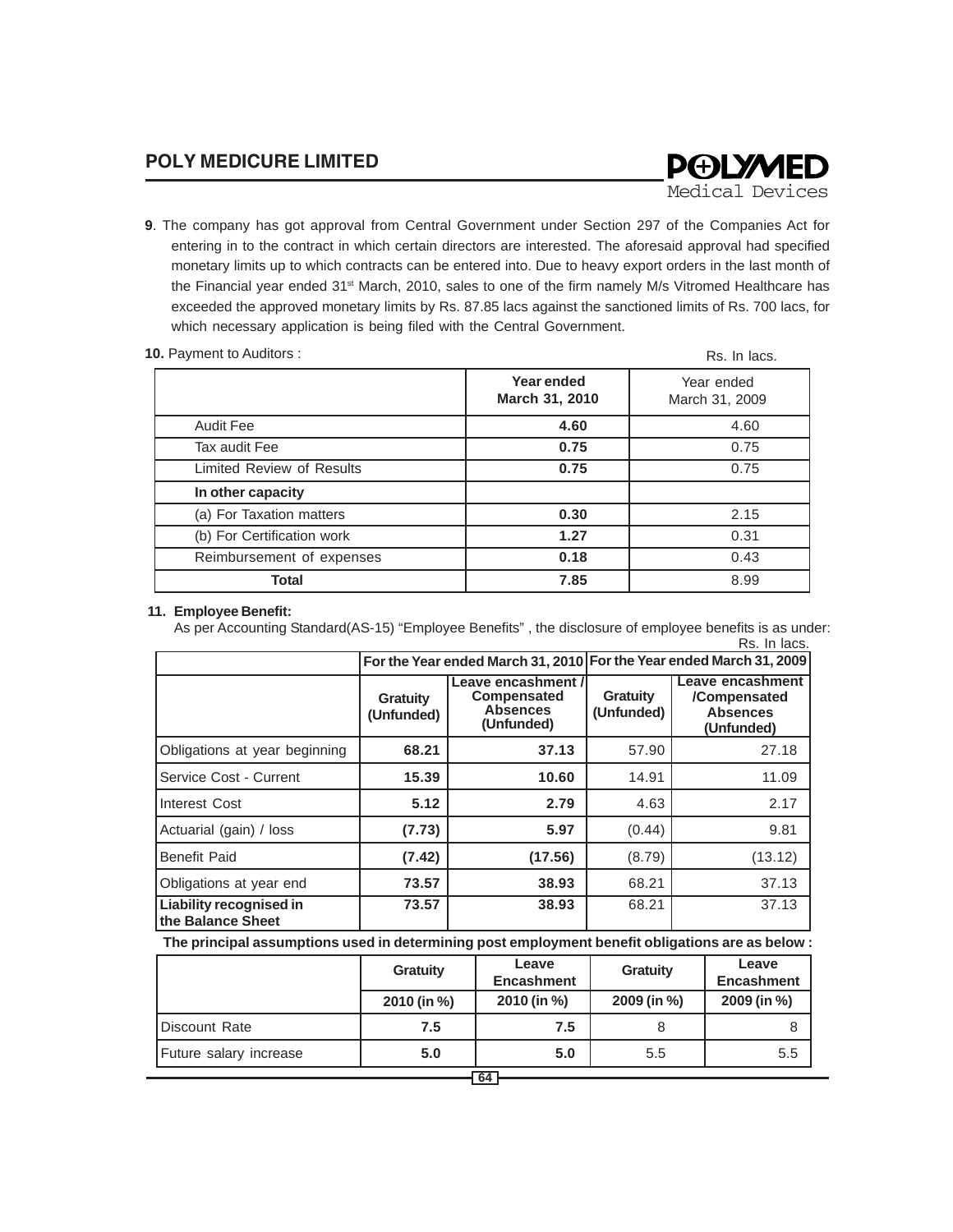

**Rs. in lacs**

#### **12.** Financial and Derivate Instruments:

- i) Derivative contracts entered into by the company and outstanding as at March 31, 2010 for hedging currency related risk are aggregating to Rs. 11854 lacs ( Previous year Rs. 19773 lacs)
- ii) The company intends to adopt Accounting Standard (AS-30): "Financial Instruments, Recognition and Measurement" in due course, as the same is becoming mandatory with effect from 1st April 2011. Till the adoption of AS 30, the Mark to Market losses or gains on unexpired Derivative Contracts entered into to hedge the risk of changes in Foreign Currency Exchange Rate on Future Export Sales against the existing long term contracts, are accounted for on maturity of the contracts so as to safe guard against considerable volatility in foreign exchange rates during the intervening period. The Mark to Market notional losses as on March 31, 2010 are of Rs. 1542.85 lacs ( previous year Rs.4110.47 lacs) and with the considerable volatility in foreign exchange rates, the impact may increase or decrease .The company has been accounting for the losses or gains on maturity of the contracts.
- **13.** The company is primarily engaged in a business of manufacturing and sale of "Medical Devices" and, hence, there is no reportable segments as per Accounting Standard-17.

#### **14. a) Finance Leases :**

- **(i)** Assets acquired on finance lease comprises of vehicles. The leases have a primary period, which are fixed and non-cancelable.
- **(ii)** The minimum lease rentals as at March 31, 2010 and the present value as at March 31, 2010 of Minimum Lease Payments in respect of assets acquired under finance leases are as follows:

|                    |                                                        |                                         |                     |                                                         | 113. 111 1463       |
|--------------------|--------------------------------------------------------|-----------------------------------------|---------------------|---------------------------------------------------------|---------------------|
| <b>Particulars</b> |                                                        | <b>Minimum Lease</b><br><b>Payments</b> |                     | <b>Present Value of Minimum</b><br><b>Lease Payment</b> |                     |
|                    |                                                        | As at<br>31.03.2010                     | As at<br>31.03.2009 | As at<br>31.03.2010                                     | As at<br>31.03.2009 |
|                    | Payable not later than 1 year                          | 17.29                                   | 7.95                | 14.47                                                   | 5.89                |
| ii.                | Payable later than 1 year and not<br>later than 5 year | 23.86                                   | 14.87               | 22.21                                                   | 13.19               |
| iii                | Payable later than 5 year                              | U                                       | O                   | O                                                       | 0                   |
|                    | Total $(i + ii + iii)$                                 | 41.15                                   | 22.83               | 36.68                                                   | 19.07               |
|                    | Less future finance charges                            | 4.47                                    | 3.75                |                                                         |                     |
|                    | Present Value Of Minimum Lease<br>Payments             | 36.68                                   | 19.07               |                                                         |                     |

#### **b) Operating leases**

- (i) The Company has taken two office premises under cancellable operating lease. These lease agreements are normally renewed on expiry.
- (ii) Lease rental expenses in respect of operating leases: Rs.6.33 lacs (previous year Rs. 6.07 lacs)

**15.** Remuneration paid to Managing Director & Executive Director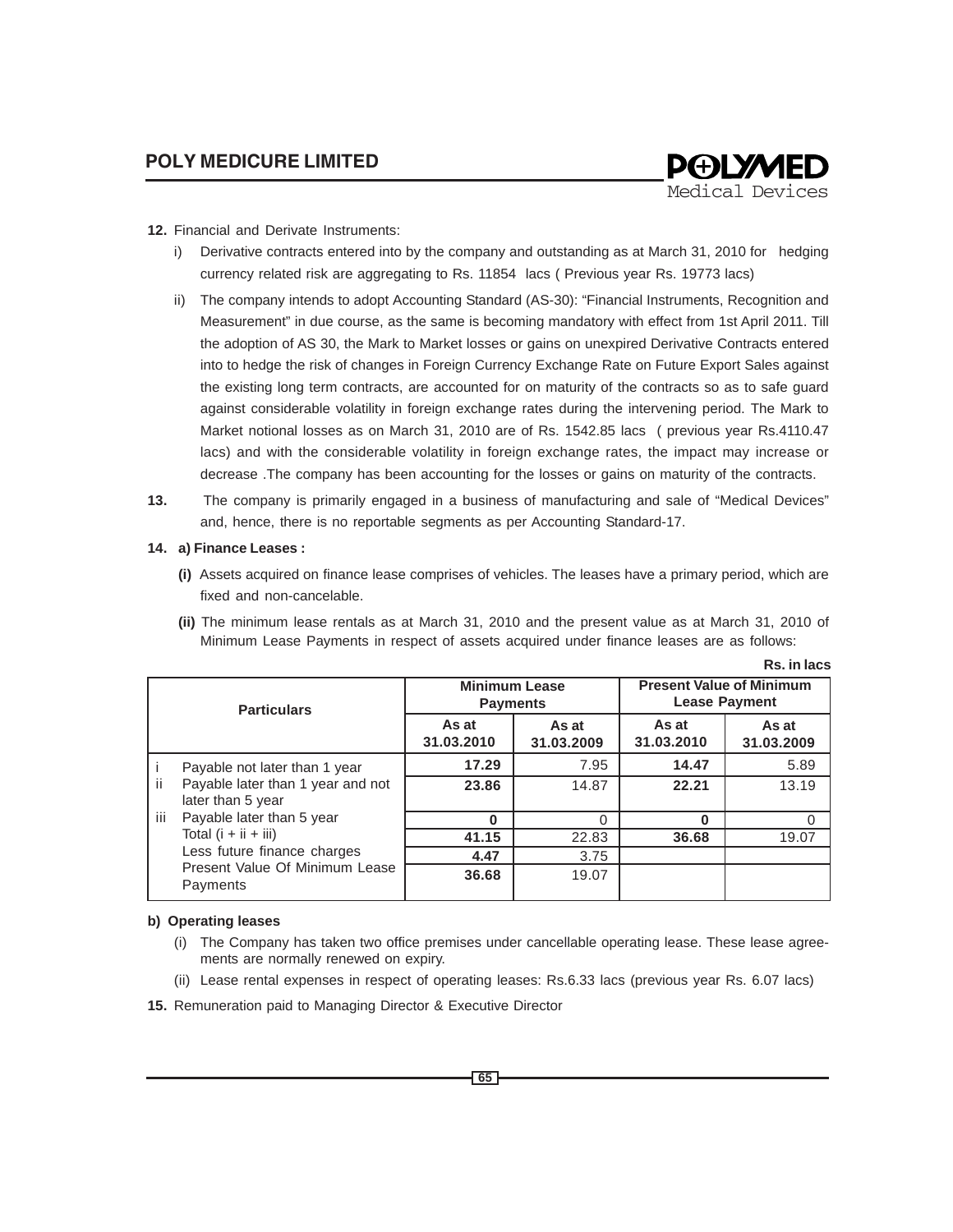**POLYMED** 

Medical Devices

**Rs. In lacs**

|                                                                      |                             | Year ended March 31, 2010    |              | Year ended March 31, 2009 |
|----------------------------------------------------------------------|-----------------------------|------------------------------|--------------|---------------------------|
|                                                                      | Managing<br><b>Director</b> | Executive<br><b>Director</b> | <b>Total</b> | <b>Total</b>              |
| Salary & allowance                                                   | 49.28                       | 47.36                        | 96.64        | 77.64                     |
| Contribution to Provident Fund                                       | 3.69                        | 3.55                         | 7.24         | 6.37                      |
| Commission                                                           | 30.00                       | 30.00                        | 60.00        | 0                         |
| <b>Retirement Benefits</b>                                           | 1.50                        | 1.44                         | 2.94         |                           |
| Perquisites (valued as per Income tax)<br>Rules wherever applicable) | 2.21                        | 4.14                         | 6.35         | 4.69                      |
| Directors remuneration debited to Profit<br>& Loss account           | 86.68                       | 86.49                        | 173.17       | 88.70                     |

**16.** Figures of previous year have been regrouped or rearranged wherever found necessary.

**17**. Schedules 1 to 22 form an integral part of the accounts and have duly been authenticated.

**As per our report of even date annexed**

### **For DOOGAR & ASSOCIATES ( Reg no.000561N)**

Chartered Accountants **For and on behalf of the Board of Directors**

M.S. Agarwal Partner Membership No.86580

D.R. Mehta Chairman DIN : 01067895

Place: New Delhi Date: 17.05.2010

J.K.Oswal AVP( Finance)

Himanshu Baid Managing Director DIN: 00014008

Brahm Prakash Company Secretary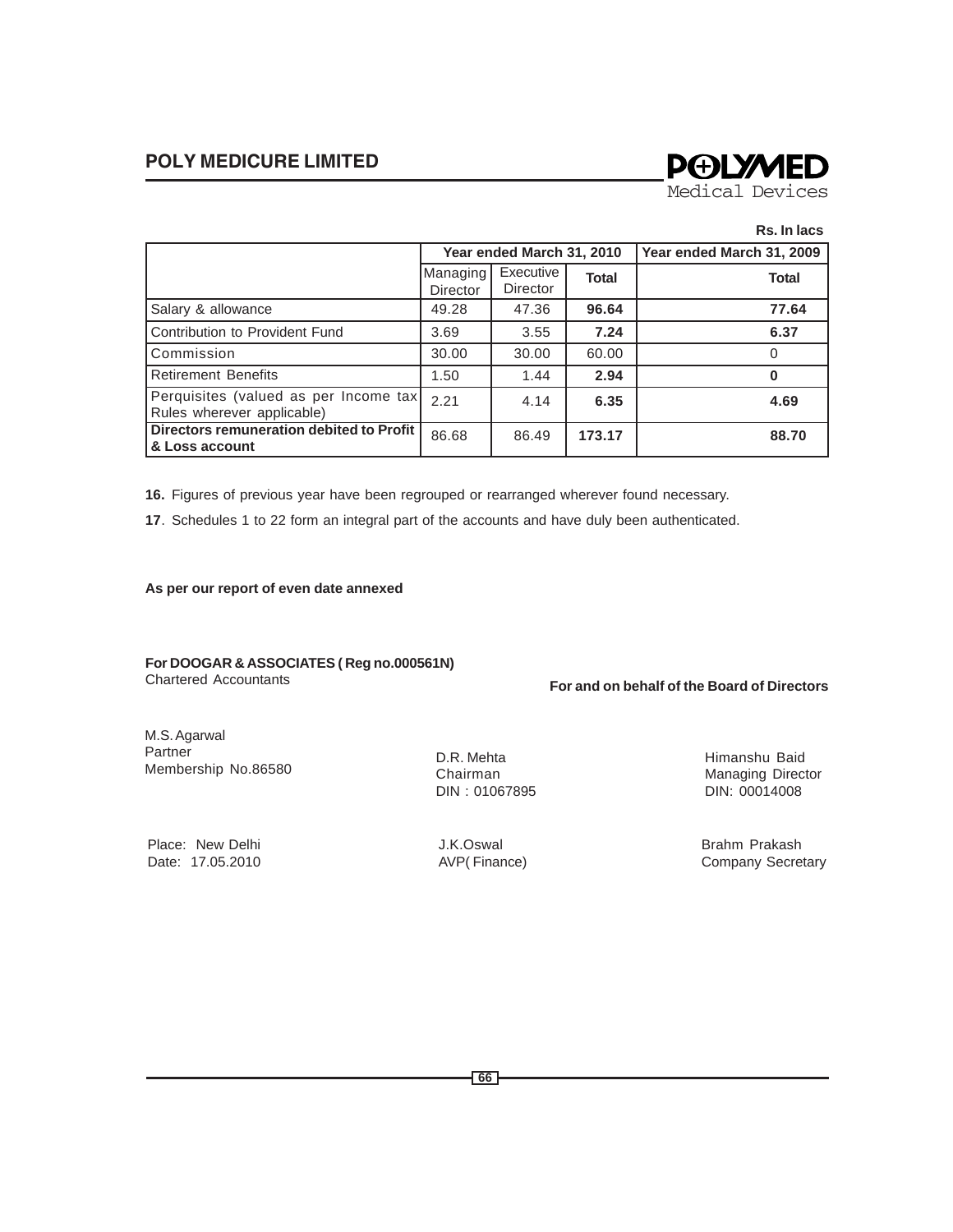

#### **DIRECTORS' REPORT**

To

The Members,

Your Directors are pleased to present the Annual Report for the financial year ended March 31<sup>st</sup> 2010 :

#### **Operations**

During the financial year under review, the Company has not carried out any trading activity. Further, the Company has incurred a total loss USD 50928.

#### **Future Outlook**

The Company is expected to start its trading activities in the current financial year which would yield positive results.

#### **Financing**

Your company has an initial capital of USD 400,000 which has been contributed in the ratio 3:1 by M/s Poly Medicure Limited (A limited liability company incorporated in India) and Mrs. Dipti Rajani, respectively. The Company as on the date of the Balance Sheet has not borrowed either from Banks, Public or any other sources.

#### **Directors**

The Board of the Company consists of two Directors namely Mr. Rishi Baid & Mrs. Dipti Rajani.

Place : Fort Lauredale, Florida, USA Date: May 15<sup>th</sup>, 2010

For & on behalf of the Board of Directors

Dipti Rajani Director

#### **AVESTA INC.**

#### **ACCOUNTANTS & FINA NCIAL CONSULTANTS**

Medical Devices

DAI YMED

427 Golden Isles Drive # 15F Hallandale, Florida 33009 Telepbone (954) 494-3535 Fax (954) 905-4315, E-mail : zminocher@yahoo.com

The Board of Directors US Safety Syringes Co., LLC

We have reviewed the accompanying Balance Sheet of US Safety Syringes Co., LLC as of March 31, 2010 and the related statement of income, retained earnings and cash flow for the year then ended. These financial statements are the responsibility of the Company's management. Our responsibility is to express opinion on these financial statements based on our review and a pending audit.

We conducted our review in accordance of what is accepted in the United State of America. Those standards require that we plan and perform the review to obtain reasonable assurance about whether the financial statements are free of material misstatements. This review includes, on a test basis, evidence supporting the amounts and disclosures in the financial statements. This review also includes assessing the accounting principles used and significant estimates made by the management, as well as evaluating the overall financial statement presentation. We believe that our review provide a reasonable basis for our opinion.

In our opinion, the financial statements referred to above present fairly, in all material respects, the financial position of US Safety Syringes Co., LLC as of March 3 I, 2010 and the results of its operation and its cash flow for the year then ended in conformity with accounting principles generally accepted in the United State of America.

Sincerly,

Zersis Minocher President & CEO

May 15th 2010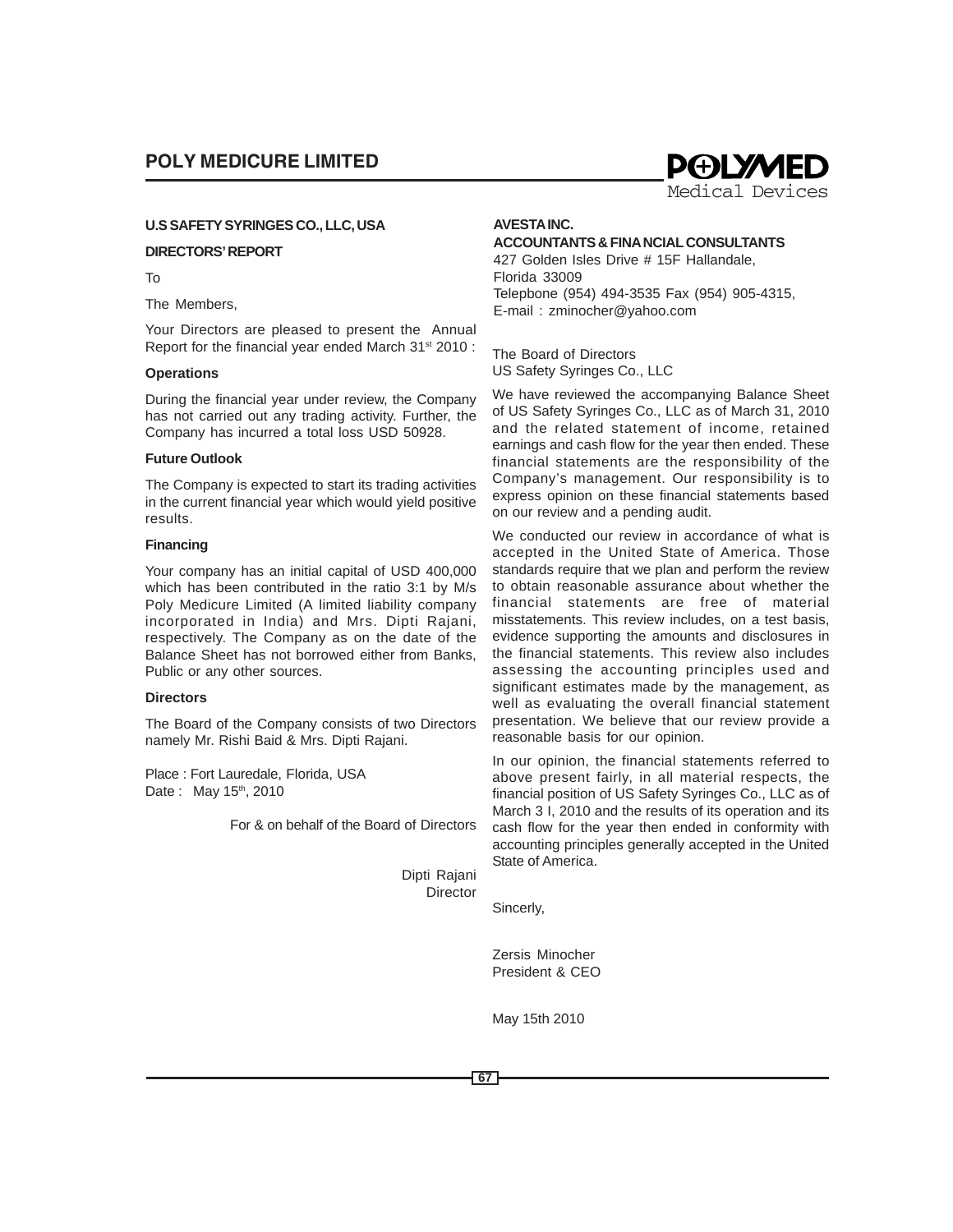

**U.S. SAFETY SYRINGES CO., LLC**

### **BALANCE SHEET AS ON MARCH 31, 2010**

| <b>Current Assets:</b>                                                                                            | <b>USD</b>                                          | <b>USD</b>                                |
|-------------------------------------------------------------------------------------------------------------------|-----------------------------------------------------|-------------------------------------------|
| Cash in Hand & Bank                                                                                               | \$0                                                 |                                           |
| <b>Total Current Assets</b>                                                                                       |                                                     | \$0                                       |
| <b>Fixed Assets:</b>                                                                                              |                                                     |                                           |
| Equipments & Molds (Note 7)<br>Accumulated Depreciation (Note 7)<br><b>Total Fixed Assets</b>                     | \$350,050<br>\$(200,028)                            | \$150,022                                 |
| <b>Total Assets</b>                                                                                               |                                                     | \$150,022                                 |
| <b>Liabilities and Equity</b>                                                                                     |                                                     |                                           |
| <b>Equity</b>                                                                                                     |                                                     |                                           |
| Capital-Poly Medicure<br>Capital-Dipti Rajani<br><b>Retained Earnings</b><br>Excess of Income over (Expenses)     | \$300,000<br>\$100,000<br>\$(200,625)<br>\$(50,928) |                                           |
| <b>Total Equity</b>                                                                                               |                                                     | \$148,447                                 |
| <b>Liability</b>                                                                                                  |                                                     |                                           |
| FDA Registration fee payable - Poly Medicure<br>Rent Payable                                                      | \$1,575                                             | \$1,575                                   |
| Total Liabilities & Equity                                                                                        |                                                     | \$150,022                                 |
| Place: Fort Lauredale, Florida, USA                                                                               |                                                     | For & on behalf of the Board of Directors |
| Date: May 15th, 2010                                                                                              |                                                     | Dipti Rajani<br><b>Director</b>           |
| INCOME STATEMENT FOR THE PERIOD ENDED MARCH 31, 2010                                                              |                                                     |                                           |
|                                                                                                                   | <b>12 Months ended</b><br>March 31, 2010            |                                           |
|                                                                                                                   | <b>USD</b>                                          |                                           |
| <b>Revenue</b>                                                                                                    |                                                     |                                           |
| Sales                                                                                                             | \$                                                  |                                           |
| <b>Total Revenue</b>                                                                                              | \$                                                  |                                           |
| <b>Expenses</b>                                                                                                   |                                                     |                                           |
| <b>Franchies Fees</b><br>Expenses Bank<br>Depreciation<br>Excess of (Loss)<br>Place: Fort Lauredale, Florida, USA | \$800<br>\$121<br>\$50,007<br>\$(50,928)            | For & on behalf of the Board of Directors |
| Date: May 15th, 2010                                                                                              | 68                                                  | Dipti Rajani<br><b>Director</b>           |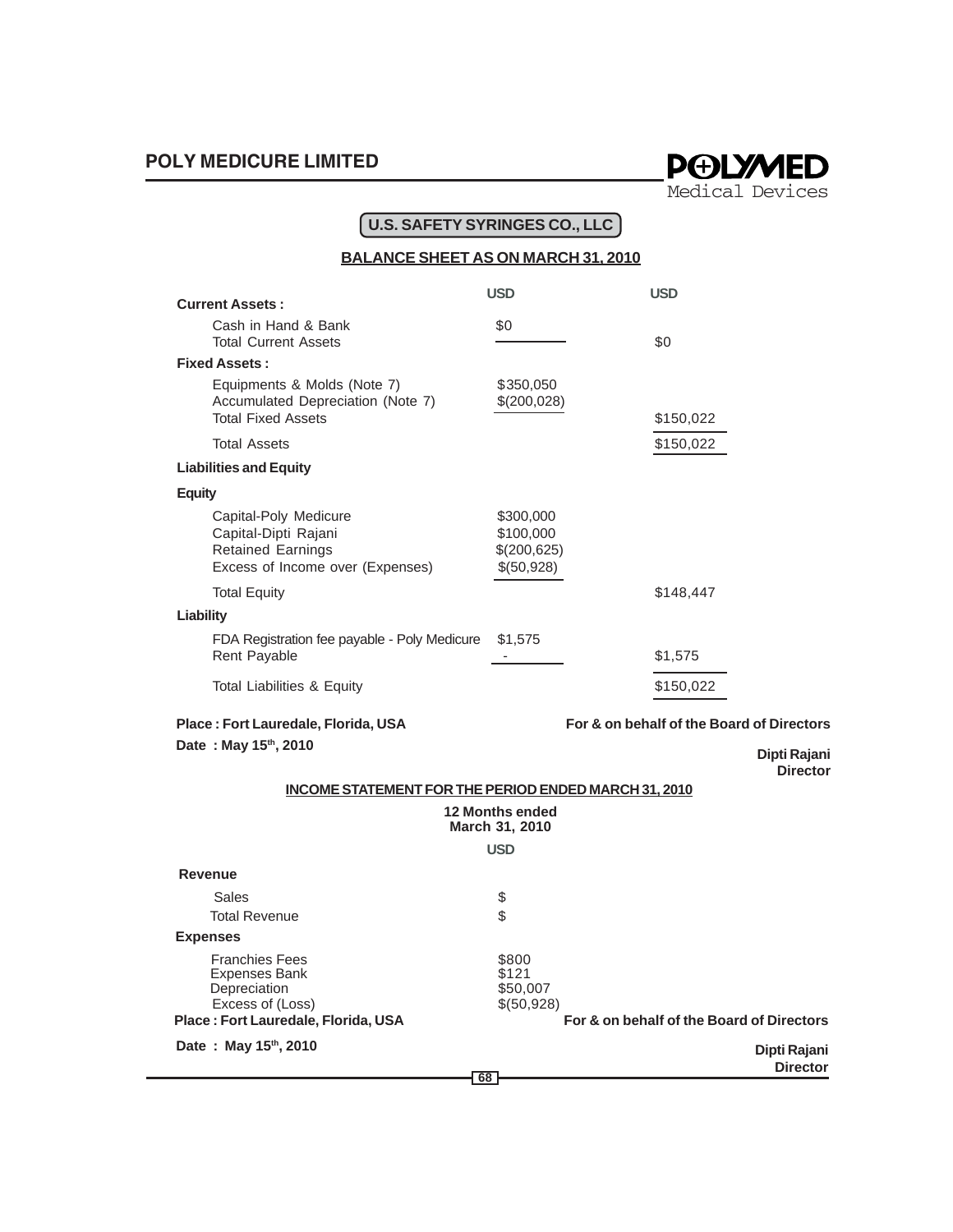

### **U.S. SAFETY SYRINGES CO., LLC**

#### **STATEMENT OF CASH FLOWS (INDIRECT METHOD) FOR THE YEAR ENDED MARCH 31, 2010**

| $\overline{11}$ CAFFTV CVDINCFC $\overline{11}$ C                                    |                                           |  |  |
|--------------------------------------------------------------------------------------|-------------------------------------------|--|--|
| Date: May $15^{th}$ , 2010                                                           | Dipti Rajani<br><b>Director</b>           |  |  |
| Place: Fort Lauredale, Florida, USA                                                  | For & on behalf of the Board of Directors |  |  |
| Cash at beginning of year April 1, 2009<br>Cash and cash equivalents, March 31, 2010 | \$921<br>\$0                              |  |  |
| Net Income (Loss)<br>Increase in Accumulated Depreciation                            | \$(50,928)<br>\$50,007                    |  |  |
| Cash flows from operating activities :                                               | <b>USD</b>                                |  |  |

### **U.S. SAFETY SYRINGES, LLC. NOTES TO FINANCIAL STATEMENTS AS OF MARCH, 2010**

#### **Note 1 : Organization & Nature of Business :**

U.S. Safety Syringes, Inc, (a Delaware Corporation) has acquired five patents to manufacture various kinds of disposable and non disposable medical devises primarily including syringes. These needles protective disposable devices will be manufactured at their majority note holder's manufacturing facility located at Plot no 115-116, Sector -59, Faridabad, Haryana, India. Injection molds for production have been shipped and are currently in the possession of note holder. POLY MEDICURE LTD. Company may outsource some or all of its production to other manufacturers in India, China or other countries.

Poly Medicure Ltd. (Polyrned) is based in New Delhi (India) and a leading manufacturer of IV based infusion therapy devices, central venous access catheters, anesthesia and blood management devices and surgical products under the brand name Polymed. The Company has also applied for several new patents in India and US with U.S. Food and Drug Administration for approvals of safety syringes and safety blood collection holders.

#### **Note 2 : Summary of Significant Accounting Policies :**

The Company's financial statements are maintained under the accrual basis of accounting. Under the accrual basis of accounting, the company recognizes revenue realized or realizable and earned. The company considers revenue realized or realizable and earned when it has persuasive evidence of an arrangement, the product has been shipped or the services have been provided to its clients, the sales price is fixed or determinable. and collectability is reasonably assured,

Management is responsible for establishing and maintaining adequate internal control over financial reporting. Our internal control over financial reporting is process designed to provide reasonable assurance regarding the reliability of financial reporting and the preparation of financial statements for external purposes in accordance with generally accepted accounting principles.

#### **Note 3 : Cash and Cash Equivalents :**

The company considers cash on hand and cash in bank as its cash and cash equivalents. Bank account does not require any compensating balances. The funds are not legally restricted as to its withdrawal or usage of available funds and serve as part of the company's normal operating capital.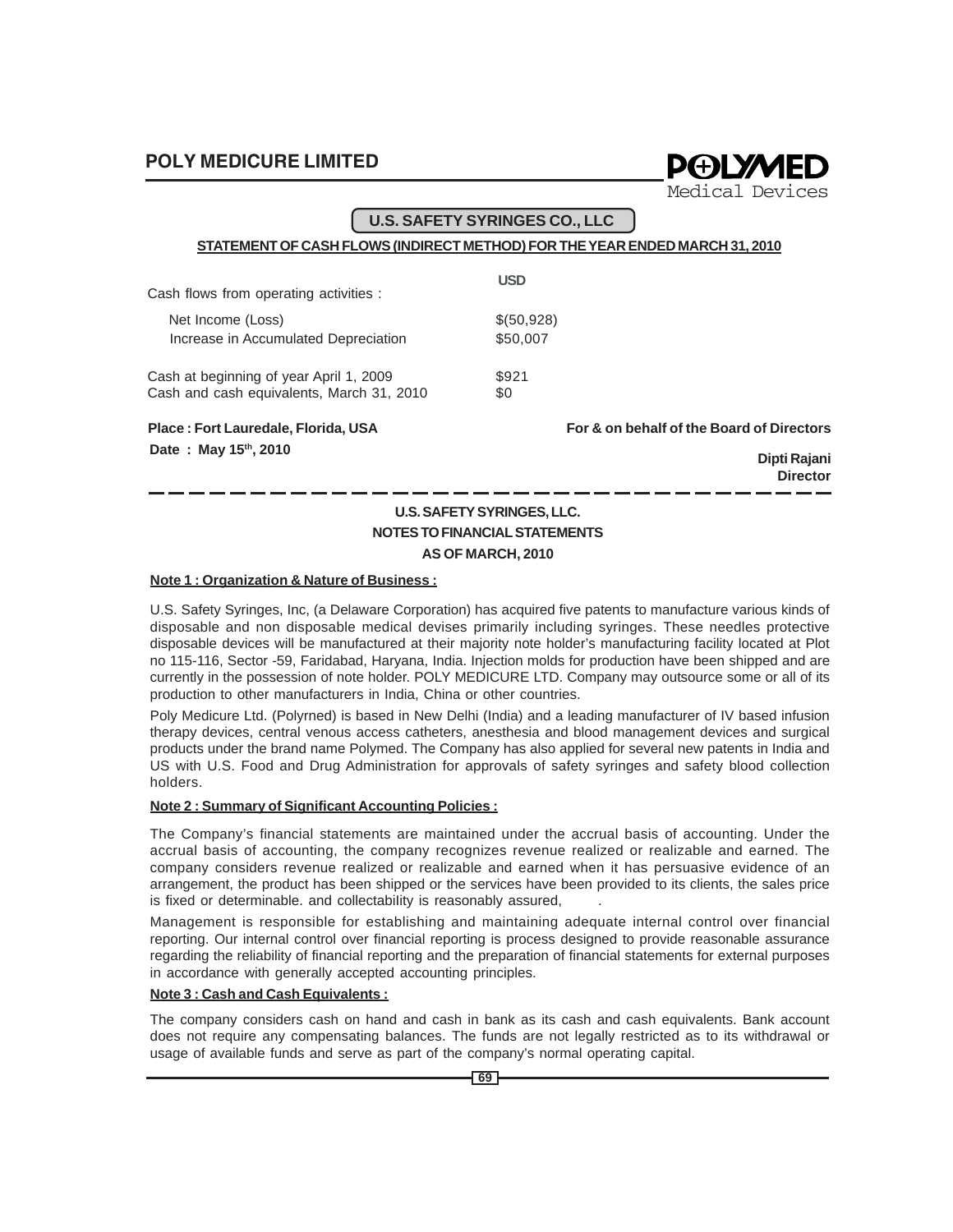

#### **Note 4 : Capital Investment - Equity**

Investments in Equity as capital contribution is classified as follow :

| Capital Poly Medicure | \$300,000 |
|-----------------------|-----------|
| Capital Dipti Rajni   | \$100,000 |

The Company classify investment into one category based upon its intent regarding the holding of such capital investments.

Amount (USD)

#### **Note 5 : Receivables and Inventory :**

As of March 31,2010, company has no receivables and does not currently maintain any inventory of any of its products.

#### **Note 6 : Prepaid Expenses:**

There are no prepaid expenses as of March 31, 2010.

Company's Equipment and manufacturing molds are stated at cost while maintenance and repairs are expenses. Company does not consider any part of the inventory as obsolete. All of the assets are in the possession of majority (75%) stockowners viz. Poly Medicure Ltd.

Under US GAPP (generally accepted accounting principles) depreciation of such molds is computed using MACR (modified accelerated recovery system) after providing for salvage value over 7 years. Upon retirement or other disposal of fixed assets. the costs and its related accumulated depreciation is removed from the respective accounts and gains or losses are included in our results of operations.

| Equipment & Molds:             | \$350.050   |
|--------------------------------|-------------|
| Less. Accumulated Depreciation | (\$200,028) |
| Net Book Value:                | \$150,022   |

However, as per India's tax laws, such depreciation is not allowable.

#### **Note 8 : Income Tax Payable:**

There is' no long or short term portion of this debt.

**Date : May 15th, 2010**

Place : Fort Lauredale, Florida, USA **For Board of the Board of Directors** 

**Dipti Rajani Director**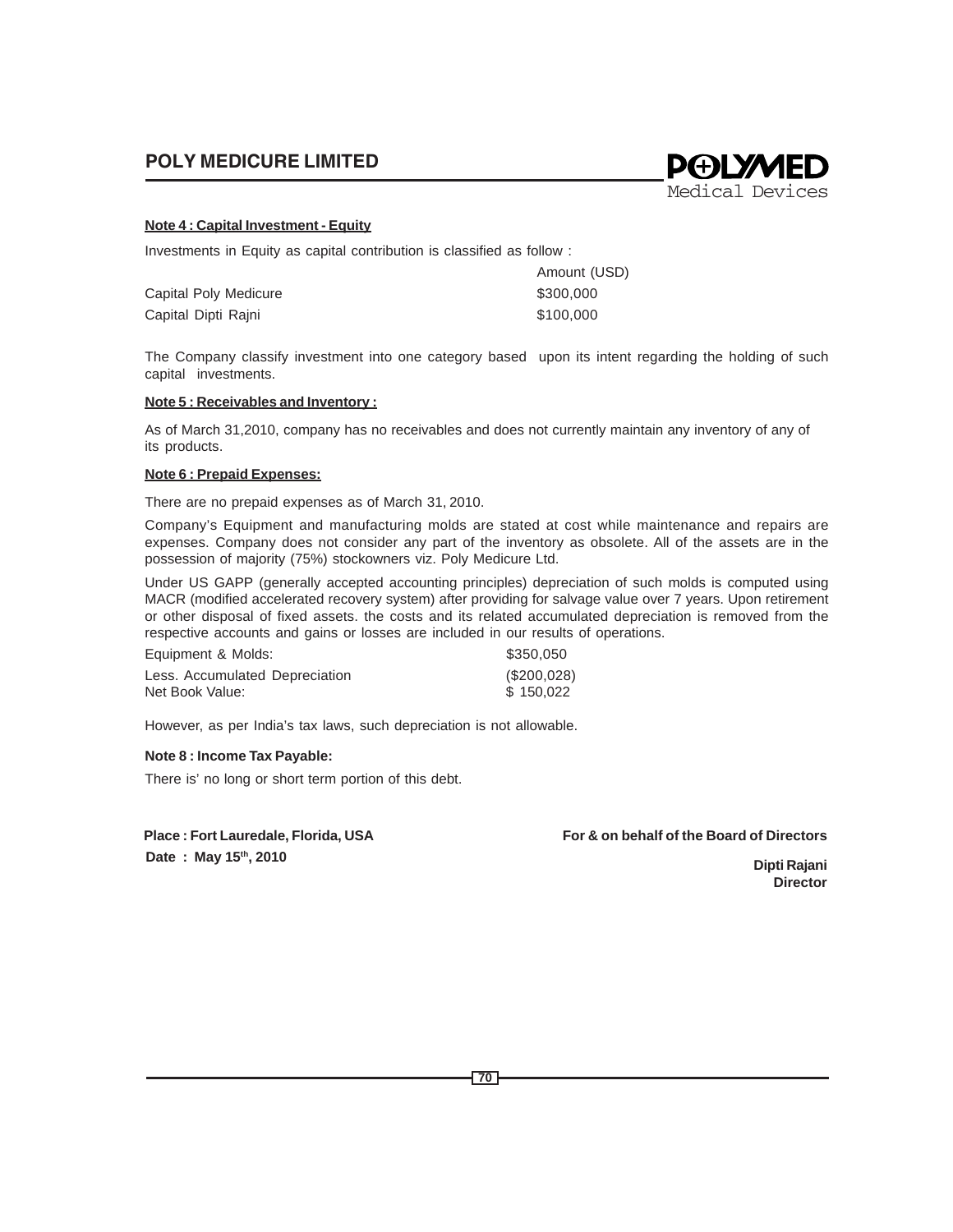#### **POLY MEDICURE (LAIYANG) CO. LTD. CHINA**

#### **DIRECTORS' REPORT**

To

The Members,

Your Directors are pleased to present the Annual Report for the financial year ended March 31<sup>st</sup>, 2010.

#### **Operations**

The Company has started commercial operations and has incurred a total loss RMB 1,586,606.71.

#### **Future Outlook**

The management feels that the overall production and sales would grow in the financial year 2010-11 and the Company will be able to achieve break even level in the current financial year.

#### **Financing**

During the year under review, the fresh capital of RMB 1540947.28 has been inducted in the Company and thereby, the paid up capital has increased to RMB 7809636.44 as on 31.03.2010. The total capital has been contributed by M/s Poly Medicure Limited, a limited liability Company, incorporated in India. The amount of Capital has been utilized for capital expenditure and working capital requirement. The Company has not borrowed either from Banks or any other sources during the year.

#### **Directors**

The Board of the Company consists of three Directors namely Mr. Himanshu Baid, Mr. Rishi Baid and Mr. Xue Wendong.

Place : Laiyang, Qingdao, China Date: April, 23rd 2010

For & on behalf of the Board of Directors

Xue Wending **Director** 



#### **AUDITORS' REPORT** TYQLWSZ {2010} NO. 72

To the shareholders of Poly Medicure (LAIYANG)

Company Limited, We have audited the attached financial statements of POLY MEDICURE (LAIYANG) CO., LTD., which comprise the balance sheet as on March 31, 2010, and the income statement, cash flow statement from Apr.01, 2009 to Mar.31, 2010, and a summary of significant accounting policies and other explanatory notes.

#### **Management's Responsibility for the Financial Statements**

Management is responsible for the preparation and fair presentation of these financial statements in accordance with the Accounting Standards and Accounting System for Business Enterprises. This responsibility includes: (a) designing, implementing and maintaining internal control relevant to the preparation and fair presentation of financial statements that are free from material misstatement, whether due to fraud or error; (b) selecting and applying appropriate accounting policies; and (c) making accounting estimates that are reasonable in the circumstances.

#### **Auditors' Responsibility**

Our responsibility is to express an opinion on these financial statements based on our audit. We conducted our audit in accordance with China Standards on Auditing. Those standards require that we comply with ethical requirements and plan and perform the audit to obtain reasonable assurance as to whether the financial statements are free from material misstatement.

An audit involves performing procedures to obtain audit evidence about the amount and disclosures in the financial statements. The procedures selected depend on the auditors' judgement, including the assessment of the risks of material misstatement of the financial statements, whether due to fraud or error. In making those risk assessments, we consider internal control relevant to the entity's preparation and fair presentation of the financial statements in order to design audit procedures that are appropriate in the circumstances, but not for the purpose of expressing an opinion on the effectiveness of the entity's internal control. An audit also includes evaluating the appropriateness of accounting policies used and reasonableness of accounting estimates made by management, as well as evaluating the overall presentation of the financial statements.

We believe that the audit evidence we have obtained is sufficient and appropriate to provide a basis for our audit opinion.

#### **Items with Qualification:**

Within the Financial Statements of your company, the Long-term Deferred Expenses, the undistributed profits, the Accumulated Depreciation, and part subjects of Income Statement were not in accordance with the provisions of Enterprise Accounting Principles and Enterprise Accounting System in China.

**Opinion** In our opinion, the financial statements present fairly, in all material respects, the financial position of POLY MEDICURE (LAIYANG) CO" LTD. as at March 31, 2010, and its financial performance and cash flows from April, 2009 to Mar.3!, 2010 in accordance with the Accounting Standards for Business Enterprises.

(If the report in English is out of accord with the report in Chinese, the report in Chinese is correct.)

*Beijing TYQ CPAs Yantai Branch Office*

*Yantai, China Chinese CPA : Mou Xiu Mei Chinese CPA : Cao Ming Jie Apr. 23, 2010*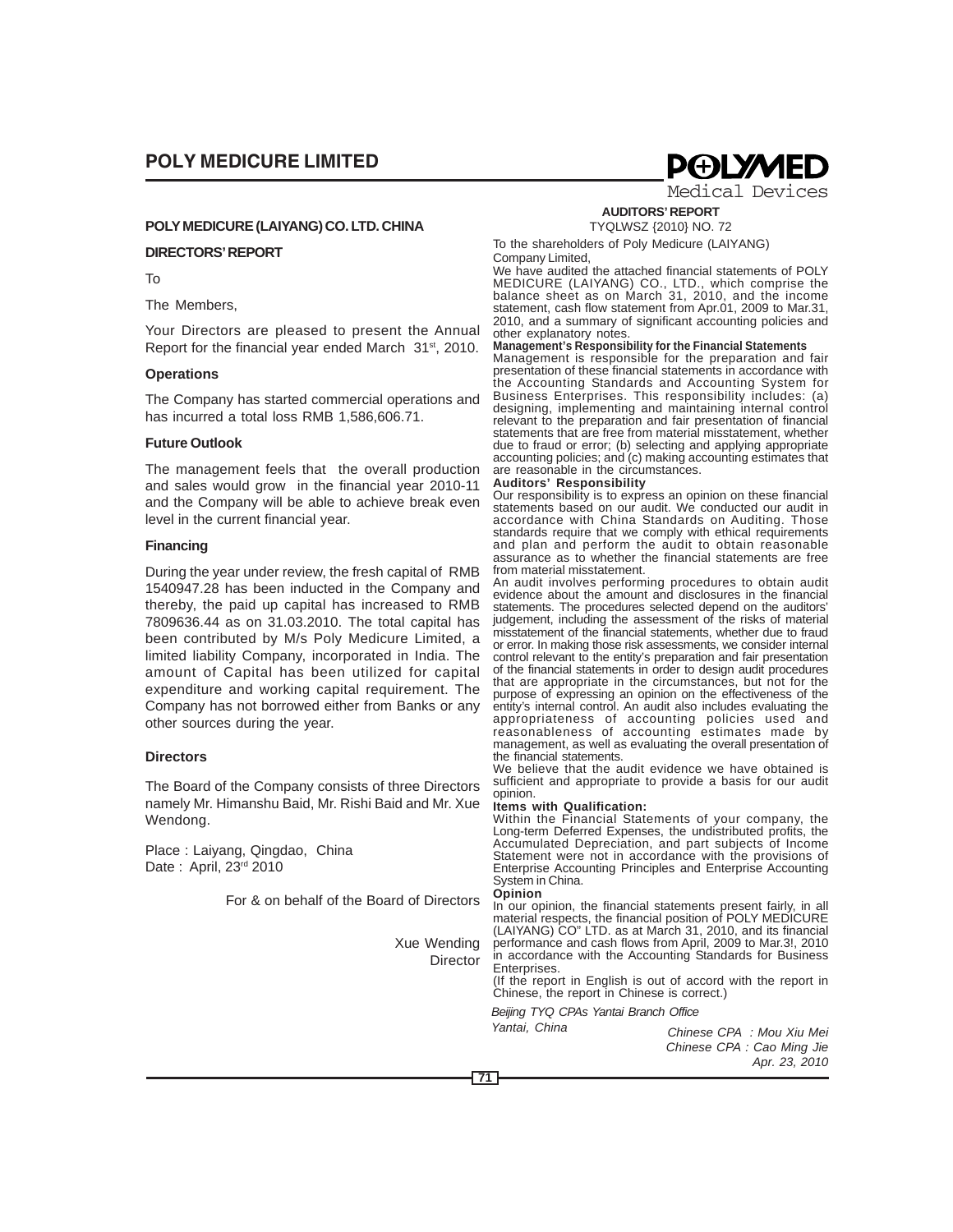

## **BALANCE SHEET AS ON MARCH 31, 2010**

NAME OF ENTERPRISES : POLY MEDICURE (LAIYANG) CO., LTD.

**RMB YUAN**

| <b>ASSETS</b>                                         | NO. | AT BEG OF YEAR          | AT END OF YEAR           |
|-------------------------------------------------------|-----|-------------------------|--------------------------|
| <b>Current Assets</b>                                 |     |                         |                          |
| Cash and cash equivalents                             |     | 54,199.67               | 58,314.75                |
| Which: Cash in bank                                   |     | 41,852.55               | 29,673.41                |
| Cash                                                  |     | 12,347.12               | 28,641.34                |
| Short term investment                                 |     | 0.00                    | 0.00                     |
| Notes receivable                                      |     | 0.00                    | 0.00                     |
| Divindend receivable                                  |     | 0.00                    | 0.00                     |
| Interest receivable                                   |     | 0.00                    | 0.00<br>0.00             |
| Accounts receivable<br>Other reeceivable              |     | 201,395.00<br>56,158.23 | 69,120.59                |
| Advances to suppliers                                 |     | 380,513.32              | 243,110.00               |
| Allowance reeceivable                                 |     | 0.00                    | 0.00                     |
| Inventories                                           |     | 279,089.36              | 837,942.46               |
| Deferred and prepaid expenses                         |     | 57,886.15               | 93,527.88                |
| Other current assets                                  |     | 0.00                    | 0.00                     |
| Total current assets                                  |     | 1,029,241.73            | 1,302,015.68             |
| <b>LONG TERM INVESTMENTS</b>                          |     |                         |                          |
| Long-term shares investments                          |     | 0.00                    | 0.00                     |
| Long-term bonds investments                           |     | 0.00                    | 0.00                     |
| Total long term investments                           |     | 0.00                    | 0.00                     |
| <b>FIXED ASSETS</b>                                   |     |                         |                          |
| Fixed assets-cost                                     |     | 3,305,513.11            | 3,967,296.14             |
| Less: Accumulated depreciation                        |     | 40,401.18               | 326,023.53               |
| Fixed assets-net book value                           |     | 3,265,111.93            | 3,641,272.61             |
| Less: Provision for devalued fixed assets             |     | 0.00                    | 0.00                     |
| Fixed assets-net value                                |     | 0.00                    | 0.00                     |
| Construction materials                                |     | 0.00                    | 0.00                     |
| Construction in process                               |     | 0.00                    | 0.00                     |
| Disposal of fixed assets<br><b>Total Fixed assets</b> |     | 0.00<br>3,265,111.93    | 0.00<br>3,641,272.61     |
|                                                       |     |                         |                          |
| <b>INTANGIBLE AND OTHER ASSETS</b>                    |     |                         |                          |
| Intangible assets                                     |     | 0.00                    | 0.00                     |
| Other long-term assets                                |     | 0.00                    | 0.00                     |
| Long-term deferred and prepaid expenses               |     | 2,652,557.61            | 2,122,046.09             |
| Total intangible and other assets                     |     | 2,652,557.61            | 2,122,046.09             |
| <b>DEFERRED TAX:</b>                                  |     |                         |                          |
| Deferred tax debit                                    |     | 0.00                    | 0.00                     |
| <b>TOTAL ASSETS</b>                                   |     | 6,946,911.27            | 7,065,334.38             |
| Legal member as of right:                             |     | Finance principal:      | Director of accountants: |
|                                                       |     | $\overline{72}$         |                          |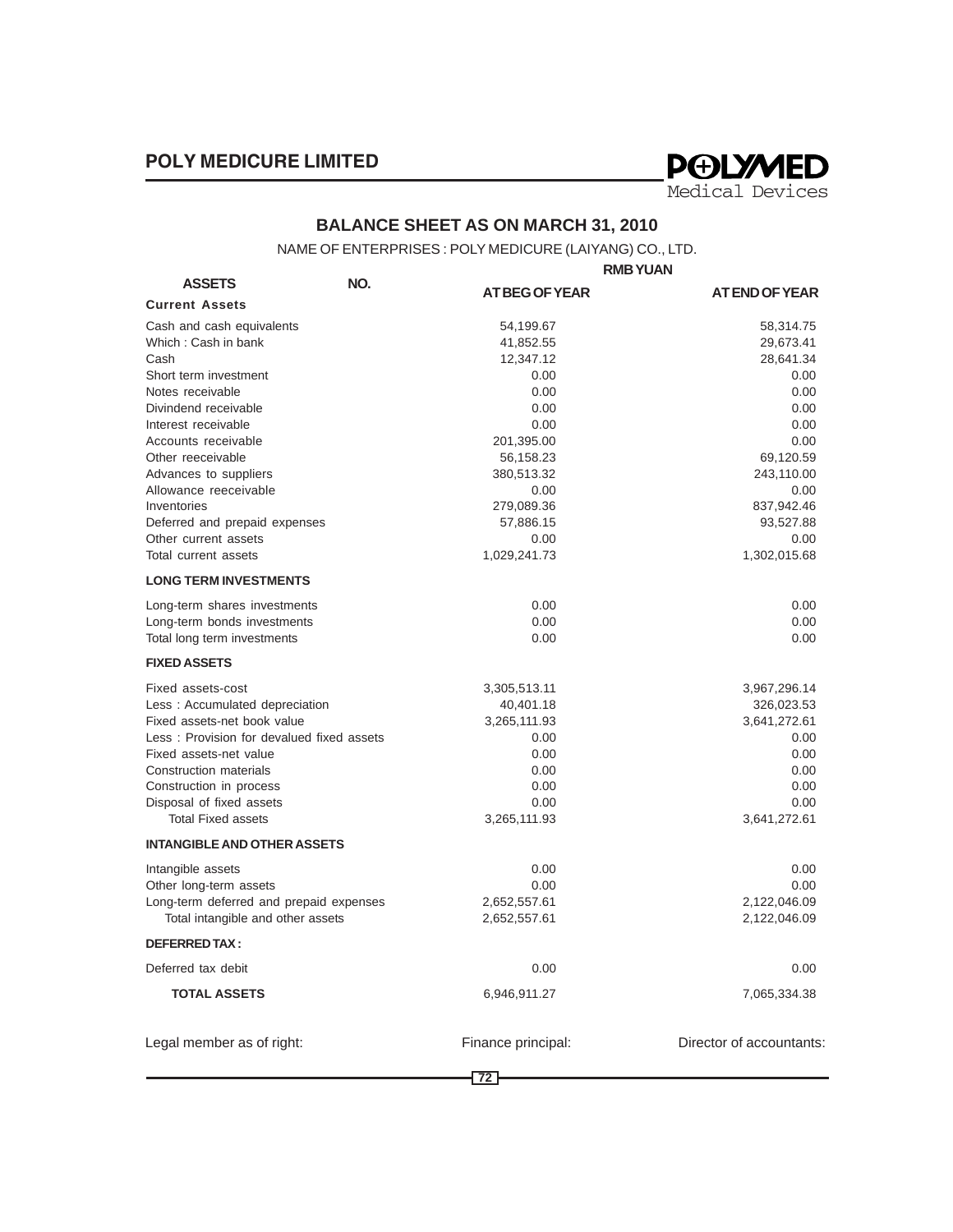

#### **RMB YUAN**

| <b>LIABILITIES AND OWNERS'S EQUITY</b>                   | NO.<br><b>AT BEG OF YEAR</b> | <b>AT END OF YEAR</b>                     |
|----------------------------------------------------------|------------------------------|-------------------------------------------|
| <b>CURRENT LIABILITIES</b>                               |                              |                                           |
| Short-term loans                                         | 0.00                         | 0.00                                      |
| Notes payable                                            | 0.00                         | 0.00                                      |
| Accounts Payable                                         | 525,204.87                   | 689,020.54                                |
| Advances from customers                                  | 0.00                         | 0.00                                      |
| Wages payable                                            | 64,132.10                    | 106,238.40                                |
| Welfare payable                                          | 0.00                         | 0.00                                      |
| Dividends payable                                        | 0.00                         | 0.00                                      |
| <b>Taxes Payable</b>                                     | 2,043.14                     | 3,126.71                                  |
| <b>Other Payment</b>                                     | 0.00                         | 0.00                                      |
| Other payable                                            | 86,842.00                    | 43,919.00                                 |
| Provision for expenses                                   | 0.00                         | 0.00                                      |
| Long term loans within one year                          | 0.00                         | 0.00                                      |
| Other current liabilities                                | 0.00                         | 0.00                                      |
| <b>Total current liabilities</b>                         | 678,222.11                   | 842,304.65                                |
| <b>LONG TERM LIABILITIES</b>                             |                              |                                           |
| Long-term loans                                          | 0.00                         | 0.00                                      |
| Debentures payable                                       | 0.00                         | 0.00                                      |
| Long-term accounts payable                               | 0.00                         | 0.00                                      |
| Other long-term liabilities                              | 0.00                         | 0.00                                      |
| <b>Total long-term Liabilities</b>                       | 0.00                         | 0.00                                      |
| Deferred tax                                             | 0.00                         | 0.00                                      |
| Deferred tax credit                                      | 0.00                         | 0.00                                      |
| <b>Total liabilities</b>                                 | 0.00                         | 0.00                                      |
| <b>OWNER'S EQUITY</b>                                    |                              |                                           |
| Paid-in-capital                                          | 6,268,689.16                 | 7,809,636.44                              |
| Capital surplus                                          | 0.00                         | 0.00                                      |
| Reserve fund                                             | 0.00                         | 0.00                                      |
| Undistributed profit                                     | 0.00                         | $-1,586,606.71$                           |
| Total owner's equity                                     | 6,268,689.16                 | 6,223,029.73                              |
| <b>TOTAL LIABILITIES AND OWNER'S EQUITY</b>              | 6,946,911.27                 | 7,065,334.38                              |
| Legal member as of right:                                | Finance principal:           | Director of accountants:                  |
| Place: Laiyang, Qingdao, China<br>Date: April, 23rd 2010 |                              | For & on behalf of the Board of Directors |
|                                                          |                              | Xue Wending<br>Director                   |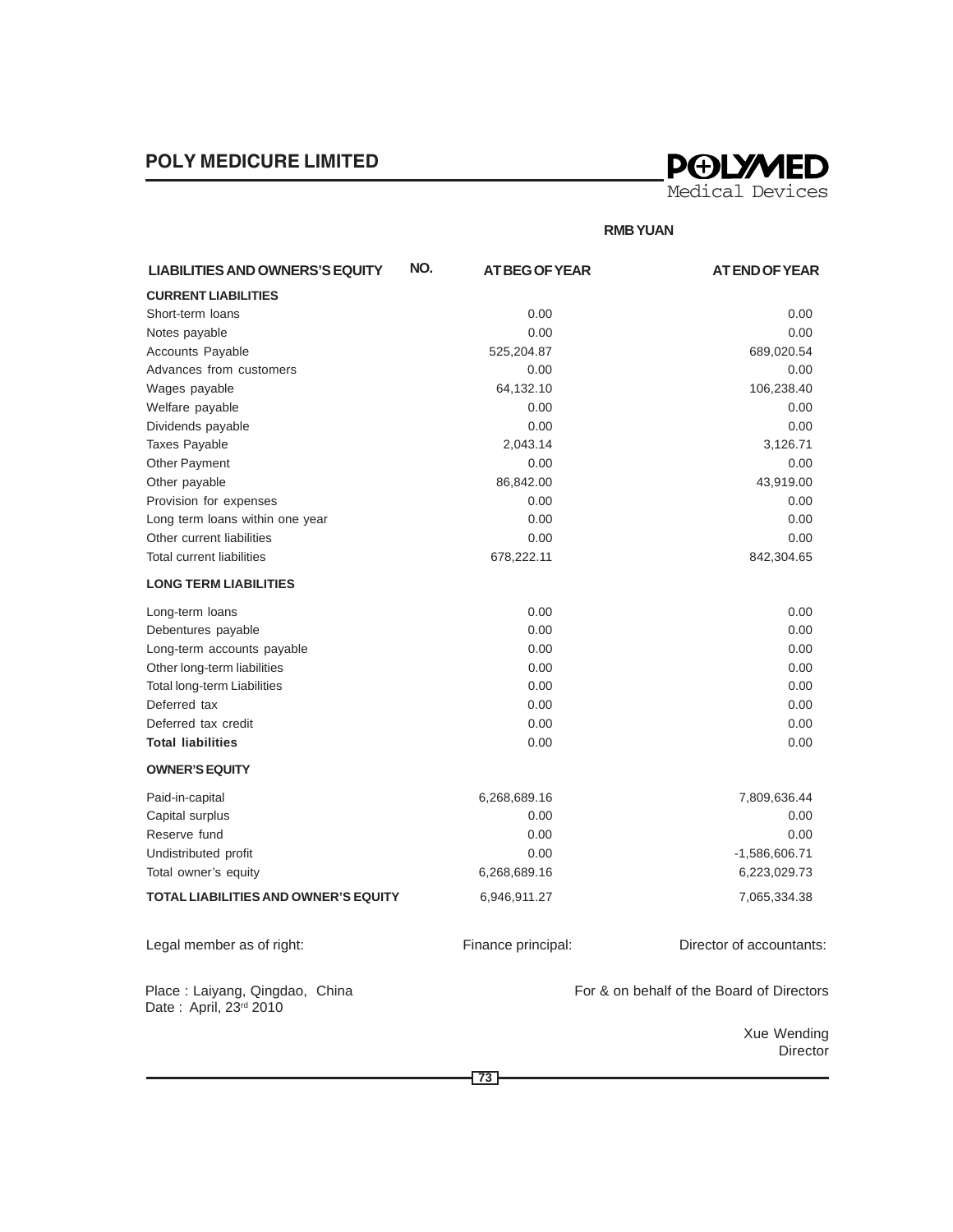

## **INCOME STATEMENT**

### NAME OF ENTERPRISES : POLY MEDICURE (LAIYANG) CO., LTD.

| <b>ITEM</b>                               | NO. | <b>RMB YUAN</b><br>FROM APRIL, 2008<br><b>TO MARCH, 2009</b> | FROM APRIL, 2009<br><b>TO MARCH, 2010</b> |
|-------------------------------------------|-----|--------------------------------------------------------------|-------------------------------------------|
| <b>Sales</b>                              |     | 0.00                                                         | 1,843,904.72                              |
| Include: Exports                          |     | 0.00                                                         | 40,969.20                                 |
| Less: Cost of sales                       |     | 0.00                                                         | 2,028,736.04                              |
| Less: Sales tax                           |     | 0.00                                                         | 0.00                                      |
| Gross profit                              |     | 0.00                                                         | $-184,831.32$                             |
| Add: Net income from other operations     |     | 0.00                                                         | 0.00                                      |
| Less: Selling expenses                    |     | 0.00                                                         | 35,649.70                                 |
| Less: General and administrative expenses |     | 0.00                                                         | 1,359,499.55                              |
| Less : Financial expenses                 |     | 0.00                                                         | 5,296.35                                  |
| Operating profit                          |     | 0.00                                                         | -1,585,276.92                             |
| Add: Income on investment                 |     | 0.00                                                         | 0.00                                      |
| Add: Non-operating income                 |     | 0.00                                                         | 0.00                                      |
| Less: Non-operating expense               |     | 0.00                                                         | 0.00                                      |
| Add: Prior year income adjustment         |     | 0.00                                                         | $-1,329.79$                               |
| Income before tax                         |     | 0.00                                                         | $-1,586,606.71$                           |
| Less : Income tax                         |     | 0.00                                                         | 0.00                                      |
| Net income                                |     | 0.00                                                         | $-1,586,606.71$                           |

Legal member as of right: Finance principal: Director of accountants:

Place : Laiyang, Qingdao, China<br>Date : April, 23<sup>rd</sup> 2010

For & on behalf of the Board of Directors

Xue Wending Director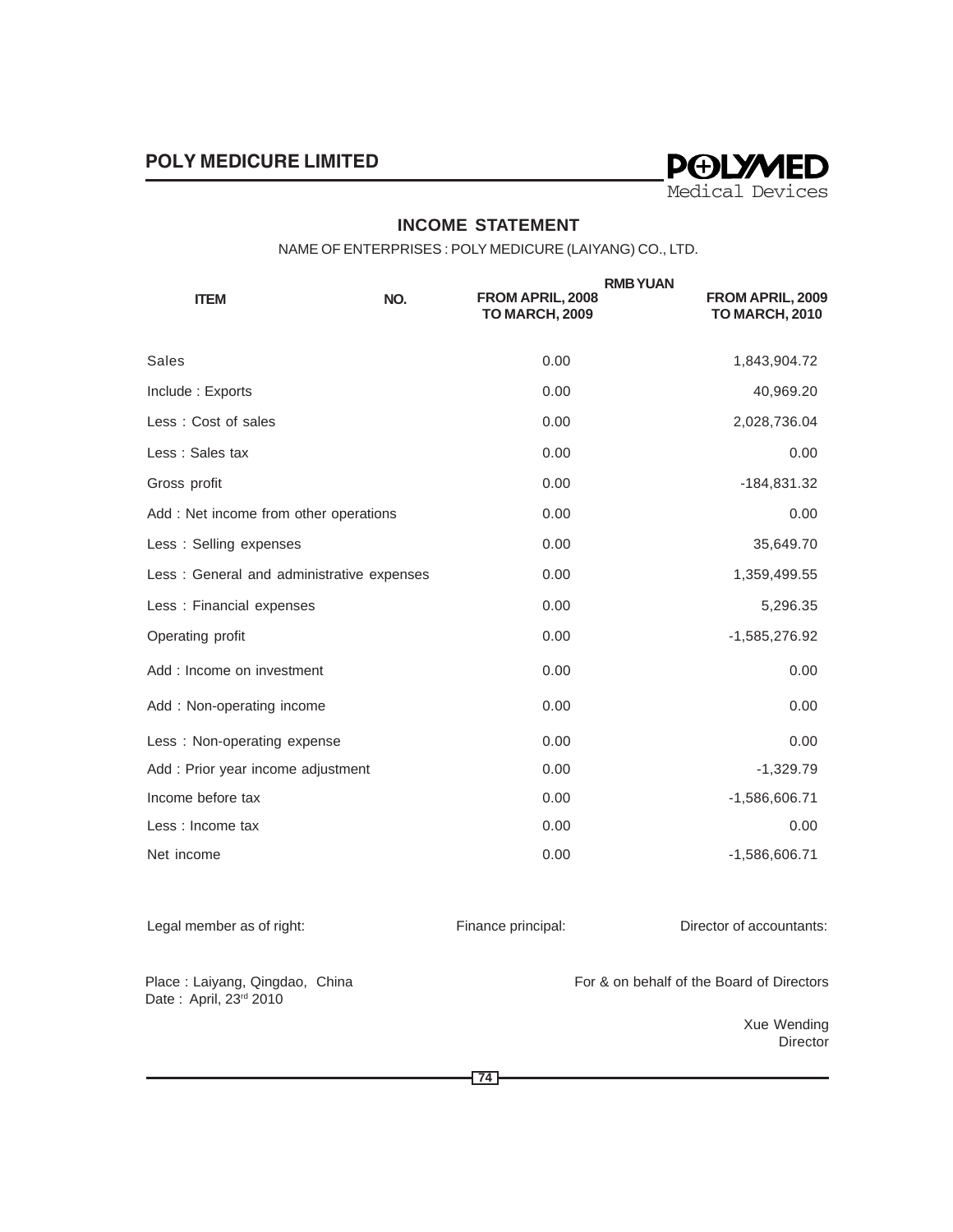

**RMB YUAN**

## **CASH FLOWS STATEMENT**

NAME OF ENTERPRISE: POLY MEDICURE (LAIYANG) CO.,LTD

| <b>Items</b>                                                          | NO.                | FROM APRIL, 2008<br><b>TO MARCH, 2009</b> | <b>FROM APRIL, 2009</b><br><b>TO MARCH, 2010</b> |
|-----------------------------------------------------------------------|--------------------|-------------------------------------------|--------------------------------------------------|
| 1. Cash Flows from Operating Activities                               |                    |                                           |                                                  |
| Cash received from sales of goods or rendering of services            | 1                  | 0.00                                      | 2,253,718.89                                     |
| Refund of tax and levy                                                | $\overline{2}$     | 0.00                                      | 0.00                                             |
| Other cash received relating to operating activities                  | 3                  | 1,617,437.13                              | 0.00                                             |
| Sub-total of cash inflows                                             | 4                  | 1,617,437.13                              | 2,253,718.89                                     |
| Cash paid for goods and services                                      | 5                  | 47,874.17                                 | 1,144,727.81                                     |
| Cash paid to and on behalf of employees                               | 6                  | 566,804.65                                | 807,721.00                                       |
| Taxes paid                                                            | $\overline{7}$     | 25,268.31                                 | 7,561.00                                         |
| Other cash paid relating to operating activities                      | 8                  | 0.00                                      | 1,133,116.52                                     |
| Sub-total of cash outflows                                            | 9                  | 639,947.13                                | 3,093,126.33                                     |
| Net cash flows from operating activities                              | 10                 | 977,490.00                                | -839,407.44                                      |
| 2.Cash Flows from Investing Activities                                |                    |                                           |                                                  |
| Cash received from return of investments                              | 11                 | 0.00                                      | 0.00                                             |
| Cash received from distribution or insterest of dividends             | 12                 | 0.00                                      | 0.00                                             |
| or profits                                                            |                    |                                           |                                                  |
| Net cash received from disposal of fixed assets, intangible           | 13                 | 0.00                                      | 0.00                                             |
| assets and other long-term assets                                     |                    |                                           |                                                  |
| Other cash received relating to investing activities                  | 14                 | 0.00                                      | 0.00                                             |
| Sub-total of cash inflows                                             | 15                 | 0.00                                      | 0.00                                             |
| Cash paid to acquire fixed assets, intangible assets and              | 16                 | 3,365,346.43                              | 697,424.76                                       |
| other long-term assets                                                |                    |                                           |                                                  |
| Cash paid to acquire equity investments                               | 17                 | 0.00                                      | 0.00                                             |
| Other cash paid relating to investing activities                      | 18                 | 0.00                                      | 0.00                                             |
| Sub-total of cash outflows                                            | 19                 | 3,365,346.43                              | 697,424.76                                       |
| Net cash flows from investing activities                              | 20                 | $-3,365,346.43$                           | -697,424.76                                      |
| 3. Cash Flows from Financing Activities                               |                    |                                           |                                                  |
| Proceeds from issuing shares and bonds                                | 21                 | 2,163,802.64                              | 1,540,947.28                                     |
| Proceeds from borrowings                                              | 22                 | 0.00                                      | 0.00                                             |
| Other proceeds relating to financing activities                       | 23                 | 0.00                                      | 0.00                                             |
| Sub-total of cash inflows                                             | 24                 | 2,163,802.64                              | 1,540,947.28                                     |
| Cash repayments of amounts borrowed                                   | 25                 | 0.00                                      | 0.00                                             |
| Cash payments for distribution or interest of dividends or profits 26 |                    | 0.00                                      | 0.00                                             |
| Other cash payments relating to financing activities                  | 27                 | 0.00                                      | 0.00                                             |
| Sub-total of cash outflows                                            | 28                 | 0.00                                      | 0.00                                             |
| Net cash flows from financing activities                              | 29                 | 2,163,802.64                              | 1,540,947.28                                     |
| 4. Effect of Foreign Exchange Rate Changes on Cash                    | 30                 | 0.00                                      | 0.00                                             |
| 5. Net Increase in Cash and Cash Equivalents                          | 31                 | $-224,053.79$                             | 4,115.08                                         |
| Legal member as of right:                                             | Finance principal: |                                           | Director of accountants:                         |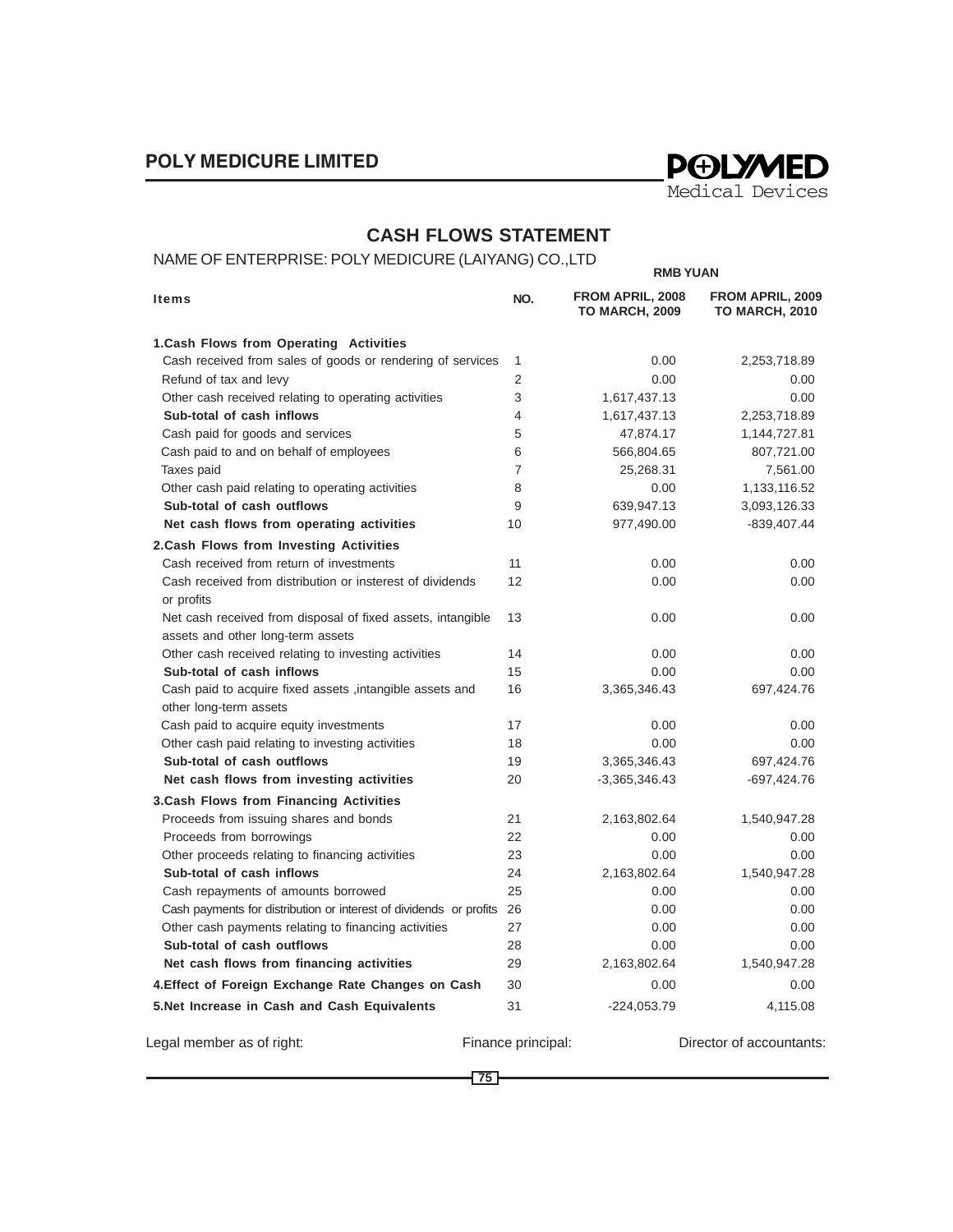

**RMB YUAN**

## **CASH FLOWS STATEMENT**

NAME OF ENTERPRISE: POLY MEDICURE (LAIYANG) CO.,LTD

| <b>Items</b>                                                                                          | NIVID I VAIV       |                                           |                                           |
|-------------------------------------------------------------------------------------------------------|--------------------|-------------------------------------------|-------------------------------------------|
|                                                                                                       | NO.                | FROM APRIL, 2008<br><b>TO MARCH, 2009</b> | FROM APRIL, 2009<br><b>TO MARCH, 2010</b> |
| 1. Reconciliation of Net Profit to Cash Flows from Operating Activities                               |                    |                                           |                                           |
| Net profit                                                                                            | 32                 | 0.00                                      | -1,586,606.71                             |
| Add: Impairment                                                                                       | 33                 | 0.00                                      | 0.00                                      |
| Depreciation of fixed assets                                                                          | 34                 | 40,401.18                                 | 285,622.35                                |
| Amortization of intangible assets                                                                     | 35                 | 0.00                                      | 0.00                                      |
| Amortization of long-term deferred and<br>prepaid expenses                                            | 36                 | 0.00                                      | 530,511.52                                |
| Decrease in deferred and prepaid expenses<br>(or deduct:increase)                                     | 37                 | $-57,886.15$                              | 0.00                                      |
| Increase in accrued expenses (or deduct: decrease)                                                    | 38                 | 0.00                                      | 0.00                                      |
| Losses on disposal of fixed assets, intangible assets<br>and other long-termassets (or deduct: gains) | 39                 | 0.00                                      | 0.00                                      |
| Losses on scrapping of fixed assets                                                                   | 40                 | 0.00                                      | 0.00                                      |
| <b>Financial expenses</b>                                                                             | 41                 | 0.00                                      | 0.00                                      |
| Losses arising from investments (or deduct : gains)                                                   | 42                 | 0.00                                      | 0.00                                      |
| Deferred tax credit (or deduct : debit)                                                               | 43                 | 0.00                                      | 0.00                                      |
| Decrease in inventories (or deduct : increase)                                                        | 44                 | $-145,653.76$                             | $-558,853.10$                             |
| Decrease in operating receivables (or deduct: increase)                                               | 45                 | 1,524,984.75                              | 325,835.96                                |
| Increase in operating payables (or deduct: decrease)                                                  | 46                 | $-384,356.02$                             | 164,082.54                                |
| Other                                                                                                 | 47                 | 0.00                                      | 0.00                                      |
| Net cash flows from operating activities                                                              | 48                 | 977,490.00                                | -839,407.44                               |
| 2. Investing and financing activities that do not involve<br>in cash receipts and payments            |                    |                                           |                                           |
| Repayment of debts by the transfer of capital                                                         | 49                 | 0.00                                      | 0.00                                      |
| Current transferable debentures                                                                       | 50                 | 0.00                                      | 0.00                                      |
| Fixed assets under financing lease                                                                    | 51                 | 0.00                                      | 0.00                                      |
| 3. Net Increase in Cash and Cash Equivalents                                                          |                    |                                           |                                           |
| Cash at the end of the period                                                                         | 52                 | 54,199.67                                 | 58,314.75                                 |
| Less: cash at beginning of the period                                                                 | 53                 | 278,253.46                                | 54,199.67                                 |
| Plus: cash equivalents at the end of the period                                                       | 54                 | 0.00                                      | 0.00                                      |
| Less: cash equivalents at the beginning of the period                                                 | 55                 | 0.00                                      | 0.00                                      |
| Net increase in cash and cash equivalents                                                             | 56                 | $-224,053.79$                             | 4,115.08                                  |
| Legal member as of right:                                                                             | Finance principal: |                                           | Director of accountants:                  |
| Place: Laiyang, Qingdao, China<br>Date : April, 23 <sup>rd</sup> 2010                                 |                    |                                           | For & on behalf of the Board of Directors |
|                                                                                                       |                    |                                           | Xue Wending<br>Director                   |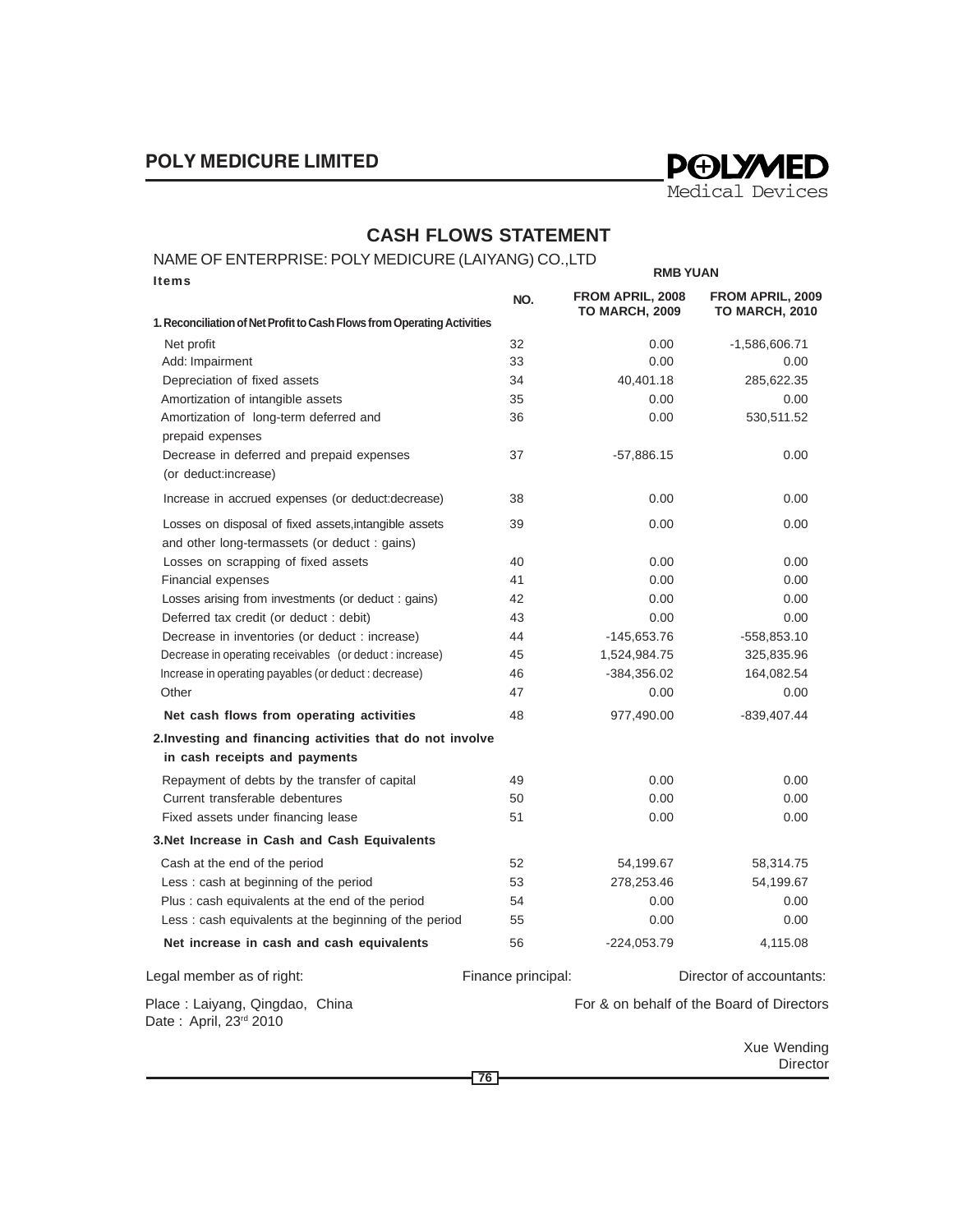

#### **POLY MEDICURE (LAIYANG) CO.,LTD. ANNOTATIONS TO ACCOUNTING STATEMENTS As of March 31, 2010**

#### **General Background**

POLY MEDICURE (LAIYANG) CO.,LTD. (the "company") is a foreign capital company contributed and organized by POLY MEDICURE LTD, INDIA. It was established on June 25,2007 and obtained the enterprise legal person business licence with registered No. 370682400002685. The company's legal representative: Himanshu Baid. Registered capital: USD 1,100,000. Address: Area A, Heshan Road, Laiyang Economical Development District, Laiyang, Shandong, China. Business scope: manufacture and process category 3 of injection and puncture instruments and medical polymer materials and products of category 1,category 2 and category 3. All products listed above will be sold directly or indirectly to overseas markets (Operating subject to statutory licence). Expiry date from June 25, 2007 to May 23,2027.

#### **Significant Accounting Policies**

#### **1 Accounting System**

The company is following the original Accounting Standards and Accounting System for enterprises and the relevant supplementary provisions.

#### **2 Fiscal Year**

The fiscal year of the company is from April I of the former year to March 31 of the next year.

**3 Reporting Currency**

RMB is the booked currency for the company.

**4 Accounting Principle and Measure Basis.**

The company adopts accruals basis as principle and historical costing as measure basis.

**5 Measure Method of Foreign Currency Transaction**

Transactions in currencies other than RMB are converted into RMB using the market exchange rate of the first day of the month. At the month end, non-RMB money of foreign currency acconts would be adjusted to reporting currency using the market exchange rate of the last day of the month. The balance between the money after adjusted and the reporting currency money already recorded in foreign currency accounts would be reckoned in current profit, as foreign exchange gain or loss.

#### **6 Establishing Standards of Cash Equivalents.**

Cash equivalent refers to the investment of the company with short expiry date (within three months from purchasing date), current frequently, easy to exchange to Cash and the smallest risk on value change.

#### **7 Measure Method of Bad Debts**

**(1)** Allowance Method was adopted to deal with bad debts which are recognized with the following situations: The debtors went bankruptcy and after the legal discharging procedures, the debts still can not be collected back.

The debtors died and have got neither asset for discharging or legal undertakers.

The debts have been overdue for more than three years and the obvious evidences shows that the debts cannot be collected back. Approval could be required in some cases.

**(2)** Provision for Bad Debts

The company adopts allowance method to calculate the provision for bad debts, namely adopts aging analysis method to calculate the bad debts reserve, use the balance of the accounts receivable at the end of year to multiply relevant proportion. The proportion of bad debts withdrawal is as follows:

| Aging                         | Proportion |
|-------------------------------|------------|
| Overdue within 1 year         | $0\%$      |
| Overdue for 1-2 years         | 5%         |
| Overdue for 2-3 years         | 20%        |
| Overdue for more than 3 years | 50%        |
| 77                            |            |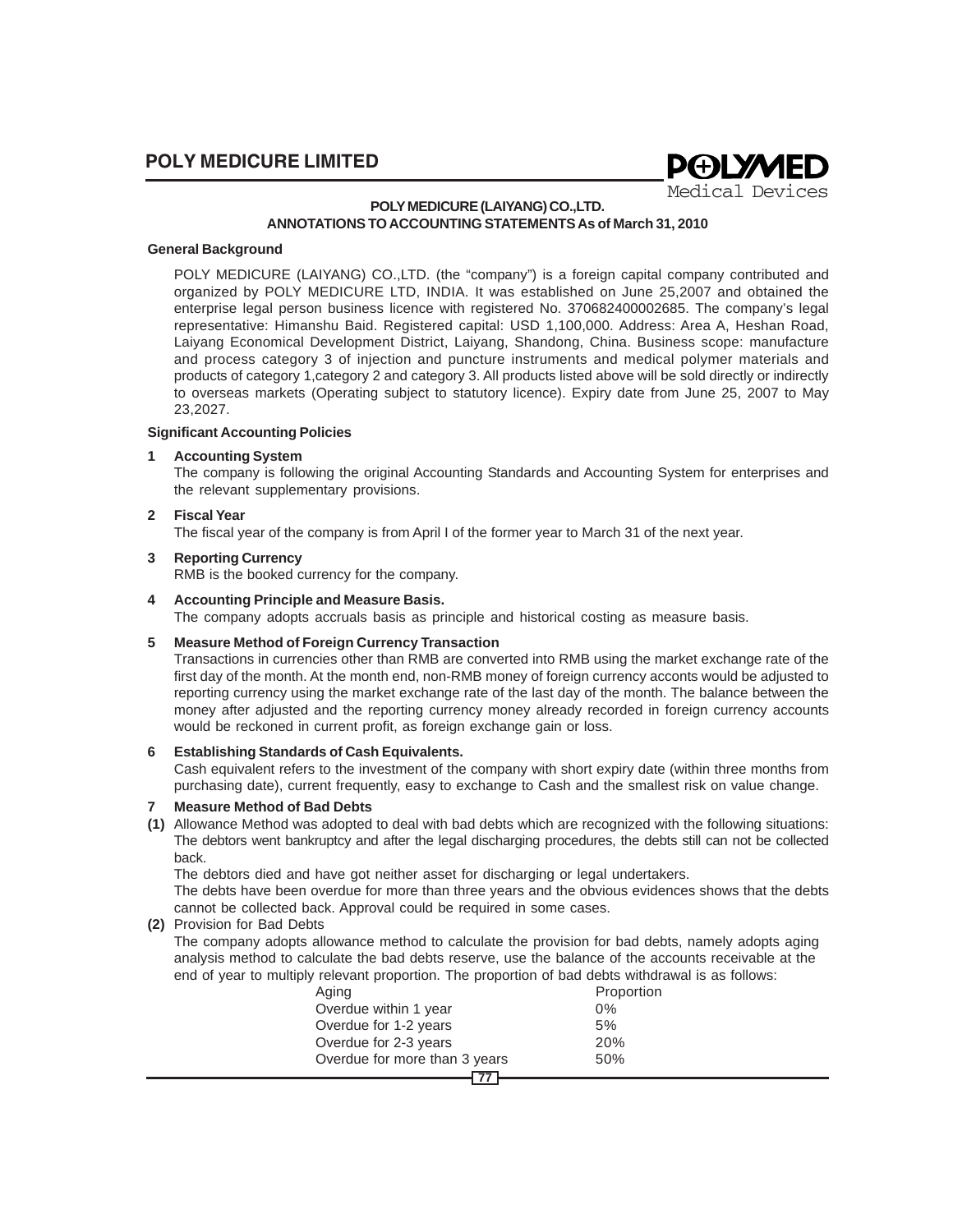

#### **8 Inventories**

- **(1)** Inventories are mainly recorded raw materials, products in process, finished products, low value consumables, packs.
- **(2)** Inventories adopt perpetual inventory system and are recorded in actual cost. Cost of inventories is determined on a weighted average basis. As for the low value consumables, amortizing in accordance with "5 to 5" method.
- **(3)** The ending balances of inventory are valued at lower of cost or net realizable value.
- **(4)** Company computes allowance for market diminution in value of inventory when the following situations happened:
- **A.** Market price keeps declining and no hope for gravelled in foreseeable future.
- **B.** The cost of product of made from the material is higher than the market price.
- **C.** Due to products' replacing and updating, the old material cannot be used to the new products; and the market price of the material is lower than the recorded cost.
- **D.** Because the products and services provided by the company are out of date or the demand of market changes as the result of change of customers' taste, the market price declines gradually,
- **E.** Other situations show that the depreciation has happened substantially.
- **9 Fixed Assets and Depreciation Method**
- **(1)** Fixed assets: Fixed assets include house, building, machinery, equipment, tools, and other operational assets with useful life over one year; and non-main equipment or producing price over RMB 2000 and useful life over two years.
- **(2)** Fixed assets valuation: Fixed assets are recorded at the actual cost.
- **(3)** The depreciation method: Fixed assets are depreciated with the straight-line method and the estimtated residual rate is 10%. Details as followed:

| <b>Items</b>         | <b>Depreciated Year</b> | <b>Annual Depreciated Rate</b> |
|----------------------|-------------------------|--------------------------------|
| House & Building     | 20                      | 4.5%                           |
| Machinery equipment  | 10                      | 9%                             |
| Transport equipment  | 5                       | 18%                            |
| Electronic equipment | 5                       | 18%                            |

**(4)** The provision for devalued fixed assets: The Fixed Assets review is carried out at the end of the year. If it happens thaI the realizable value become lower than the recorded cost as a result of decline in market price, technical backwardness, damage of the fixed assets or long time inactiveness, the allowance would be made according to the difference individually; the full allowance for devalue of fixed assets are made under the following situations:

- **A.** Fixed assets that had been left unused for a long time and will not be used or transferred in the foreseeable future.
- **B.** Fixed assets will not be used because of the progress in technique.
- **C.** Fixed assets produce a large amount of rejected products.
- **D.** Damaged and thus became useless in value and transferring.
- **E.** Other fixed assets that could not bring any economic profit.

#### **10 Engineering**

Engineering refers to the project that is under construction, not complete yet and completed but not reach the expected using status. Engineering confirm its cost in accordance with actual expenditure that includes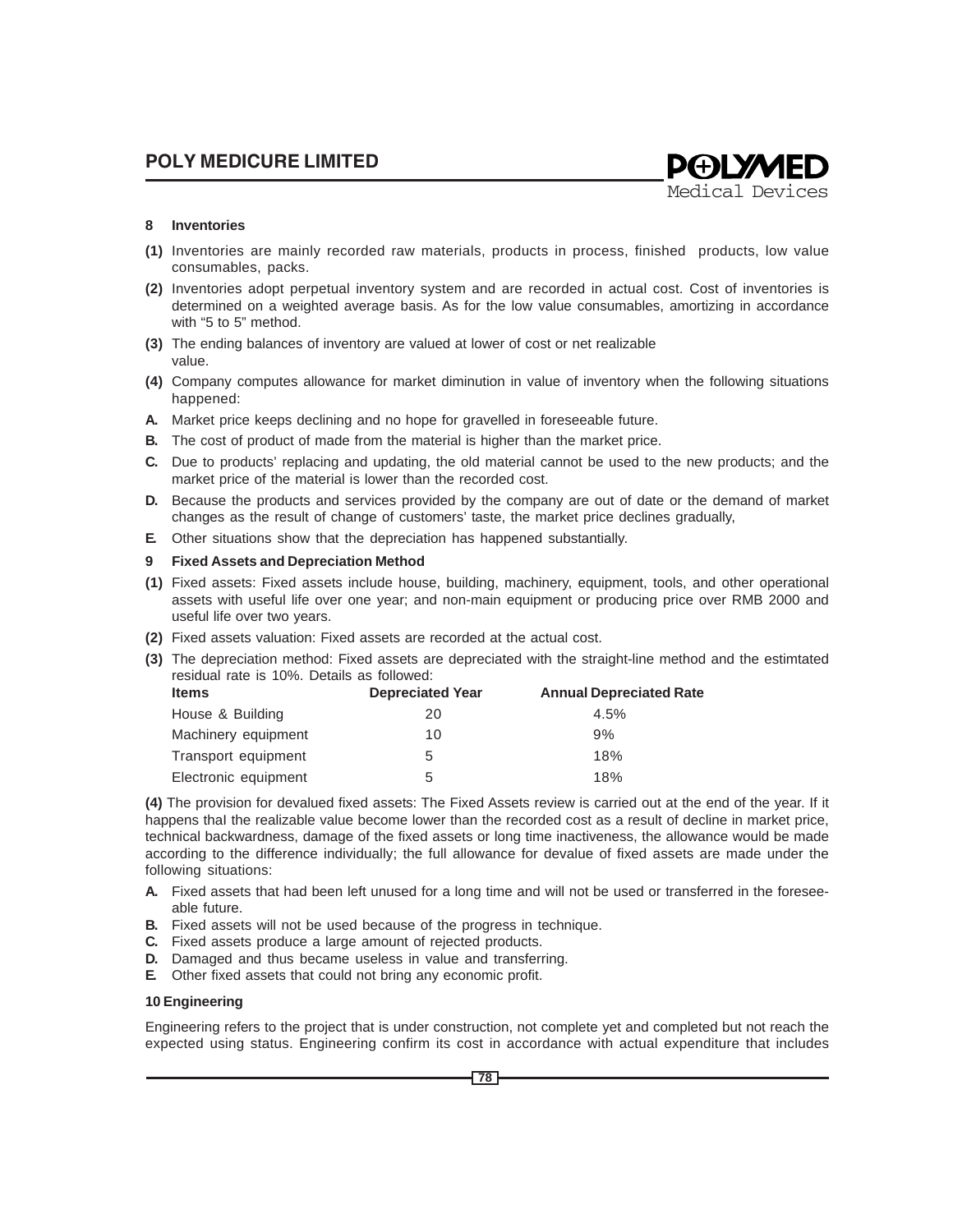DAI YMED Medical Devices

capitalization interest.

The fixed assets built which has reached the expected usable status but haven't done the final accounts of completed project yet can transfer to fixed assets according to engineering estimated amounts or actual cost and fixed value from the date when it can reach expected usable status, and take out depreciation, reconciliation of assets cost and depreciation taken out after finishing the procedures for final accounts of completed project.

Capitalization interest is reckoned in engineering cost in accordance with the actual space of special loans and the calculation of capitalization interest rate. Thc engineering transter to tixed assets according to actual full expenditure when completing and putting into service.

At the end of period, checking the engineering items by items, accrue devaluation provisions for the below engineering devalued.

- **A:** Engineering that stop for long term and can not reconstruct within the next 3 years
- **B:** The project has been backward whether in performance or in technology and the economic profits it brought with obvious indeterminacy.
- **C:** Other situations that show the devaluation of enginering with evidence

#### **11 Income Confirmation Principle**

The company has transferred the main risks and rewards of commodity ownership to buyers, the company don't keep the management and control right for the commodity any longer, relevant economic profits can input company and can confirm the income when the relevant income and cost can be measured reliably.

The company commenced its commercial production on 1st April, 2009.

#### **12 Accounting Method of Income Tax**

It should adopt taxes payable method as the accounting method.

Tax Items

Main taxes and tax rate suitable for the company as below:

| Tax Items  | Tax Basis         | Rate |
|------------|-------------------|------|
| V.A.T      | Income from Sales | 17%  |
| Income Tax | Taxable Income    | 25%  |

#### **Contingency Events**

No significant contingency events by the end of MAR. 31, 2010

#### **Promise Events**

No significant promise events by the end of MAR. 31, 2010

#### **Subsequent Events**

No significant subsequent events by the end of the date of Auditors' report.

Date: April, 23rd 2010

Place : Laiyang, Qingdao, China For & on behalf of the Board of Directors

Xue Wending **Director**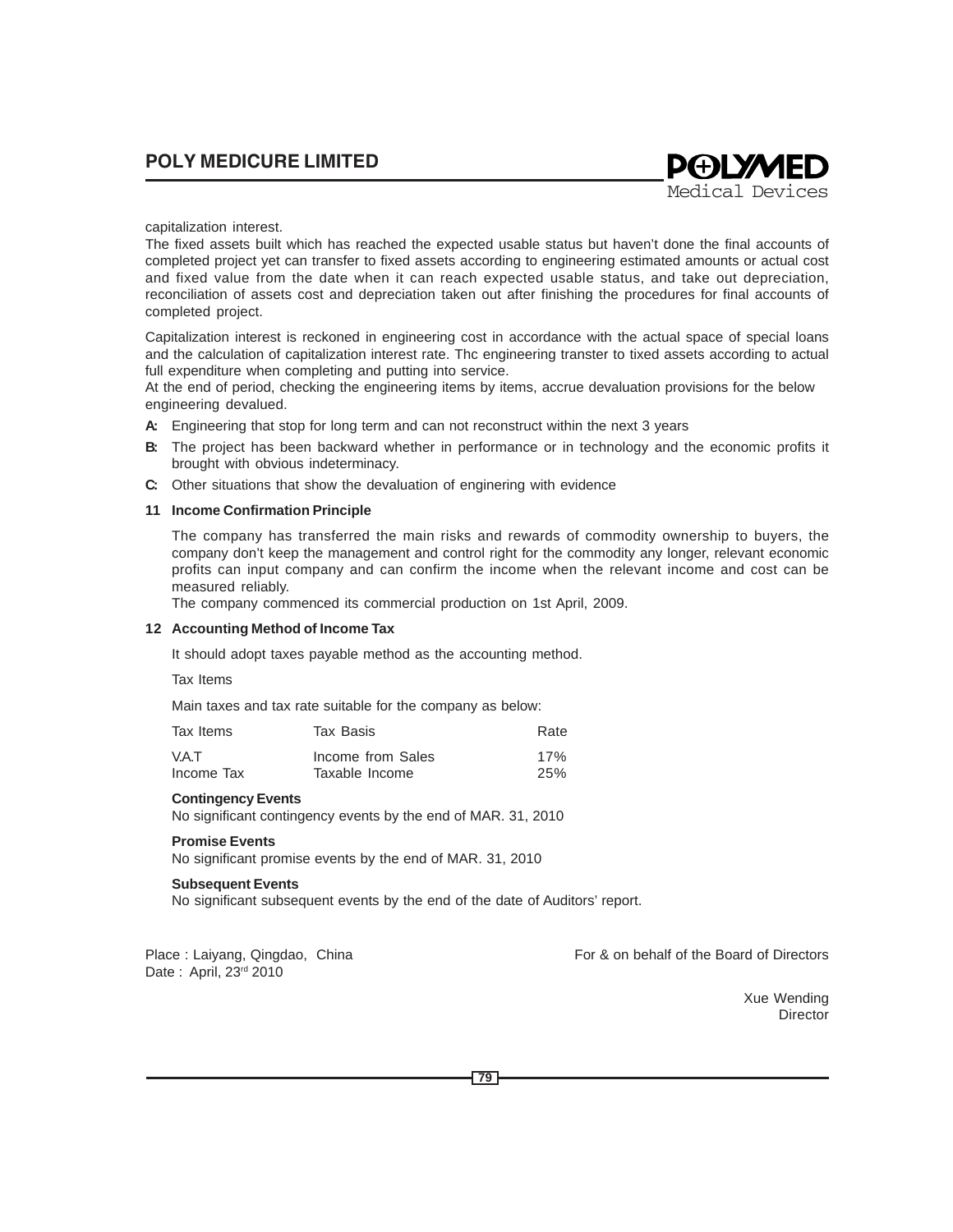

Medical Devices

#### **STATEMENT PURSUANT TO SECTION 212 OF THE COMPANIES ACT, 1956 RELATING TO SUBSIDIARY COMPANIES.**

| 1              | Name of Subsidiary                                                                                                                                                              | US Safety Syringes Co.,<br>LLC, USA | <b>Poly Medicure (Laiyang)</b><br>Co. Ltd. China |
|----------------|---------------------------------------------------------------------------------------------------------------------------------------------------------------------------------|-------------------------------------|--------------------------------------------------|
| 2              | Financial year of the subsidiary Company<br>ended on                                                                                                                            | 31 <sup>st</sup> March, 2010        | 31 <sup>st</sup> March, 2010                     |
| 3              | Date from which it became Subsidiary                                                                                                                                            | 4 <sup>th</sup> June, 2007          | 25th June, 2007                                  |
| 4(a)           | Number of Shares held by Poly Medicure<br>Limited (Holding Company) with its<br>nominees in the subsidiary at the end of the<br>financial Year of the subsidiary.               | 75% Shares<br>Rs. 130.33 lacs       | 100% Shares<br>Rs. 472.38 lacs                   |
| 4(b)           | Extent of shareholding interest of holding<br>Company at the end of the financial year of<br>the subsidiary                                                                     | 75%                                 | 100%                                             |
| 5              | The net aggregate amount of the subsidiary's<br>profit/ (losses) so far it concerns the<br>members of the holding Company not dealt<br>with in the holding Company's accounts : |                                     |                                                  |
|                | For the current financial year<br>(i)                                                                                                                                           | (Rs. 17.15 lacs)                    | (Rs. 104.51 lacs)                                |
|                | (ii)<br>For the previous years                                                                                                                                                  | (Rs. 46.52 lacs)                    | <b>NIL</b>                                       |
| 6              | The net aggregate amount of the profit/<br>losses of the subsidiary which has been dealt<br>with in the accounts of the holding<br>Company:                                     |                                     |                                                  |
|                | (i)<br>For the current financial year                                                                                                                                           | <b>NIL</b>                          | <b>NIL</b>                                       |
|                | (ii)<br>For the previous years                                                                                                                                                  | <b>NIL</b>                          | <b>NIL</b>                                       |
| $\overline{7}$ | Material changes between the end of the<br>financial year of the subsidiary and the<br>holding Company.                                                                         | $\overline{\phantom{0}}$            |                                                  |

# **For DOOGAR & ASSOCIATES (Reg No.000561N)**

#### **For and on behalf of the Board of Directors**

M. S. Agarwal

Place : New Delhi Date : 17.05.2010 DIN: 01067895

J.K. Oswal **Brahm Prakash** 

D.R. Mehta Himanshu Baid<br>Chairman Managing Director Membership No. 86580 Chairman Chairman Managing Directors of the Managing Directors of the Chairman Managing D<br>DIN: 00014008 DIN: 00014008

AVP (Finance) Company Secretary